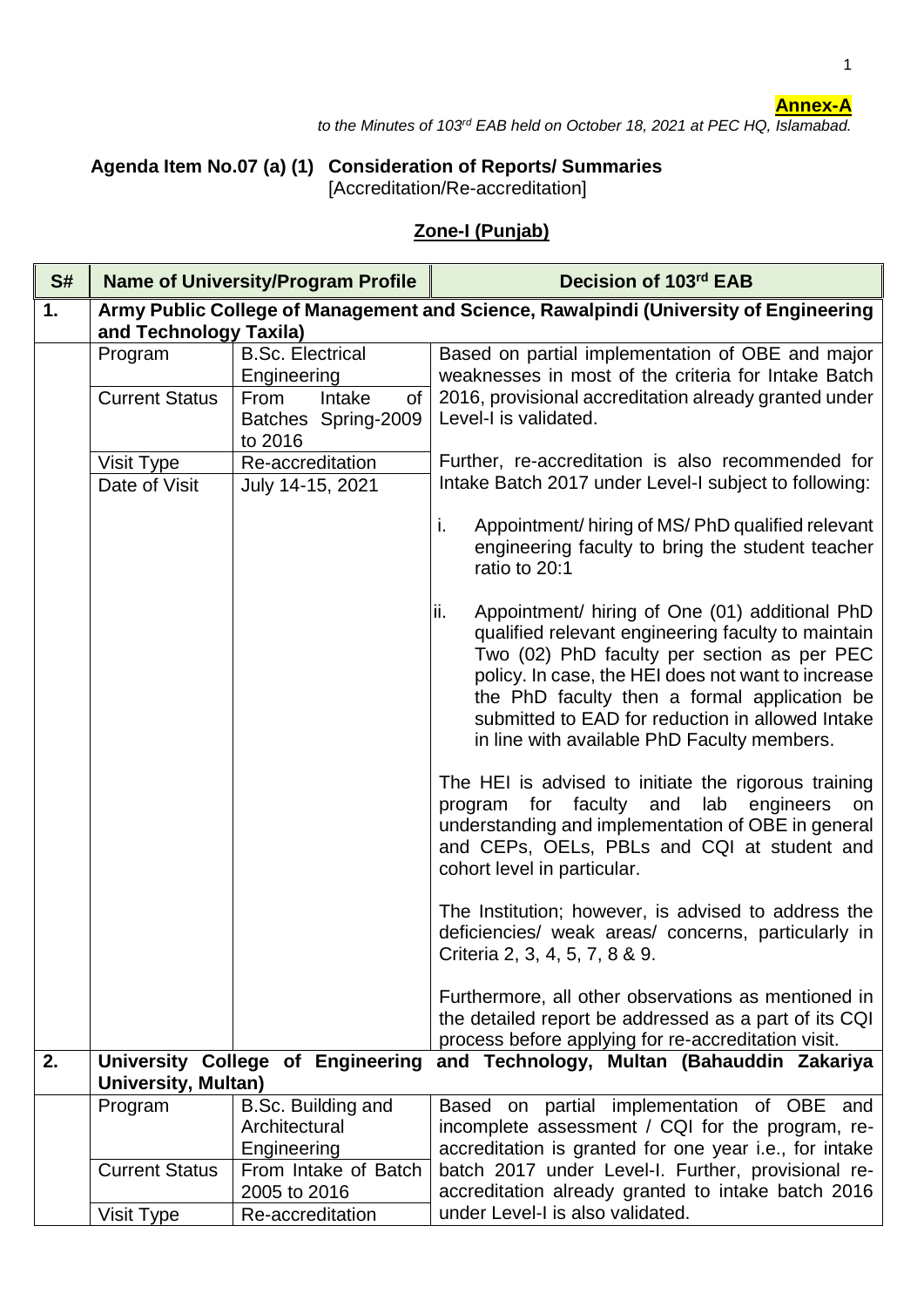| S# | <b>Name of University/Program Profile</b> |                                                      | Decision of 103rd EAB                                                                                                                                                                                                                                  |
|----|-------------------------------------------|------------------------------------------------------|--------------------------------------------------------------------------------------------------------------------------------------------------------------------------------------------------------------------------------------------------------|
|    | Date of Visit                             | July 03-04, 2021                                     | The HEI is advised to initiate the rigorous training<br>for faculty<br>and<br>lab engineers<br>program<br>on<br>understanding and implementation of OBE in general<br>and CEPs, OELs, PBLs and CQI at student and<br>cohort level in particular.       |
|    |                                           |                                                      | Violations pertaining to Intake shall be dealt in<br>accordance with Article-8 of PEC Regulations of<br>Engineering Education in Pakistan.                                                                                                             |
|    |                                           |                                                      | The Institution; however, is advised to address the<br>deficiencies/ weak areas/ concerns, particularly in<br>Criteria 2, 3, 4, 5, 6, 7, 8 & 9.                                                                                                        |
|    |                                           |                                                      | Furthermore, all other observations as mentioned in<br>the detailed report be addressed as a part of its CQI<br>process before applying for re-accreditation visit.                                                                                    |
| 3. |                                           |                                                      | Institute of Advanced Materials, Bahauddin Zakaraya University, Multan                                                                                                                                                                                 |
|    | Program                                   | B.Sc. Metallurgy and<br><b>Materials Engineering</b> | Based on partial implementation of OBE and<br>incomplete assessment / CQI for the program, re-                                                                                                                                                         |
|    | <b>Current Status</b>                     | From Intake of Batch<br>2007 to 2016                 | accreditation is granted for one year i.e., for intake<br>batch 2017 under Level-I.                                                                                                                                                                    |
|    | Visit Type                                | Re-accreditation                                     |                                                                                                                                                                                                                                                        |
|    | Date of Visit                             |                                                      | The HEI is advised to initiate the rigorous training<br>program for faculty and lab engineers<br>on<br>understanding and implementation of OBE in general<br>and CEPs, OELs, PBLs and CQI at student and<br>cohort level in particular.                |
|    |                                           |                                                      | The Institution; however, is advised to address the<br>deficiencies/ weak areas/ concerns, particularly in<br>Criteria 2, 3, 5, 7, 8 & 9.                                                                                                              |
|    |                                           |                                                      | Furthermore, all other observations as mentioned in<br>the detailed report be addressed as a part of its CQI<br>process before applying for re-accreditation visit.                                                                                    |
| 4. |                                           |                                                      | University College of Textile Engineering (Bahauddin Zakariya University, Multan)                                                                                                                                                                      |
|    | Program                                   | <b>B.Sc. Textile</b><br>Engineering                  | Based on partial implementation of OBE and<br>incomplete assessment / CQI for the program, re-                                                                                                                                                         |
|    | <b>Current Status</b>                     | <b>Batch</b><br>From<br>Intake<br>2004 to 2016       | accreditation is granted for one year i.e., for intake<br>batch 2017 under Level-I.                                                                                                                                                                    |
|    | Visit Type                                | Re-accreditation                                     |                                                                                                                                                                                                                                                        |
|    | Date of Visit                             | July 03-04, 2021                                     | The HEI is advised to initiate the rigorous training<br>faculty<br>and<br>lab<br>for<br>engineers<br>program<br>on<br>understanding and implementation of OBE in general<br>and CEPs, OELs, PBLs and CQI at student and<br>cohort level in particular. |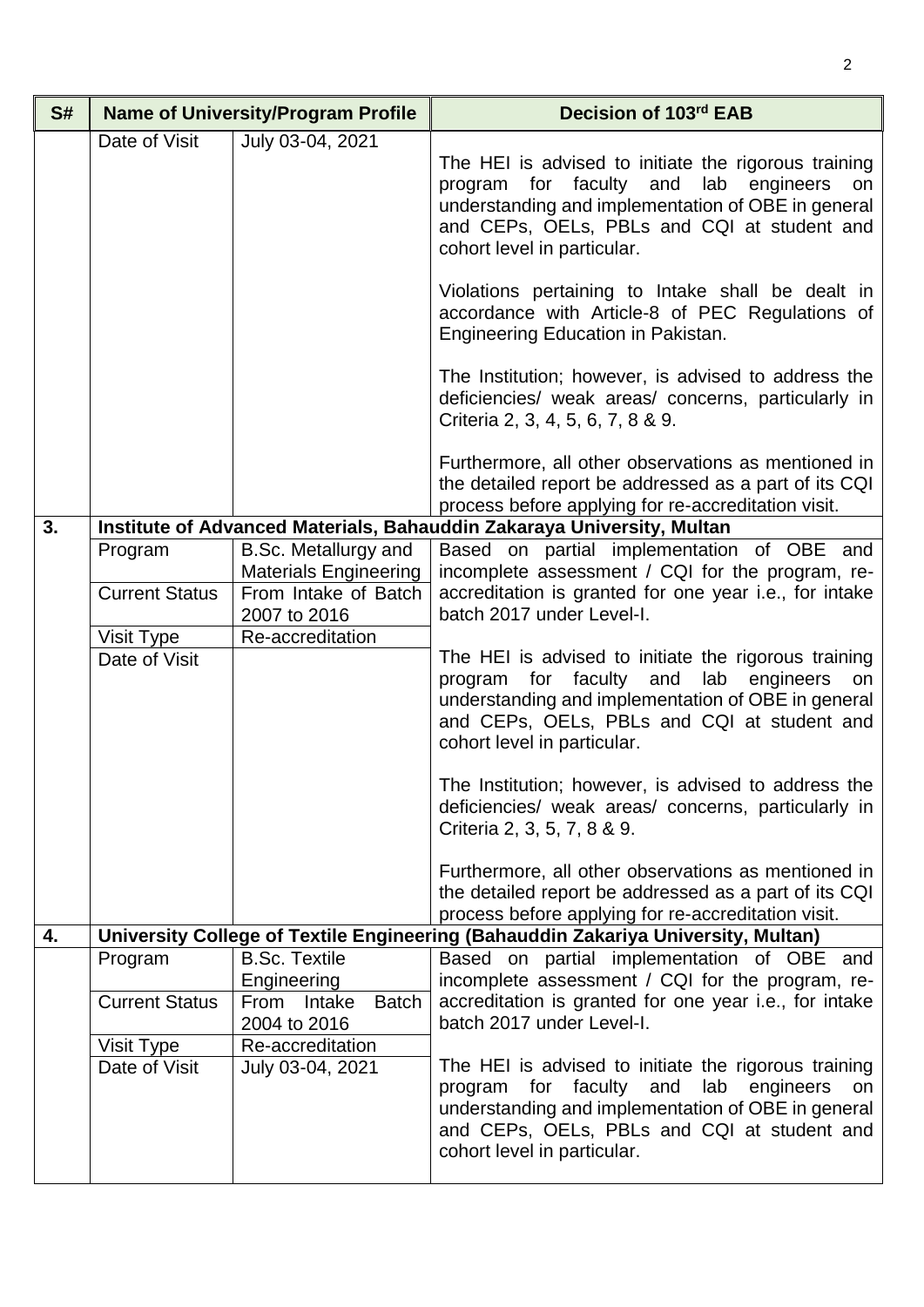| S# |                                  | <b>Name of University/Program Profile</b>                                           | Decision of 103rd EAB                                                                                                                                                                                                                                  |
|----|----------------------------------|-------------------------------------------------------------------------------------|--------------------------------------------------------------------------------------------------------------------------------------------------------------------------------------------------------------------------------------------------------|
|    |                                  |                                                                                     | The Institution; however, is advised to address all<br>deficiencies/ weak areas/ concerns, particularly in<br>Criteria 2, 3, 4, 5, 6, 7 & 8.                                                                                                           |
|    |                                  |                                                                                     | Furthermore, all other observations as mentioned in<br>the detailed report be addressed as a part of its CQI<br>process before applying for re-accreditation visit.                                                                                    |
| 5. | Sargodha, Sargodha)              | University College of Engineering                                                   | and Technology, Sargodha (The University of                                                                                                                                                                                                            |
| a. | Program<br><b>Current Status</b> | <b>B.Sc. Mechanical</b><br>Engineering<br>From Intake of Batch<br>2013 to Fall-2015 | Based on partial implementation of OBE and<br>incomplete assessment / CQI for the program, re-<br>accreditation is granted for Two years i.e., Intake<br>Batches 2016 & 2017 under Level-I.                                                            |
|    | Visit Type                       | Re-accreditation                                                                    |                                                                                                                                                                                                                                                        |
|    | Date of Visit                    | July 09-10, 2021                                                                    | The HEI is advised to initiate the rigorous training<br>faculty<br>and<br>lab<br>for<br>engineers<br>program<br>on<br>understanding and implementation of OBE in general<br>and CEPs, OELs, PBLs and CQI at student and<br>cohort level in particular. |
|    |                                  |                                                                                     | The Institution; however, is advised to address the<br>deficiencies/ weak areas/ concerns, particularly in<br>Criteria 2, 3, 4, 5, 6, 8 & 9.                                                                                                           |
|    |                                  |                                                                                     | Furthermore, all other observations as mentioned in<br>the detailed report be addressed as a part of its CQI<br>process before applying for re-accreditation visit.                                                                                    |
| b. | Program                          | <b>B.Sc. Electrical</b><br>Engineering                                              | Based on partial implementation of OBE and<br>incomplete assessment / CQI for the program, re-<br>accreditation is granted for one year i.e., for intake                                                                                               |
|    | <b>Current Status</b>            | From Intake of Batch<br>Fall-2013 to 2016                                           | batch 2017 under Level-I.                                                                                                                                                                                                                              |
|    | Visit Type                       | Re-accreditation                                                                    | The HEI is advised to initiate the rigorous training                                                                                                                                                                                                   |
|    | Date of Visit                    | July 03-04, 2021                                                                    | program for faculty and<br>lab engineers<br>understanding and implementation of OBE in general<br>and CEPs, OELs, PBLs and CQI at student and<br>cohort level in particular.                                                                           |
|    |                                  |                                                                                     | Further, next SAR for intake batch-2018 will only be<br>considered subject to submission of satisfactory<br>compliance report alongwith tangible evidences on<br>all the deficiencies/ weak areas/ concerns identified<br>in the visit report.         |
|    |                                  |                                                                                     | The Institution; however, is advised to address the<br>deficiencies/ weak areas/ concerns, particularly in<br>Criteria 2, 3, 4, 5, 6, 8 & 9.                                                                                                           |
|    |                                  |                                                                                     | Furthermore, all other observations as mentioned in<br>the detailed report be addressed as a part of its CQI<br>process before applying for re-accreditation visit.                                                                                    |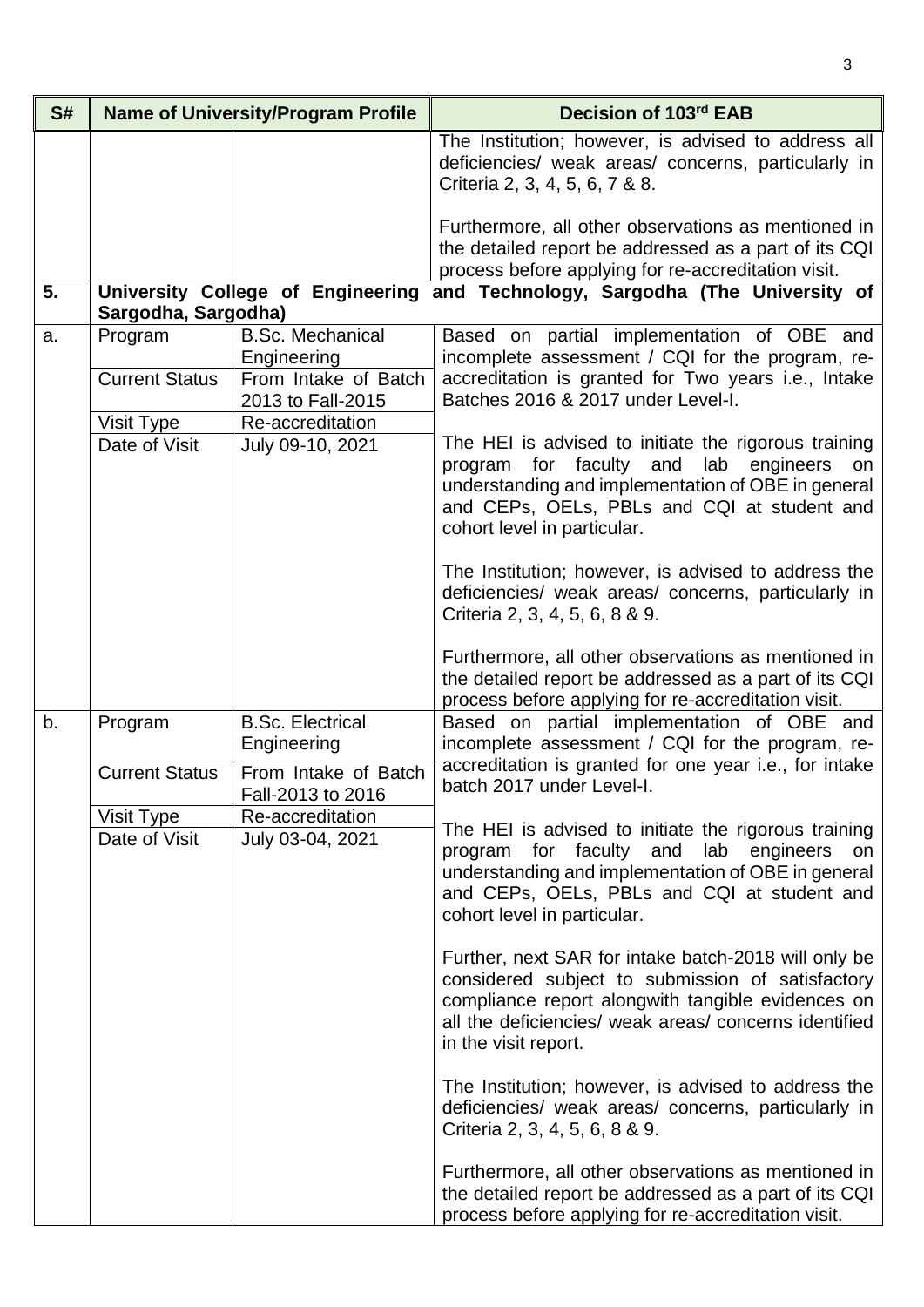| S# |                                    | <b>Name of University/Program Profile</b>                         | Decision of 103rd EAB                                                                                                                                                                                                                                                                 |
|----|------------------------------------|-------------------------------------------------------------------|---------------------------------------------------------------------------------------------------------------------------------------------------------------------------------------------------------------------------------------------------------------------------------------|
|    | Program<br><b>Current Status</b>   | <b>B.Sc. Civil</b><br>Engineering<br>Intake of Batch 2014<br>only | Based on partial implementation of OBE and<br>incomplete assessment / CQI for the program, re-<br>accreditation for intake batches 2015 & 2016 is<br>recommended under Level-I subject to submission of                                                                               |
|    | Visit Type<br>Date of Visit        | Re-accreditation<br>July 09-10, 2021                              | satisfactory compliance report that will be verified<br>through a confirmatory visit on the following:                                                                                                                                                                                |
|    |                                    |                                                                   | a) All laboratory experiments in the subjects of<br>engineering,<br>hydraulics<br>environmental<br>engineering $-1/11$ must be carried out by the<br>students of sessions 2015 and 2016.                                                                                              |
|    |                                    |                                                                   | b) All core experiments in other subjects which were<br>not carried out by the students due to non-<br>availability of apparatuses or out of order<br>apparatuses must be carried out like Triaxial test,<br>tension test of steel (other tests from the UTM),<br>Marshall test etc.  |
|    |                                    |                                                                   | The Institution; however, is advised to address the<br>deficiencies/weak areas/ concerns, particularly in<br>Criteria 2, 3, 4, 5, 6, 7, 8 & 9.                                                                                                                                        |
|    |                                    |                                                                   | Furthermore, all other observations as mentioned in<br>the detailed report be addressed as a part of its CQI<br>process before applying for re-accreditation visit.                                                                                                                   |
| 6. | <b>GIFT University, Gujranwala</b> |                                                                   |                                                                                                                                                                                                                                                                                       |
|    | Program<br><b>Current Status</b>   | <b>B.Sc. Electrical</b><br>Engineering<br>From Intake of Batch    | Based on partial implementation of OBE and major<br>weaknesses in most of the criteria for Intake Batch<br>2016, provisional accreditation already granted under                                                                                                                      |
|    | Visit Type                         | Spring-2013 to 2016<br>Re-accreditation                           | Level-I is validated.                                                                                                                                                                                                                                                                 |
|    | Date of Visit                      | June 25-26, 2021                                                  | Further, re-accreditation is also recommended for<br>Intake Batch 2017 under Level-II<br>subject to<br>submission of satisfactory compliance report on the<br>deficiencies and major weaknesses mentioned in the<br>visit report.                                                     |
|    |                                    |                                                                   | The Institution; however, is advised to address the<br>weak areas/concerns, particularly in Criteria 1, 2 & 3.<br>Furthermore, all other observations as mentioned in<br>the detailed report be addressed as a part of its CQI<br>process before applying for re-accreditation visit. |
| 7. |                                    | NFC Institute of Engineering and Technology, Multan               |                                                                                                                                                                                                                                                                                       |
| a. | Program                            | <b>B.Sc. Chemical</b><br>Engineering                              | Based on the satisfactory level of compliance against<br>accreditation<br>criteria/<br>quality<br>standards<br>and                                                                                                                                                                    |
|    | <b>Current Status</b>              | Till Intake of Batch<br>2016                                      | implementation of the Outcome Based Assessment<br>procedures & CQI, re-accreditation is recommended                                                                                                                                                                                   |
|    | Visit Type                         | Re-accreditation                                                  | for one year (01) i.e., Intake Batch 2017 under level-                                                                                                                                                                                                                                |
|    | Date of Visit                      | June 25-26, 2021                                                  | Il subject to appointment/ hiring of one additional PhD                                                                                                                                                                                                                               |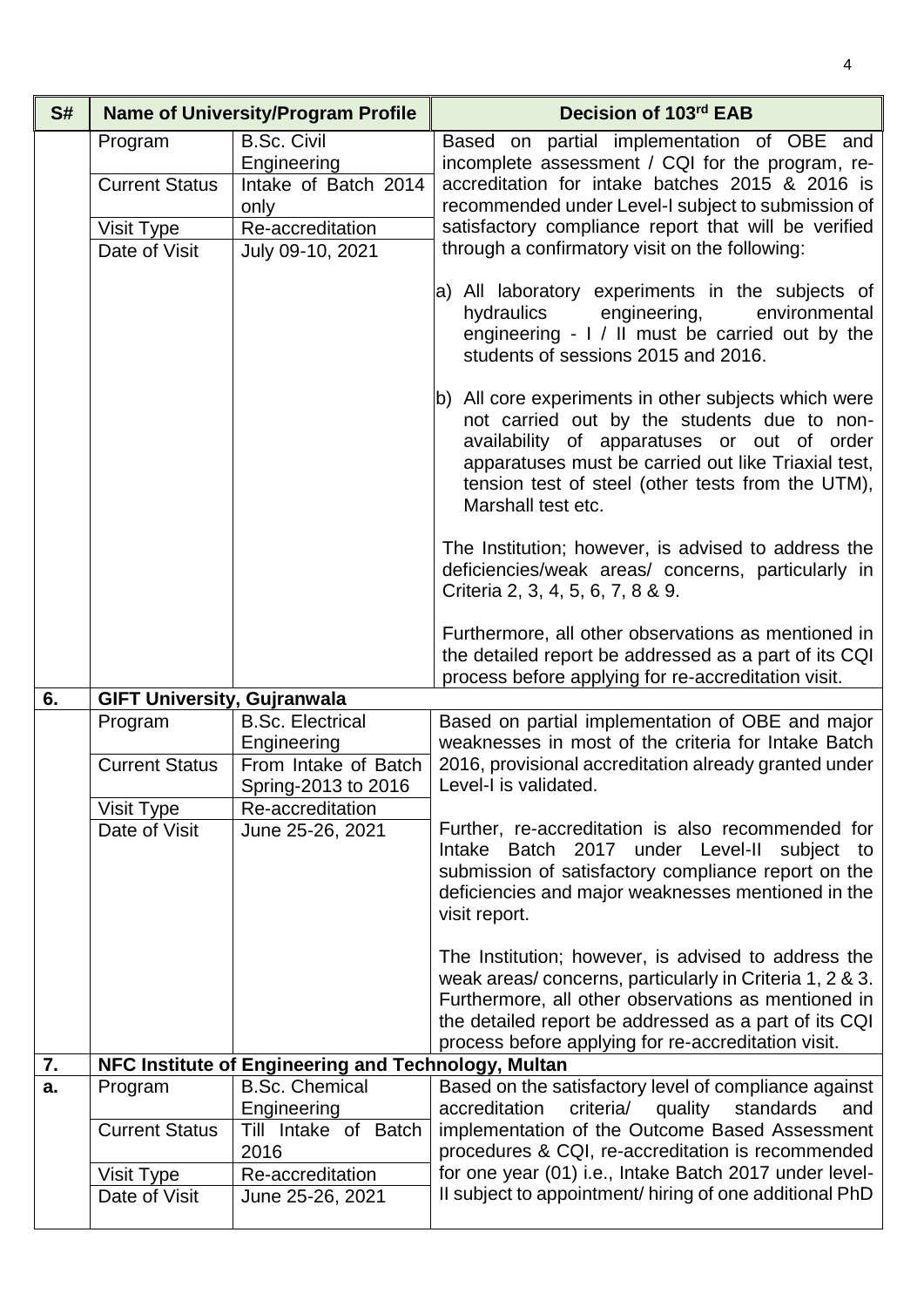| S# |                                     | <b>Name of University/Program Profile</b>                     | Decision of 103rd EAB                                                                                                                                                                                                   |
|----|-------------------------------------|---------------------------------------------------------------|-------------------------------------------------------------------------------------------------------------------------------------------------------------------------------------------------------------------------|
|    |                                     |                                                               | qualified relevant engineering faculty as per PEC<br>policy.                                                                                                                                                            |
|    |                                     |                                                               | In case, the HEI does not want to increase the PhD<br>faculty then a formal application be submitted to EAD<br>for reduction in allowed Intake in line with available<br>PhD Faculty members.                           |
|    |                                     |                                                               | Further, re-accreditation is also recommended for<br>intake batch 2018 under Level-II<br>subject to<br>verification of compliance on following observations<br>through a confirmatory visit:                            |
|    |                                     |                                                               | i. Implementation of CEPs, PBLs & OELs in theory<br>/ lab courses.<br>ii. The HEI is advised to initiate the rigorous training                                                                                          |
|    |                                     |                                                               | program for faculty and lab engineers on<br>understanding and implementation of OBE in<br>general and CEPs, OELs, PBLs and CQI at<br>student and cohort level in particular.                                            |
|    |                                     |                                                               | iii. Implementation of well-defined mechanism of<br>rubrics and comprehensive standard operating<br>procedures (SoPs) for FYDP to ensure the<br>attainment of GAs.                                                      |
|    |                                     |                                                               | iv. Addressal<br>of all weaknesses /<br>concerns<br>mentioned in visit report, particularly in Criteria 2,<br>3, 5 & 8.8                                                                                                |
| b. | Program                             | <b>B.Sc. Civil</b><br>Engineering                             | Based on the satisfactory level of compliance against<br>criteria/<br>quality<br>standards<br>accreditation<br>and                                                                                                      |
|    | <b>Current Status</b><br>Visit Type | From Intake of Batch<br>Fall-2013 to 2016<br>Re-accreditation | implementation of the Outcome Based Assessment<br>procedures & CQI, accreditation is granted for One<br>year (01) i.e., Intake Batch 2017 under Level-II.                                                               |
|    | Date of Visit                       | June 25-26, 2021                                              | Further, re-accreditation is also recommended for<br>batch 2018<br>under Level-II<br>subject to<br>intake<br>verification of compliance on followings observations<br>through a confirmatory visit:                     |
|    |                                     |                                                               | i.<br>Implementation of CEPs, PBLs & OELs in<br>theory / lab courses.<br>Implementation of well-defined mechanism of<br>ii.<br>rubrics and comprehensive standard operating<br>procedures (SoPs) for FYDP to ensure the |
|    |                                     |                                                               | attainment of GAs.<br>Addressal of all weaknesses<br>/ concerns<br>iii.<br>mentioned in visit report, particularly in Criteria                                                                                          |
| 8. |                                     |                                                               | 2, 3, 5 & 7.<br>National Textile University, Faisalabad (Former National College of Textile Engineering,                                                                                                                |
|    |                                     | University of Engineering and Technology, Lahore)             |                                                                                                                                                                                                                         |
| a. | Program                             | <b>B.Sc. Polymer</b>                                          | Based on partial implementation of OBE and major<br>weaknesses in most of the criteria for Intake Batch                                                                                                                 |
|    |                                     | Engineering                                                   |                                                                                                                                                                                                                         |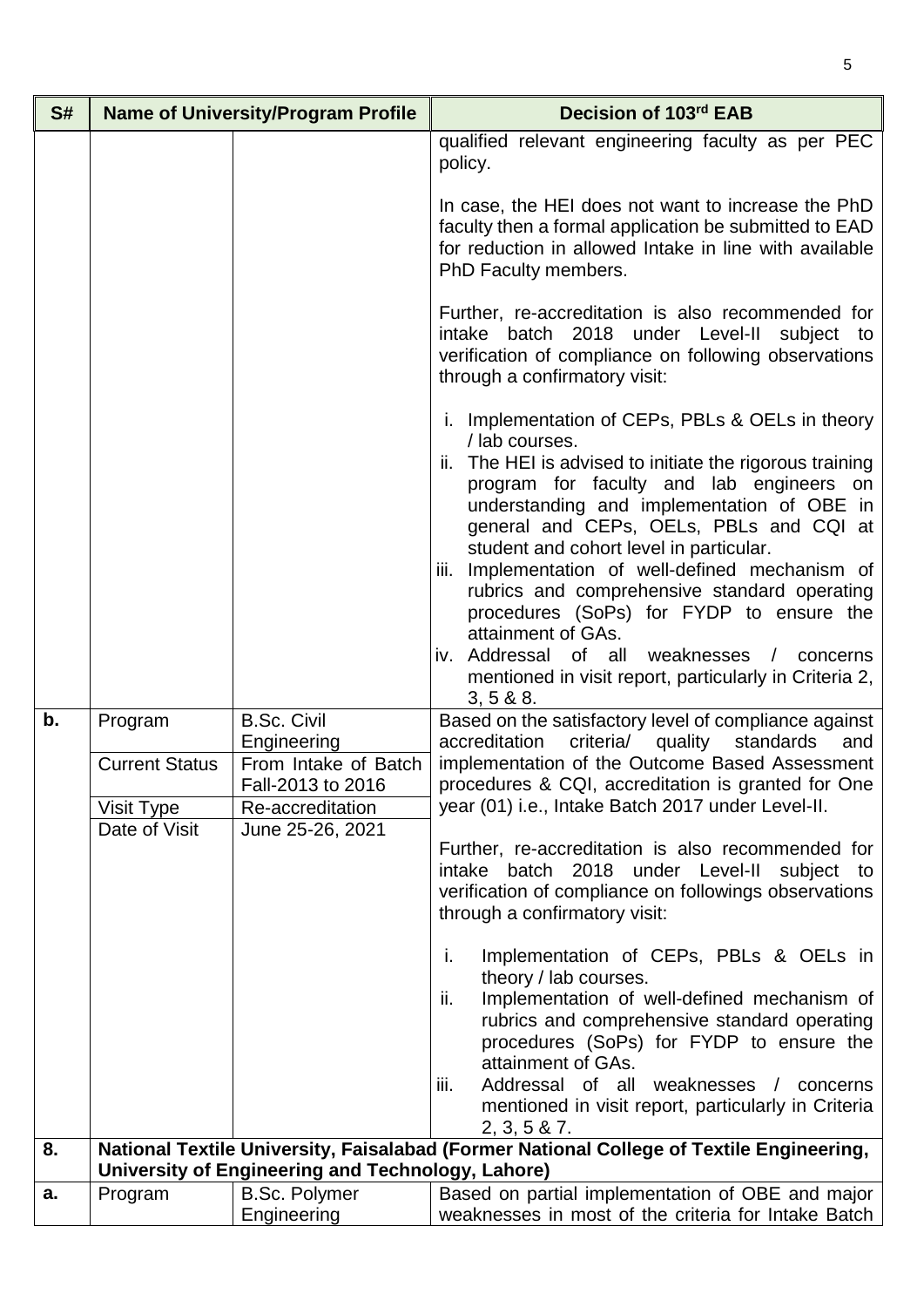| S# |                                     | <b>Name of University/Program Profile</b>                                                                         | Decision of 103rd EAB                                                                                                                                                                                                                                                                     |
|----|-------------------------------------|-------------------------------------------------------------------------------------------------------------------|-------------------------------------------------------------------------------------------------------------------------------------------------------------------------------------------------------------------------------------------------------------------------------------------|
|    | <b>Current Status</b>               | From Intake of Batch<br>2007 to 2016                                                                              | 2016, provisional accreditation already granted under<br>Level-I is validated.                                                                                                                                                                                                            |
|    | Visit Type                          | Re-accreditation                                                                                                  |                                                                                                                                                                                                                                                                                           |
|    | Date of Visit                       | June 28-29, 2021                                                                                                  | Further, based on the satisfactory level of compliance<br>against accreditation criteria/ quality standards and<br>implementation of the Outcome Based Assessment<br>procedures & CQI, accreditation is granted for two<br>years (02) i.e., Intake Batches 2017 & 2018 under<br>Level-II. |
|    |                                     |                                                                                                                   | The Institution; however, is advised to address the<br>weak areas/ concerns, particularly in Criteria 3 & 5.                                                                                                                                                                              |
|    |                                     |                                                                                                                   | Furthermore, all other observations as mentioned in<br>the detailed report be addressed as a part of its CQI<br>process before applying for re-accreditation visit.                                                                                                                       |
| b. | Program                             | <b>B.Sc. Textile</b><br>Engineering                                                                               | Based on the satisfactory level of compliance against<br>accreditation<br>criteria/<br>standards<br>quality<br>and                                                                                                                                                                        |
|    | <b>Current Status</b>               | From Intake of Batch<br>2004 to 2016                                                                              | implementation of the Outcome Based Assessment<br>procedures & CQI, provisional re-accreditation                                                                                                                                                                                          |
|    | Visit Type                          | Re-accreditation                                                                                                  | already granted to Intake Batch-2016 under Level-II                                                                                                                                                                                                                                       |
|    | Date of Visit                       | June 28-29, 2021                                                                                                  | is validated.                                                                                                                                                                                                                                                                             |
|    |                                     |                                                                                                                   | Further, based on the satisfactory level of compliance<br>against accreditation criteria/ quality standards and<br>implementation of the Outcome Based Assessment<br>procedures & CQI, accreditation is granted for two<br>years (02) i.e., Intake Batches 2017 & 2018 under<br>Level-II. |
|    |                                     |                                                                                                                   | The Institution; however, is advised to address the<br>weak areas/concerns, particularly in Criteria 3, 5 & 6.                                                                                                                                                                            |
|    |                                     |                                                                                                                   | Furthermore, all other observations as mentioned in<br>the detailed report be addressed as a part of its CQI<br>process before applying for re-accreditation visit.                                                                                                                       |
| 9. |                                     |                                                                                                                   | National University of Computer and Emerging Sciences, Islamabad (Lahore Campus)                                                                                                                                                                                                          |
| a. | Program                             | <b>Bachelor of Science</b><br>(B.S) in Electrical<br>(Electronics/Telecom<br>munication/Computer<br>) Engineering | Based on partial implementation of OBE and major<br>weaknesses in most of the criteria for Intake Batch<br>2016, provisional accreditation already granted under<br>Level-I is validated.                                                                                                 |
|    | <b>Current Status</b><br>Visit Type | From Intake of Batch<br>2009 to 2016<br>Re-accreditation                                                          | Further, re-accreditation is also recommended for<br>Intake Batch 2017 under Level-I<br>subject to<br>appointment/ hiring of one additional PhD qualified                                                                                                                                 |
|    | Date of Visit                       | June 17-18, 2021                                                                                                  | relevant qualified faculty as per PEC policy.                                                                                                                                                                                                                                             |
|    |                                     |                                                                                                                   | In case the HEI does not want to increase the PhD<br>faculty then a formal application be submitted to EAD<br>for reduction in allowed Intake in line with available<br><b>PhD Faculty members</b>                                                                                        |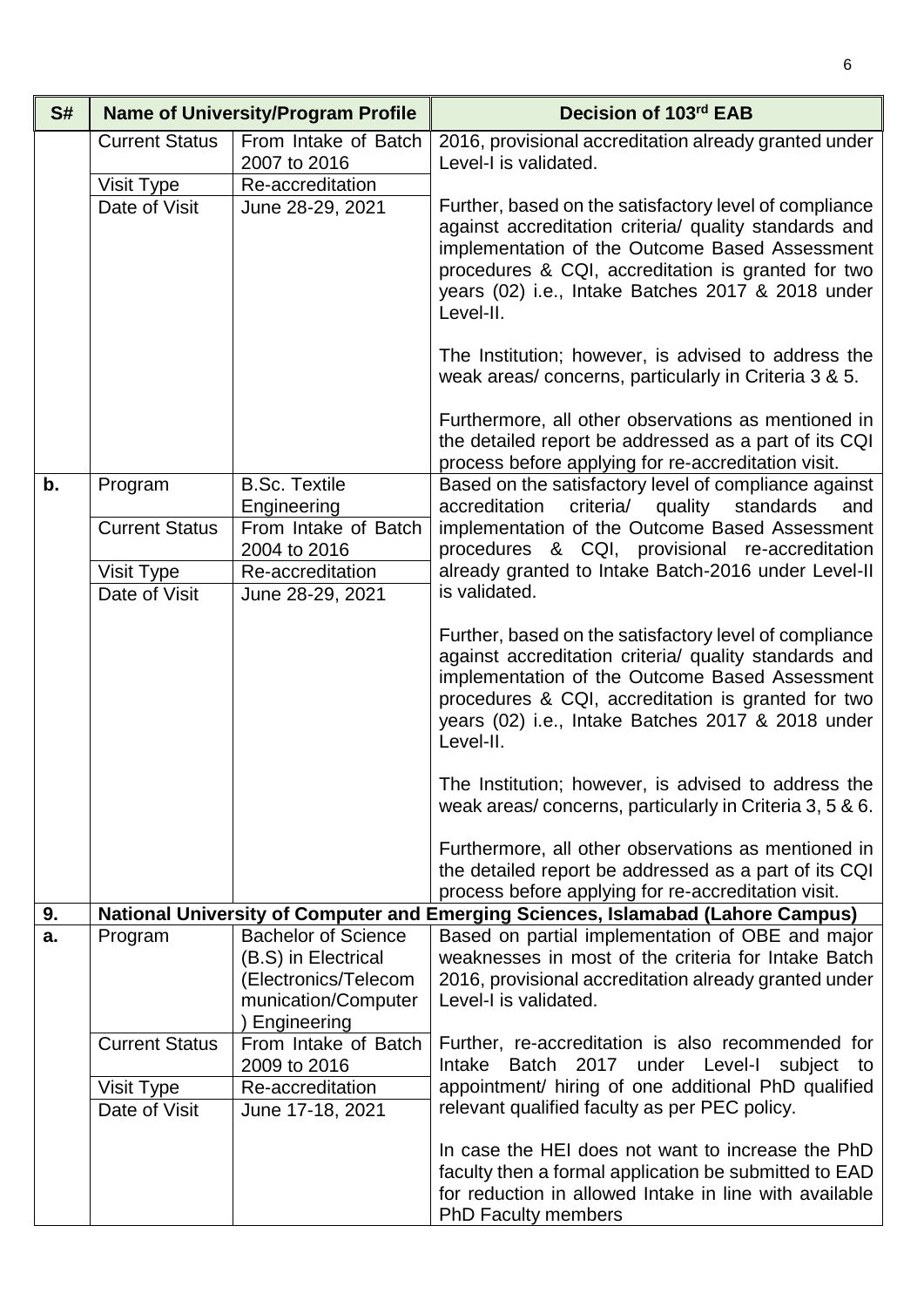| S#  |                        | <b>Name of University/Program Profile</b>                                           | Decision of 103rd EAB                                                                                                                                                                                                          |
|-----|------------------------|-------------------------------------------------------------------------------------|--------------------------------------------------------------------------------------------------------------------------------------------------------------------------------------------------------------------------------|
|     |                        |                                                                                     | Moreover, re-accreditation for intake batch 2018 is<br>also recommended under Level-II subject to a<br>confirmatory visit to verify the compliance on all<br>observations highlighted in the visit report.                     |
|     |                        |                                                                                     | Violations pertaining to Intake shall be dealt in<br>accordance with Article-8 of PEC Regulations of<br>Engineering Education in Pakistan.                                                                                     |
|     |                        |                                                                                     | The Institution; however, is advised to address the<br>weak areas/concerns, particularly in Criteria 2, 3 & 6.                                                                                                                 |
|     |                        |                                                                                     | Furthermore, all other observations as mentioned in<br>the detailed report be addressed as a part of its CQI<br>process before applying for reaccreditation visit.                                                             |
| b.  | Program                | <b>Bachelor of Science</b><br>(B.S) in Civil<br>Engineering<br>From Intake of Batch | Based on partial implementation of OBE and major<br>weaknesses in most of the criteria for Intake Batch<br>2016, provisional accreditation already granted under<br>Level-I is validated.                                      |
|     | <b>Current Status</b>  | 2011 to 2016                                                                        |                                                                                                                                                                                                                                |
|     | Visit Type             | Re-accreditation                                                                    | Further, based on the satisfactory level of compliance                                                                                                                                                                         |
|     | Date of Visit          | June 17-18, 2021                                                                    | against accreditation criteria/ quality standards and<br>implementation of the Outcome Based Assessment<br>re-accreditation is also granted for one year i.e.,<br>Intake Batches 2017 under Level-II.                          |
|     |                        |                                                                                     | The Institution; however, is advised to address the<br>weak areas/concerns, particularly in Criteria 3, 4 & 6.                                                                                                                 |
|     |                        |                                                                                     | Furthermore, all other observations as mentioned in<br>the detailed report be addressed as a part of its CQI<br>process before applying for reaccreditation visit.                                                             |
| 10. | and Technology Lahore) |                                                                                     | Rachna College of Engineering and Technology, Gujranwala (University of Engineering                                                                                                                                            |
| a.  | Program                | <b>B.Sc. Industrial &amp;</b><br>Manufacturing<br>Engineering                       | Based on the satisfactory level of compliance against<br>criteria/<br>quality<br>accreditation<br>standards<br>and<br>implementation of the Outcome Based Assessment                                                           |
|     | <b>Current Status</b>  | From Intake of Batch<br>2004 to 2016                                                | procedures & CQI, accreditation is granted for One<br>years (01) i.e., Intake Batch 2017 under Level-II.                                                                                                                       |
|     | Visit Type             | Re-accreditation                                                                    |                                                                                                                                                                                                                                |
|     | Date of Visit          | June 30 to July 01,<br>2021                                                         | Further, re-accreditation is also recommended for<br>intake batch 2018 under Level-II<br>subject to<br>verification of compliance on following observations<br>through a confirmatory visit:                                   |
|     |                        |                                                                                     | j.<br>Implementation of CEPs, PBLs & OELs in<br>theory / lab courses.<br>The HEI is advised to initiate the rigorous<br>ii.<br>training program for faculty and lab engineers on<br>understanding and implementation of OBE in |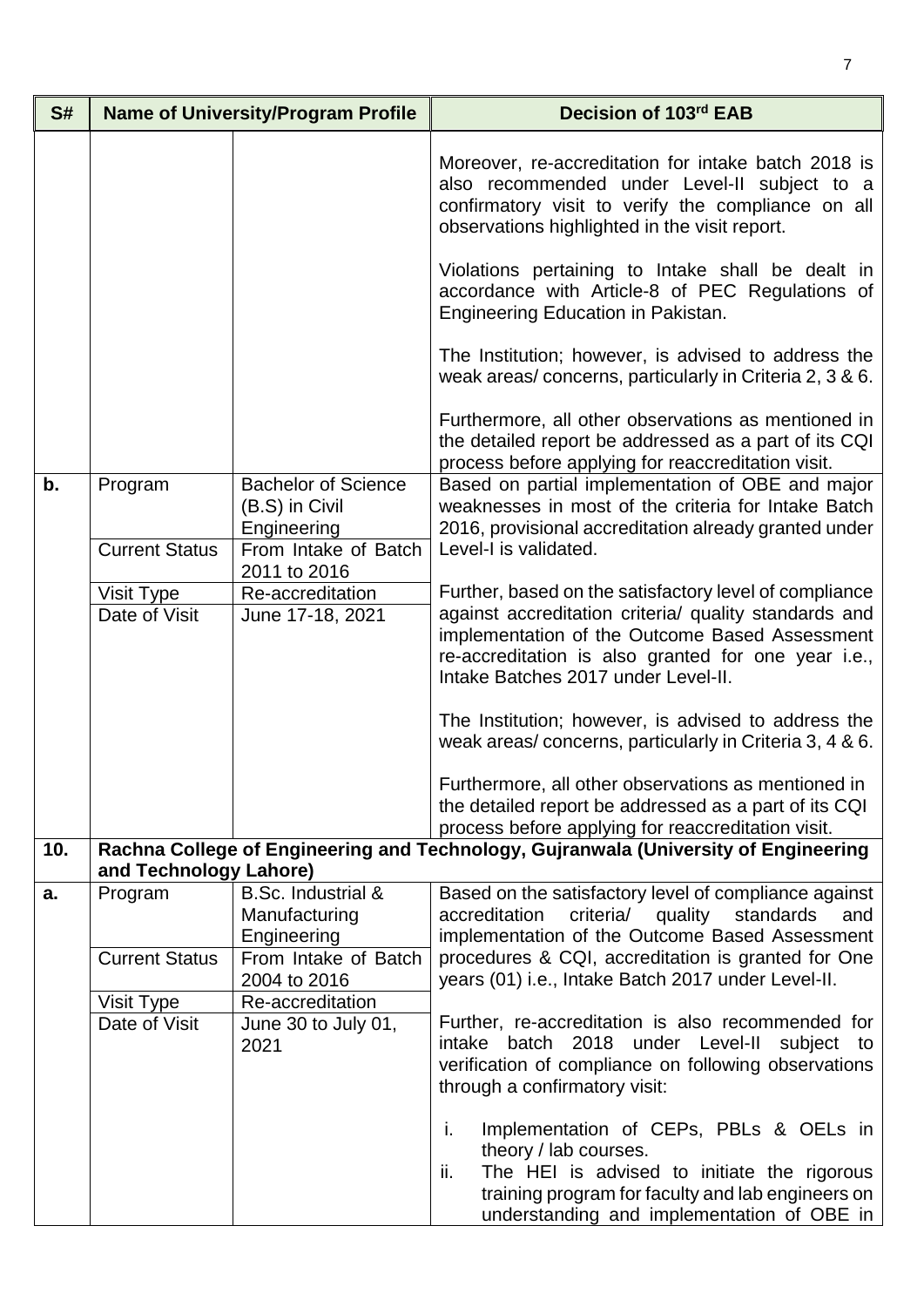| S#  |                                  | <b>Name of University/Program Profile</b>                      | Decision of 103rd EAB                                                                                                                                                                                                                                                                                                                                                                                                                                                      |
|-----|----------------------------------|----------------------------------------------------------------|----------------------------------------------------------------------------------------------------------------------------------------------------------------------------------------------------------------------------------------------------------------------------------------------------------------------------------------------------------------------------------------------------------------------------------------------------------------------------|
|     |                                  |                                                                | general and CEPs, OELs, PBLs and CQI at<br>student and cohort level in particular.<br>Implementation of well-defined mechanism of<br>iii.<br>rubrics and comprehensive standard operating<br>procedures (SoPs) for FYDP to ensure the<br>attainment of GAs.<br>Maintenance of course files as per PEC<br>iv.<br>Accreditation Manual - 2019 guidelines<br>Addressal of all weaknesses / concerns<br>v.<br>mentioned in visit report, particularly in Criteria<br>3, 5 & 6. |
| b.  | Program<br><b>Current Status</b> | <b>B.Sc. Mechanical</b><br>Engineering<br>From Intake of Batch | Based on the satisfactory level of compliance against<br>accreditation<br>criteria/ quality standards<br>and<br>implementation of the Outcome Based Assessment                                                                                                                                                                                                                                                                                                             |
|     |                                  | 2004 to 2016                                                   | procedures & CQI, accreditation is granted for three                                                                                                                                                                                                                                                                                                                                                                                                                       |
|     | Visit Type                       | Re-accreditation                                               | years (03) i.e., Intake Batches 2017, 2018 & 2019                                                                                                                                                                                                                                                                                                                                                                                                                          |
|     | Date of Visit                    | June 30 to July 01,<br>2021                                    | under Level-II.                                                                                                                                                                                                                                                                                                                                                                                                                                                            |
|     |                                  |                                                                | The Institution; however, is advised to address the<br>weak areas/concerns, particularly in Criteria 6 & 8.                                                                                                                                                                                                                                                                                                                                                                |
|     |                                  |                                                                | Furthermore, all other observations as mentioned in<br>the detailed report be addressed as a part of its CQI<br>process before applying for reaccreditation visit.                                                                                                                                                                                                                                                                                                         |
| c.  | Program                          | <b>B.Sc. Electrical</b><br>Engineering                         | Based on partial implementation of OBE and<br>incomplete assessment / CQI for the program, re-                                                                                                                                                                                                                                                                                                                                                                             |
|     | <b>Current Status</b>            | From Intake of Batch<br>2003 to 2016                           | accreditation is granted for one year i.e., for intake<br>batch 2017 under Level-I.                                                                                                                                                                                                                                                                                                                                                                                        |
|     | Visit Type                       | Re-accreditation                                               |                                                                                                                                                                                                                                                                                                                                                                                                                                                                            |
|     | Date of Visit                    | June 30-July 01,<br>2021                                       | The HEI is advised to initiate the rigorous training<br>program for faculty and lab engineers on<br>understanding and implementation of OBE in general<br>and CEPs, OELs, PBLs and CQI at student and<br>cohort level in particular.                                                                                                                                                                                                                                       |
|     |                                  |                                                                | Further, next SAR for intake Fall-2018 will only be<br>entertained subject to establishment of dedicated<br>labs and addition of workstations in the labs as<br>identified in the visit report.                                                                                                                                                                                                                                                                            |
|     |                                  |                                                                | The Institution; however, is advised to address the<br>deficiencies/ weak areas/ concerns, particularly in<br>Criteria 2, 3, 4, 6 & 7.                                                                                                                                                                                                                                                                                                                                     |
|     |                                  |                                                                | Furthermore, all other observations as mentioned in<br>the detailed report be addressed as a part of its CQI<br>process before applying for re-accreditation                                                                                                                                                                                                                                                                                                               |
| 11. |                                  |                                                                | School of Engineering, University of Management and Technology, Lahore (Formerly<br>School of Science and Technology, University of Management & Technology, Lahore)                                                                                                                                                                                                                                                                                                       |
| a.  | Program                          | <b>B.S. Industrial</b><br>Engineering                          | Based on the satisfactory level of compliance against<br>accreditation<br>criteria/ quality standards<br>and                                                                                                                                                                                                                                                                                                                                                               |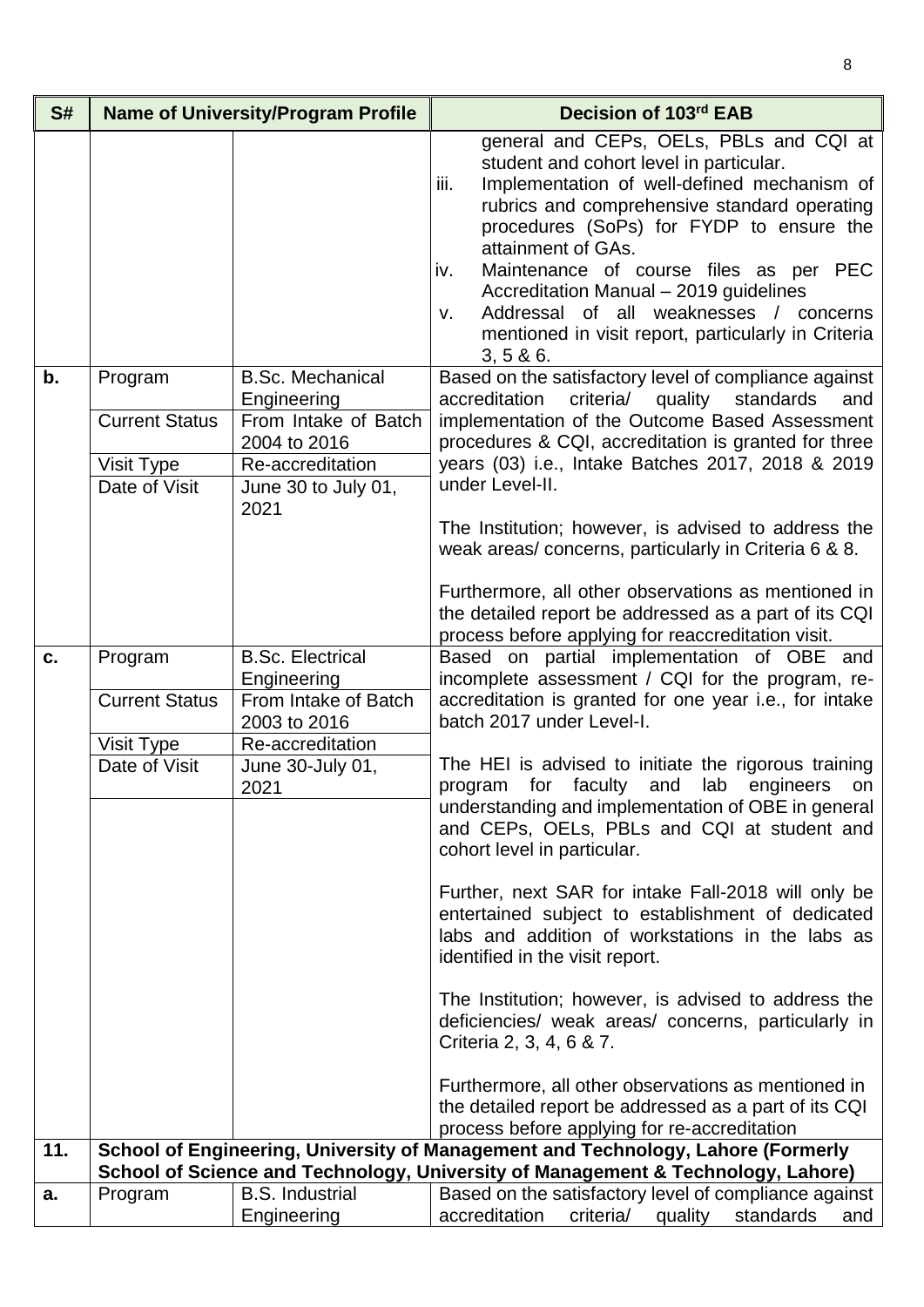| S# |                                                      | <b>Name of University/Program Profile</b>                                    | Decision of 103rd EAB                                                                                                                                                                                                                                                                     |
|----|------------------------------------------------------|------------------------------------------------------------------------------|-------------------------------------------------------------------------------------------------------------------------------------------------------------------------------------------------------------------------------------------------------------------------------------------|
|    | <b>Current Status</b><br>Visit Type<br>Date of Visit | From Intake of Batch<br>2012 to 2016<br>Re-accreditation<br>June 23-24, 2021 | implementation of the Outcome Based Assessment<br>procedures & CQI, accreditation is granted for two<br>years (02) i.e., Intake Batches 2017 & 2018 under<br>Level-II.                                                                                                                    |
|    |                                                      |                                                                              | The Institution; however, is advised to address the<br>weak areas/ concerns, particularly in Criteria 6 & 8.                                                                                                                                                                              |
|    |                                                      |                                                                              | Furthermore, all other observations as mentioned in<br>the detailed report be addressed as a part of its CQI<br>process before applying for reaccreditation visit.                                                                                                                        |
| b. | Program                                              | <b>B.S. Electrical</b><br>Engineering                                        | Based on partial implementation of OBE and major<br>weaknesses in most of the criteria for Intake Batch                                                                                                                                                                                   |
|    | <b>Current Status</b>                                | From Intake of Batch<br>2009 to 2016                                         | 2016, provisional accreditation already granted under<br>Level-I is validated.                                                                                                                                                                                                            |
|    | Visit Type<br>Date of Visit                          | Re-accreditation<br>June 23-24, 2021                                         | Further, based on the satisfactory level of compliance<br>against accreditation criteria/ quality standards and<br>implementation of the Outcome Based Assessment<br>procedures & CQI, accreditation is granted for two<br>years (02) i.e., Intake Batches 2017 & 2018 under<br>Level-II. |
|    |                                                      |                                                                              | The Institution; however, is advised to address the<br>weak areas/concerns, particularly in Criteria 2 & 3.                                                                                                                                                                               |
|    |                                                      |                                                                              | Furthermore, all other observations as mentioned in<br>the detailed report be addressed as a part of its CQI<br>process before applying for reaccreditation visit.                                                                                                                        |
| C. | Program                                              | <b>B.S. Mechanical</b><br>Engineering                                        | Based on the satisfactory level of compliance against<br>accreditation criteria/ quality standards and                                                                                                                                                                                    |
|    | <b>Current Status</b><br>Visit Type                  | From Intake of Batch<br>2014 to 2016<br>Re-accreditation                     | implementation of the Outcome Based Assessment<br>procedures & CQI, accreditation is granted for One<br>year (01) i.e., Intake Batches 2017 under Level-II.                                                                                                                               |
|    | Date of Visit                                        | June 23-24, 2021                                                             | Further; re-accreditation for intake batch 2018 is also<br>recommended under Level-II subject to submission of<br>satisfactory compliance report on all the observations<br>mentioned in the visit report.                                                                                |
|    |                                                      |                                                                              | The Institution; however, is advised to address the<br>weak areas/concerns, particularly in Criteria 3, 8 & 9.                                                                                                                                                                            |
|    |                                                      |                                                                              | Furthermore, all other observations as mentioned in<br>the detailed report be addressed as a part of its CQI<br>process before applying for re-accreditation visit.                                                                                                                       |
| d. | Program                                              | <b>B.S. Civil Engineering</b><br>From Intake of Batch                        | Based on the satisfactory level of compliance against<br>accreditation<br>and                                                                                                                                                                                                             |
|    | <b>Current Status</b>                                | 2014 to 2016                                                                 | criteria/ quality standards<br>implementation of the Outcome Based Assessment                                                                                                                                                                                                             |
|    | Visit Type<br>Date of Visit                          | Re-accreditation<br>June 23-24, 2021                                         | procedures & CQI, accreditation is granted for One<br>year (01) i.e., Intake Batches 2017 under Level-II.                                                                                                                                                                                 |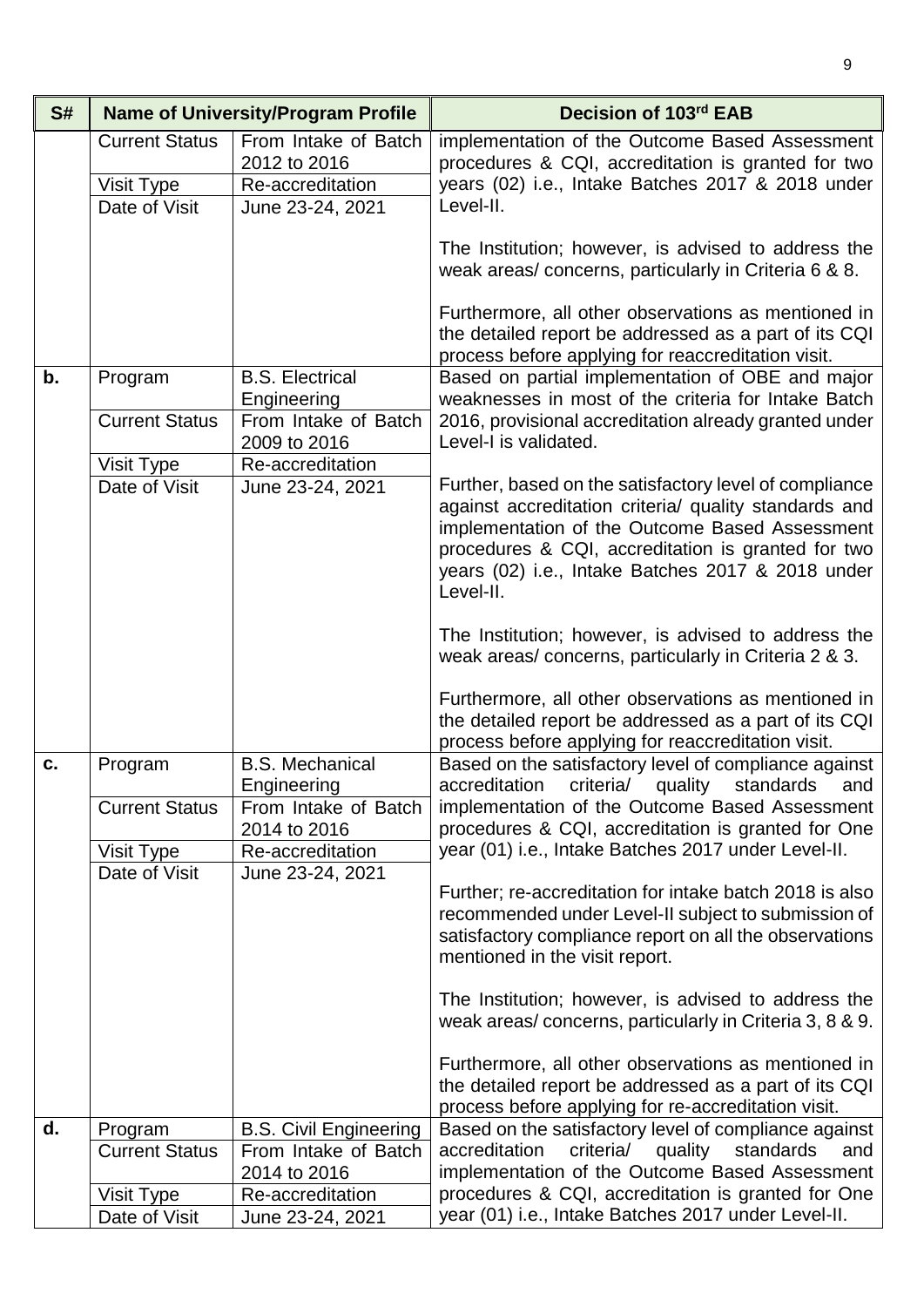| S#  | <b>Name of University/Program Profile</b>                       |                                                                                                                        | Decision of 103rd EAB                                                                                                                                                                                                                                                                              |
|-----|-----------------------------------------------------------------|------------------------------------------------------------------------------------------------------------------------|----------------------------------------------------------------------------------------------------------------------------------------------------------------------------------------------------------------------------------------------------------------------------------------------------|
|     |                                                                 |                                                                                                                        | Further; re-accreditation for intake batch 2018 is also<br>recommended under Level-II subject to submission of<br>satisfactory compliance report on all the observations<br>deficiencies/ weaknesses mentioned in the visit<br>report.                                                             |
|     |                                                                 |                                                                                                                        | The Institution; however, is advised to address the<br>weak areas/concerns, particularly in Criteria 4, 5, 8 &<br>9.                                                                                                                                                                               |
|     |                                                                 |                                                                                                                        | Furthermore, all other observations as mentioned in<br>the detailed report be addressed as a part of its CQI<br>process before applying for re-accreditation visit.                                                                                                                                |
| 12. | <b>Technology, Lahore)</b>                                      |                                                                                                                        | Sharif College of Engineering and Technology, Lahore (University of Engineering and                                                                                                                                                                                                                |
| a.  | Program<br><b>Current Status</b><br>Visit Type<br>Date of Visit | <b>B.Sc. Electrical</b><br>Engineering<br>From Intake of Batch<br>2011 to 2016<br>Re-accreditation<br>June 12-13, 2021 | Based on partial implementation of OBE and<br>incomplete assessment / CQI for the program, re-<br>accreditation is granted for one year i.e., Intake Batch<br>under Level-I. Further, provisional re-<br>2017<br>accreditation already granted to Intake Batch-2016<br>under Level-I is validated. |
|     |                                                                 |                                                                                                                        | The HEI is advised to initiate the rigorous training<br>program for faculty and<br>lab engineers<br>on<br>understanding and implementation of OBE in general<br>and CEPs, OELs, PBLs and CQI at student and<br>cohort level in particular.                                                         |
|     |                                                                 |                                                                                                                        | The Institution; however, is advised to address all<br>deficiencies/ weak areas/ concerns, particularly in<br>Criteria 2, 3, 6 & 8.                                                                                                                                                                |
|     |                                                                 |                                                                                                                        | Furthermore, all other observations as mentioned in<br>the detailed report be addressed as a part of its CQI<br>process before applying for re-accreditation visit.                                                                                                                                |
| b.  | Program                                                         | <b>B.Sc. Chemical</b><br>Engineering                                                                                   | Based on partial implementation of OBE and<br>incomplete assessment / CQI for the program, re-                                                                                                                                                                                                     |
|     | <b>Current Status</b>                                           | From Intake of Batch<br>2011 to 2016                                                                                   | accreditation is granted for one year i.e., Intake Batch<br>under Level-I. Further, provisional<br>2017<br>re-                                                                                                                                                                                     |
|     | Visit Type<br>Date of Visit                                     | Re-accreditation<br>June 12-13, 2021                                                                                   | accreditation already granted to Intake Batch-2016<br>under Level-I is validated.                                                                                                                                                                                                                  |
|     |                                                                 |                                                                                                                        | The HEI is advised to initiate the rigorous training<br>program for faculty<br>and<br>lab engineers<br>on<br>understanding and implementation of OBE in general<br>and CEPs, OELs, PBLs and CQI at student and<br>cohort level in particular.                                                      |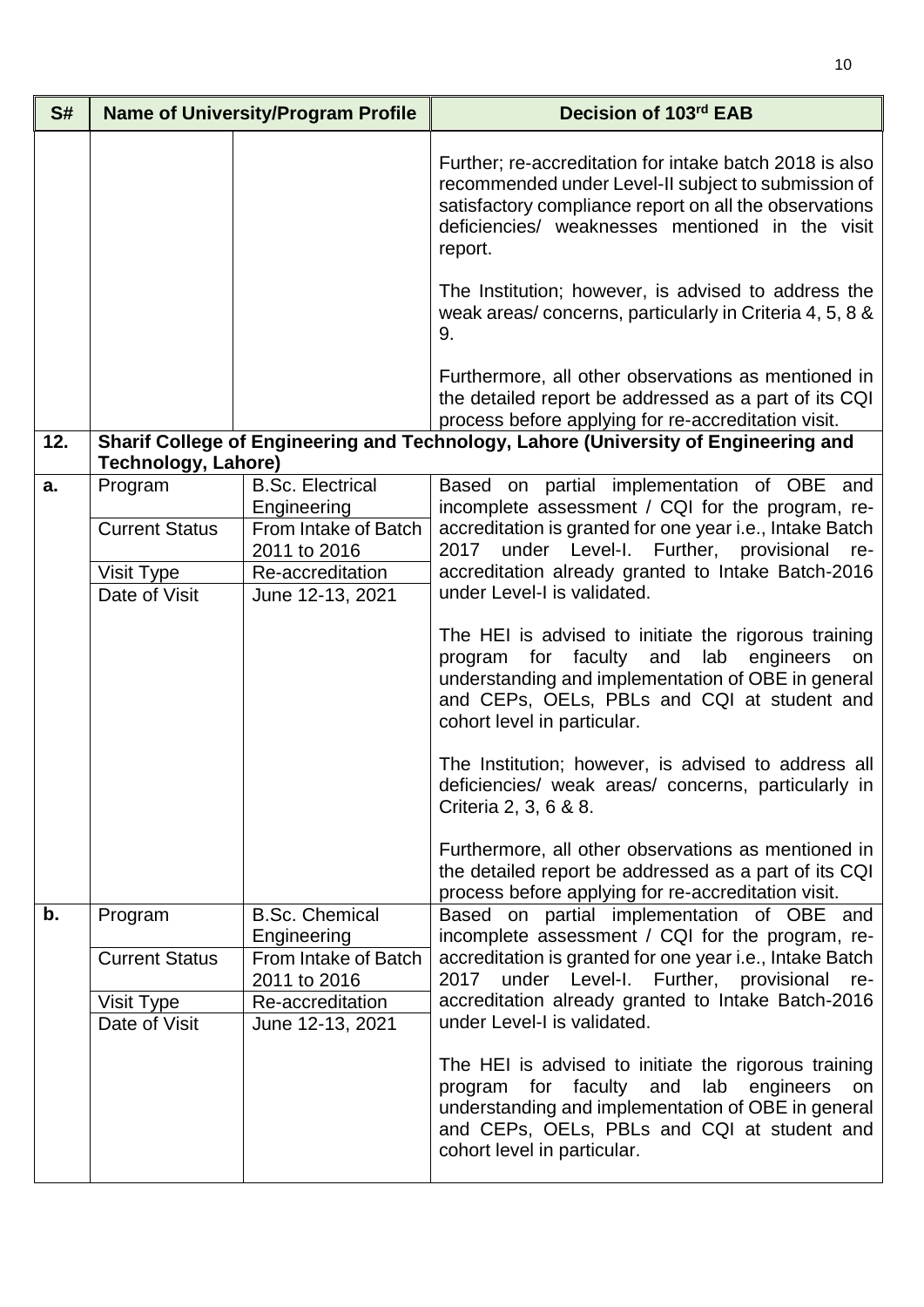| S#  |                             | <b>Name of University/Program Profile</b>                     | Decision of 103rd EAB                                                                                                                                                                                                                   |
|-----|-----------------------------|---------------------------------------------------------------|-----------------------------------------------------------------------------------------------------------------------------------------------------------------------------------------------------------------------------------------|
|     |                             |                                                               | The Institution; however, is advised to address all<br>deficiencies/ weak areas/ concerns, particularly in<br>Criteria 2, 3, 5, 6 & 8.                                                                                                  |
|     |                             |                                                               | Furthermore, all other observations as mentioned in<br>the detailed report be addressed as a part of its CQI<br>process before applying for re-accreditation visit.                                                                     |
| 13. |                             | <b>Engineering and Technology, Lahore)</b>                    | Swedish College of Engineering and Technology, Rahim Yar Khan (University of                                                                                                                                                            |
| a.  | Program                     | <b>B.Sc. Mechanical</b><br>Engineering                        | Based on partial implementation of OBE and<br>incomplete assessment / CQI for the program, re-                                                                                                                                          |
|     | <b>Current Status</b>       | Intake of Batch 2010<br>and 2012 to 2016                      | accreditation is recommended for one year i.e.,<br>Intake Batches 2017 under Level-I subject to                                                                                                                                         |
|     | Visit Type<br>Date of Visit | Re-accreditation<br>June 25-26, 2021                          | appointment/ hiring of one additional PhD qualified<br>relevant engineering faculty to maintain Two PhDs<br>per section as per PEC policy.                                                                                              |
|     |                             |                                                               | In case, the HEI does not want to increase the PhD<br>faculty then a formal application be submitted to EAD<br>for reduction in allowed Intake in line with available<br>PhD Faculty members.                                           |
|     |                             |                                                               | The HEI is advised to initiate the rigorous training<br>program for faculty and<br>lab engineers on<br>understanding and implementation of OBE in general<br>and CEPs, OELs, PBLs and CQI at student and<br>cohort level in particular. |
|     |                             |                                                               | Violations pertaining to DAE admissions shall be<br>dealt in accordance with Article-8 of PEC Regulations<br>of Engineering Education in Pakistan.                                                                                      |
|     |                             |                                                               | The Institution; however, is advised to address all<br>deficiencies/ weak areas/ concerns, particularly in<br>Criteria 1, 3, 4, 5, 6 & 8.                                                                                               |
|     |                             |                                                               | Furthermore, all other observations as mentioned in<br>the detailed report be addressed as a part of its CQI<br>process before applying for re-accreditation visit.                                                                     |
| b.  | Program                     | <b>B.Sc. Electrical</b><br>(Electronics/Power)<br>Engineering | Based on partial implementation of OBE and<br>incomplete assessment / CQI for the program, re-<br>accreditation is recommended for one year i.e.,                                                                                       |
|     | <b>Current Status</b>       | From Intake of Batch<br>2009 to 2016                          | Intake Batches 2017 under Level-I subject to<br>appointment/ hiring of one additional PhD qualified                                                                                                                                     |
|     | Visit Type<br>Date of Visit | Re-accreditation<br>June 25-26, 2021                          | relevant engineering faculty to maintain Two PhDs<br>per section as per PEC policy.                                                                                                                                                     |
|     |                             |                                                               | In case, the HEI does not want to increase the PhD<br>faculty then a formal application be submitted to EAD<br>for reduction in allowed Intake in line with available<br><b>PhD Faculty members</b>                                     |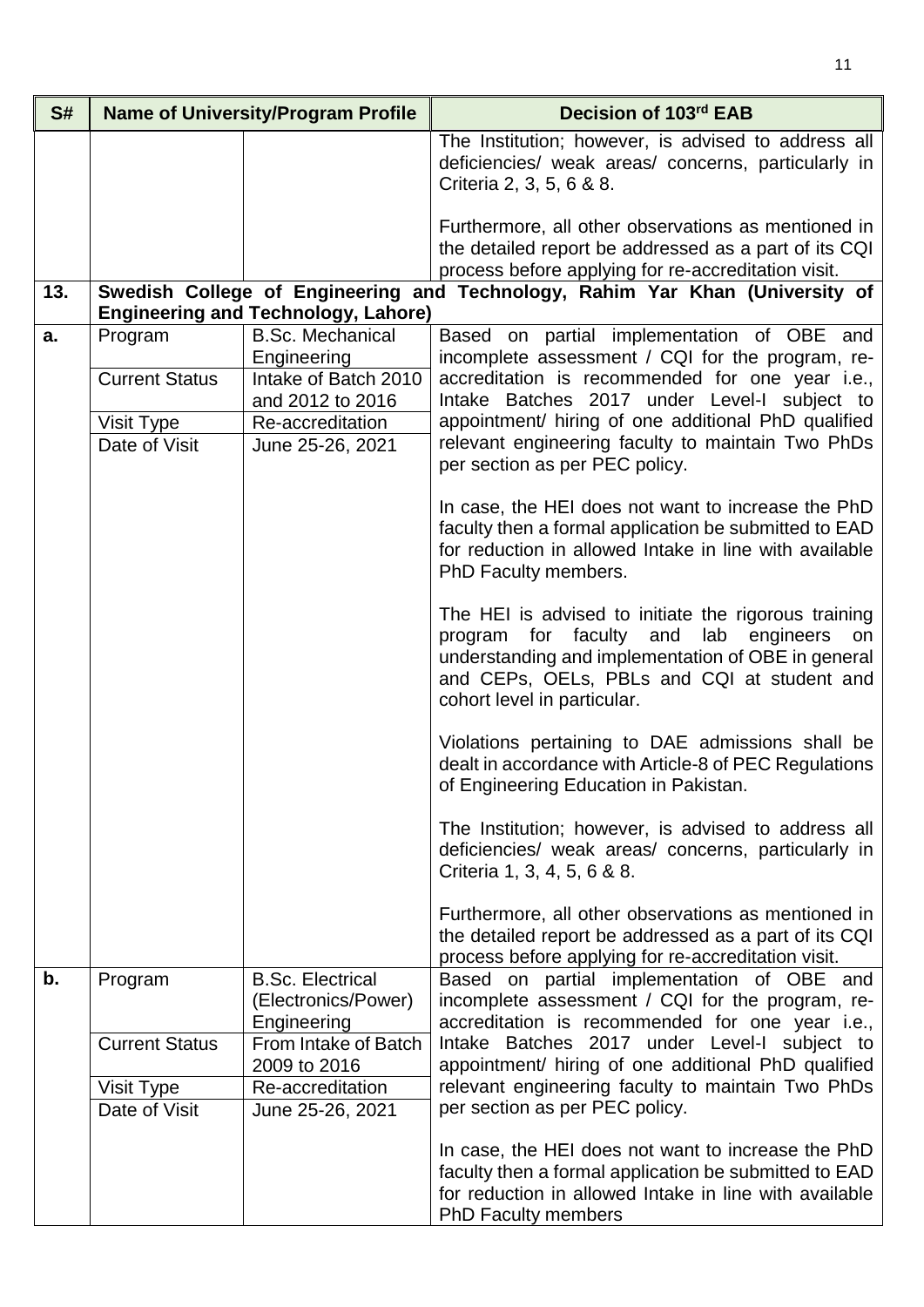| S#  |                       | <b>Name of University/Program Profile</b>              | Decision of 103rd EAB                                                                                                                                                                                                                                  |
|-----|-----------------------|--------------------------------------------------------|--------------------------------------------------------------------------------------------------------------------------------------------------------------------------------------------------------------------------------------------------------|
|     |                       |                                                        | The HEI is advised to initiate the rigorous training<br>and<br>lab<br>for<br>faculty<br>engineers<br>program<br>on<br>understanding and implementation of OBE in general<br>and CEPs, OELs, PBLs and CQI at student and<br>cohort level in particular. |
|     |                       |                                                        | Violations pertaining to DAE admissions shall be<br>dealt in accordance with Article-8 of PEC Regulations<br>of Engineering Education in Pakistan.                                                                                                     |
|     |                       |                                                        | The Institution; however, is advised to address all<br>deficiencies/ weak areas/ concerns, particularly in<br>Criteria 1, 2, 3, 4, 5, 6 & 8.                                                                                                           |
|     |                       |                                                        | Furthermore, all other observations as mentioned in<br>the detailed report be addressed as a part of its CQI<br>process before applying for re-accreditation visit.                                                                                    |
| c.  | Program               | <b>B.Sc. Civil</b><br>Engineering                      | Based on partial implementation of OBE and<br>incomplete assessment / CQI for the program, re-                                                                                                                                                         |
|     | <b>Current Status</b> | From Intake of                                         | accreditation is granted for one year i.e., for intake                                                                                                                                                                                                 |
|     | Visit Type            | Batch 2014 to 2016<br>Re-accreditation                 | batch 2017 under Level-I. Further, provisional re-<br>accreditation already granted to Intake Batch-2016                                                                                                                                               |
|     | Date of Visit         | June 25-26, 2021                                       | under Level-I is validated.                                                                                                                                                                                                                            |
|     |                       |                                                        | The HEI is advised to initiate the rigorous training<br>faculty and<br>lab<br>engineers<br>program<br>for<br>on<br>understanding and implementation of OBE in general<br>and CEPs, OELs, PBLs and CQI at student and<br>cohort level in particular.    |
|     |                       |                                                        | The Institution; however, is advised to address the<br>weak areas/concerns, particularly in Criteria 1, 2, 3,<br>4, 5, 6, 7 & 8.                                                                                                                       |
|     |                       |                                                        | Furthermore, all other observations as mentioned in<br>the detailed report be addressed as a part of its CQI<br>process before applying for reaccreditation visit.                                                                                     |
| 14. | <b>Bahawalpur</b>     |                                                        | University College of Engineering and Technology, Islamia University of Bahawalpur,                                                                                                                                                                    |
|     | Program               | <b>B.Sc. Computer</b><br><b>Systems</b><br>Engineering | Based on partial implementation of OBE and<br>incomplete assessment / CQI for the program, re-<br>accreditation is granted for one year i.e., for intake                                                                                               |
|     | <b>Current Status</b> | From Intake of Batch<br>2005 to 2016                   | batch 2017 under Level-I.                                                                                                                                                                                                                              |
|     | Visit Type            | Re-accreditation                                       | The HEI is advised to initiate the rigorous training                                                                                                                                                                                                   |
|     | Date of Visit         | June 21-22, 2021                                       | faculty and<br>lab engineers<br>program<br>for<br>on<br>understanding and implementation of OBE in general<br>and CEPs, OELs, PBLs and CQI at student and<br>cohort level in particular.                                                               |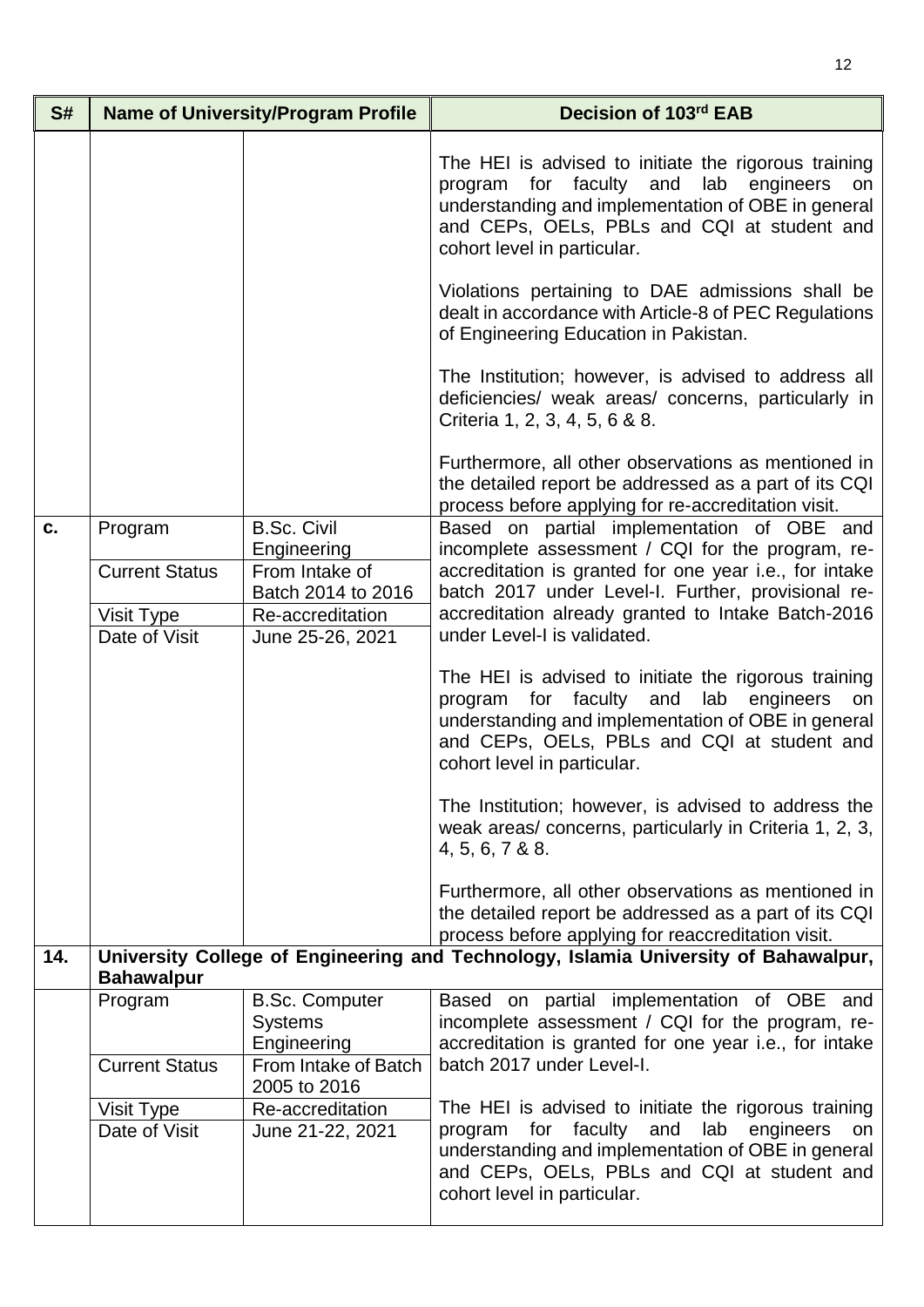| S# |                             | <b>Name of University/Program Profile</b>      | Decision of 103rd EAB                                                                                                                                                                                                                                                   |
|----|-----------------------------|------------------------------------------------|-------------------------------------------------------------------------------------------------------------------------------------------------------------------------------------------------------------------------------------------------------------------------|
|    |                             |                                                | The Institution; however, is advised to address the<br>weak areas/ concerns, particularly in Criteria 1,2, 3,<br>4, 5, 6,8 & 9.                                                                                                                                         |
|    |                             |                                                | Furthermore, all other observations as mentioned in<br>the detailed report be addressed as a part of its CQI<br>process before applying for reaccreditation visit.                                                                                                      |
|    | Program                     | <b>B.Sc. Electrical</b><br>(Power) Engineering | Based on the satisfactory level of compliance against<br>accreditation<br>criteria/<br>quality<br>standards<br>and                                                                                                                                                      |
|    | <b>Current Status</b>       | From Intake of Batch<br>2009 to 2016           | implementation of the Outcome Based Assessment<br>procedures & CQI, provisional re-accreditation                                                                                                                                                                        |
|    | Visit Type<br>Date of Visit | Re-accreditation<br>June 21-22, 2021           | already granted to Intake Batch-2016 under Level-I is<br>validated and up-graded to Level-II.                                                                                                                                                                           |
|    |                             |                                                | Further, based on the satisfactory level of compliance<br>against accreditation criteria/ quality standards and<br>implementation of the Outcome Based Assessment<br>procedures & CQI, accreditation is granted for one<br>year i.e., Intake Batch 2017 under Level-II. |
|    |                             |                                                | Moreover, re-accreditation is also recommended for<br>under Level-II subject to<br>batch 2018<br>intake<br>verification of compliance on following observations<br>through a confirmatory visit:                                                                        |
|    |                             |                                                | i.<br>Implementation of well-defined mechanism of<br>rubrics and comprehensive standard operating<br>procedures (SoPs) for FYDP to ensure the<br>attainment of GAs.                                                                                                     |
|    |                             |                                                | Maintenance of course files as per PEC<br>ii.<br>Accreditation Manual - 2019 guidelines<br>Addressal of all weaknesses / concerns<br>iii.<br>mentioned in visit report, particularly in Criteria<br>$3, 5 & 88$ .                                                       |
|    | Program                     | <b>B.Sc. Electronics</b><br>Engineering        | Based on the satisfactory level of compliance against<br>criteria/ quality standards<br>accreditation<br>and                                                                                                                                                            |
|    | <b>Current Status</b>       | From Intake of Batch<br>2003 to 2016           | implementation of the Outcome Based Assessment<br>procedures & CQI, accreditation is granted for one                                                                                                                                                                    |
|    | Visit Type<br>Date of Visit | Re-accreditation<br>June 21-22, 2021           | year (01) i.e., Intake Batch 2017 under Level-II.                                                                                                                                                                                                                       |
|    |                             |                                                | Moreover; re-accreditation for intake batch 2018 is<br>also recommended under Level-II subject to a<br>confirmatory visit to verify the compliance on<br>following:                                                                                                     |
|    |                             |                                                | i.<br>Implementation of well-defined mechanism of<br>rubrics and comprehensive standard operating<br>procedures (SoPs) for FYDP to ensure the<br>attainment of GAs.                                                                                                     |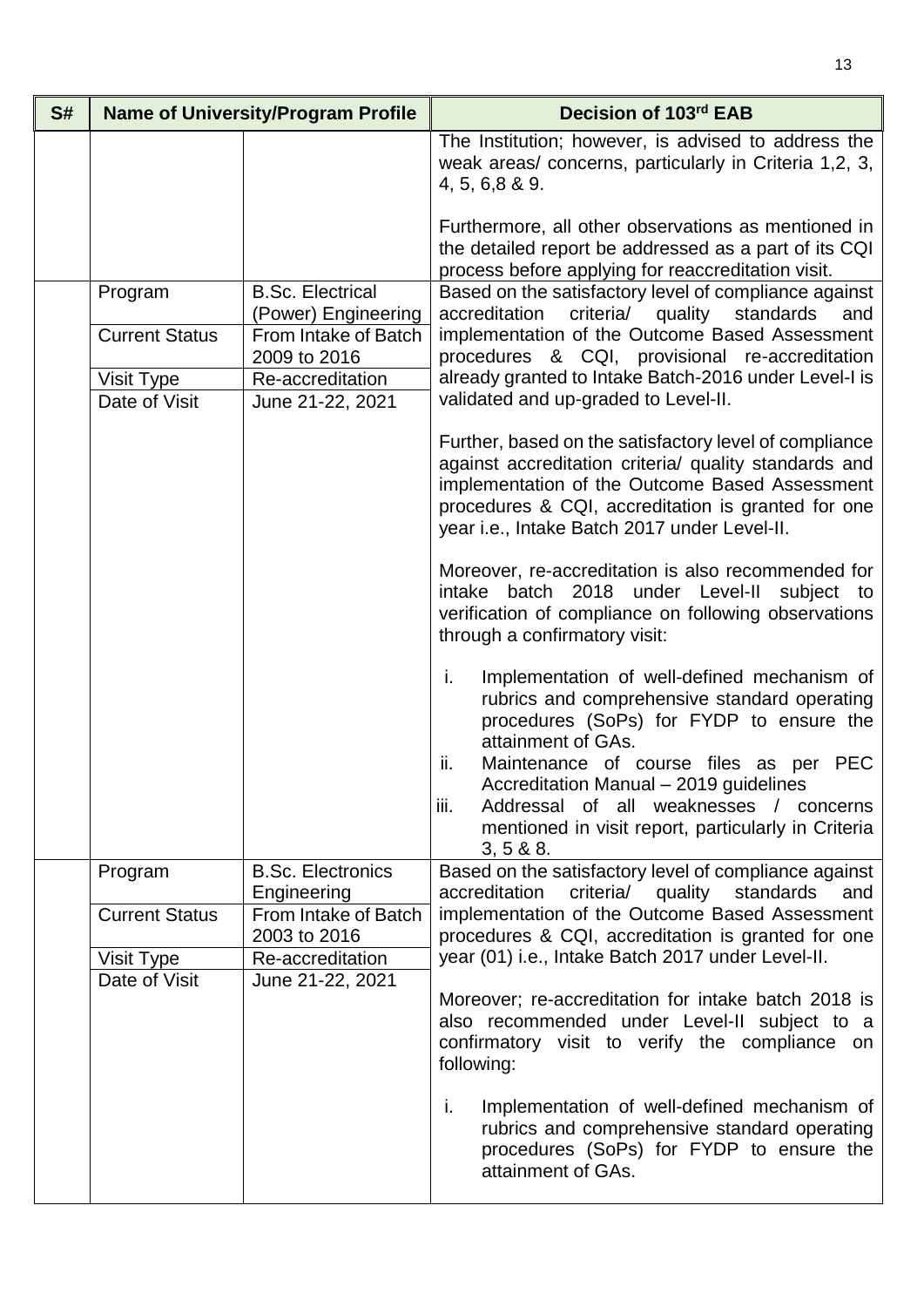| S#  | <b>Name of University/Program Profile</b> |                                                          | Decision of 103rd EAB                                                                                                                                                                                                                                                           |
|-----|-------------------------------------------|----------------------------------------------------------|---------------------------------------------------------------------------------------------------------------------------------------------------------------------------------------------------------------------------------------------------------------------------------|
|     |                                           |                                                          | Maintenance of course files as per PEC<br>ii.<br>Accreditation Manual - 2019 guidelines                                                                                                                                                                                         |
|     |                                           |                                                          | iii.<br><b>Revision of PEOs</b>                                                                                                                                                                                                                                                 |
|     |                                           |                                                          | The Institution; however, is advised to address the<br>weak areas/ concerns, particularly in Criteria 6 & 8.                                                                                                                                                                    |
|     |                                           |                                                          | Furthermore, all other observations as mentioned in<br>the detailed report be addressed as a part of its CQI<br>process before applying for re-accreditation visit.                                                                                                             |
|     | Program                                   | B.Sc.<br>Telecommunication<br>Engineering                | Based on the satisfactory level of compliance against<br>accreditation<br>criteria/<br>quality<br>standards<br>and<br>implementation of the Outcome Based Assessment                                                                                                            |
|     | <b>Current Status</b>                     | From Intake of Batch<br>2008 to 2016<br>Re-accreditation | procedures & CQI, provisional re-accreditation<br>already granted to Intake Batch-2016 under Level-I is<br>validated and up-graded to Level-II.                                                                                                                                 |
|     | Visit Type<br>Date of Visit               | June 21-22, 2021                                         | Further, based on the satisfactory level of compliance                                                                                                                                                                                                                          |
|     |                                           |                                                          | against accreditation criteria/ quality standards and<br>implementation of the Outcome Based Assessment<br>procedures & CQI, accreditation is granted for three<br>years (03) i.e., Intake Batches 2017, 2018 & 2019<br>under Level-II.                                         |
|     |                                           |                                                          | The Institution; however, is advised to address the<br>weak areas/ concerns, particularly in Criteria 3 & 9.                                                                                                                                                                    |
|     |                                           |                                                          | Furthermore, all other observations as mentioned in<br>the detailed report be addressed as a part of its CQI<br>process before applying for re-accreditation visit.                                                                                                             |
| 15. |                                           | The University of Central Punjab, Lahore                 |                                                                                                                                                                                                                                                                                 |
| a.  | Program                                   | <b>B.Sc. Electrical</b><br>Engineering                   | Based on the satisfactory level of compliance against<br>accreditation<br>criteria/ quality standards<br>and                                                                                                                                                                    |
|     | <b>Current Status</b>                     | From Intake of Batch<br>Fall-2003 to 2016                | implementation of the Outcome Based Assessment<br>procedures & CQI, provisional re-accreditation                                                                                                                                                                                |
|     | Visit Type                                | Re-accreditation                                         | already granted to Intake Batch-2016 under Level-II                                                                                                                                                                                                                             |
|     | Date of Visit                             | June 28-29, 2021                                         | is validated.                                                                                                                                                                                                                                                                   |
|     |                                           |                                                          | Further, based on the satisfactory level of compliance<br>against accreditation criteria/ quality standards and<br>implementation of the Outcome Based Assessment<br>procedures & CQI, re-accreditation is granted for one<br>year (01) i.e., Intake Batch 2017 under Level-II. |
|     |                                           |                                                          | Moreover,, re-accreditation is also recommended for<br>intake batch 2018 under Level-II subject to<br>verification of compliance on following observations<br>through a confirmatory visit:                                                                                     |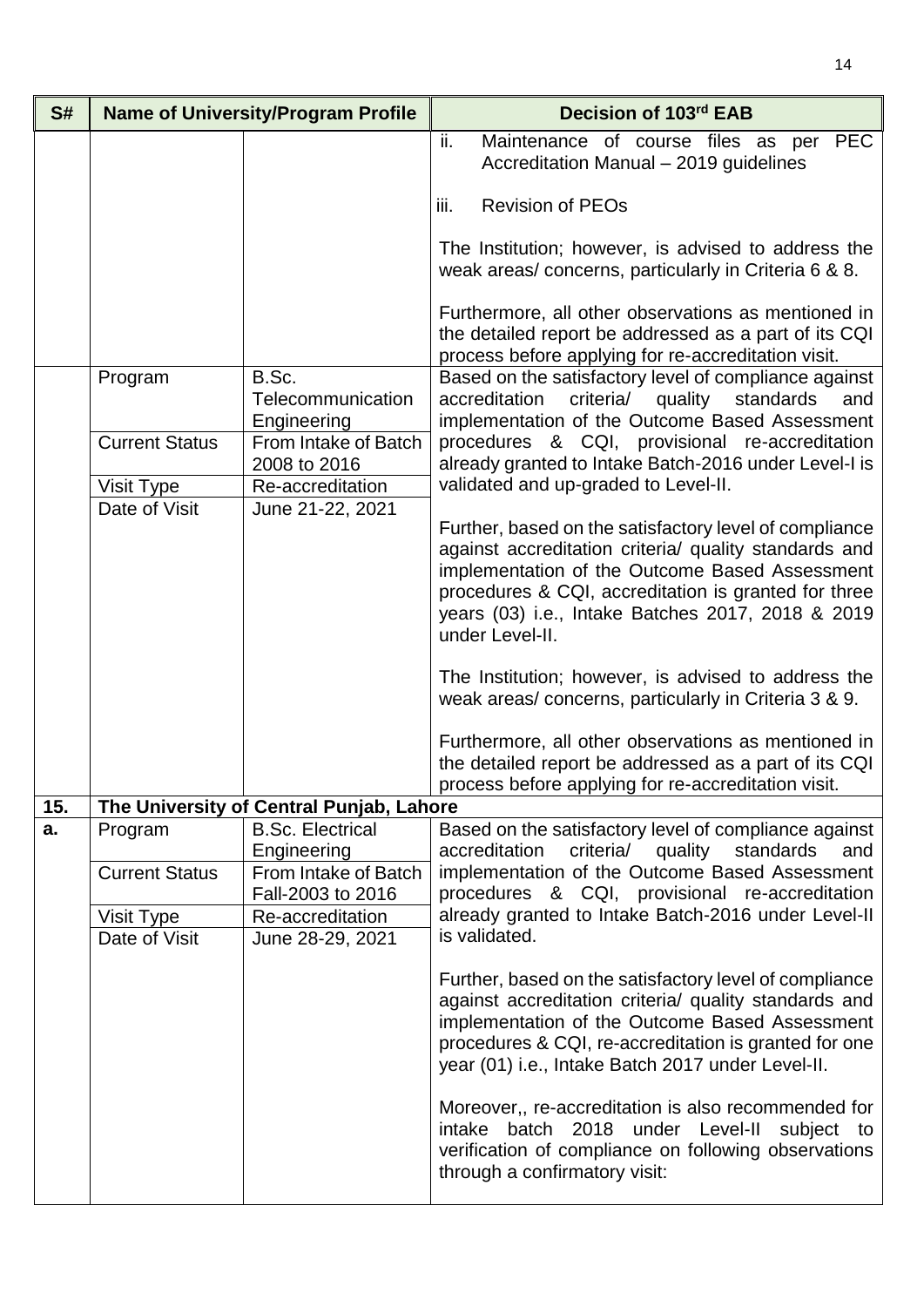| S# |                                  | <b>Name of University/Program Profile</b>                      | Decision of 103rd EAB                                                                                                                                                                                                                                                                                                                                                                                                                                                                                                                                                                                                           |
|----|----------------------------------|----------------------------------------------------------------|---------------------------------------------------------------------------------------------------------------------------------------------------------------------------------------------------------------------------------------------------------------------------------------------------------------------------------------------------------------------------------------------------------------------------------------------------------------------------------------------------------------------------------------------------------------------------------------------------------------------------------|
|    |                                  |                                                                | Implementation of well-defined mechanism of<br>i.<br>rubrics and comprehensive standard operating<br>procedures (SoPs) for FYDP to ensure the<br>attainment of GAs.<br>Redefining of current KPI threshold for PLO<br>ii.<br>attainment as per PEC Accreditation Manual -<br>2019 guidelines<br>Evidence of CQI loop completion<br>iii.<br>and<br>implementation of proper corrective actions at<br>Course level, Program level and Student level.<br>Effective implementation of EHS policy.<br>iv.<br>Addressal of all weaknesses / concerns<br>v.<br>mentioned in visit report, particularly in Criteria<br>1, 2, 3, 5 & 8.8 |
| b. | Program<br><b>Current Status</b> | <b>B.Sc. Mechanical</b><br>Engineering<br>From Intake of Batch | Based on the satisfactory level of compliance against<br>accreditation<br>criteria/<br>standards<br>quality<br>and<br>implementation of the Outcome Based Assessment                                                                                                                                                                                                                                                                                                                                                                                                                                                            |
|    |                                  | 2011 to 2016                                                   | procedures & CQI, provisional re-accreditation                                                                                                                                                                                                                                                                                                                                                                                                                                                                                                                                                                                  |
|    | Visit Type                       | Re-accreditation                                               | already granted to Intake Batch-2016 under Level-II<br>is validated.                                                                                                                                                                                                                                                                                                                                                                                                                                                                                                                                                            |
|    | Date of Visit                    | June 28-29, 2021                                               | Further, based on the satisfactory level of compliance<br>against accreditation criteria/ quality standards and<br>implementation of the Outcome Based Assessment<br>procedures & CQI, re-accreditation is granted for one<br>year (01) i.e., Intake Batch 2017 under Level-II.<br>Moreover, re-accreditation is also recommended for<br>batch 2018<br>under Level-II<br>intake<br>subject to<br>verification of compliance on following observations<br>through a confirmatory visit:<br>i.<br>Implementation of well-defined mechanism of                                                                                     |
|    |                                  |                                                                | rubrics and comprehensive standard operating<br>procedures (SoPs) for FYDP to ensure the<br>attainment of GAs.<br>Evidence of CQI<br>loop<br>completion<br>and<br>ii.<br>implementation of proper corrective actions at<br>Course level, Program level and Student level<br>Effective implementation of EHS policy.<br>iii.<br>iv.<br>Addressal of all weaknesses / concerns<br>mentioned in visit report, particularly in Criteria<br>1, 2, 3, 6 & 8.8                                                                                                                                                                         |
| c. | Program                          | <b>B.Sc. Civil</b><br>Engineering                              | Based on the satisfactory level of compliance against<br>accreditation<br>criteria/ quality<br>standards<br>and                                                                                                                                                                                                                                                                                                                                                                                                                                                                                                                 |
|    | <b>Current Status</b>            | From Intake of Batch<br>2013 to Fall-2014                      | implementation of the Outcome Based Assessment<br>procedures & CQI, provisional re-accreditation                                                                                                                                                                                                                                                                                                                                                                                                                                                                                                                                |
|    | Visit Type                       | Re-accreditation                                               | already granted to Intake Batch-2016 under Level-II                                                                                                                                                                                                                                                                                                                                                                                                                                                                                                                                                                             |
|    | Date of Visit                    | June 28-29, 2021                                               | is validated.                                                                                                                                                                                                                                                                                                                                                                                                                                                                                                                                                                                                                   |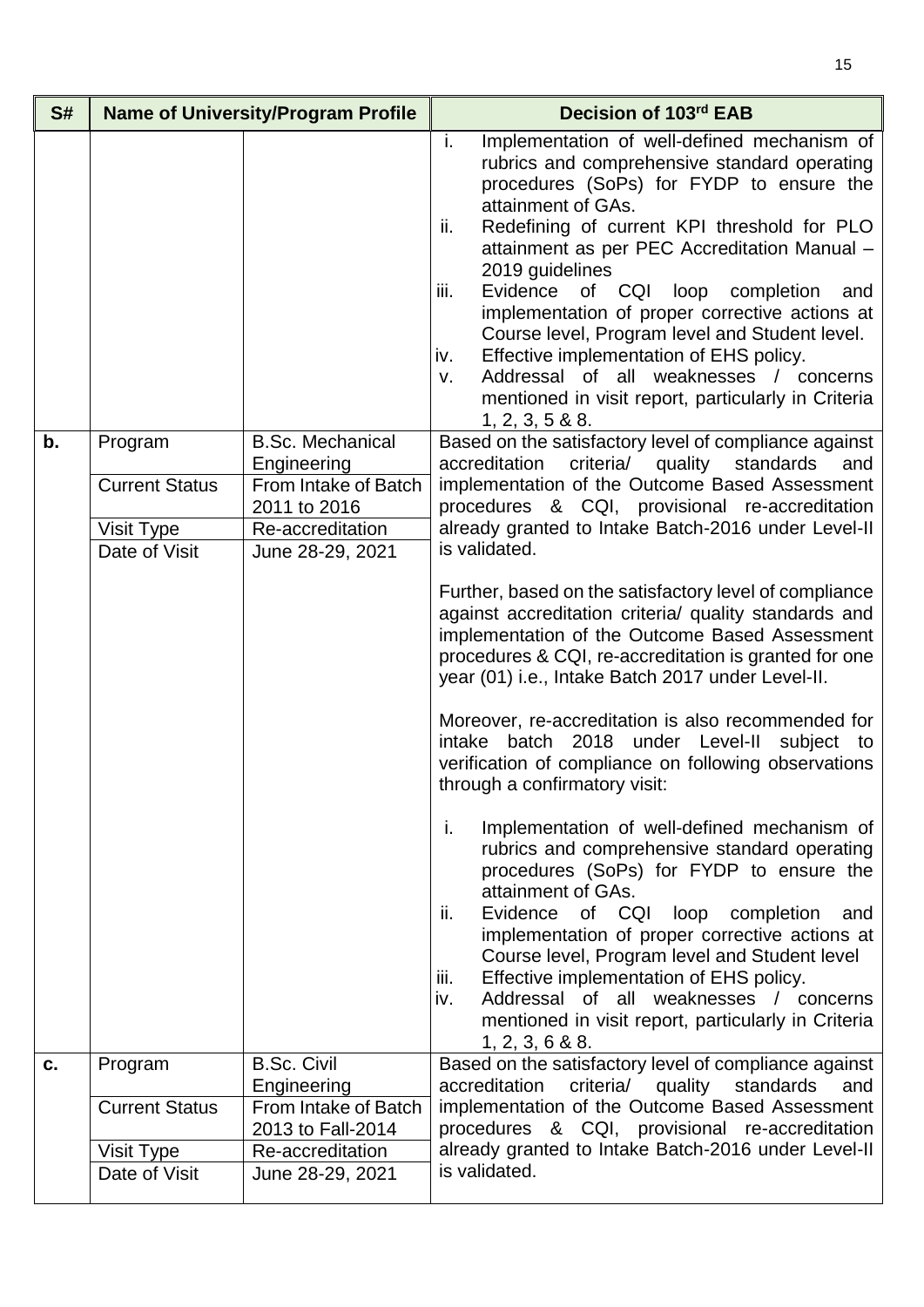| S#  |                             | <b>Name of University/Program Profile</b>                                            | Decision of 103rd EAB                                                                                                                                                                                                                                                                                                                                                                                                                                                                                |
|-----|-----------------------------|--------------------------------------------------------------------------------------|------------------------------------------------------------------------------------------------------------------------------------------------------------------------------------------------------------------------------------------------------------------------------------------------------------------------------------------------------------------------------------------------------------------------------------------------------------------------------------------------------|
|     |                             |                                                                                      | Further, based on the satisfactory level of compliance<br>against accreditation criteria/ quality standards and<br>implementation of the Outcome Based Assessment<br>procedures & CQI, re-accreditation is granted for one<br>year (01) i.e., Intake Batch 2017 under Level-II.                                                                                                                                                                                                                      |
|     |                             |                                                                                      | Moreover, re-accreditation is also recommended for<br>intake batch 2018 under Level-II<br>subject to<br>verification of compliance on following observations<br>through a confirmatory visit:                                                                                                                                                                                                                                                                                                        |
|     |                             |                                                                                      | i.<br>Implementation of well-defined mechanism of<br>rubrics and comprehensive standard operating<br>procedures (SoPs) for FYDP to ensure the<br>attainment of GAs.<br>Evidence of CQI loop completion<br>ii.<br>and<br>implementation of proper corrective actions at<br>Course level, Program level and Student level<br>iii.<br>Effective implementation of EHS policy.<br>Addressal of all weaknesses / concerns<br>iv.<br>mentioned in visit report, particularly in Criteria<br>1, 2, 3, 6 & 8 |
| 16. |                             |                                                                                      | University of Engineering and Technology, Lahore (Main Campus)                                                                                                                                                                                                                                                                                                                                                                                                                                       |
| a.  | Program                     | <b>B.Sc. Civil</b>                                                                   | Based on the satisfactory level of compliance against                                                                                                                                                                                                                                                                                                                                                                                                                                                |
|     | <b>Current Status</b>       | Engineering<br>Upto Intake of Batch<br>2011& From Intake<br>of Batch 2012 to<br>2016 | accreditation<br>criteria/ quality standards<br>and<br>implementation of the Outcome Based Assessment<br>procedures & CQI, accreditation is granted for three<br>years (03) i.e., Intake Batches 2017, 2018 & 2019<br>under Level-II.                                                                                                                                                                                                                                                                |
|     | Visit Type<br>Date of Visit | Re-accreditation<br>June 17-18, 2021                                                 | The Institution; however, is advised to address the<br>weak areas/concerns, particularly in Criteria 5, 6 & 8.                                                                                                                                                                                                                                                                                                                                                                                       |
|     |                             |                                                                                      | Furthermore, all other observations as mentioned in<br>the detailed report be addressed as a part of its CQI<br>process before applying for reaccreditation visit.                                                                                                                                                                                                                                                                                                                                   |
| b.  | Program                     | <b>B.Sc. Computer</b><br>Engineering                                                 | Based on the satisfactory level of compliance against<br>criteria/ quality standards<br>accreditation<br>and                                                                                                                                                                                                                                                                                                                                                                                         |
|     | <b>Current Status</b>       | From Intake of Batch<br>2003 upto 2016                                               | implementation of the Outcome Based Assessment<br>procedures & CQI, re-accreditation is recommended                                                                                                                                                                                                                                                                                                                                                                                                  |
|     | Visit Type                  | Re-accreditation                                                                     | for one year i.e., Intake Batch 2017 under Level-II                                                                                                                                                                                                                                                                                                                                                                                                                                                  |
|     | Date of Visit               | June 17-18, 2021                                                                     | subject to appointment/ hiring of HoD possessing<br>PhD in relevant area and registered with PEC in<br>Computer discipline.                                                                                                                                                                                                                                                                                                                                                                          |
|     |                             |                                                                                      | Moreover, re-accreditation is also recommended for<br>batch 2018<br>under Level-II<br>subject<br>intake<br>to<br>verification of compliance on following observations<br>through a confirmatory visit:                                                                                                                                                                                                                                                                                               |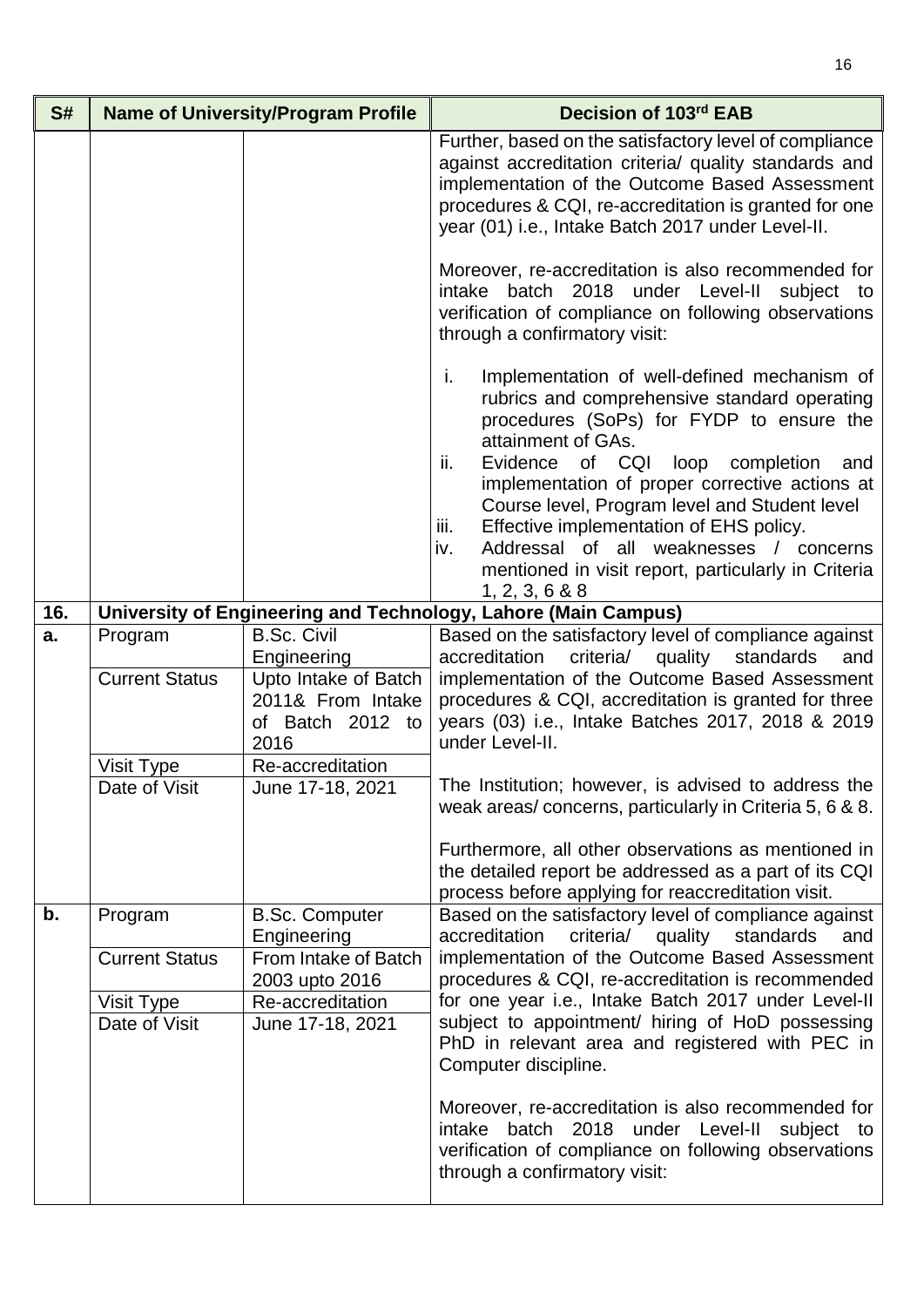| S# |                                                                 | <b>Name of University/Program Profile</b>                                                                                                             | Decision of 103rd EAB                                                                                                                                                                                                                                                                                                                                                                                                                                                                                                                                                                                                                                                                                                                                                                                                                                                                                                                                                                                                                                                                                                                                                                                                                                                                                                                                                                                                                                                                                                                                                                                                                                                                                                                                                                                                                                                                       |
|----|-----------------------------------------------------------------|-------------------------------------------------------------------------------------------------------------------------------------------------------|---------------------------------------------------------------------------------------------------------------------------------------------------------------------------------------------------------------------------------------------------------------------------------------------------------------------------------------------------------------------------------------------------------------------------------------------------------------------------------------------------------------------------------------------------------------------------------------------------------------------------------------------------------------------------------------------------------------------------------------------------------------------------------------------------------------------------------------------------------------------------------------------------------------------------------------------------------------------------------------------------------------------------------------------------------------------------------------------------------------------------------------------------------------------------------------------------------------------------------------------------------------------------------------------------------------------------------------------------------------------------------------------------------------------------------------------------------------------------------------------------------------------------------------------------------------------------------------------------------------------------------------------------------------------------------------------------------------------------------------------------------------------------------------------------------------------------------------------------------------------------------------------|
| C. | Program<br><b>Current Status</b><br>Visit Type<br>Date of Visit | <b>B.Sc. Electrical</b><br>Engineering<br>Till Intake of Batch<br>2014& From Intake of<br>Batch 2015 to 2016.<br>Re-accreditation<br>June 17-18, 2021 | Implementation of CEPs, PBLs & OELs in<br>i.<br>theory / lab courses.<br>The HEI is advised to initiate the rigorous<br>ii.<br>training program for faculty and lab engineers on<br>understanding and implementation of OBE in<br>general and CEPs, OELs, PBLs and CQI at<br>student and cohort level in particular.<br>Implementation of well-defined mechanism of<br>iii.<br>rubrics and comprehensive standard operating<br>procedures (SoPs) for FYDP to ensure the<br>attainment of GAs.<br>of CQI<br>Evidence<br>loop<br>completion<br>iv.<br>and<br>implementation of proper corrective actions at<br>Course level, Program level and Student level<br>Effective implementation of EHS policy.<br>v.<br>Curriculum should be in line with HEC/ PEC<br>vi.<br>quidelines<br>Maintenance of course files as per PEC<br>vii.<br>Accreditation Manual - 2019 guidelines<br>Addressal of all weaknesses / concerns<br>/iii.<br>mentioned in visit report, particularly in Criteria<br>1, 2, 3, 4, 5, 6, 7 & 88.<br>Based on the satisfactory level of compliance against<br>accreditation<br>criteria/<br>quality<br>standards<br>and<br>implementation of the Outcome Based Assessment<br>procedures & CQI, accreditation is granted for two<br>years (02) i.e., Intake Batches 2017 & 2018 under<br>Level-II.<br>Moreover, re-accreditation is also recommended for<br>intake batch 2019 under Level-II<br>subject to<br>verification of compliance on following observations<br>through a confirmatory visit:<br>i.<br>Implementation of well-defined mechanism of<br>rubrics and comprehensive standard operating<br>procedures (SoPs) for FYDP to ensure the<br>attainment of GAs.<br>Curriculum should be in line with HEC/ PEC<br>ii.<br>guidelines.<br>iii.<br>Addressal of all weaknesses / concerns<br>mentioned in visit report, particularly in Criteria<br>1, 3, 4, 5, 8, 7. |
| d. | Program<br><b>Current Status</b>                                | <b>B.Sc. Mechanical</b><br>Engineering<br>Till Intake of Batch                                                                                        | Based on the satisfactory level of compliance against<br>criteria/ quality standards<br>accreditation<br>and<br>implementation of the Outcome Based Assessment                                                                                                                                                                                                                                                                                                                                                                                                                                                                                                                                                                                                                                                                                                                                                                                                                                                                                                                                                                                                                                                                                                                                                                                                                                                                                                                                                                                                                                                                                                                                                                                                                                                                                                                              |
|    |                                                                 | 2014 & From Intake<br>of Batch 2015<br>to<br>2016.                                                                                                    | procedures & CQI, accreditation is granted for two<br>years (02) i.e., Intake Batches 2017 & 2018 under<br>Level-II.                                                                                                                                                                                                                                                                                                                                                                                                                                                                                                                                                                                                                                                                                                                                                                                                                                                                                                                                                                                                                                                                                                                                                                                                                                                                                                                                                                                                                                                                                                                                                                                                                                                                                                                                                                        |
|    | Visit Type                                                      | Re-accreditation                                                                                                                                      |                                                                                                                                                                                                                                                                                                                                                                                                                                                                                                                                                                                                                                                                                                                                                                                                                                                                                                                                                                                                                                                                                                                                                                                                                                                                                                                                                                                                                                                                                                                                                                                                                                                                                                                                                                                                                                                                                             |
|    | Date of Visit                                                   | June 17-18, 2021                                                                                                                                      |                                                                                                                                                                                                                                                                                                                                                                                                                                                                                                                                                                                                                                                                                                                                                                                                                                                                                                                                                                                                                                                                                                                                                                                                                                                                                                                                                                                                                                                                                                                                                                                                                                                                                                                                                                                                                                                                                             |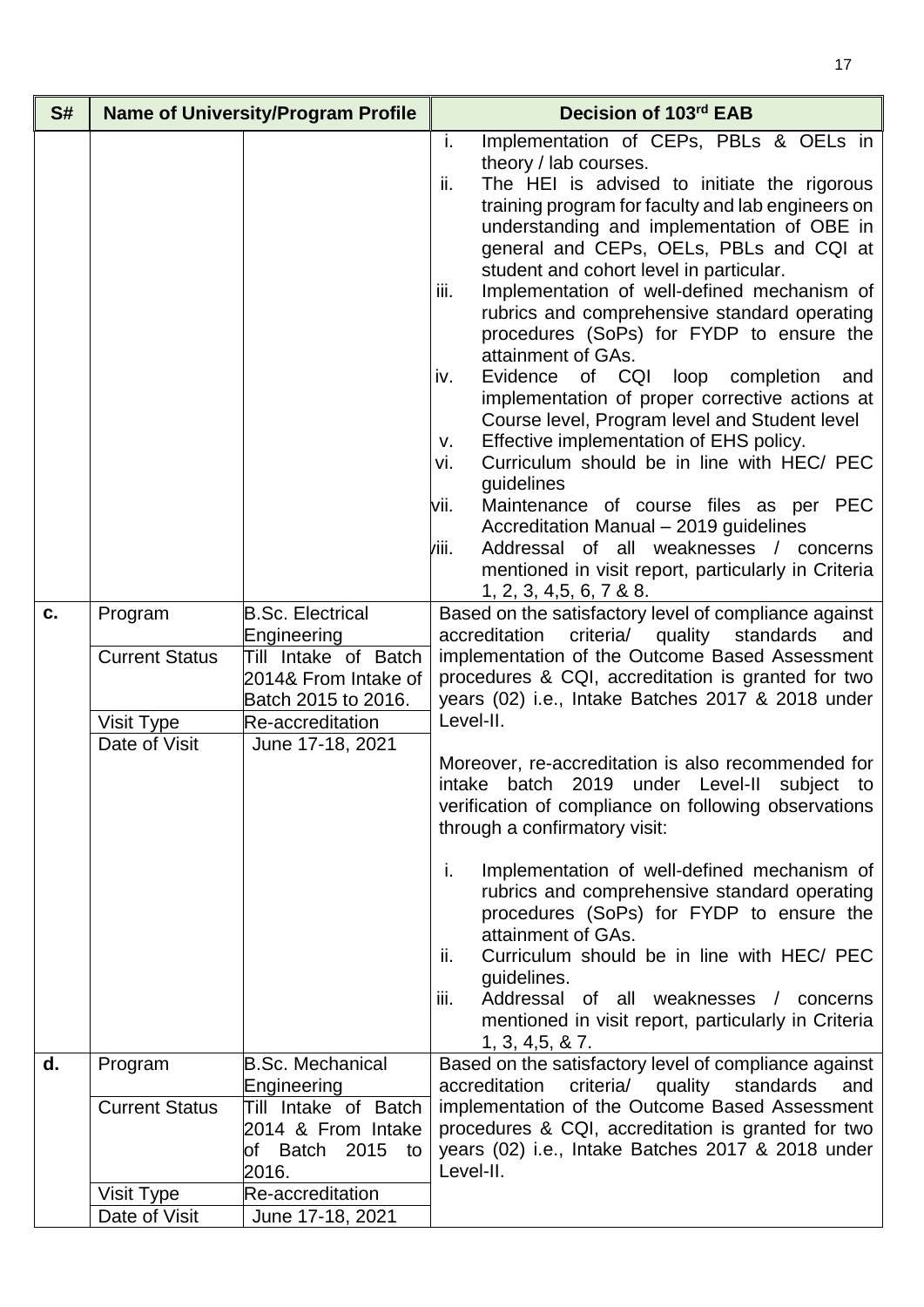| S# |                                                | <b>Name of University/Program Profile</b>                                                                                     | Decision of 103rd EAB                                                                                                                                                                                                                                                                                                                                                                                                                                                                                                                                                                                                                                                                                         |
|----|------------------------------------------------|-------------------------------------------------------------------------------------------------------------------------------|---------------------------------------------------------------------------------------------------------------------------------------------------------------------------------------------------------------------------------------------------------------------------------------------------------------------------------------------------------------------------------------------------------------------------------------------------------------------------------------------------------------------------------------------------------------------------------------------------------------------------------------------------------------------------------------------------------------|
|    |                                                |                                                                                                                               | Further; re-accreditation for intake batch 2019 is also<br>under Level-II<br>recommended<br>subject<br>to<br>a a<br>confirmatory visit to verify the compliance<br>on<br>following:                                                                                                                                                                                                                                                                                                                                                                                                                                                                                                                           |
|    |                                                |                                                                                                                               | j.<br>Curriculum should be in line with HEC/ PEC<br>guidelines<br>Effective implementation of EHS policy.<br>ii.<br>iii.<br>Establishment of Mechanical Vibration lab<br>Addition of Equipment in Fluid Mechanics-II &<br>iv.<br><b>Instrumentation &amp; Control Lab</b><br>Addressal of all weaknesses / concerns<br>v.<br>mentioned in visit report, particularly in Criteria<br>3, 4, 6 & 7.                                                                                                                                                                                                                                                                                                              |
| е. | Program<br><b>Current Status</b><br>Visit Type | <b>B.Sc. Mechatronics &amp;</b><br><b>Control Engineering</b><br>From Intake of Batch<br>2013 to 2016.<br>Re-accreditation    | Based on the satisfactory level of compliance against<br>criteria/<br>accreditation<br>quality<br>standards<br>and<br>implementation of the Outcome Based Assessment<br>procedures & CQI, accreditation is granted for one<br>year (01) i.e., Intake Batch 2017 under Level-II.                                                                                                                                                                                                                                                                                                                                                                                                                               |
|    | Date of Visit                                  | June 17-18, 2021                                                                                                              | Moreover, re-accreditation is also recommended for<br>intake batch 2018 under Level-II subject to<br>verification of compliance on following observations<br>through a confirmatory visit:<br>i.<br>Implementation of well-defined mechanism of<br>rubrics and comprehensive standard operating<br>procedures (SoPs) for FYDP to ensure the<br>attainment of GAs.<br>ii.<br>Evidence<br>of CQI<br>loop<br>completion<br>and<br>implementation of proper corrective actions at<br>Course level, Program level and Student level<br>Effective implementation of EHS policy.<br>iii.<br>Addressal of all weaknesses / concerns<br>iv.<br>mentioned in visit report, particularly in Criteria<br>1, 3, 6, 7 & 88. |
| f. | Program<br><b>Current Status</b>               | <b>B.Sc. Petroleum &amp;</b><br><b>Gas Engineering</b><br>Till Intake of Batch<br>2014& From Intake of<br>Batch 2015 to 2016. | Based on the satisfactory level of compliance against<br>criteria/ quality standards<br>accreditation<br>and<br>implementation of the Outcome Based Assessment<br>procedures & CQI, accreditation is granted for two<br>years (02) i.e., Intake Batches 2017 & 2018 under                                                                                                                                                                                                                                                                                                                                                                                                                                     |
|    | Visit Type<br>Date of Visit                    | Re-accreditation<br>June 17-18, 2021                                                                                          | Level-II.<br>Moreover, re-accreditation is also recommended for<br>intake batch 2019 under Level-II subject to<br>verification of compliance on following observations<br>through a confirmatory visit:<br>i.<br>Implementation of well-defined mechanism of<br>rubrics and comprehensive standard operating                                                                                                                                                                                                                                                                                                                                                                                                  |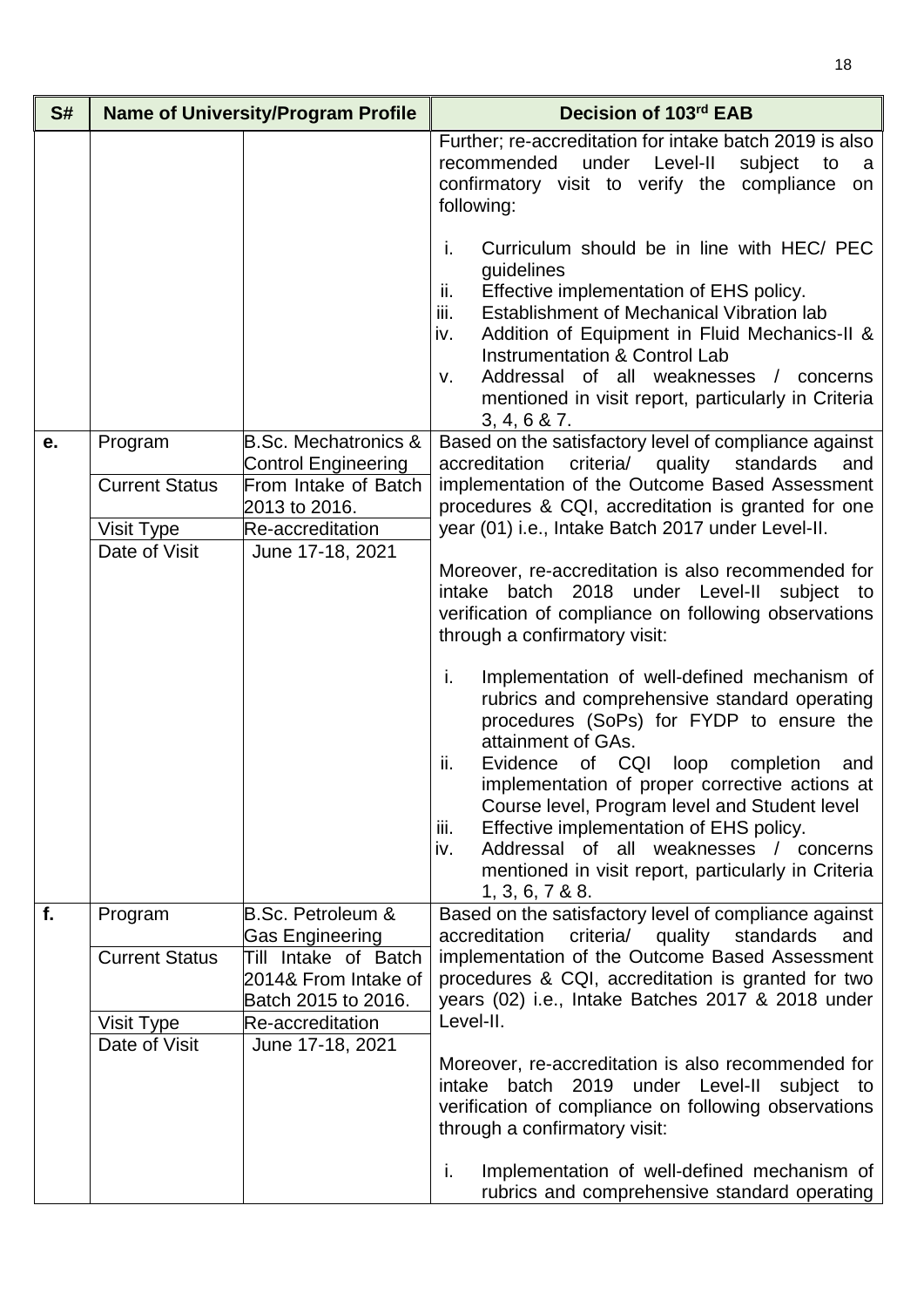| S#  | <b>Name of University/Program Profile</b> |                                                                     | Decision of 103rd EAB                                                                                                                                                                                                                                                            |
|-----|-------------------------------------------|---------------------------------------------------------------------|----------------------------------------------------------------------------------------------------------------------------------------------------------------------------------------------------------------------------------------------------------------------------------|
|     |                                           |                                                                     | procedures (SoPs) for FYDP to ensure the<br>attainment of GAs.<br>Effective implementation of EHS policy.<br>ii.<br>iii.<br>Addressal of all weaknesses / concerns<br>mentioned in visit report, particularly in Criteria<br>3, 5 & 7.                                           |
| g.  | Program                                   | <b>B.Sc. Transportation</b><br>Engineering                          | Based on the satisfactory level of compliance against<br>criteria/ quality standards<br>accreditation<br>and                                                                                                                                                                     |
|     | <b>Current Status</b>                     | From Intake of Batch<br>2002 to 2016<br>Re-accreditation            | implementation of the Outcome Based Assessment<br>procedures & CQI, provisional re-accreditation<br>already granted to Intake Batch 2016 under Level-II,                                                                                                                         |
|     | Visit Type<br>Date of Visit               | June 17-18, 2021                                                    | is validated.                                                                                                                                                                                                                                                                    |
|     |                                           |                                                                     | Further, based on the satisfactory level of compliance<br>against accreditation criteria/ quality standards and<br>implementation of the Outcome Based Assessment<br>procedures & CQI, re-accreditation is granted for one<br>years (01) i.e., Intake Batch 2017 under Level-II. |
|     |                                           |                                                                     | Moreover, re-accreditation is also recommended for<br>intake batch 2018 under Level-II subject to<br>verification of compliance on following observations<br>through a confirmatory visit:                                                                                       |
|     |                                           |                                                                     | i.<br>Implementation of well-defined mechanism of<br>rubrics and comprehensive standard operating<br>procedures (SoPs) for FYDP to ensure the<br>attainment of GAs.                                                                                                              |
|     |                                           |                                                                     | Maintenance of course files as per PEC<br>ii.<br>Accreditation Manual - 2019 guidelines<br>Addressal of all weaknesses / concerns<br>iii.<br>mentioned in visit report, particularly in Criteria<br>3, 5, 6 & 7.                                                                 |
| h.  | Program                                   | <b>B.Sc. Metallurgical &amp;</b><br><b>Materials</b><br>Engineering | Based on the satisfactory level of compliance against<br>accreditation<br>criteria/ quality standards<br>and<br>implementation of the Outcome Based Assessment                                                                                                                   |
|     | <b>Current Status</b>                     | From Intake of Batch<br>2015 to 2016.                               | procedures & CQI, accreditation is granted for three<br>years (03) i.e., Intake Batches 2017, 2018 & 2019                                                                                                                                                                        |
|     | Visit Type<br>Date of Visit               | Re-accreditation<br>June 17-18, 2021                                | under Level-II.                                                                                                                                                                                                                                                                  |
|     |                                           |                                                                     | The Institution; however, is advised to address the<br>weak areas/concerns, particularly in Criteria 2, 3 & 7.                                                                                                                                                                   |
|     |                                           |                                                                     | Furthermore, all other observations as mentioned in<br>the detailed report be addressed as a part of its CQI<br>process before applying for reaccreditation visit.                                                                                                               |
| 17. |                                           |                                                                     | University of Engineering and Technology, Lahore (Kala Shah Kaku Campus)                                                                                                                                                                                                         |
|     | Program                                   | <b>B.Sc. Mechanical</b><br>Engineering                              | Based on the satisfactory level of compliance against<br>accreditation<br>criteria/<br>quality<br>standards<br>and                                                                                                                                                               |
|     | <b>Current Status</b>                     | From Intake of Batch<br>2015 to 2016                                | implementation of the Outcome Based Assessment<br>procedures & CQI, accreditation is granted for three                                                                                                                                                                           |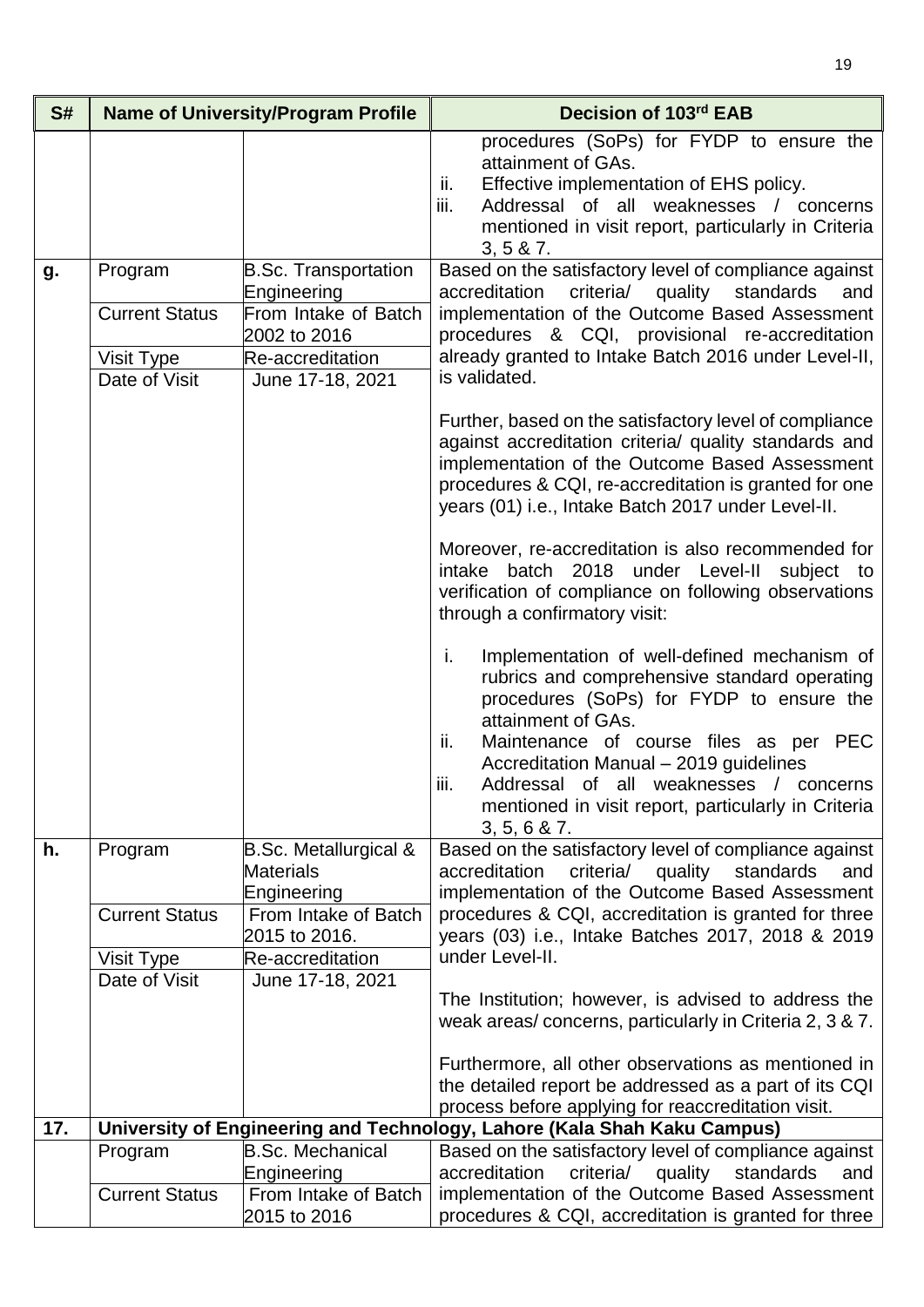| S#  | <b>Name of University/Program Profile</b>                       |                                                                                                                      | Decision of 103rd EAB                                                                                                                                                                                                                                                                                                                                                                                                                                                                                                                                                                                      |
|-----|-----------------------------------------------------------------|----------------------------------------------------------------------------------------------------------------------|------------------------------------------------------------------------------------------------------------------------------------------------------------------------------------------------------------------------------------------------------------------------------------------------------------------------------------------------------------------------------------------------------------------------------------------------------------------------------------------------------------------------------------------------------------------------------------------------------------|
|     | Visit Type<br>Date of Visit                                     | Re-accreditation<br>July 16-17, 2021                                                                                 | years (03) i.e., Intake Batches 2017, 2018 & 2019<br>under Level-II.                                                                                                                                                                                                                                                                                                                                                                                                                                                                                                                                       |
|     |                                                                 |                                                                                                                      | The Institution; however, is advised to address the<br>weak areas/concerns, particularly in Criteria 3, 8 & 6.<br>Furthermore, all other observations as mentioned in<br>the detailed report be addressed as a part of its CQI                                                                                                                                                                                                                                                                                                                                                                             |
|     | Program<br><b>Current Status</b><br>Visit Type<br>Date of Visit | <b>B.Sc. Bio-Medical</b><br>Engineering<br>Accreditation<br>July 16-17, 2021                                         | process before applying for reaccreditation visit.<br>Based on the satisfactory level of compliance against<br>standards<br>accreditation<br>criteria/<br>quality<br>and<br>implementation of the Outcome Based Assessment<br>procedures & CQI, accreditation is granted for two<br>years (02) i.e., Intake Batches 2017 & 2018 under<br>Level-II.<br>The Institution; however, is advised to address the<br>weak areas/ concerns, particularly in Criteria 2, 3, 6,<br>7 & 9.                                                                                                                             |
|     |                                                                 |                                                                                                                      | Furthermore, all other observations as mentioned in<br>the detailed report be addressed as a part of its CQI<br>process before applying for reaccreditation visit.                                                                                                                                                                                                                                                                                                                                                                                                                                         |
| 18. |                                                                 |                                                                                                                      | University of Engineering and Technology, Taxila (Chakwal Campus)                                                                                                                                                                                                                                                                                                                                                                                                                                                                                                                                          |
| a.  | Program<br><b>Current Status</b><br>Visit Type<br>Date of Visit | <b>B.Sc. Electronics</b><br>Engineering<br>From Intake Batch<br>2015 to 2016<br>Re-accreditation<br>June 14-15, 2021 | Based on partial implementation of OBE and major<br>weaknesses in most of the criteria for Intake Batch<br>2016, provisional re-accreditation already granted<br>under Level-II is downgraded to Level-I.<br>deficiencies<br>Further,<br>based<br>on<br>and<br>major<br>weaknesses in most of the criteria and partial<br>implementation of OBE, re-accreditation is granted<br>for one year i.e., Intake Batch 2017 under Level-I.<br>Moreover; re-accreditation for intake batch 2018 is<br>also recommended under Level-II subject to a<br>confirmatory visit to verify the compliance on<br>following: |
|     |                                                                 |                                                                                                                      | Implementation of CEPs, PBLs & OELs in<br>i.<br>theory/ lab courses.<br>The HEI is advised to initiate the rigorous<br>ii.<br>training program for faculty and lab engineers<br>on understanding and implementation of OBE<br>in general and CEPs, OELs, PBLs and CQI at<br>student and cohort level in particular.<br>Implementation of well-defined mechanism of<br>iii.<br>rubrics and comprehensive standard operating<br>procedures (SoPs) for FYDP to ensure the<br>attainment of GAs.                                                                                                               |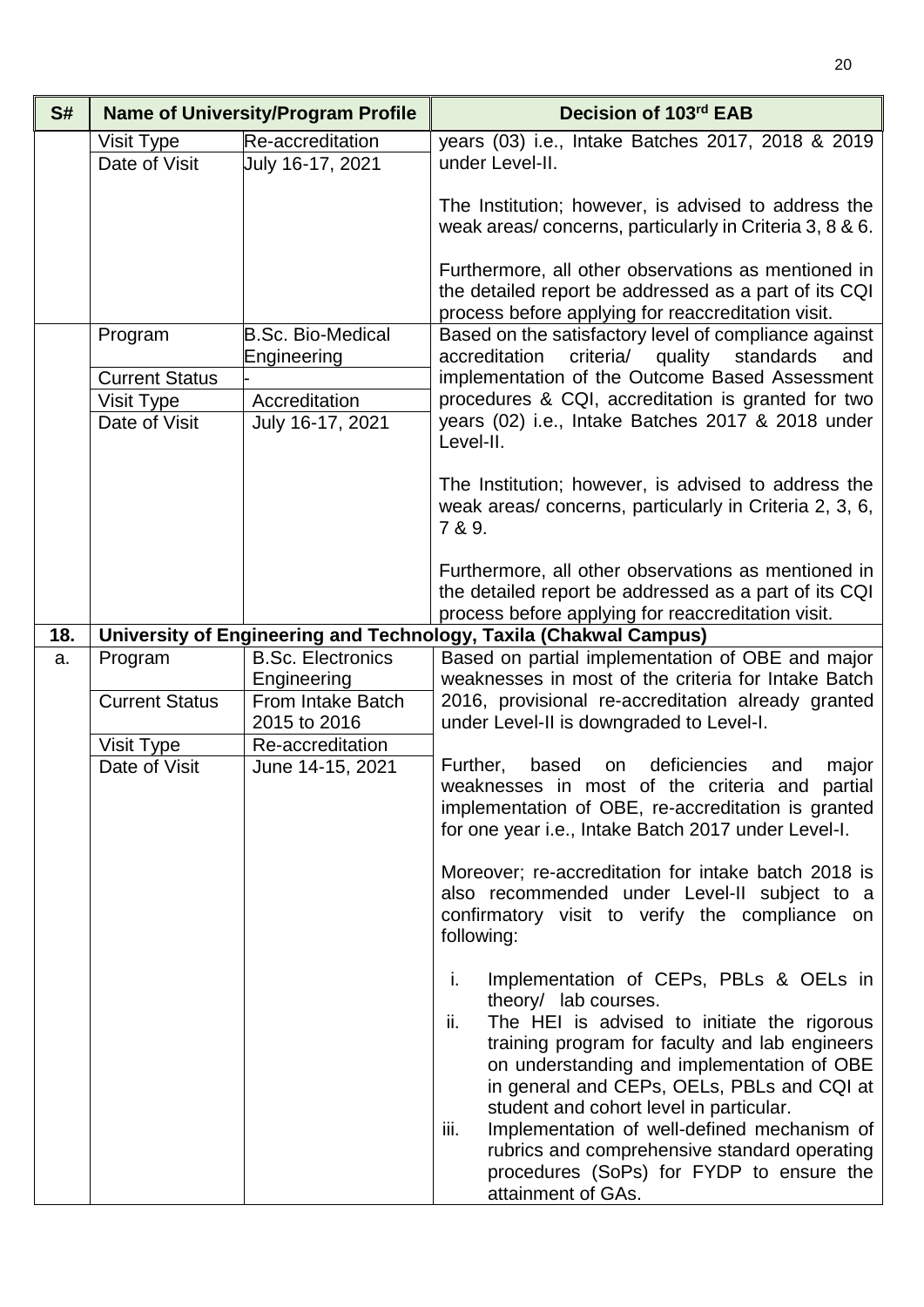| S#  |                       | <b>Name of University/Program Profile</b>        | Decision of 103rd EAB                                                                                                                                                                                                                                                                                                                                                                                                                                                                                                                                                                                                                                                                                                                                                                                                                                                                                                         |
|-----|-----------------------|--------------------------------------------------|-------------------------------------------------------------------------------------------------------------------------------------------------------------------------------------------------------------------------------------------------------------------------------------------------------------------------------------------------------------------------------------------------------------------------------------------------------------------------------------------------------------------------------------------------------------------------------------------------------------------------------------------------------------------------------------------------------------------------------------------------------------------------------------------------------------------------------------------------------------------------------------------------------------------------------|
| b.  | Program               | <b>B.Sc. Mechatronics</b>                        | Evidence of CQI loop completion<br>iv.<br>and<br>implementation of proper corrective actions at<br>Course level, Program level and Student level<br>Redefining of current KPI PLO as per PEC<br>V.<br>Accreditation Manual - 2019 guidelines<br>Effective implementation of EHS policy.<br>Vİ.<br>Addressal of all weaknesses / concerns<br>vii.<br>mentioned in visit report, particularly in Criteria<br>1, 2, 3, 4, 6, 8 & 9.<br>Based on partial implementation of OBE and major                                                                                                                                                                                                                                                                                                                                                                                                                                          |
|     | <b>Current Status</b> | Engineering<br>From Intake Batch<br>2015 to 2016 | weaknesses in most of the criteria for Intake Batch<br>2016, provisional re-accreditation already granted<br>under Level-II is downgraded to Level-I.                                                                                                                                                                                                                                                                                                                                                                                                                                                                                                                                                                                                                                                                                                                                                                         |
|     | Visit Type            | Re-accreditation                                 |                                                                                                                                                                                                                                                                                                                                                                                                                                                                                                                                                                                                                                                                                                                                                                                                                                                                                                                               |
|     | Date of Visit         | June 14-15, 2021                                 | based on deficiencies<br>Further,<br>major<br>and<br>weaknesses in most of the criteria and<br>partial<br>implementation of OBE, re-accreditation is granted<br>for one year i.e., Intake Batch 2017 under Level-I.                                                                                                                                                                                                                                                                                                                                                                                                                                                                                                                                                                                                                                                                                                           |
|     |                       |                                                  | Moreover, re-accreditation for intake batch 2018 is<br>also recommended under Level-II subject to a<br>confirmatory visit to verify the compliance on<br>following:                                                                                                                                                                                                                                                                                                                                                                                                                                                                                                                                                                                                                                                                                                                                                           |
|     |                       |                                                  | Implementation of CEPs, PBLs & OELs in<br>i.<br>theory/ lab courses.<br>The HEI is advised to initiate the rigorous<br>ii.<br>training program for faculty and lab engineers on<br>understanding and implementation of OBE in<br>general and CEPs, OELs, PBLs and CQI at<br>student and cohort level in particular.<br>Implementation of well-defined mechanism of<br>iii.<br>rubrics and comprehensive standard operating<br>procedures (SoPs) for FYDP to ensure the<br>attainment of GAs.<br>Evidence of CQI<br>loop<br>completion<br>and<br>IV.<br>implementation of proper corrective actions at<br>Course level, Program level and Student level<br>Redefining of current KPI PLO as per PEC<br>ν.<br>Accreditation Manual - 2019 guidelines<br>Curriculum should be in line with HEC/ PEC<br>Vİ.<br>policy.<br>Effective implementation of EHS policy.<br>vii.<br>Addressal<br>of all<br>weaknesses/ concerns<br>viii. |
|     |                       |                                                  | mentioned in visit report, particularly in Criteria<br>2, 3, 4, 6, 8 & 9.                                                                                                                                                                                                                                                                                                                                                                                                                                                                                                                                                                                                                                                                                                                                                                                                                                                     |
| 19. |                       |                                                  | University of Engineering and Technology, Taxila (Main Campus)                                                                                                                                                                                                                                                                                                                                                                                                                                                                                                                                                                                                                                                                                                                                                                                                                                                                |
| a.  | Program               | <b>B.Sc. Civil</b>                               | Based on the satisfactory level of compliance against                                                                                                                                                                                                                                                                                                                                                                                                                                                                                                                                                                                                                                                                                                                                                                                                                                                                         |
|     |                       | Engineering                                      | accreditation<br>criteria/ quality<br>standards<br>and                                                                                                                                                                                                                                                                                                                                                                                                                                                                                                                                                                                                                                                                                                                                                                                                                                                                        |
|     | <b>Current Status</b> | From Intake of                                   | implementation of the Outcome Based Assessment                                                                                                                                                                                                                                                                                                                                                                                                                                                                                                                                                                                                                                                                                                                                                                                                                                                                                |
|     |                       | Batch 2014 to 2016                               | procedures & CQI, re-accreditation is granted for two                                                                                                                                                                                                                                                                                                                                                                                                                                                                                                                                                                                                                                                                                                                                                                                                                                                                         |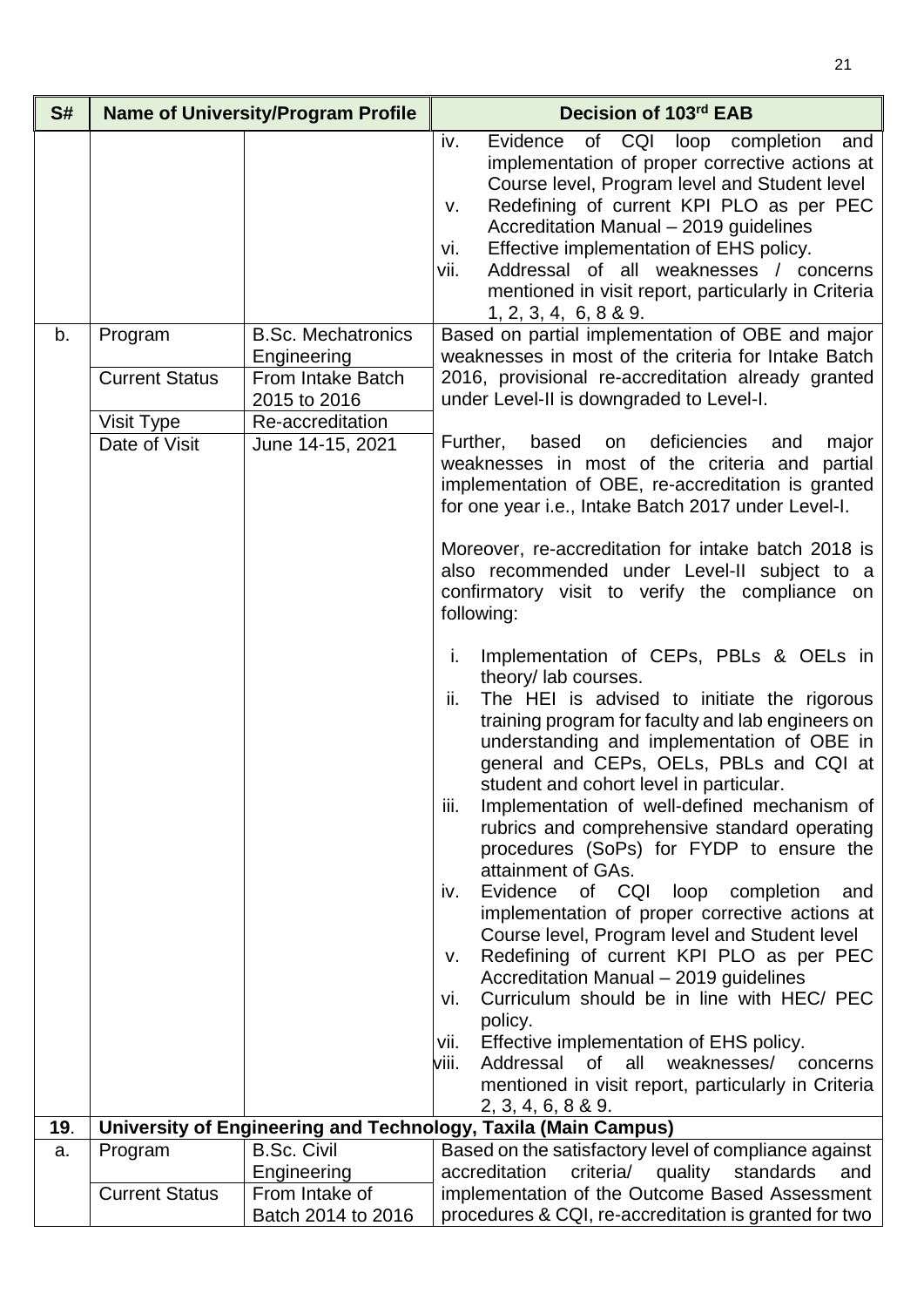| S# | <b>Name of University/Program Profile</b> |                                           | Decision of 103rd EAB                                                                                                                                                                                                                                                          |
|----|-------------------------------------------|-------------------------------------------|--------------------------------------------------------------------------------------------------------------------------------------------------------------------------------------------------------------------------------------------------------------------------------|
|    | Visit Type<br>Date of Visit               | Re-accreditation<br>July 08-09, 2021      | years i.e., Intake Batches 2017 & 2018 under Level-<br>II. Further, provisional accreditation already granted<br>to Intake Batch-2016 under Level-II is also validated.                                                                                                        |
|    |                                           |                                           | The Institution; however, is advised to address the<br>weak areas/ concerns, particularly in Criteria 1, 2, &<br>3.                                                                                                                                                            |
|    |                                           |                                           | Furthermore, all other observations as mentioned in<br>the detailed report be addressed as a part of its CQI<br>process before applying for reaccreditation visit.                                                                                                             |
| b. | Program                                   | <b>B.Sc. Computer</b><br>Engineering      | Based on the satisfactory level of compliance against<br>criteria/ quality standards<br>accreditation<br>and                                                                                                                                                                   |
|    | <b>Current Status</b>                     | From Intake of<br>Batch 2015 to 2016      | implementation of the Outcome Based Assessment<br>procedures & CQI, re-accreditation is granted for                                                                                                                                                                            |
|    | Visit Type<br>Date of Visit               | Re-accreditation<br>July 08-09, 2021      | three years (03) i.e., Intake Batches 2017, 2018 &<br>2019 under Level-II.                                                                                                                                                                                                     |
|    |                                           |                                           | The Institution; however, is advised to address the<br>weak areas/ concerns, particularly in Criteria 1, 2, &<br>3.                                                                                                                                                            |
|    |                                           |                                           | Furthermore, all other observations as mentioned in<br>the detailed report be addressed as a part of its CQI<br>process before applying for re-accreditation visit.                                                                                                            |
| C. | Program                                   | <b>B.Sc. Electronics</b><br>Engineering   | Based on the satisfactory level of compliance against<br>criteria/<br>accreditation<br>quality<br>standards<br>and                                                                                                                                                             |
|    | <b>Current Status</b>                     | From Intake of<br>Batch 2015 to 2016      | implementation of the Outcome Based Assessment<br>procedures & CQI, re-accreditation is granted for                                                                                                                                                                            |
|    | Visit Type<br>Date of Visit               | Re-accreditation<br>July 08-09, 2021      | three years i.e., Intake Batches 2017, 2018 & 2019<br>under Level-II.                                                                                                                                                                                                          |
|    |                                           |                                           | The Institution; however, is advised to address the<br>weak areas/ concerns, particularly in Criteria 2, 3 &<br>9.                                                                                                                                                             |
|    |                                           |                                           | Furthermore, all other observations as mentioned in<br>the detailed report be addressed as a part of its CQI<br>process before applying for re-accreditation.                                                                                                                  |
| d. | Program                                   | <b>B.Sc. Environmental</b><br>Engineering | Based on the satisfactory level of compliance against<br>accreditation<br>criteria/<br>quality<br>standards<br>and                                                                                                                                                             |
|    | <b>Current Status</b>                     | From Intake of<br>Batch 2014 to 2016      | implementation of the Outcome Based Assessment<br>procedures & CQI, provisional re-accreditation                                                                                                                                                                               |
|    | Visit Type<br>Date of Visit               | Re-accreditation<br>July 08-09, 2021      | already granted to Intake Batch-2016 under Level-II<br>is validated.                                                                                                                                                                                                           |
|    |                                           |                                           | Further, based on the satisfactory level of compliance<br>against accreditation criteria/ quality standards and<br>implementation of the Outcome Based Assessment<br>procedures & CQI, re-accreditation is recommended<br>for two years i.e., Intake Batches 2017 & 2018 under |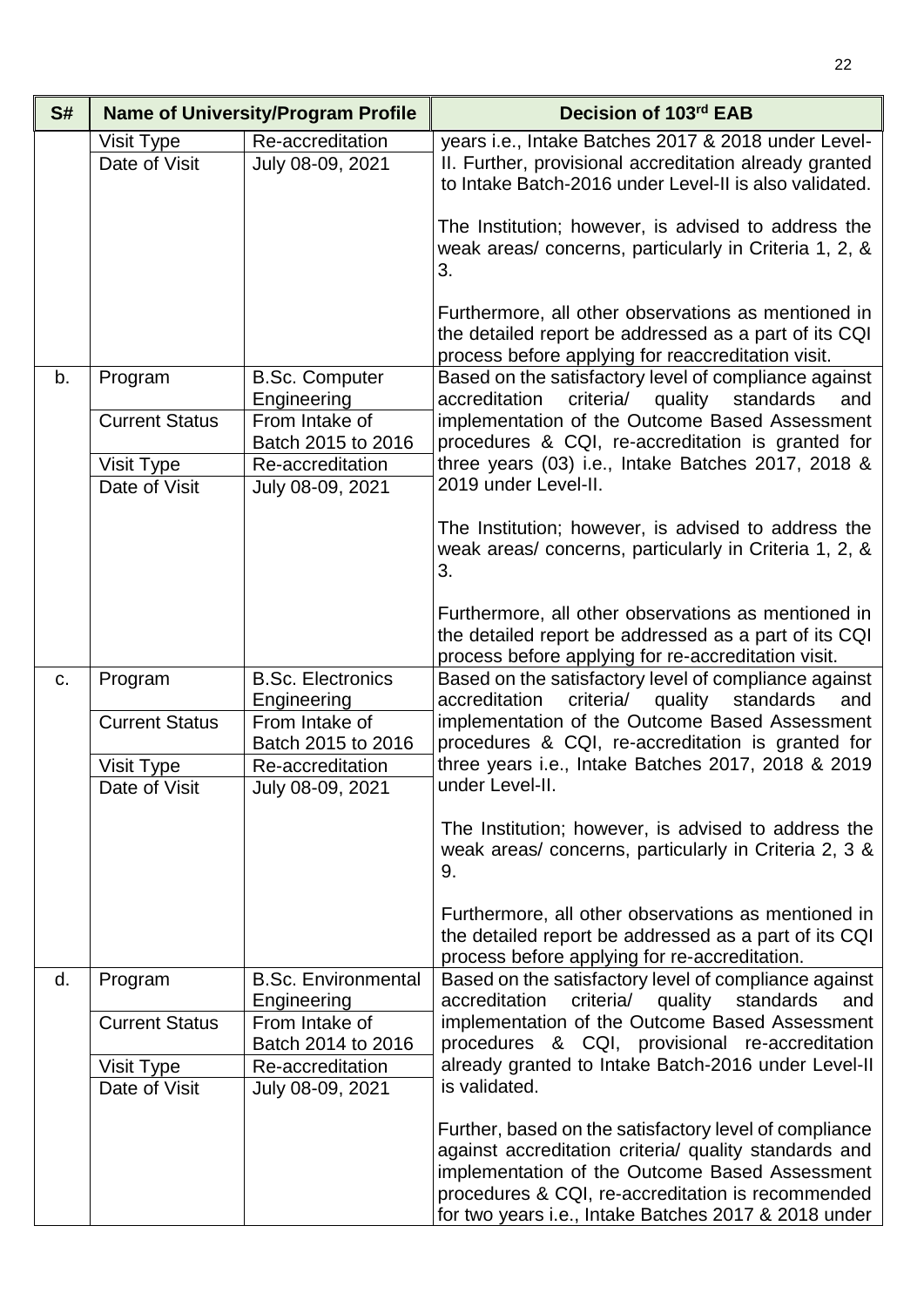| S# | <b>Name of University/Program Profile</b> |                                                                                                                                   | Decision of 103rd EAB                                                                                                                                                                                                                                                                           |
|----|-------------------------------------------|-----------------------------------------------------------------------------------------------------------------------------------|-------------------------------------------------------------------------------------------------------------------------------------------------------------------------------------------------------------------------------------------------------------------------------------------------|
|    |                                           |                                                                                                                                   | Level-II<br>subject to submission<br>satisfactory<br>of<br>compliance report on following:                                                                                                                                                                                                      |
|    |                                           | a) Appointment/ hiring of HoD possessing PhD in<br>relevant engineering discipline and registered<br>with PEC in same/ core area. |                                                                                                                                                                                                                                                                                                 |
|    |                                           |                                                                                                                                   | b) Appointment of Four (04) MS/ PhD qualified<br>relevant engineering faculty to meet the Minimum<br>Faculty Strength i.e Ten (10) for one section of 50<br>students as per PEC policy.                                                                                                         |
|    |                                           |                                                                                                                                   | The Institution; however, is advised to address the<br>weak areas/ concerns, particularly in Criteria 3, 5 &<br>9.                                                                                                                                                                              |
|    |                                           |                                                                                                                                   | Furthermore, all other observations as mentioned in<br>the detailed report be addressed as a part of its CQI<br>process before applying for reaccreditation visit.                                                                                                                              |
| е. | Program                                   | <b>B.Sc. Software</b>                                                                                                             | Based on the satisfactory level of compliance against<br>and                                                                                                                                                                                                                                    |
|    | <b>Current Status</b>                     | Engineering<br>From Intake of<br>Batch 2014 to 2016                                                                               | criteria/ quality standards<br>accreditation<br>implementation of the Outcome Based Assessment<br>procedures & CQI, provisional re-accreditation<br>already granted to Intake Batch-2016 under Level-II                                                                                         |
|    | Visit Type                                | Re-accreditation                                                                                                                  |                                                                                                                                                                                                                                                                                                 |
|    | Date of Visit                             | July 08-09, 2021                                                                                                                  | is validated.                                                                                                                                                                                                                                                                                   |
|    |                                           |                                                                                                                                   | Further, based on the satisfactory level of compliance<br>against accreditation criteria/ quality standards and<br>implementation of the Outcome Based Assessment<br>procedures & CQI, re-accreditation is granted for<br>three years i.e., Intake Batches 2017, 2018 & 2019<br>under Level-II. |
|    |                                           |                                                                                                                                   | The Institution, however, is advised to address the<br>weak areas/concerns, particularly in Criteria 8 & 9.                                                                                                                                                                                     |
|    |                                           |                                                                                                                                   | Furthermore, all other observations as mentioned in<br>the detailed report be addressed as a part of its CQI<br>process before applying for reaccreditation visit.                                                                                                                              |
| f. | Program                                   | B.Sc.<br>Telecommunication                                                                                                        | Based on the satisfactory level of compliance against<br>accreditation<br>criteria/ quality standards<br>and                                                                                                                                                                                    |
|    |                                           | Engineering                                                                                                                       | implementation of the Outcome Based Assessment                                                                                                                                                                                                                                                  |
|    | <b>Current Status</b>                     | From Intake of<br>Batch 2015 to 2016                                                                                              | procedures & CQI, re-accreditation is granted for one<br>year i.e., Intake Batch 2017 under Level-II.                                                                                                                                                                                           |
|    | Visit Type<br>Date of Visit               | Re-accreditation<br>July 08-09, 2021                                                                                              | Further, re-accreditation is also recommended for                                                                                                                                                                                                                                               |
|    |                                           |                                                                                                                                   | Intake Batch 2018 under Level-II subject to<br>appointment/ hiring of HoD possessing PhD in<br>relevant area and registered with PEC in same/ core<br>area.                                                                                                                                     |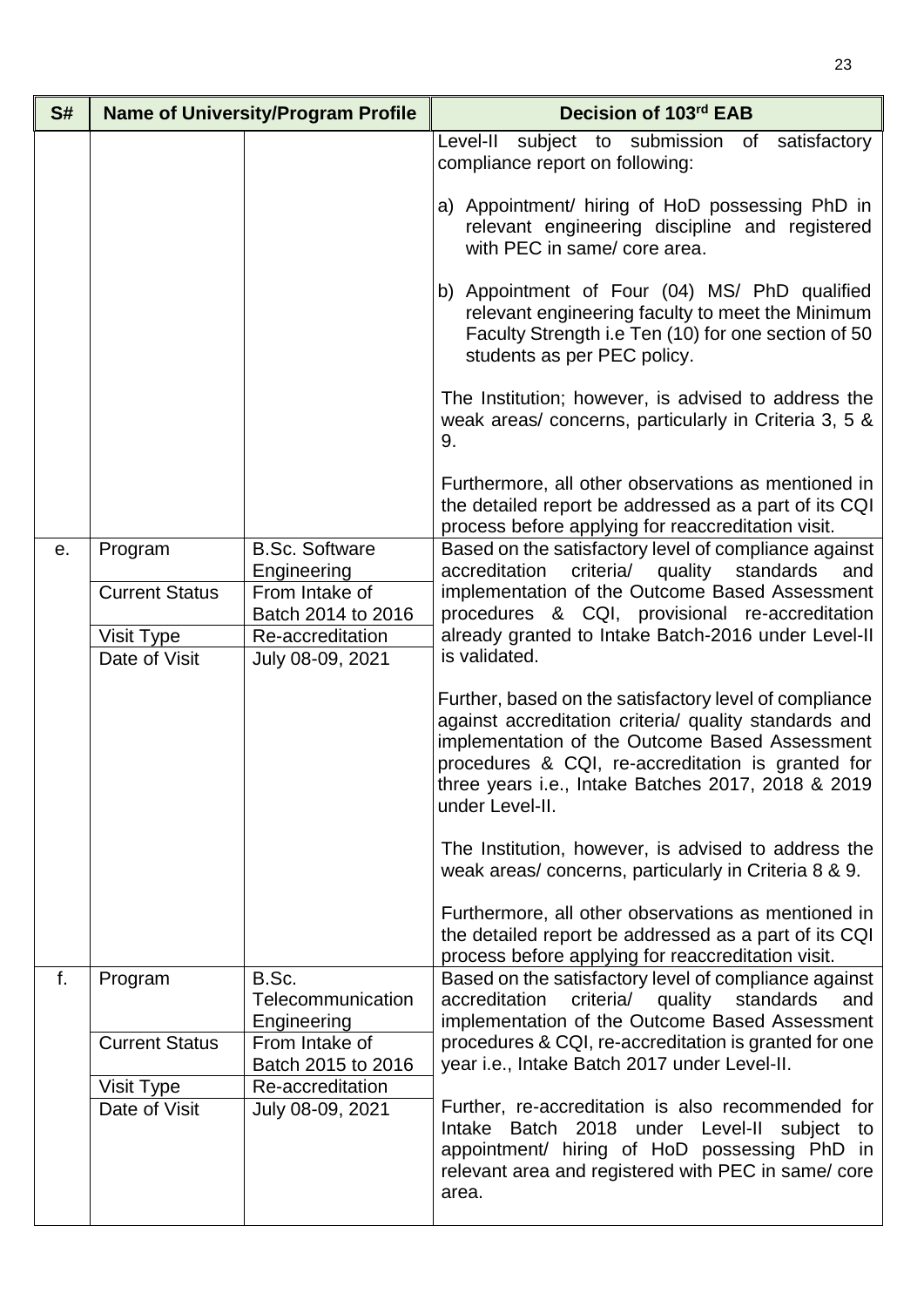| S# |                                  | <b>Name of University/Program Profile</b>                | Decision of 103rd EAB                                                                                                                                                                                                                                                                                            |
|----|----------------------------------|----------------------------------------------------------|------------------------------------------------------------------------------------------------------------------------------------------------------------------------------------------------------------------------------------------------------------------------------------------------------------------|
|    |                                  |                                                          | The Institution, however, is advised to address the<br>weak areas/concerns, particularly in Criteria 1 & 3.                                                                                                                                                                                                      |
|    |                                  |                                                          | Furthermore, all other observations as mentioned in<br>the detailed report be addressed as a part of its CQI<br>process before applying for reaccreditation visit.                                                                                                                                               |
| g. | Program<br><b>Current Status</b> | <b>B.Sc. Electrical</b><br>Engineering<br>From Intake of | Based on the satisfactory level of compliance against<br>criteria/ quality standards<br>accreditation<br>and<br>implementation of the Outcome Based Assessment                                                                                                                                                   |
|    | Visit Type                       | Batch 2015 to 2016<br>Re-accreditation                   | procedures & CQI, provisional re-accreditation<br>already granted to Intake Batch-2016 under Level-II                                                                                                                                                                                                            |
|    | Date of Visit                    | July 08-09, 2021                                         | is validated.                                                                                                                                                                                                                                                                                                    |
|    |                                  |                                                          | Further, based on the satisfactory level of<br>compliance against accreditation criteria/ quality<br>standards and implementation of the Outcome<br><b>Based</b><br>Assessment procedures<br>& CQI,<br>re-<br>accreditation is granted for three years i.e., Intake<br>Batches 2017, 2018 & 2019 under Level-II. |
|    |                                  |                                                          | Violations pertaining to Intake shall be dealt in<br>accordance with Article-8 of PEC Regulations of<br>Engineering Education in Pakistan.                                                                                                                                                                       |
|    |                                  |                                                          | The Institution, however, is advised to address the<br>weak areas/concerns, particularly in Criteria 1 & 2.                                                                                                                                                                                                      |
|    |                                  |                                                          | Furthermore, all other observations as mentioned in<br>the detailed report be addressed as a part of its CQI<br>process before applying for reaccreditation visit.                                                                                                                                               |
| h. | Program                          | <b>B.Sc. Mechanical</b><br>Engineering                   | Based on deficiencies and major weaknesses in<br>most of the criteria and partial implementation of OBE                                                                                                                                                                                                          |
|    | <b>Current Status</b>            | From Intake of<br>Batch 2014 to 2016                     | for Intake Batch 2016, provisional re-accreditation<br>already granted under Level-II is downgraded to                                                                                                                                                                                                           |
|    | Visit Type<br>Date of Visit      | Re-accreditation<br>July 08-09, 2021                     | Level-I.                                                                                                                                                                                                                                                                                                         |
|    |                                  |                                                          | deficiencies<br>Further,<br>based<br>major<br>on<br>and<br>weaknesses in most of the criteria and<br>partial<br>implementation of OBE, re-accreditation is granted<br>for one year i.e., Intake Batch 2017 under Level-I.                                                                                        |
|    |                                  |                                                          | Moreover, re-accreditation for intake batch 2018 is<br>also recommended under Level-II subject to a<br>confirmatory visit to verify the compliance on<br>following:                                                                                                                                              |
|    |                                  |                                                          | Implementation of CEPs, PBLs & OELs in<br>i.<br>theory/ lab courses.<br>Implementation of well-defined mechanism of<br>ii.<br>rubrics and comprehensive standard operating                                                                                                                                       |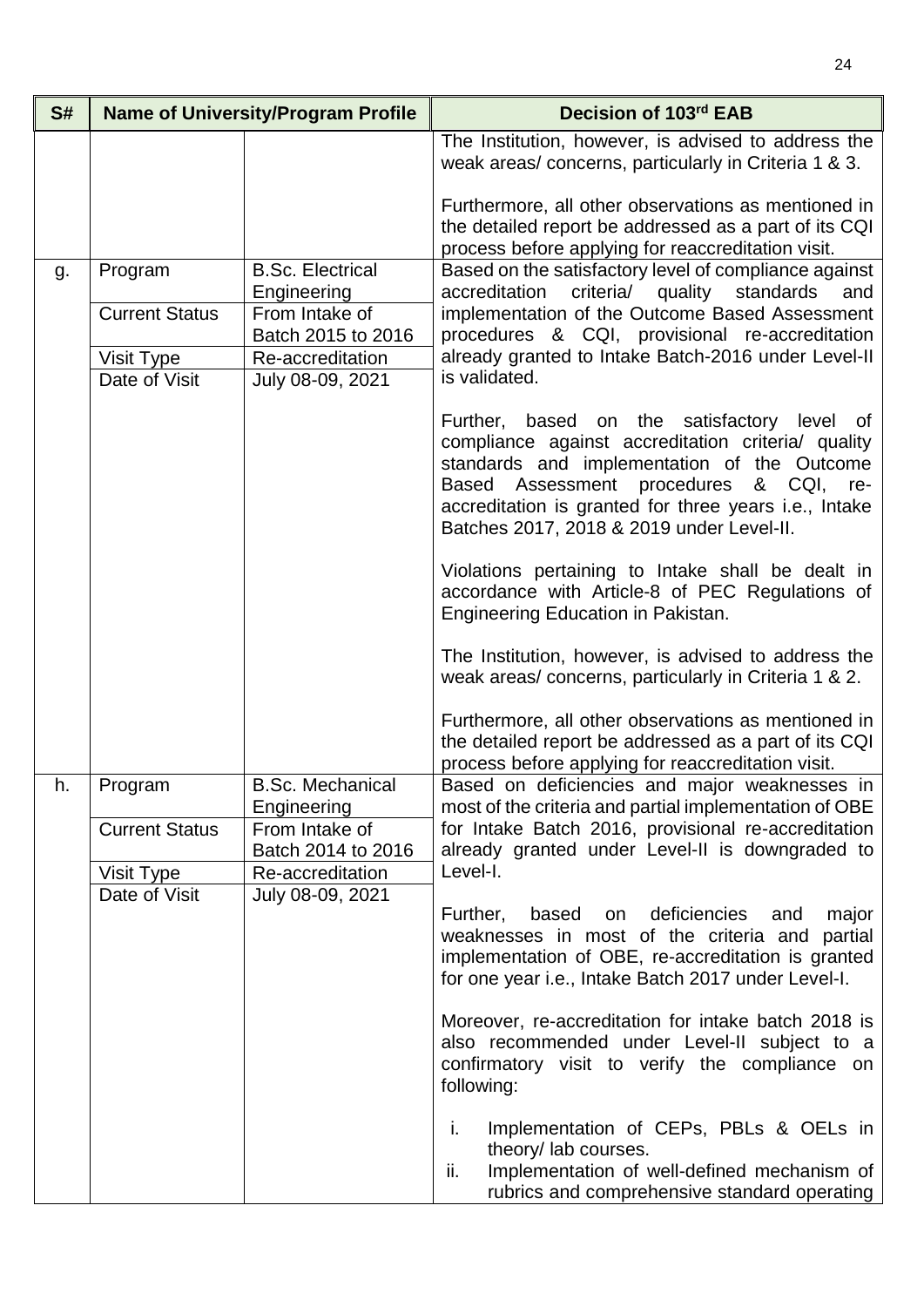| S#  |                                                                 | <b>Name of University/Program Profile</b>                                                                              | Decision of 103rd EAB                                                                                                                                                                                                                                                                                                                                                                                                                                                                                                                                                                                                                                                        |
|-----|-----------------------------------------------------------------|------------------------------------------------------------------------------------------------------------------------|------------------------------------------------------------------------------------------------------------------------------------------------------------------------------------------------------------------------------------------------------------------------------------------------------------------------------------------------------------------------------------------------------------------------------------------------------------------------------------------------------------------------------------------------------------------------------------------------------------------------------------------------------------------------------|
|     |                                                                 |                                                                                                                        | procedures (SoPs) for FYDP to ensure the<br>attainment of GAs.<br>iii.<br>Evidence of CQI loop completion<br>and<br>implementation of proper corrective actions at<br>Course level, Program level and Student level<br>Curriculum should be in line with HEC/ PEC<br>iv.<br>policy.<br>Effective implementation of EHS policy.<br>V.<br>Redefining of current KPI for PLO attainment as<br>vi.<br>per PEC Accreditation<br>Manual -<br>2019<br>guidelines.<br>Course files should be maintained as PEC<br>vii.<br>Accreditation Manual-2019.<br>Addressal of all weaknesses/ concerns<br>viii.<br>mentioned in visit report particularly in Criteria<br>2, 3, 4, 5, 6 & 8.8. |
| i.  | Program<br><b>Current Status</b><br>Visit Type<br>Date of Visit | <b>B.Sc. Industrial</b><br>Engineering<br>From Intake of<br>Batch 2014 to 2016<br>Re-accreditation<br>July 08-09, 2021 | Based on the satisfactory level of compliance against<br>criteria/ quality standards<br>accreditation<br>and<br>implementation of the Outcome Based Assessment<br>procedures & CQI, accreditation is granted for four<br>years i.e., Intake Batches 2017, 2018, 2019 & 2020<br>under Level-II.<br>The Institution; however, is advised to address the<br>weak areas/ concerns, particularly in Criteria 5, 6 &<br>8.                                                                                                                                                                                                                                                         |
|     |                                                                 |                                                                                                                        | Furthermore, all other observations as mentioned in<br>the detailed report be addressed as a part of its CQI<br>process before applying for reaccreditation visit.                                                                                                                                                                                                                                                                                                                                                                                                                                                                                                           |
| 20. |                                                                 |                                                                                                                        | University of Management and Technology, Lahore (Sialkot Campus)                                                                                                                                                                                                                                                                                                                                                                                                                                                                                                                                                                                                             |
| a.  | Program<br><b>Current Status</b>                                | <b>B.Sc. Mechanical</b><br>Engineering<br>From Intake of<br>Batch Fall-2014 to<br>2016                                 | Based on partial implementation of OBE and<br>incomplete assessment / CQI for the program, re-<br>accreditation is granted for one year i.e., for intake<br>batch 2017 under Level-I, subject to submission of<br>satisfactory compliance on following:                                                                                                                                                                                                                                                                                                                                                                                                                      |
|     | Visit Type                                                      | Re-accreditation                                                                                                       |                                                                                                                                                                                                                                                                                                                                                                                                                                                                                                                                                                                                                                                                              |
|     | Date of Visit                                                   | June 21-22, 2021                                                                                                       | Appointment/ hiring of one (01) additional PhD/<br>i.<br>MS qualified relevant engineering faculty to meet<br>the Minimum Faculty Strength <i>i.e.</i> , Eight (08) as<br>per PEC policy.<br>Appointment/ hiring of one additional PhD<br>ļi.<br>qualified relevant engineering faculty to maintain<br>two PhDs per sections as per PEC Policy.<br>The HEI is advised to initiate the rigorous training<br>program for faculty and lab engineers<br>on<br>understanding and implementation of OBE in general<br>and CEPs, OELs, PBLs and CQI at student and<br>cohort level in particular.                                                                                   |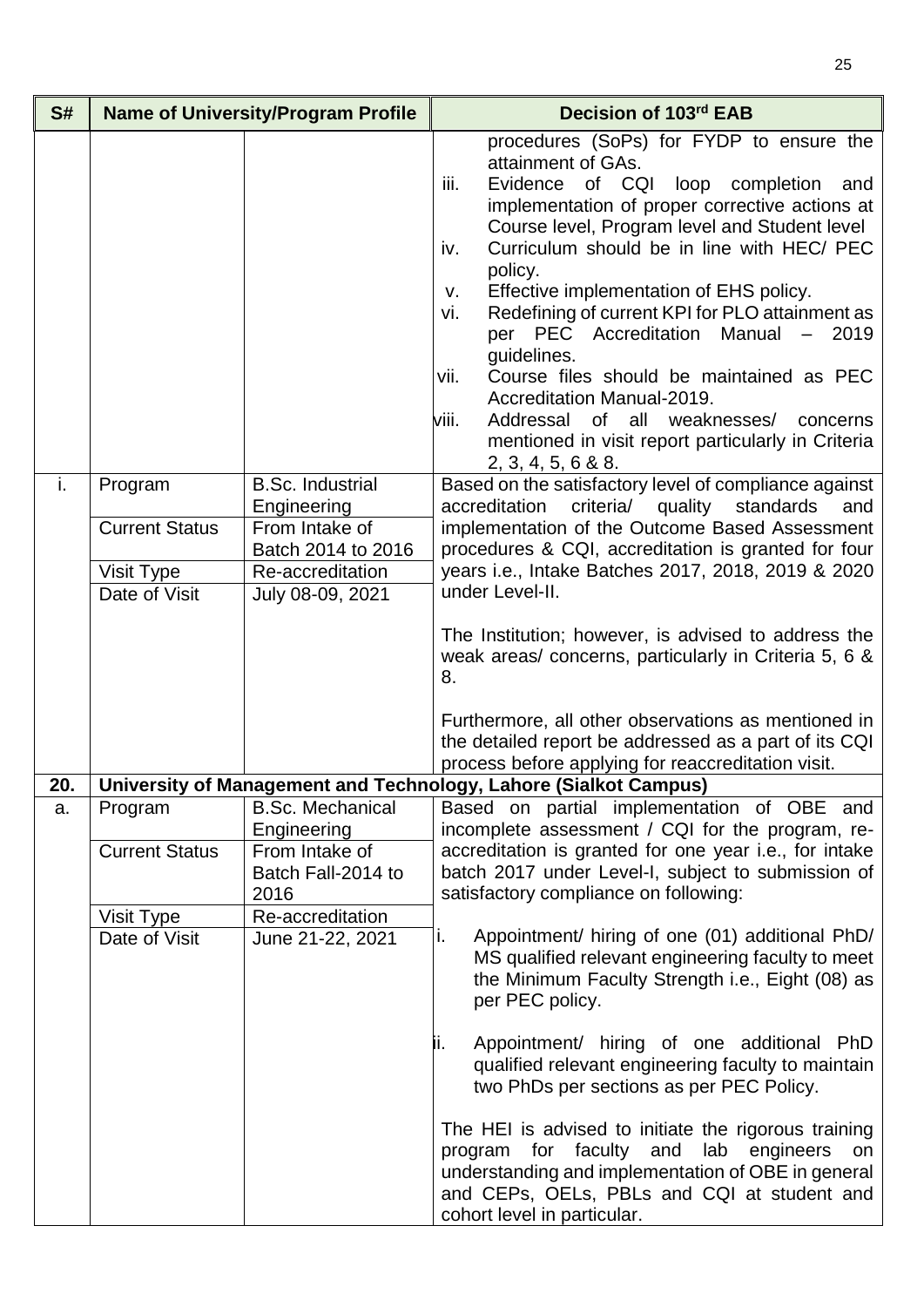| S#  |                              | <b>Name of University/Program Profile</b>    | Decision of 103rd EAB                                                                                                                                                                                                                                                |
|-----|------------------------------|----------------------------------------------|----------------------------------------------------------------------------------------------------------------------------------------------------------------------------------------------------------------------------------------------------------------------|
|     |                              |                                              | The Institution; however, is advised to address the<br>weak areas/ concerns, particularly in Criteria 1,2, 3,<br>4, 5, 7 & 88.                                                                                                                                       |
| b.  | Program                      | <b>B.Sc. Electrical</b><br>Engineering       | Furthermore, all other observations as mentioned in<br>the detailed report be addressed as a part of its CQI<br>process before applying for reaccreditation visit.<br>Based on partial implementation of OBE and<br>incomplete assessment / CQI for the program, re- |
|     | <b>Current Status</b>        | From Intake of<br>Batch Fall-2014 to<br>2016 | accreditation is granted for one year i.e., for intake<br>batch 2017 under Level-I.                                                                                                                                                                                  |
|     | Visit Type<br>Date of Visit  | Re-accreditation<br>June 21-22, 2021         | The HEI is advised to initiate the rigorous training<br>faculty<br>and<br>lab<br>engineers<br>program<br>for<br>on<br>understanding and implementation of OBE in general<br>and CEPs, OELs, PBLs and CQI at student and<br>cohort level in particular.               |
|     |                              |                                              | The Institution; however, is advised to address the<br>weak areas/ concerns, particularly in Criteria 3, 4, 5,<br>6, 8, 9.                                                                                                                                           |
|     |                              |                                              | Furthermore, all other observations as mentioned in<br>the detailed report be addressed as a part of its CQI<br>process before applying for re-accreditation visit.                                                                                                  |
| 21. | University of Wah, Wah Cantt |                                              |                                                                                                                                                                                                                                                                      |
| a.  | Program                      | <b>B.Sc. Chemical</b><br>Engineering         | Based on the satisfactory level of compliance against<br>accreditation<br>standards<br>criteria/<br>quality<br>and                                                                                                                                                   |
|     | <b>Current Status</b>        | From Intake of<br>Batch 2010 to 2016         | implementation of the Outcome Based Assessment<br>procedures & CQI, accreditation is granted for One                                                                                                                                                                 |
|     | Visit Type                   | Re-accreditation                             | year i.e., Intake Batch 2017 under Level-II.                                                                                                                                                                                                                         |
|     | Date of Visit                | July 16-17, 2021                             | Moreover, re-accreditation for intake batch 2018 is<br>also recommended under Level-II subject to a<br>confirmatory visit to verify the compliance on<br>following:                                                                                                  |
|     |                              |                                              | j.<br>Implementation of CEPs, PBLs & OELs in<br>theory/ lab courses.<br>Implementation of well-defined mechanism of<br>ii.<br>rubrics and comprehensive standard operating<br>procedures (SoPs) for FYDP to ensure the<br>attainment of GAs.                         |
|     |                              |                                              | Evidence of CQI loop completion<br>liii.<br>and<br>implementation of proper corrective actions at<br>Course level, Program level and Student level                                                                                                                   |
|     |                              |                                              | Curriculum should be in line with HEC/ PEC<br>iv.<br>policy.<br>Course files should be maintained as PEC                                                                                                                                                             |
|     |                              |                                              | V.<br>Accreditation Manual-2019.                                                                                                                                                                                                                                     |

26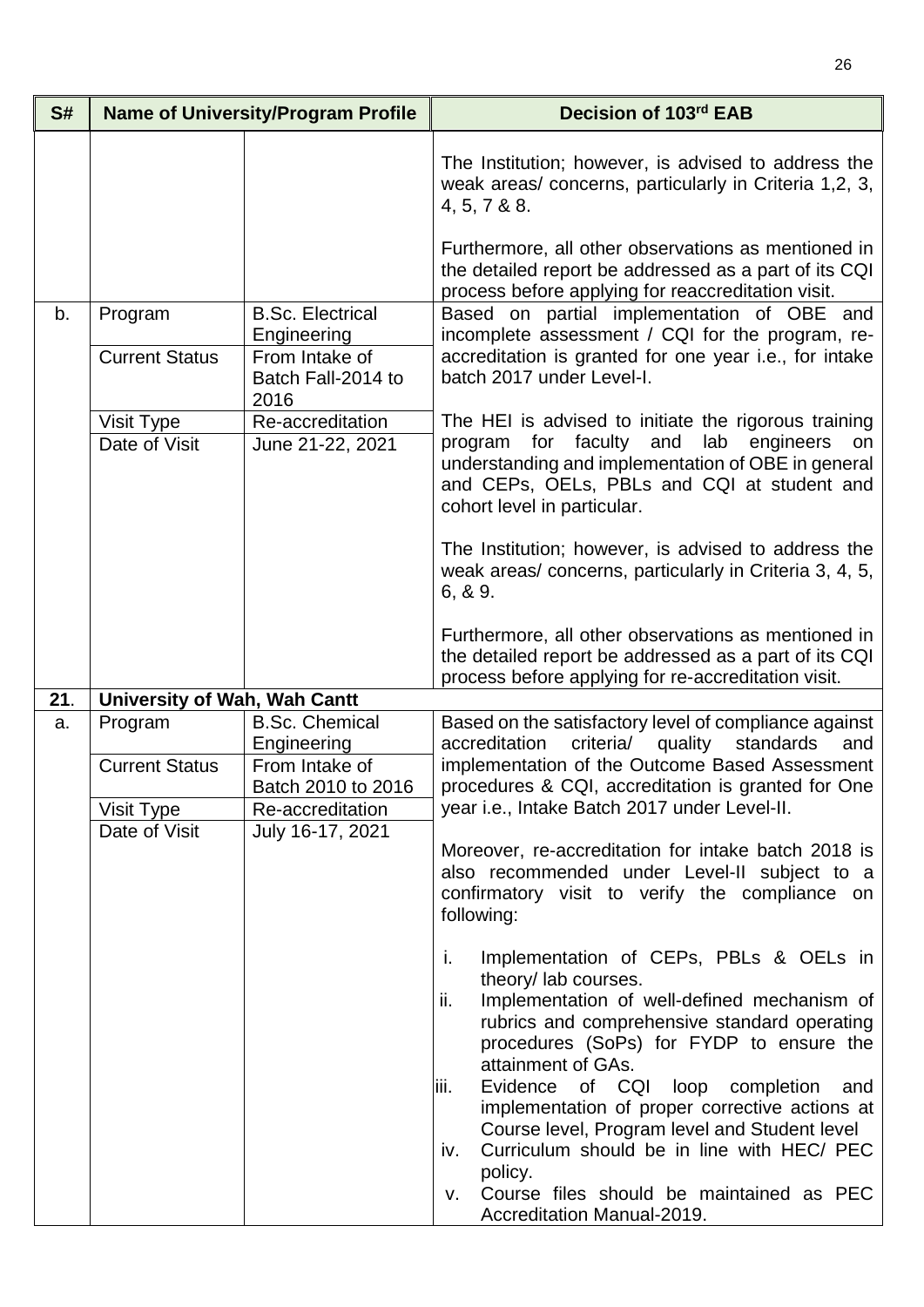| S# |                                                                 | <b>Name of University/Program Profile</b>                                                                         | Decision of 103rd EAB                                                                                                                                                                                                                                                                   |
|----|-----------------------------------------------------------------|-------------------------------------------------------------------------------------------------------------------|-----------------------------------------------------------------------------------------------------------------------------------------------------------------------------------------------------------------------------------------------------------------------------------------|
|    |                                                                 |                                                                                                                   | Availability of Library resources & allied facilities<br>vi.<br>Addressal of all weaknesses / concerns<br>vii.<br>mentioned in visit report, particularly in Criteria<br>2, 3, 5, 6, 8, 8.                                                                                              |
|    |                                                                 |                                                                                                                   | Violations pertaining to DAE admissions shall be<br>dealt in accordance with Article-8 of PEC Regulations<br>of Engineering Education in Pakistan.                                                                                                                                      |
| b. | Program<br><b>Current Status</b><br>Visit Type<br>Date of Visit | <b>B.Sc. Civil</b><br>Engineering<br>From Intake of<br>Batch 2010 to 2016<br>Re-accreditation<br>July 16-17, 2021 | Based on the satisfactory level of compliance against<br>criteria/<br>accreditation<br>quality<br>standards<br>and<br>implementation of the Outcome Based Assessment<br>procedures & CQI, accreditation is granted for two<br>years i.e., Intake Batches 2017 & 2018 under Level-<br>Ш. |
|    |                                                                 |                                                                                                                   | Violations pertaining to DAE admissions shall be<br>dealt in accordance with Article-8 of PEC Regulations<br>of Engineering Education in Pakistan.                                                                                                                                      |
|    |                                                                 |                                                                                                                   | The Institution; however, is advised to address the<br>weak areas/concerns, particularly in Criteria 2, 3, 5,<br>6 & 8.                                                                                                                                                                 |
|    |                                                                 |                                                                                                                   | Furthermore, all other observations as mentioned in<br>the detailed report be addressed as a part of its CQI<br>process before applying for reaccreditation visit.                                                                                                                      |
| C. | Program                                                         | <b>B.Sc. Electrical</b><br>Engineering                                                                            | Based on the satisfactory level of compliance against<br>criteria/<br>quality<br>standards<br>accreditation<br>and                                                                                                                                                                      |
|    | <b>Current Status</b>                                           | From Intake of<br>Batch 2009 to 2016                                                                              | implementation of the Outcome Based Assessment<br>procedures & CQI, accreditation is granted for One                                                                                                                                                                                    |
|    | <b>Visit Type</b>                                               | Re-accreditation                                                                                                  | year i.e., Intake Batches 2017 & 2018 under Level-II                                                                                                                                                                                                                                    |
|    | Date of Visit                                                   | July 16-17, 2021                                                                                                  | subject to appointment/ hiring of one additional PhD<br>qualified relevant engineering faculty to maintain two<br>PhDs per one section as per PEC policy.                                                                                                                               |
|    |                                                                 |                                                                                                                   | In case, the HEI does not want to increase the PhD<br>faculty then a formal application be submitted to EAD<br>for reduction of allowed Intake in line with available<br>PhD faculty member.                                                                                            |
|    |                                                                 |                                                                                                                   | Violations pertaining to DAE admissions shall be<br>dealt in accordance with Article-8 of PEC Regulations<br>of Engineering Education in Pakistan.<br>The Institution; however, is advised to address the<br>weak areas/ concerns, particularly in Criteria 3 & 4.                      |
|    |                                                                 |                                                                                                                   | Furthermore, all other observations as mentioned in<br>the detailed report be addressed as a part of its CQI<br>process before applying for reaccreditation visit.                                                                                                                      |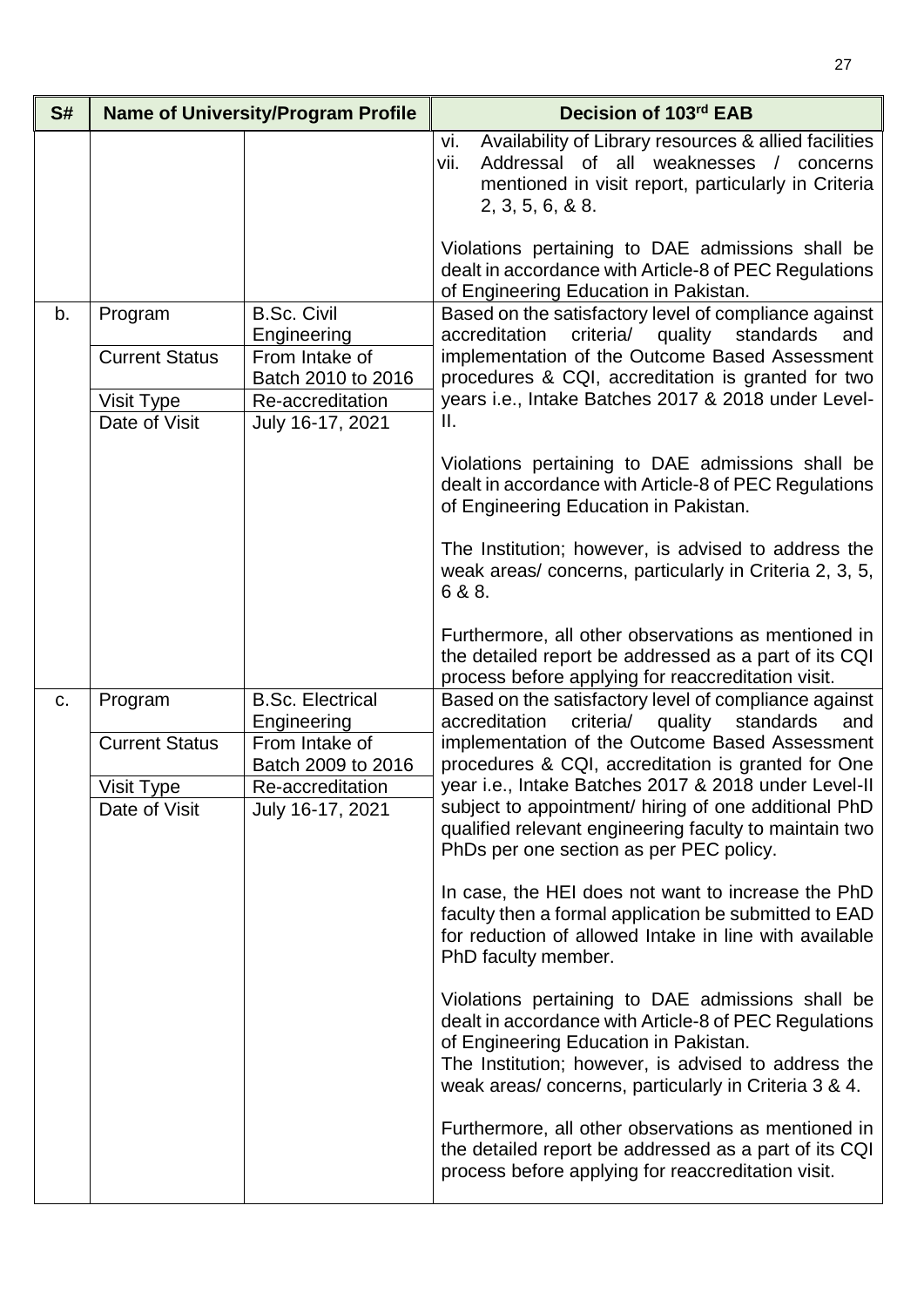| S# |                                  | <b>Name of University/Program Profile</b>                  | Decision of 103rd EAB                                                                                                                                                                                                                                                                                                                                                                                                                                                                                                                                                                                                  |
|----|----------------------------------|------------------------------------------------------------|------------------------------------------------------------------------------------------------------------------------------------------------------------------------------------------------------------------------------------------------------------------------------------------------------------------------------------------------------------------------------------------------------------------------------------------------------------------------------------------------------------------------------------------------------------------------------------------------------------------------|
| d. | Program<br><b>Current Status</b> | <b>B.Sc. Mechanical</b><br>Engineering<br>From Intake of   | Based on partial implementation of OBE and major<br>weaknesses in most of the criteria for Intake Batch<br>2016, provisional accreditation already granted under                                                                                                                                                                                                                                                                                                                                                                                                                                                       |
|    |                                  | Batch 2010 to 2016                                         | Level-I is validated.                                                                                                                                                                                                                                                                                                                                                                                                                                                                                                                                                                                                  |
|    | Visit Type<br>Date of Visit      | Re-accreditation<br>July 16-17, 2021                       | Further, based on the satisfactory level of compliance<br>against accreditation criteria/ quality standards and<br>implementation of the Outcome Based Assessment<br>procedures & CQI, re-accreditation is granted for<br>One year i.e., Intake Batch 2017 under Level-II.                                                                                                                                                                                                                                                                                                                                             |
|    |                                  |                                                            | Moreover, next re-accreditation visit request will only<br>be entertained subject to establishment of dedicated<br>Mechanical workshop along with equipment and<br>addressing all the deficiencies and weaknesses<br>mentioned in visit report                                                                                                                                                                                                                                                                                                                                                                         |
|    |                                  |                                                            | Violations pertaining to DAE admissions shall be<br>dealt in accordance with Article-8 of PEC Regulations<br>of Engineering Education in Pakistan.                                                                                                                                                                                                                                                                                                                                                                                                                                                                     |
|    |                                  |                                                            | The Institution; however, is advised to address the<br>weak areas/ concerns, particularly in Criteria 3, 4 5,<br>& 6.                                                                                                                                                                                                                                                                                                                                                                                                                                                                                                  |
|    |                                  |                                                            | Furthermore, all other observations as mentioned in<br>the detailed report be addressed as a part of its CQI<br>process before applying for reaccreditation visit.                                                                                                                                                                                                                                                                                                                                                                                                                                                     |
| е. | Program<br><b>Current Status</b> | <b>B.Sc. Mechatronics</b><br>Engineering<br>From Intake of | Based on partial implementation of OBE and<br>incomplete assessment / CQI for the program, re-<br>accreditation is granted for one year <i>i.e.</i> , for intake                                                                                                                                                                                                                                                                                                                                                                                                                                                       |
|    |                                  | Batch 2009 to 2016                                         | batch 2017 under Level-I.                                                                                                                                                                                                                                                                                                                                                                                                                                                                                                                                                                                              |
|    | Visit Type<br>Date of Visit      | Re-accreditation<br>July 16-17, 2021                       | Further, re-accreditation for intake batch 2018 is also                                                                                                                                                                                                                                                                                                                                                                                                                                                                                                                                                                |
|    | Date of Visit                    | June 25-26, 2021                                           | recommended under Level-II subject to verification of<br>following observations through a confirmatory visit:                                                                                                                                                                                                                                                                                                                                                                                                                                                                                                          |
|    |                                  |                                                            | i.<br>Implementation of CEPs, PBLs & OELs in<br>theory/lab courses.<br>The HEI is advised to initiate the rigorous<br>ii.<br>training program for faculty and lab engineers on<br>understanding and implementation of OBE in<br>general and CEPs, OELs, PBLs and CQI at<br>student and cohort level in particular.<br>Implementation of well-defined mechanism of<br>liii.<br>rubrics and comprehensive standard operating<br>procedures (SoPs) for FYDP to ensure the<br>attainment of GAs.<br>Redefining of current KPI threshold for PLO<br>iv.<br>attainment as per PEC Accreditation Manual -<br>2019 guidelines. |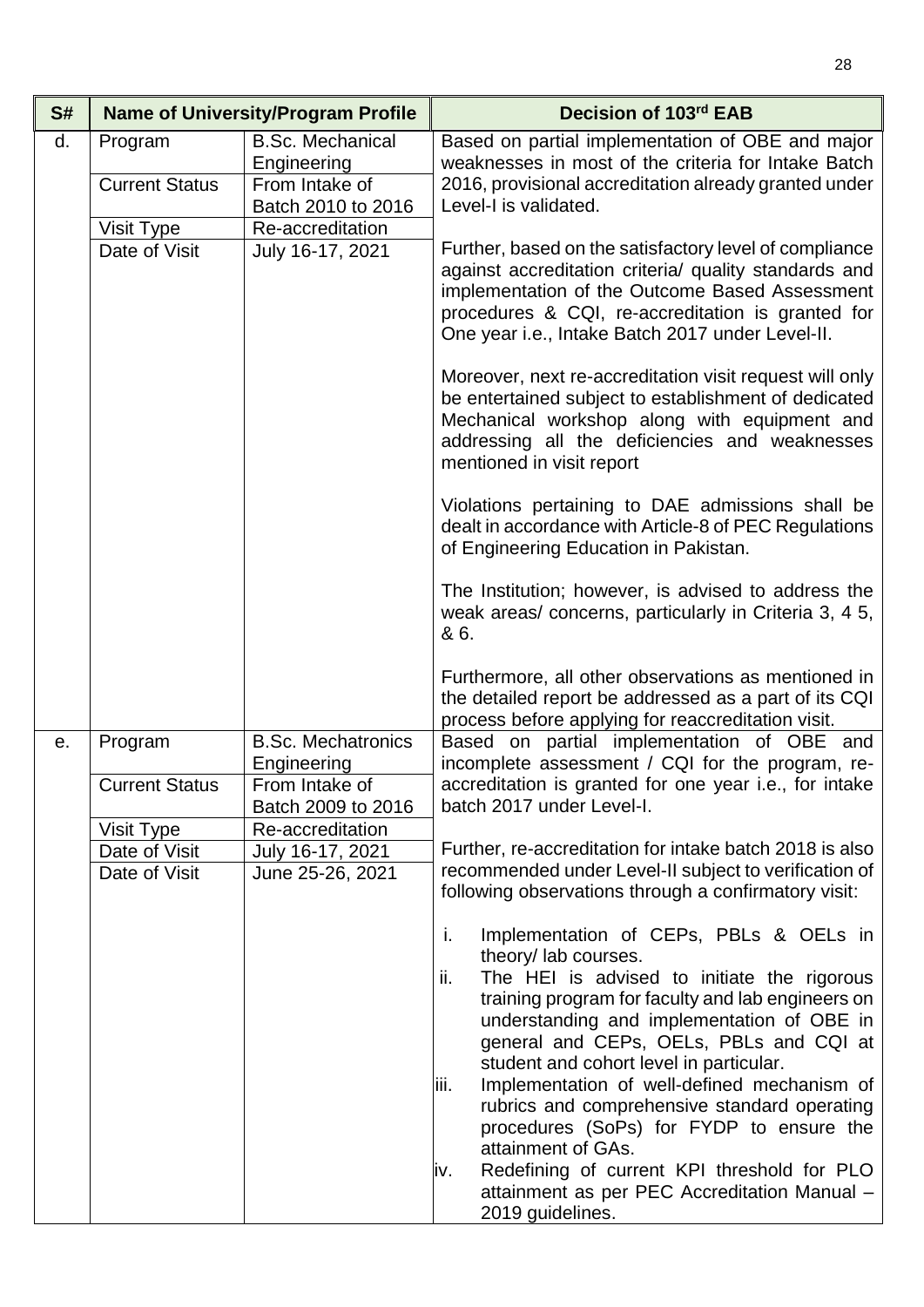| S#  |                                                                                                                                            | <b>Name of University/Program Profile</b>                  | Decision of 103rd EAB                                                                                                                                                   |
|-----|--------------------------------------------------------------------------------------------------------------------------------------------|------------------------------------------------------------|-------------------------------------------------------------------------------------------------------------------------------------------------------------------------|
|     |                                                                                                                                            |                                                            | Provision of Funding for FYDPs<br>v.<br>of all weaknesses/<br>Addressal<br>vi.<br>concerns<br>mentioned in visit report, particularly in Criteria<br>2, 3, 4, 7, 8 & 9. |
|     |                                                                                                                                            |                                                            | Violations pertaining to DAE admissions shall be<br>dealt in accordance with Article-8 of PEC Regulations<br>of Engineering Education in Pakistan.                      |
| 22. | COMSATS University, Islamabad (Attock Campus) [*Formerly COMSATS Institute of<br><b>Information Technology, Islamabad (Attock Campus)]</b> |                                                            |                                                                                                                                                                         |
| a.  | Program<br><b>Current Status</b>                                                                                                           | <b>B.Sc. Computer</b><br>Engineering<br>From Intake of     | Based on the satisfactory level of compliance against<br>criteria/ quality standards<br>accreditation<br>and<br>implementation of the Outcome Based Assessment          |
|     | Visit Type                                                                                                                                 | Batch Fall-2012 to<br><b>Fall-2016</b><br>Re-accreditation | procedures & CQI, re-accreditation is granted for two<br>(02) years i.e. intake batches 2017 & 2018 under<br>Level-II.                                                  |
|     | Date of Visit                                                                                                                              | October 08-09, 2021                                        | The Institution; however, is advised to address all the<br>deficiencies/ weak areas/ concerns, particularly in<br>Criteria 5 & 8.                                       |
|     |                                                                                                                                            |                                                            | Furthermore, all other observations as mentioned in<br>the detailed report be addressed as a part of its CQI<br>process before applying for re-accreditation visit.     |
| b.  | Program<br><b>Current Status</b>                                                                                                           | <b>B.Sc. Electrical</b><br>Engineering<br>From Intake of   | Based on the satisfactory level of compliance against<br>criteria/<br>quality standards<br>accreditation<br>and<br>implementation of the Outcome Based Assessment       |
|     |                                                                                                                                            | Batch Fall-2012 to<br><b>Fall-2016</b>                     | procedures & CQI, re-accreditation is granted for<br>Two (02) year i.e. intake batches 2017 & 2018 under                                                                |
|     | Visit Type<br>Date of Visit                                                                                                                | Re-accreditation                                           | level-II subject to appointment of HoD registered in<br>same/ core Engineering discipline having PhD in<br>relevant area.                                               |
|     |                                                                                                                                            |                                                            | The Institution; however, is advised to address all the<br>deficiencies/ weak areas/ concerns, particularly in<br>Criteria 3, 4 & 5.                                    |
|     |                                                                                                                                            |                                                            | Furthermore, all other observations as mentioned in<br>the detailed report be addressed as a part of its CQI<br>process before applying for re-accreditation visit.     |
| 23. |                                                                                                                                            | Lahore) (Quaid-e-Azam Campus)                              | Institute of Chemical Engineering and Technology, Lahore (University of the Punjab,                                                                                     |
|     | Program                                                                                                                                    | B.Sc. (Engg).<br>Chemical<br>Engineering                   | Based on the satisfactory level of compliance against<br>criteria/<br>accreditation<br>quality<br>standards<br>and<br>implementation of the Outcome Based Assessment    |
|     | <b>Current Status</b>                                                                                                                      | From Intake of<br>Batch Fall-2012 to<br><b>Fall-2016</b>   | procedures & CQI, re-accreditation is granted for<br>three (03) years i.e. intake batches 2017, 2018 &<br>2019 under Level-II.                                          |
|     | Visit Type<br>Date of Visit                                                                                                                | Re-accreditation<br>September 28-29,                       | The Institution; however, is advised to address all the                                                                                                                 |
|     |                                                                                                                                            | 2021                                                       | deficiencies/ weak areas/ concerns, particularly in                                                                                                                     |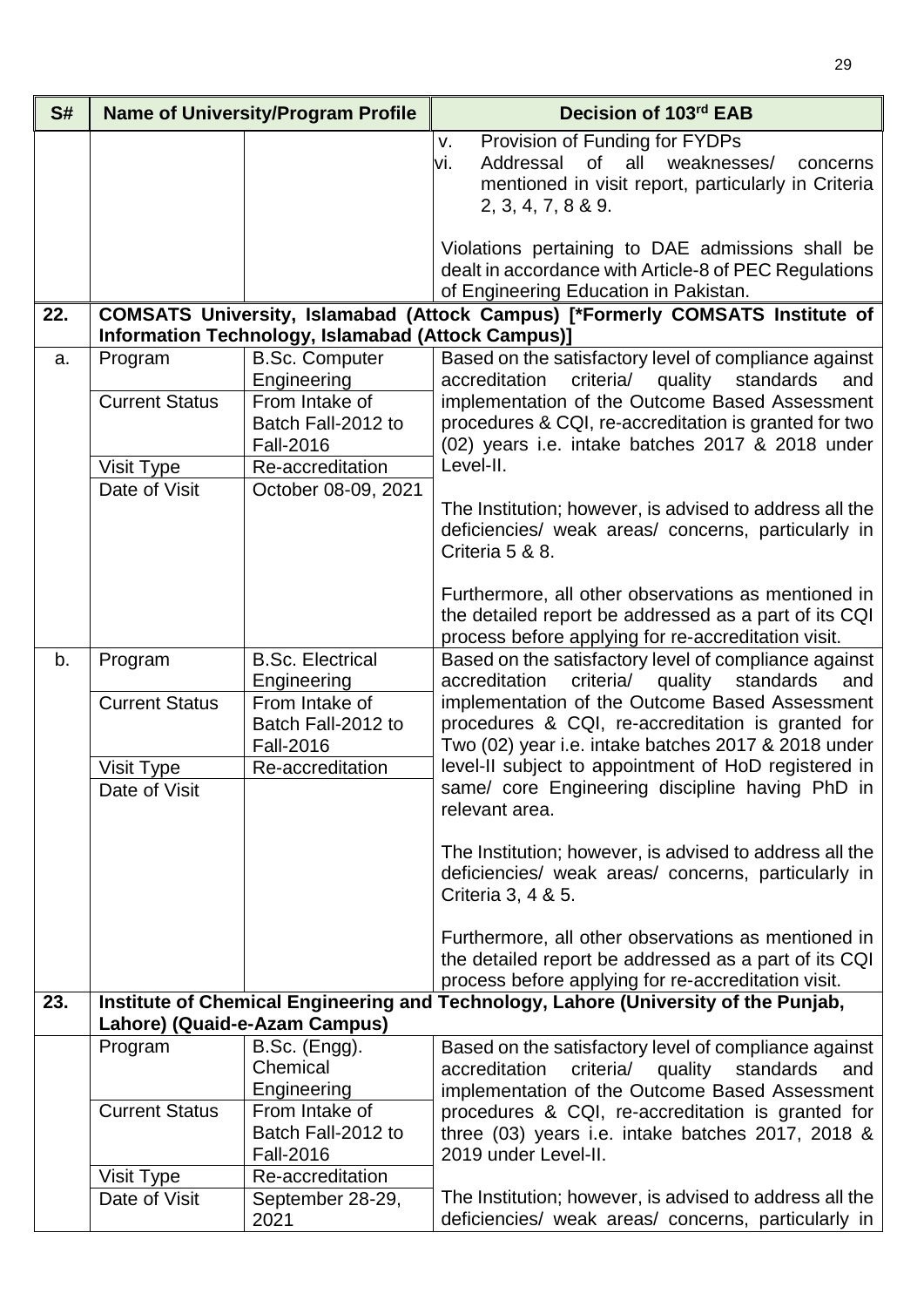| S#  |                                     | <b>Name of University/Program Profile</b>                                | Decision of 103rd EAB                                                                                                                                                                                                                                                                                       |
|-----|-------------------------------------|--------------------------------------------------------------------------|-------------------------------------------------------------------------------------------------------------------------------------------------------------------------------------------------------------------------------------------------------------------------------------------------------------|
|     |                                     |                                                                          | Criteria 8 & 9.                                                                                                                                                                                                                                                                                             |
|     |                                     |                                                                          | Furthermore, all other observations as mentioned in<br>the detailed report be addressed as a part of its CQI<br>process before applying for re-accreditation visit.                                                                                                                                         |
| 24. | Lahore)                             |                                                                          | Institute of Quality and Technology Management, Lahore (University of the Punjab,                                                                                                                                                                                                                           |
|     | Program<br><b>Current Status</b>    | <b>B.Sc. Industrial</b><br>Engineering &<br>Management<br>From Intake of | Based on the satisfactory level of compliance against<br>accreditation<br>criteria/<br>quality<br>standards<br>and<br>implementation of the Outcome Based Assessment<br>procedures & CQI, re-accreditation is granted for two                                                                               |
|     |                                     | Batch 2004 to 2016<br>Re-accreditation                                   | (02) years i.e. intake batches 2017 & 2018 under<br>Level-II.                                                                                                                                                                                                                                               |
|     | Visit Type<br>Date of Visit         | September 28-29,                                                         |                                                                                                                                                                                                                                                                                                             |
|     |                                     | 2021                                                                     | The Institution; however, is advised to address all the<br>deficiencies/ weak areas/ concerns, particularly in<br>Criteria 3, 5 & 9.                                                                                                                                                                        |
|     |                                     |                                                                          | Furthermore, all other observations as mentioned in<br>the detailed report be addressed as a part of its CQI<br>process before applying for re-accreditation visit.                                                                                                                                         |
| 25. |                                     |                                                                          | Lahore College for Women University, Lahore (Main Campus)                                                                                                                                                                                                                                                   |
|     | Program<br><b>Current Status</b>    | <b>B.E Electronics</b><br>From Intake of<br>Batch 2004 upto<br>2010      | Based on the satisfactory level of compliance against<br>accreditation<br>standards<br>criteria/<br>quality<br>and<br>implementation of the Outcome Based Assessment<br>procedures & CQI, re-accreditation is granted for two                                                                               |
|     | Visit Type<br>Date of Visit         | Re-accreditation<br>September 28-29,                                     | (02) years i.e. intake batches 2017 & 2018 under<br>Level-II.                                                                                                                                                                                                                                               |
|     |                                     | 2021                                                                     | The Institution; however, is advised to address all the<br>deficiencies/ weak areas/ concerns, particularly in<br>Criteria 3, 4 & 9.<br>Furthermore, all other observations as mentioned in<br>the detailed report be addressed as a part of its CQI<br>process before applying for re-accreditation visit. |
| 26. |                                     | <b>Mechanical Engineering, Rawalpindi Campus</b>                         | National University of Sciences and Technology, Islamabad - College of Electrical and                                                                                                                                                                                                                       |
|     | Program                             | <b>B.E</b> Mechanical                                                    | Based on the satisfactory level of compliance against                                                                                                                                                                                                                                                       |
|     | <b>Current Status</b><br>Visit Type | From Intake of<br>Batch 2004 upto<br>2010<br>Re-accreditation            | accreditation<br>criteria/<br>quality<br>standards<br>and<br>implementation of the Outcome Based Assessment<br>procedures & CQI, re-accreditation is granted for<br>three (03) years i.e. intake batches 2017, 2018 &                                                                                       |
|     | Date of Visit                       | October 07-08, 2021                                                      | 2019 under Level-II subject to appointment of HoD<br>registered in same/ core Engineering discipline<br>having PhD in relevant area.                                                                                                                                                                        |
|     |                                     |                                                                          | The Institution; however, is advised to address all the<br>deficiencies/ weak areas/ concerns, particularly in<br>Criteria 2 & 3.                                                                                                                                                                           |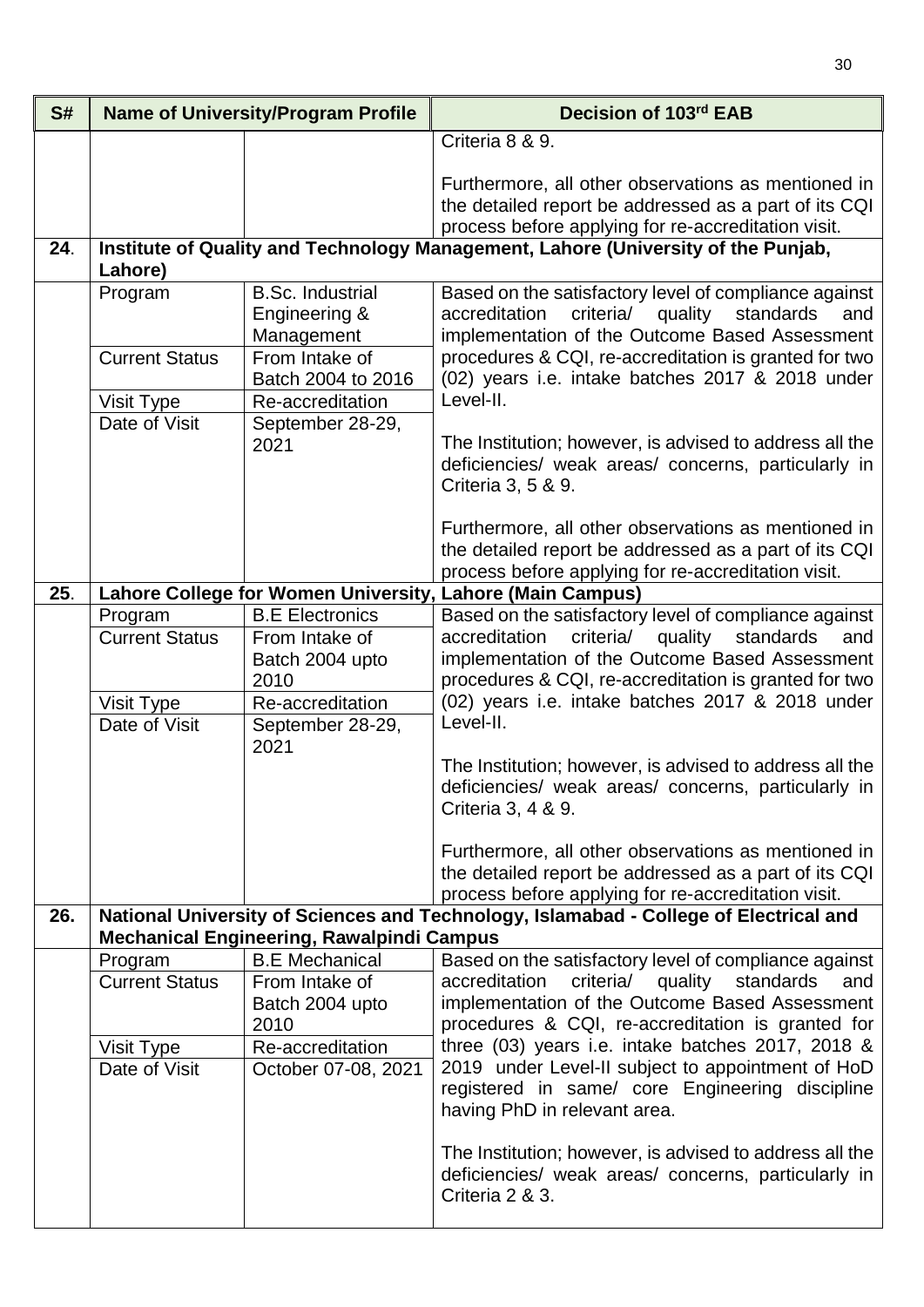| S#  |                             | <b>Name of University/Program Profile</b>                  | Decision of 103rd EAB                                                                                                                                                                                                                                                                                                                                                                                                                                                                                                                                               |
|-----|-----------------------------|------------------------------------------------------------|---------------------------------------------------------------------------------------------------------------------------------------------------------------------------------------------------------------------------------------------------------------------------------------------------------------------------------------------------------------------------------------------------------------------------------------------------------------------------------------------------------------------------------------------------------------------|
|     |                             |                                                            | Furthermore, all other observations as mentioned in<br>the detailed report be addressed as a part of its CQI                                                                                                                                                                                                                                                                                                                                                                                                                                                        |
|     |                             |                                                            | process before applying for re-accreditation visit.                                                                                                                                                                                                                                                                                                                                                                                                                                                                                                                 |
| 27. |                             |                                                            | Pir Mehr Ali Shah - Arid Agriculture University, Rawalpindi                                                                                                                                                                                                                                                                                                                                                                                                                                                                                                         |
|     | Program                     | <b>B.Sc. Agricultural</b><br>Engineering                   | Based on the satisfactory level of compliance against<br>criteria/<br>quality<br>standards<br>accreditation<br>and                                                                                                                                                                                                                                                                                                                                                                                                                                                  |
|     | <b>Current Status</b>       | From Intake of                                             | implementation of the Outcome Based Assessment                                                                                                                                                                                                                                                                                                                                                                                                                                                                                                                      |
|     |                             | Batch 2013 to 2016                                         | procedures & CQI, re-accreditation is granted for two                                                                                                                                                                                                                                                                                                                                                                                                                                                                                                               |
|     | <b>Visit Type</b>           | Re-accreditation                                           | (02) years i.e. intake batches 2017 & 2018 under<br>Level-II.                                                                                                                                                                                                                                                                                                                                                                                                                                                                                                       |
|     | Date of Visit               | October 11-12, 2021                                        |                                                                                                                                                                                                                                                                                                                                                                                                                                                                                                                                                                     |
|     |                             |                                                            | The Institution; however, is advised to address all the<br>deficiencies/ weak areas/ concerns, particularly in<br>Criteria 3, 4 & 5.                                                                                                                                                                                                                                                                                                                                                                                                                                |
|     |                             |                                                            | Furthermore, all other observations as mentioned in<br>the detailed report be addressed as a part of its CQI<br>process before applying for re-accreditation visit.                                                                                                                                                                                                                                                                                                                                                                                                 |
| 28. |                             |                                                            | Quaid-e-Azam College of Engineering and Technology, Sahiwal (University of                                                                                                                                                                                                                                                                                                                                                                                                                                                                                          |
|     |                             | Engineering and Technology, Lahore).<br><b>B.Sc. Civil</b> |                                                                                                                                                                                                                                                                                                                                                                                                                                                                                                                                                                     |
| a.  | Program                     | Engineering                                                | Based on the satisfactory level of compliance against<br>accreditation<br>criteria/<br>quality<br>standards<br>and                                                                                                                                                                                                                                                                                                                                                                                                                                                  |
|     | <b>Current Status</b>       | From Intake of                                             | implementation of the Outcome Based Assessment                                                                                                                                                                                                                                                                                                                                                                                                                                                                                                                      |
|     |                             | Batch 2012 to 2016<br>Re-accreditation                     | procedures & CQI, re-accreditation is granted for one<br>(01) year i.e. intake batch 2017 under Level-II subject                                                                                                                                                                                                                                                                                                                                                                                                                                                    |
|     | Visit Type<br>Date of Visit | October 02-03, 2021                                        | to appointment/ hiring of two additional PhD qualified<br>relevant engineering faculty as per PEC policy.                                                                                                                                                                                                                                                                                                                                                                                                                                                           |
|     |                             |                                                            | In case, the HEI does not want to increase the PhD<br>faculty then a formal application be submitted to EAD<br>for reduction in allowed Intake in line with available<br>PhD Faculty members.                                                                                                                                                                                                                                                                                                                                                                       |
|     |                             |                                                            | Further, re-accreditation for intake batch 2018 is also<br>recommended under Level-II<br>subject<br>to<br>- a<br>confirmatory visit to verify the compliance<br>on<br>following observations:                                                                                                                                                                                                                                                                                                                                                                       |
|     |                             |                                                            | i.<br>Implementation of well-defined mechanism of<br>rubrics<br>comprehensive<br>standard<br>and<br>operating procedures (SoPs) for FYDP to<br>ensure the attainment of GAs.<br>ii.<br>Evidence of CQI loop completion and<br>implementation of proper corrective actions at<br>Course level, Program level and Student level.<br>iii.<br>Curriculum should be in line with HEC/ PEC<br>guidelines.<br>Maintenance of course files as per PEC<br>iv.<br>Accreditation Manual - 2019 guidelines.<br>Redefining of current KPI threshold for PLO<br>v.<br>attainment. |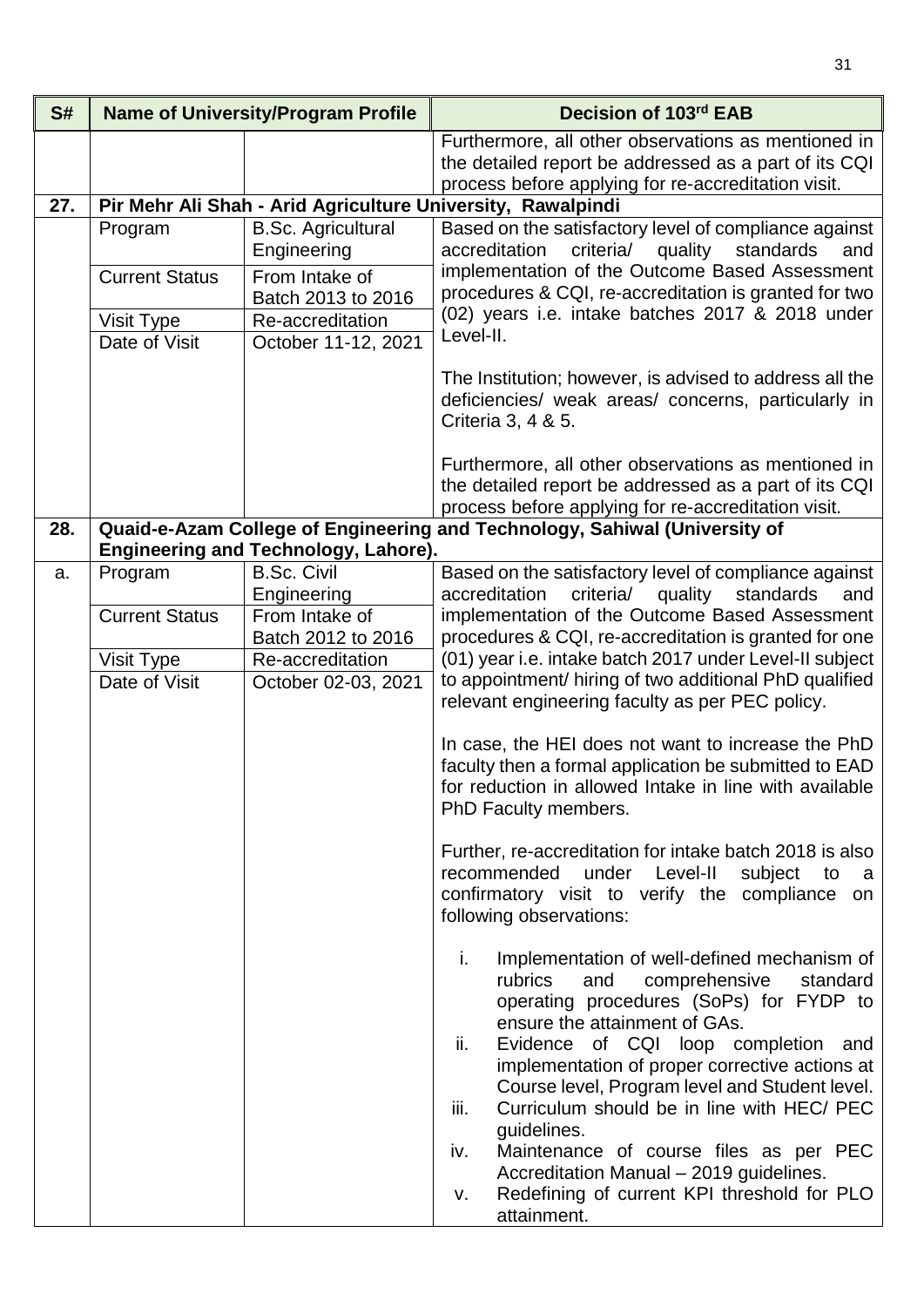| S#                                     |                                        | <b>Name of University/Program Profile</b>                                                     | Decision of 103rd EAB                                                                                                                                                                                                                                                                                                                                                     |
|----------------------------------------|----------------------------------------|-----------------------------------------------------------------------------------------------|---------------------------------------------------------------------------------------------------------------------------------------------------------------------------------------------------------------------------------------------------------------------------------------------------------------------------------------------------------------------------|
|                                        |                                        |                                                                                               | vi.<br>Addressal of all weaknesses/ concerns<br>mentioned in visit report, particularly in Criteria<br>2, 3, 4, 5, 7, 8 & 9.                                                                                                                                                                                                                                              |
| b.                                     | Program                                | <b>B.Sc. Mechanical</b><br>Engineering                                                        | Based on partial implementation of OBE and<br>incomplete assessment/ CQI for the program, re-                                                                                                                                                                                                                                                                             |
|                                        | <b>Current Status</b>                  | Intake of Batch 2016<br>only                                                                  | accreditation is granted for one year i.e., for intake<br>batch 2017 under Level-I.                                                                                                                                                                                                                                                                                       |
|                                        | Visit Type                             | Confirmatory of Re-<br>Accreditation-2017/                                                    | Further, re-accreditation for intake batch 2018 is also                                                                                                                                                                                                                                                                                                                   |
|                                        |                                        | Re-accreditation of<br>2018 and onwards                                                       | recommended<br>under<br>Level-II<br>subject<br>to<br>- a<br>confirmatory visit to verify the compliance on all<br>observations highlighted in the visit report.                                                                                                                                                                                                           |
|                                        | Date of Visit                          | October 02-03, 2021                                                                           |                                                                                                                                                                                                                                                                                                                                                                           |
|                                        |                                        |                                                                                               | The Institution; however, is advised to address all the<br>deficiencies/ weak areas/ concerns, particularly in<br>Criteria 2, 3, 4, 5, 7, 8 & 9.                                                                                                                                                                                                                          |
|                                        |                                        |                                                                                               | Furthermore, all other observations as mentioned in<br>the detailed report be addressed as a part of its CQI<br>process before applying for re-accreditation visit.                                                                                                                                                                                                       |
| Program<br>C.<br><b>Current Status</b> | <b>B.Sc. Electrical</b><br>Engineering | Based on partial implementation of OBE and<br>incomplete assessment/ CQI for the program, re- |                                                                                                                                                                                                                                                                                                                                                                           |
|                                        |                                        | From Intake of<br>Batch 2013 to 2016                                                          | accreditation is granted for one year i.e., for intake<br>batch 2017 under Level-I.                                                                                                                                                                                                                                                                                       |
|                                        | Visit Type                             | Re-accreditation                                                                              |                                                                                                                                                                                                                                                                                                                                                                           |
|                                        | Date of Visit                          | October 02-03, 2021                                                                           | Further, re-accreditation for intake batch 2018 is also<br>Level-II<br>recommended<br>under<br>subject<br>to<br>- a<br>confirmatory visit to verify the compliance on all<br>observations highlighted in the visit report.<br>The Institution; however, is advised to address all the<br>deficiencies/ weak areas/ concerns, particularly in<br>Criteria 2, 3, 4, 5, & 9. |
|                                        |                                        |                                                                                               | Furthermore, all other observations as mentioned in<br>the detailed report be addressed as a part of its CQI<br>process before applying for re-accreditation visit.                                                                                                                                                                                                       |
| 29.                                    | and Technology, Taxila)                |                                                                                               | Swedish College of Engineering and Technology, Wah Cantt. (University of Engineering                                                                                                                                                                                                                                                                                      |
|                                        | Program                                | <b>B.Sc. Electrical</b>                                                                       | Based on the satisfactory level of compliance against<br>accreditation<br>and                                                                                                                                                                                                                                                                                             |
|                                        | <b>Current Status</b>                  | Engineering<br>From Intake of                                                                 | criteria/ quality standards<br>implementation of the Outcome Based Assessment                                                                                                                                                                                                                                                                                             |
|                                        |                                        | Batch 2009 to 2016                                                                            | procedures & CQI, re-accreditation is granted for one                                                                                                                                                                                                                                                                                                                     |
|                                        | Visit Type                             | Re-accreditation                                                                              | (01) year i.e. intake batch 2017 under Level-II subject<br>to appointment/ hiring of two additional PhD qualified                                                                                                                                                                                                                                                         |
|                                        | Date of Visit                          | September 30, 2021<br>to October 01, 2021                                                     | relevant engineering faculty to maintain Two PhDs as<br>per PEC policy.                                                                                                                                                                                                                                                                                                   |
|                                        |                                        |                                                                                               | In case, the HEI does not want to increase the PhD<br>faculty then a formal application be submitted to EAD<br>for reduction in allowed Intake in line with available<br>PhD Faculty members.                                                                                                                                                                             |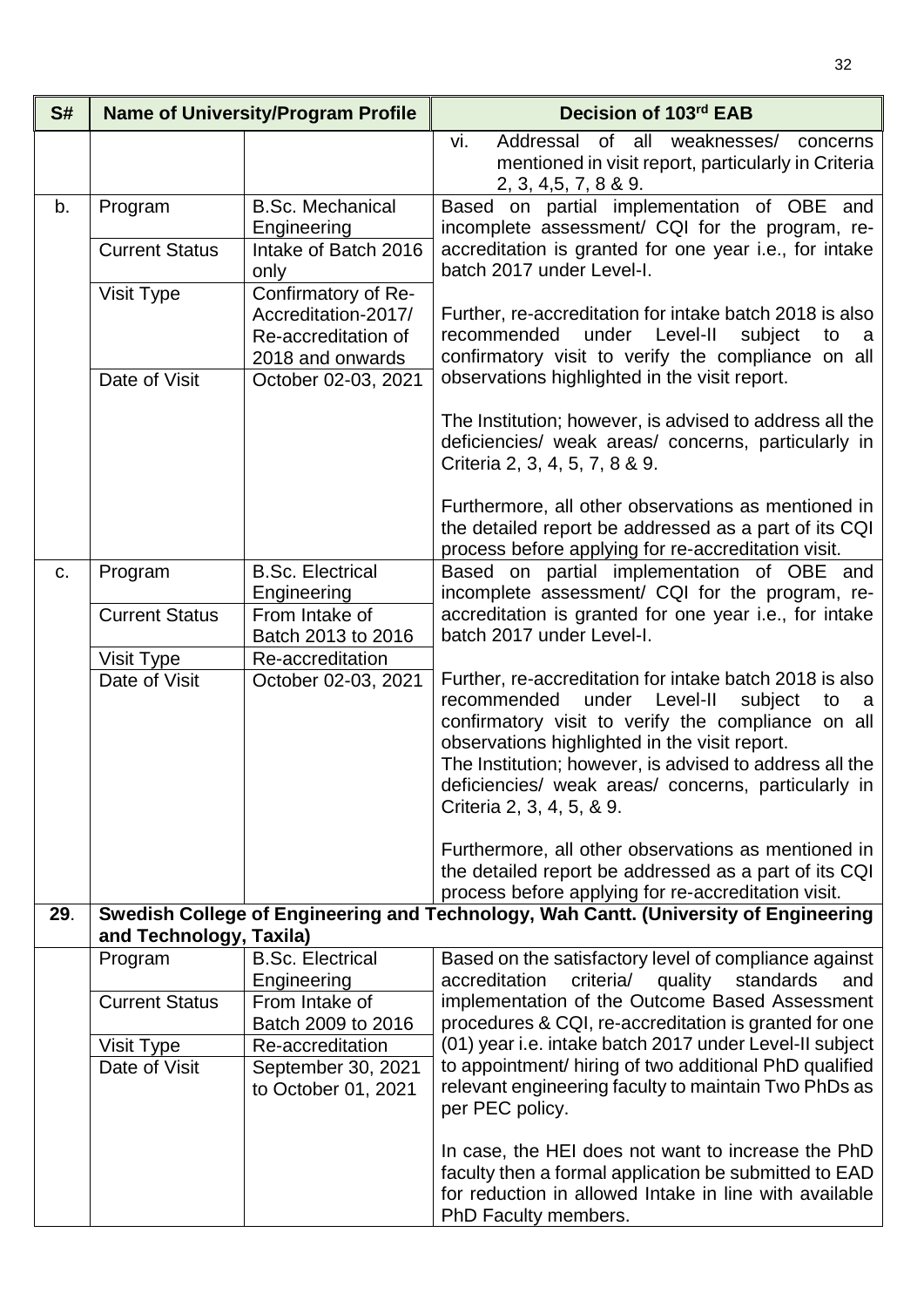| S#  |                                  | <b>Name of University/Program Profile</b>                                                   | Decision of 103rd EAB                                                                                                                                                                                                                                                                                                                                                                                                                                                                                                                                                                               |
|-----|----------------------------------|---------------------------------------------------------------------------------------------|-----------------------------------------------------------------------------------------------------------------------------------------------------------------------------------------------------------------------------------------------------------------------------------------------------------------------------------------------------------------------------------------------------------------------------------------------------------------------------------------------------------------------------------------------------------------------------------------------------|
|     |                                  |                                                                                             | The Institution, however, is advised to address all the<br>deficiencies/ weak areas/ concerns, particularly in<br>Criteria 2, 3, 4, 5, & 9.<br>Furthermore, all other observations as mentioned in                                                                                                                                                                                                                                                                                                                                                                                                  |
| 30. |                                  | The University of Faisalabad, Faisalabad                                                    | the detailed report be addressed as a part of its CQI<br>process before applying for re-accreditation visit.                                                                                                                                                                                                                                                                                                                                                                                                                                                                                        |
|     |                                  | <b>Bachelor of Civil</b>                                                                    |                                                                                                                                                                                                                                                                                                                                                                                                                                                                                                                                                                                                     |
| a.  | Program<br><b>Current Status</b> | Engineering<br>Intake of Batches                                                            | Based on partial implementation of OBE and<br>incomplete assessment / CQI for the program, re-<br>accreditation is granted for one year i.e., for intake                                                                                                                                                                                                                                                                                                                                                                                                                                            |
|     |                                  | 2015 & 2016                                                                                 | batch 2017 under Level-I.                                                                                                                                                                                                                                                                                                                                                                                                                                                                                                                                                                           |
|     | Visit Type<br>Date of Visit      | Re-accreditation<br>October 07-08, 2021                                                     | Further, re-accreditation for intake batch 2018 is also<br>recommended<br>under<br>Level-II<br>subject<br>to<br>a<br>confirmatory visit to verify the compliance<br>on<br>following observations:                                                                                                                                                                                                                                                                                                                                                                                                   |
|     |                                  |                                                                                             | Implementation of CEPs, PBLs & OELs in<br>i.<br>theory / lab courses.<br>ii.<br>Implementation of well-defined mechanism of<br>rubrics<br>comprehensive<br>standard<br>and<br>operating procedures (SoPs) for FYDP to<br>ensure the attainment of GAs.<br>iii.<br>Evidence of CQI loop completion and<br>implementation of proper corrective actions at<br>Course level, Program level and Student level<br>Redefining of current KPI threshold for PLO<br>iv.<br>attainment.<br>Addressal of all weaknesses / concerns<br>v.<br>mentioned in visit report, particularly in Criteria<br>2, 3, 8, 8. |
| b.  | Program                          | <b>Bachelor of</b><br>Electrical<br>Engineering<br>(Electronics/Comput<br>er Systems/Power) | Based on the satisfactory level of compliance against<br>criteria/<br>standards<br>accreditation<br>quality<br>and<br>implementation of the Outcome Based Assessment<br>procedures & CQI, re-accreditation is granted for one<br>(01) year i.e. intake batch 2018 under Level-II.                                                                                                                                                                                                                                                                                                                   |
|     | <b>Current Status</b>            | Intake of Batches<br>2015 to 2017                                                           |                                                                                                                                                                                                                                                                                                                                                                                                                                                                                                                                                                                                     |
|     | Visit Type                       | Re-accreditation                                                                            | The Institution, however, is advised to address all the<br>deficiencies/ weak areas/ concerns, particularly in                                                                                                                                                                                                                                                                                                                                                                                                                                                                                      |
|     | Date of Visit                    | October 07-08, 2021                                                                         | Criteria 3, 5, & 8.                                                                                                                                                                                                                                                                                                                                                                                                                                                                                                                                                                                 |
|     |                                  |                                                                                             | Furthermore, all other observations as mentioned in<br>the detailed report be addressed as a part of its CQI<br>process before applying for re-accreditation visit.                                                                                                                                                                                                                                                                                                                                                                                                                                 |
| 31. |                                  |                                                                                             | University of Engineering and Technology, Lahore (Faisalabad Campus)                                                                                                                                                                                                                                                                                                                                                                                                                                                                                                                                |
| a.  | Program<br><b>Current Status</b> | <b>B.Sc. Chemical</b><br>Engineering<br>From Intake of<br>Batch 2005 to 2016                | Based on partial implementation of OBE and major<br>weaknesses in most of the criteria for Intake Batch<br>2016, provisional accreditation already granted under<br>Level-I is validated.                                                                                                                                                                                                                                                                                                                                                                                                           |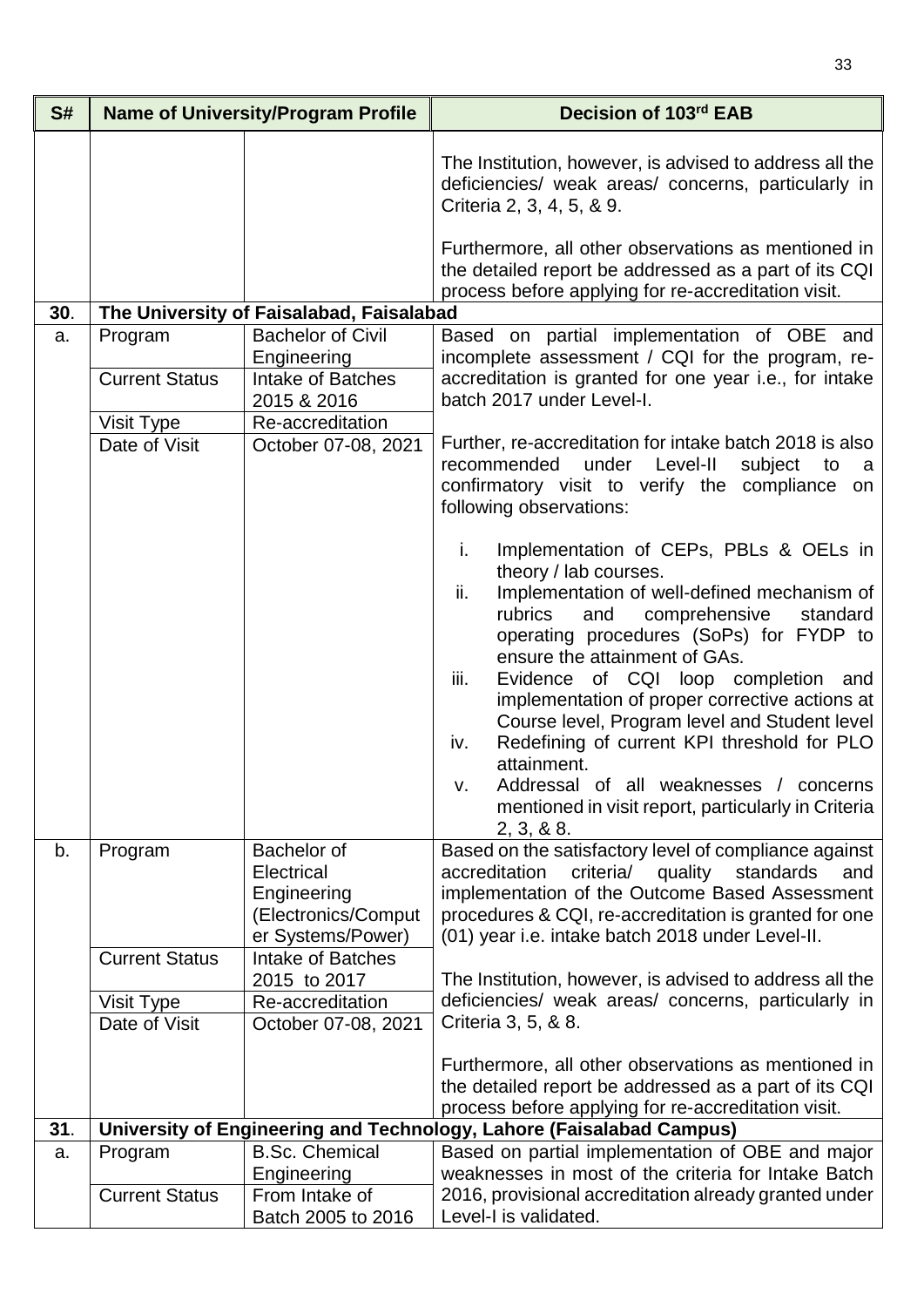| S# | <b>Name of University/Program Profile</b>                       |                                                                                                                                               | Decision of 103rd EAB                                                                                                                                                                                                                                                                                                                                                                                                                                                                                                                                                                                                                                                                                                                                                                                                                                            |
|----|-----------------------------------------------------------------|-----------------------------------------------------------------------------------------------------------------------------------------------|------------------------------------------------------------------------------------------------------------------------------------------------------------------------------------------------------------------------------------------------------------------------------------------------------------------------------------------------------------------------------------------------------------------------------------------------------------------------------------------------------------------------------------------------------------------------------------------------------------------------------------------------------------------------------------------------------------------------------------------------------------------------------------------------------------------------------------------------------------------|
|    | Visit Type<br>Date of Visit                                     | Re-accreditation<br>September 27-28,<br>2021                                                                                                  | Further, based on the satisfactory level of compliance<br>against accreditation criteria/ quality standards and<br>implementation of the Outcome Based Assessment<br>procedures & CQI, re-accreditation is granted for two<br>(02) years i.e. intake batches 2017 & 2018 under<br>Level-II.<br>The Institution, however, is advised to address all the<br>deficiencies/ weak areas/ concerns, particularly in<br>Criteria 3, 4, & 5.<br>Furthermore, all other observations as mentioned in<br>the detailed report be addressed as a part of its CQI                                                                                                                                                                                                                                                                                                             |
| b. | Program<br><b>Current Status</b><br>Visit Type<br>Date of Visit | <b>B.Sc. Mechatronics</b><br>& Control<br>Engineering<br>From Intake of<br>Batch 2004 to 2016<br>Re-accreditation<br>September 27-28,<br>2021 | process before applying for re-accreditation visit.<br>Based on partial implementation of OBE and major<br>weaknesses in most of the criteria for Intake Batch<br>2016, provisional accreditation already granted under<br>Level-I is validated.<br>Further, based on the satisfactory level of compliance<br>against accreditation criteria/ quality standards and<br>implementation of the Outcome Based Assessment<br>procedures & CQI, re-accreditation is granted for<br>One (01) year i.e. intake batch 2017 under Level-II.<br>The Institution, however, is advised to address all the<br>deficiencies/ weak areas/ concerns, particularly in<br>Criteria 2, 3, 4, 5, 6, 8 & 9.<br>Furthermore, all other observations as mentioned in<br>the detailed report be addressed as a part of its CQI<br>process before applying for re-accreditation visit.    |
| C. | Program<br><b>Current Status</b><br>Visit Type<br>Date of Visit | <b>B.Sc. Textile</b><br>Engineering<br><b>First Accreditation</b><br>Accreditation<br>September 27-28,<br>2021                                | Based on the satisfactory level of compliance against<br>accreditation<br>criteria/ quality standards<br>and<br>implementation of the Outcome Based Assessment<br>procedures & CQI, accreditation is granted for One<br>(01) year i.e. intake batch 2017 under Level-II.<br>Further, re-accreditation for intake batch 2018 is also<br>recommended<br>under<br>Level-II<br>subject<br>to<br>- a<br>confirmatory visit to verify the compliance on<br>following observations:<br>Implementation of well-defined mechanism of<br>i.<br>comprehensive<br>rubrics<br>and<br>standard<br>operating procedures (SoPs) for FYDP to<br>ensure the attainment of GAs.<br>ii.<br>Evidence of CQI loop completion and<br>implementation of proper corrective actions at<br>Course level, Program level and Student level<br>Effective implementation of EHS policy.<br>iii. |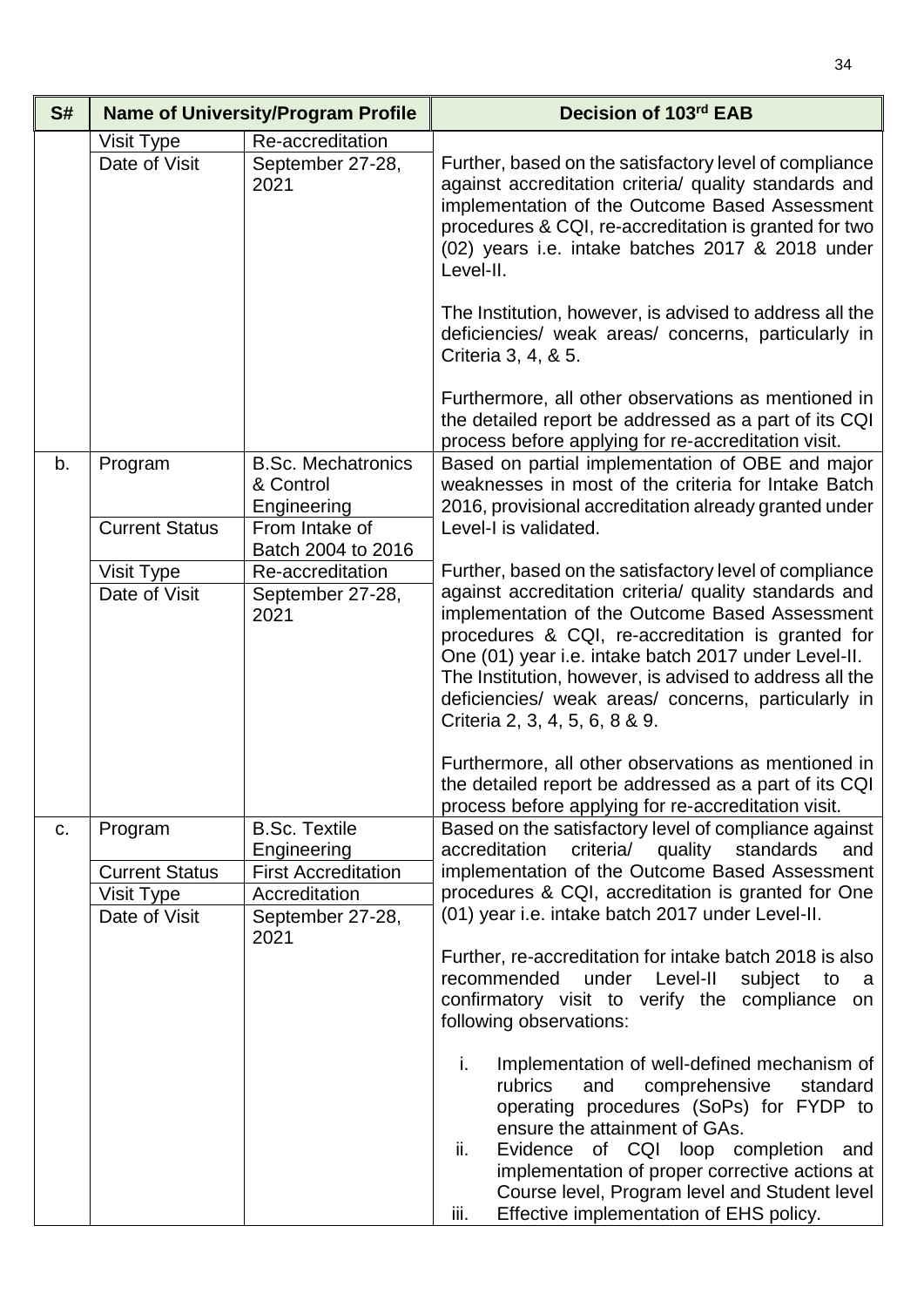| S#  |                                     | <b>Name of University/Program Profile</b>              | Decision of 103rd EAB                                                                                                                                                                                                                                                                                                                                                                                  |
|-----|-------------------------------------|--------------------------------------------------------|--------------------------------------------------------------------------------------------------------------------------------------------------------------------------------------------------------------------------------------------------------------------------------------------------------------------------------------------------------------------------------------------------------|
|     |                                     |                                                        | iv.<br>Addressal of all weaknesses / concerns<br>mentioned in visit report, particularly in Criteria<br>2, 35 & 6.                                                                                                                                                                                                                                                                                     |
| 32. | <b>University of Gujrat, Gujrat</b> |                                                        |                                                                                                                                                                                                                                                                                                                                                                                                        |
| a.  | Program<br><b>Current Status</b>    | <b>B.Sc. Chemical</b><br>Engineering<br>From Intake of | Based on partial implementation of OBE and major<br>weaknesses in most of the criteria for Intake Batch<br>2016, provisional accreditation already granted under                                                                                                                                                                                                                                       |
|     |                                     | Batch 2007 to 2016                                     | Level-I is validated.                                                                                                                                                                                                                                                                                                                                                                                  |
|     | Visit Type<br>Date of Visit         | Re-Accreditation<br>July 26-27, 2021                   | Further,<br>based<br>deficiencies<br>major<br>on<br>and<br>weaknesses in most of the criteria and<br>partial<br>implementation of OBE, re-accreditation is granted<br>for one year i.e., Intake Batch 2017 under Level-I,<br>subject to appointment/ hiring of additional two<br>additional PhD qualified relevant engineering faculty<br>to maintain two additional PhD faculty as per PEC<br>policy. |
|     |                                     |                                                        | In case, the HEI does not want to increase the PhD<br>faculty then a formal application be submitted to EAD<br>for reduction in allowed Intake in line with available<br>PhD Faculty members.                                                                                                                                                                                                          |
|     |                                     |                                                        | Further, re-accreditation for intake batch 2018 is also<br>under Level-II<br>recommended<br>subject<br>to<br>a a<br>confirmatory visit to verify the compliance on<br>following observations:                                                                                                                                                                                                          |
|     |                                     |                                                        | Implementation of well-defined mechanism of<br>i.<br>rubrics and comprehensive standard operating<br>procedures (SoPs) for FYDP to ensure the<br>attainment of GAs.<br>ii.<br>Course Files should be maintained as per<br><b>Accreditation Manual-2019.</b><br>iii.<br>Addressal of all weaknesses/<br>concerns<br>mentioned in visit report, particularly in Criteria 2,<br>3, 8, 5.                  |
| b.  | Program                             | <b>B.Sc. Electrical</b><br>Engineering                 | Based on partial implementation of OBE and<br>incomplete assessment / CQI for the program, re-                                                                                                                                                                                                                                                                                                         |
|     | <b>Current Status</b>               | From Intake of<br>Batch 2007 to 2016                   | accreditation is granted for one year i.e., for intake<br>batch 2017 under Level-I. The re-accreditation                                                                                                                                                                                                                                                                                               |
|     | Visit Type<br>Date of Visit         | <b>Re-Accreditation</b><br>July, 26-27, 2021           | already granted to Intake Batch-2016 under level-I is<br>also validated.                                                                                                                                                                                                                                                                                                                               |
|     |                                     |                                                        | The HEI is also advised to initiate the rigorous<br>training program for faculty and lab engineers on<br>understanding and implementation of OBE in general<br>and CEPs, OELs, PBLs and CQI at student and<br>cohort level in particular                                                                                                                                                               |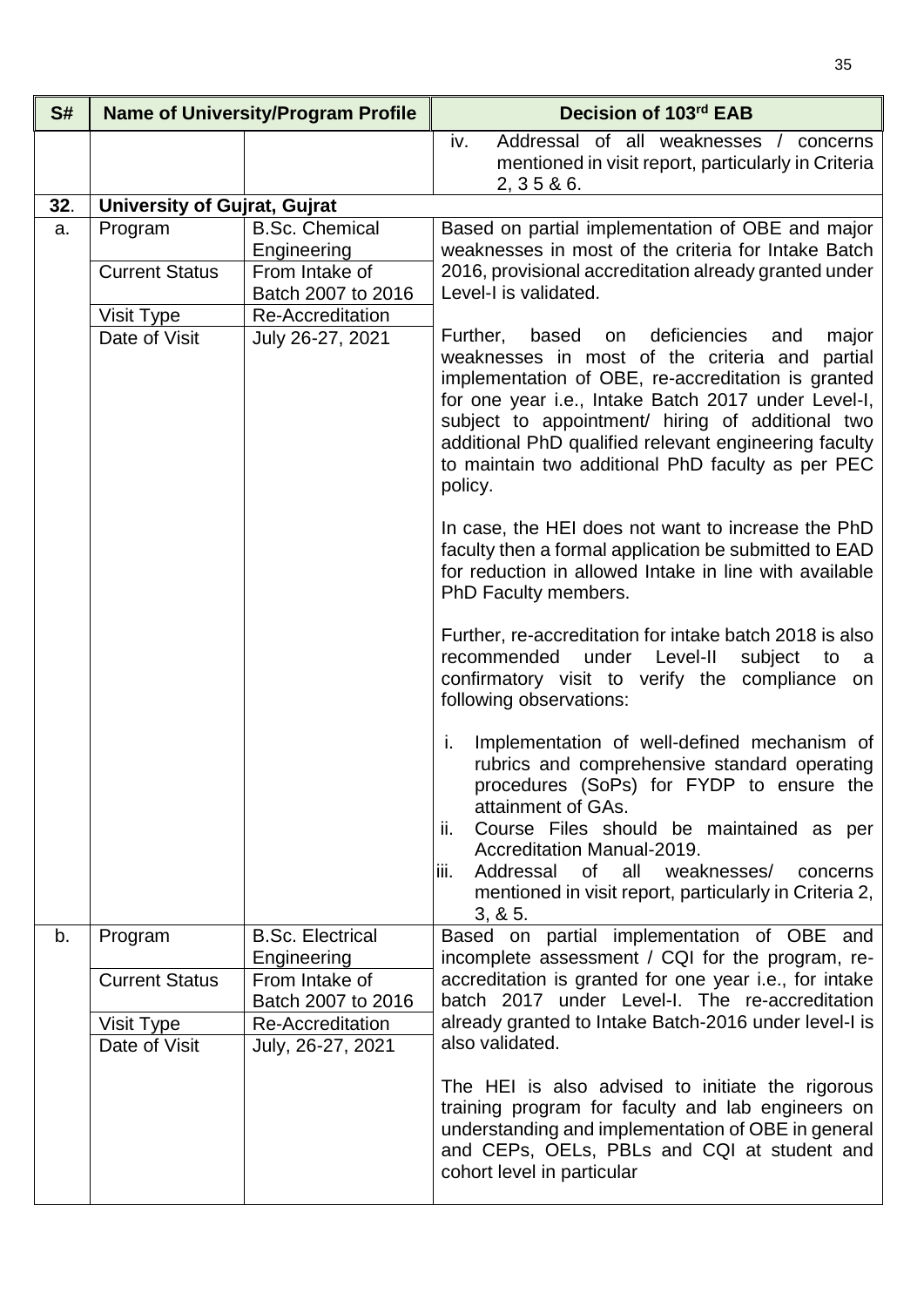| S# | <b>Name of University/Program Profile</b> | Decision of 103rd EAB                                                                                                                                               |
|----|-------------------------------------------|---------------------------------------------------------------------------------------------------------------------------------------------------------------------|
|    |                                           | The Institution, however, is advised to address all the<br>deficiencies/ weak areas/ concerns, particularly in<br>Criteria 1, 2, 3, 4, 5, 6 & 8.                    |
|    |                                           | Furthermore, all other observations as mentioned in<br>the detailed report be addressed as a part of its CQI<br>process before applying for re-accreditation visit. |

## **Zone-II (Sindh & Baluchistan)**

| S#  | <b>Name of University/Program Profile</b>                                                               |                                                          | Decision of 103rd EAB                                                                                                                                                                                                                                                                                                                                                                                                             |
|-----|---------------------------------------------------------------------------------------------------------|----------------------------------------------------------|-----------------------------------------------------------------------------------------------------------------------------------------------------------------------------------------------------------------------------------------------------------------------------------------------------------------------------------------------------------------------------------------------------------------------------------|
| 01. | Balochistan University of Information Technology, Engineering and Management<br><b>Sciences, Quetta</b> |                                                          |                                                                                                                                                                                                                                                                                                                                                                                                                                   |
| a.  | Program                                                                                                 | B.Sc. Petroleum &<br><b>Gas Engineering</b>              | Based on verification of satisfactory level of<br>compliance against accreditation criteria/ quality                                                                                                                                                                                                                                                                                                                              |
|     | <b>Current Status</b>                                                                                   | From Intake of Batch<br>2004 to 2016                     | standards during physical accreditation visit, the<br>already granted provisional accreditation to intake                                                                                                                                                                                                                                                                                                                         |
|     | Visit Type                                                                                              | Re-accreditation                                         | batch 2016 under Level-I is validated.                                                                                                                                                                                                                                                                                                                                                                                            |
|     | Date of Visit                                                                                           | July 26-27, 2021                                         | Further, based on the satisfactory level of<br>compliance against accreditation criteria/ quality<br>standards and implementation of the Outcome<br>Assessment procedures<br>Based<br>& CQI,<br>re-<br>accreditation is granted for one (01) year i.e., Intake<br>Batch 2017 under Level-II.<br>The Institution, however, is required to address the<br>deficiencies/ weak areas/ concerns, particularly in<br>Criteria 1, 3 & 5. |
|     |                                                                                                         |                                                          | Furthermore, all other observations as mentioned in<br>the detailed report be addressed as a part of its CQI<br>process before applying for re-accreditation visit.                                                                                                                                                                                                                                                               |
| b.  | Program<br><b>Current Status</b>                                                                        | <b>B.Sc. Mechanical</b><br>Engineering<br>From Intake of | Based on verification of satisfactory level of<br>compliance against accreditation criteria/ quality<br>standards during physical accreditation visit, the                                                                                                                                                                                                                                                                        |
|     |                                                                                                         | Batch 2014 to 2016                                       | already granted provisional accreditation to intake                                                                                                                                                                                                                                                                                                                                                                               |
|     | Visit Type                                                                                              | Re-accreditation                                         | batches 2015 & 2016 under Level-I is validated.                                                                                                                                                                                                                                                                                                                                                                                   |
|     | Date of Visit                                                                                           | July 26-27, 2021                                         | Further, based on partial implementation of OBE and<br>incomplete assessment / CQI for the program, re-<br>accreditation is granted for one (01) year i.e., Intake<br>Batch 2017 under Level-I.                                                                                                                                                                                                                                   |
|     |                                                                                                         |                                                          | The HEI is also advised to initiate the rigorous<br>training program for faculty and lab engineers on<br>understanding and implementation of OBE in general<br>and CEPs, OELs, PBLs and CQI at student and<br>cohort level in particular.                                                                                                                                                                                         |

--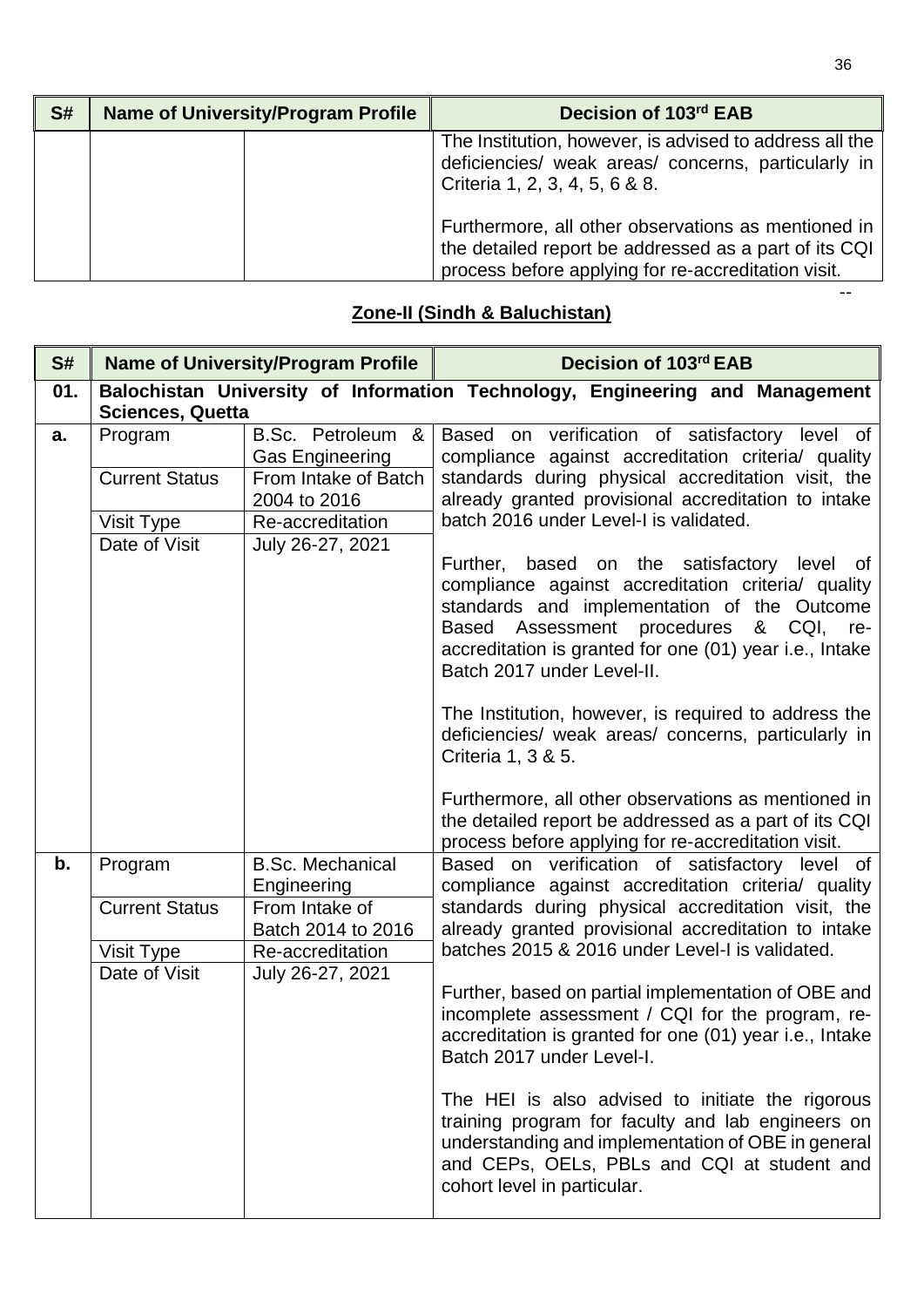| S# |                                     | <b>Name of University/Program Profile</b>                | Decision of 103rd EAB                                                                                                                                                                                                                                               |
|----|-------------------------------------|----------------------------------------------------------|---------------------------------------------------------------------------------------------------------------------------------------------------------------------------------------------------------------------------------------------------------------------|
|    |                                     |                                                          | The Institution, however, is required to address the<br>deficiencies/ weak areas/ concerns, particularly in<br>Criteria 2, 3, 4, 5, 6 & 8.                                                                                                                          |
|    |                                     |                                                          | Furthermore, all other observations as mentioned in<br>the detailed report be addressed as a part of its CQI<br>process before applying for re-accreditation visit.                                                                                                 |
| C. | Program                             | Mining<br>B.Sc.<br>Engineering                           | Based on verification of satisfactory level of<br>compliance against accreditation criteria/ quality                                                                                                                                                                |
|    | <b>Current Status</b><br>Visit Type | From Intake of Batch<br>2008 to 2016<br>Re-accreditation | standards during physical accreditation visit, the<br>already granted provisional accreditation to intake<br>batch 2016 under Level-I is validated.                                                                                                                 |
|    | Date of Visit                       | July 26-27, 2021                                         |                                                                                                                                                                                                                                                                     |
|    |                                     |                                                          | Further, based on partial implementation of OBE and<br>incomplete assessment / CQI for the program, re-<br>accreditation is granted for one (01) year i.e., Intake<br>Batch 2017 under Level-I.                                                                     |
|    |                                     |                                                          | Moreover, re-accreditation is also recommended for<br>intake batch 2018 under Level-II subject to<br>verification of all observations, weaknesses &<br>concerns, particularly in Criteria 3, 5, 6 & 8 through a<br>confirmatory visit.                              |
|    |                                     |                                                          | All other observations as mentioned in the detailed<br>report be addressed as a part of its CQI process<br>before applying for re-accreditation visit.                                                                                                              |
| d. | Program<br><b>Current Status</b>    | <b>B.Sc. Textile</b><br>Engineering<br>From Intake of    | Based on verification of satisfactory level of<br>compliance against accreditation criteria/ quality<br>standards during physical accreditation visit, the                                                                                                          |
|    | Visit Type                          | Batch 2004 to 2016<br>Re-accreditation                   | already granted provisional accreditation to intake<br>batch 2016 under Level-I is validated.                                                                                                                                                                       |
|    | Date of Visit                       | July 26-27, 2021                                         | Further, based on the satisfactory level of<br>compliance against accreditation criteria/ quality<br>standards<br>and implementation<br>of<br>the OBE<br>procedures & CQI, re-accreditation is granted for one<br>(01) year i.e., Intake Batch 2017 under Level-II. |
|    |                                     |                                                          | The Institution, however, is required to address the<br>weak areas/concerns, particularly in Criteria 1, 3, 6<br>& 8.                                                                                                                                               |
|    |                                     |                                                          | Furthermore, all other observations as mentioned in<br>the detailed report be addressed as a part of its CQI<br>process before applying for re-accreditation visit.                                                                                                 |
| е. | Program                             | <b>B.Sc. Chemical</b>                                    | Based on verification of satisfactory level of                                                                                                                                                                                                                      |
|    | <b>Current Status</b>               | Engineering<br>From Intake of Batch                      | compliance against accreditation criteria/ quality<br>standards during physical accreditation visit, the                                                                                                                                                            |
|    |                                     | 2005 to 2016                                             | already granted provisional accreditation to intake                                                                                                                                                                                                                 |
|    | Visit Type                          | Re-accreditation                                         | batch 2016 under Level-I is validated.                                                                                                                                                                                                                              |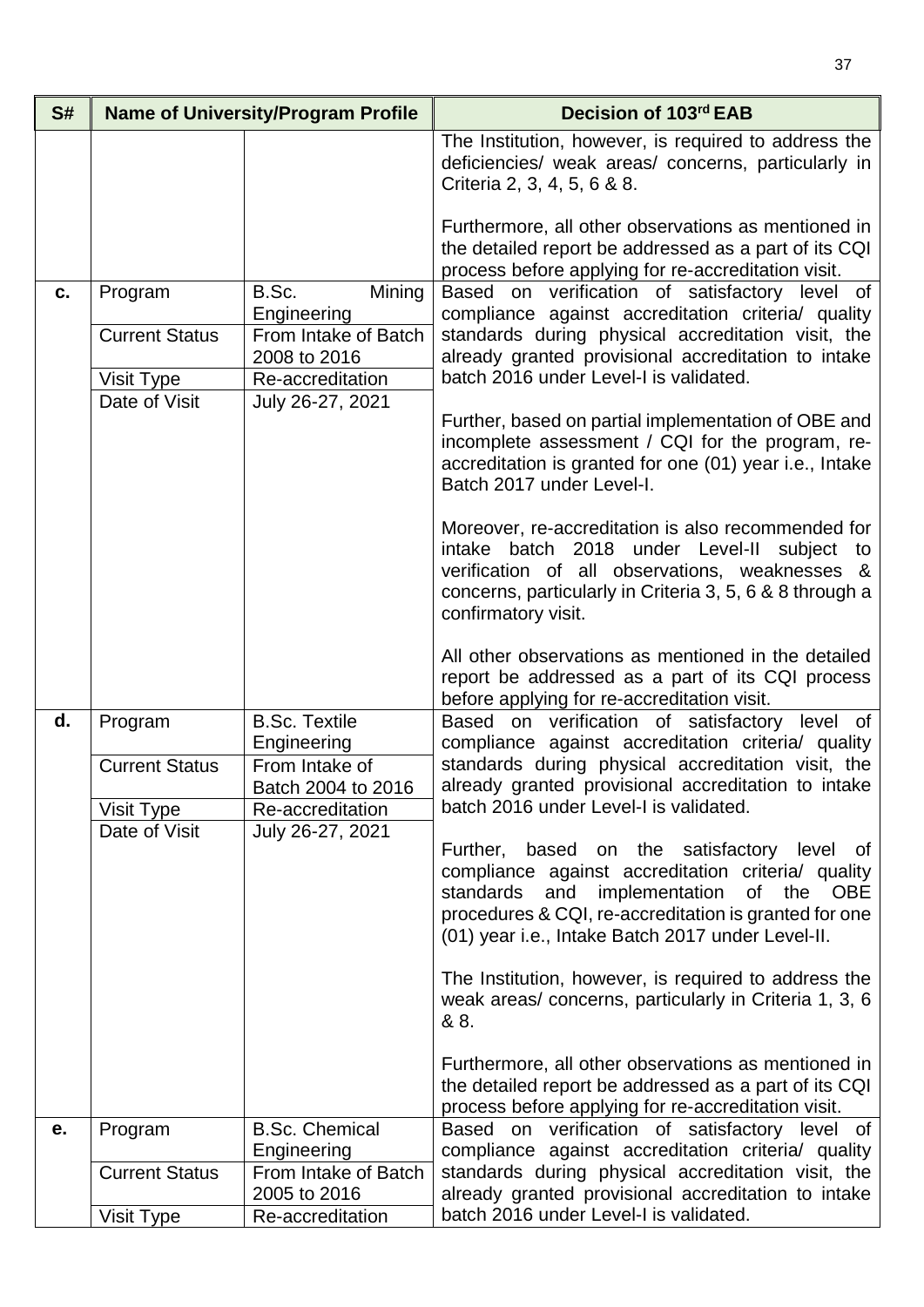| S# | <b>Name of University/Program Profile</b>                       |                                                                                                                        | Decision of 103rd EAB                                                                                                                                                                                                                                                                                                                                                                                                                                                                                                                                                                                                                                                                                                                                                                                                                                                                                                                                                                                                                                                                                                                                                                                                            |
|----|-----------------------------------------------------------------|------------------------------------------------------------------------------------------------------------------------|----------------------------------------------------------------------------------------------------------------------------------------------------------------------------------------------------------------------------------------------------------------------------------------------------------------------------------------------------------------------------------------------------------------------------------------------------------------------------------------------------------------------------------------------------------------------------------------------------------------------------------------------------------------------------------------------------------------------------------------------------------------------------------------------------------------------------------------------------------------------------------------------------------------------------------------------------------------------------------------------------------------------------------------------------------------------------------------------------------------------------------------------------------------------------------------------------------------------------------|
|    | Date of Visit                                                   | July 26-27, 2021                                                                                                       | Further, based on the satisfactory level of<br>compliance against accreditation criteria/ quality<br>standards and implementation of the Outcome<br>Based Assessment procedures & CQI, re-<br>accreditation is granted for two (02) year i.e., Intake<br>Batches 2017 & 2018 under Level-II.<br>The Institution, however, is required to address the<br>weak areas/concerns, particularly in Criteria 3 & 4.<br>Furthermore, all other observations as mentioned in<br>the detailed report be addressed as a part of its CQI                                                                                                                                                                                                                                                                                                                                                                                                                                                                                                                                                                                                                                                                                                     |
| f. | Program<br><b>Current Status</b><br>Visit Type<br>Date of Visit | <b>B.Sc. Geological</b><br>Engineering<br>From Intake of<br>Batch 2008 to 2016<br>Re-accreditation<br>July 26-27, 2021 | process before applying for re-accreditation visit.<br>Based on verification of satisfactory level of<br>compliance against accreditation criteria/ quality<br>standards during physical accreditation visit, the<br>already granted provisional accreditation to intake<br>batch 2016 under Level-I is validated.<br>Further, based on partial implementation of OBE and<br>incomplete assessment / CQI for the program, re-<br>accreditation is granted for one (01) year i.e., Intake<br>Batch 2017 under Level-I.<br>The HEI is also advised to initiate the rigorous<br>training program for faculty and lab engineers on<br>understanding and implementation of OBE in general<br>and CEPs, OELs, PBLs and CQI at student and<br>cohort level in particular.<br>Furthermore, next SAR for Intake Batch 2018 will<br>only be considered subject to the establishment of<br>dedicated Engineering Geology lab, Hydrogeology<br>Lab and Environmental Geology Lab.<br>The Institution, however, is required to address the<br>deficiencies/ weak areas/ concerns, particularly in<br>Criteria 2, 3, 5, 6 & 8.<br>Furthermore, all other observations as mentioned in<br>the detailed report be addressed as a part of its CQI |
| g. | Program                                                         | B.Sc.<br>Civil<br>Engineering                                                                                          | process before applying for re-accreditation visit.<br>Based on the satisfactory level of compliance against<br>criteria/<br>accreditation<br>quality<br>standards<br>and                                                                                                                                                                                                                                                                                                                                                                                                                                                                                                                                                                                                                                                                                                                                                                                                                                                                                                                                                                                                                                                        |
|    | <b>Current Status</b>                                           | From Intake of Batch<br>2008 to 2016                                                                                   | implementation of the Outcome Based Assessment<br>procedures & CQI, re-accreditation is granted for one                                                                                                                                                                                                                                                                                                                                                                                                                                                                                                                                                                                                                                                                                                                                                                                                                                                                                                                                                                                                                                                                                                                          |
|    | Visit Type                                                      | Re-accreditation                                                                                                       | (01) year i.e., Intake Batch 2017 under Level-II.                                                                                                                                                                                                                                                                                                                                                                                                                                                                                                                                                                                                                                                                                                                                                                                                                                                                                                                                                                                                                                                                                                                                                                                |
|    | Date of Visit                                                   | July 26-27, 2021                                                                                                       |                                                                                                                                                                                                                                                                                                                                                                                                                                                                                                                                                                                                                                                                                                                                                                                                                                                                                                                                                                                                                                                                                                                                                                                                                                  |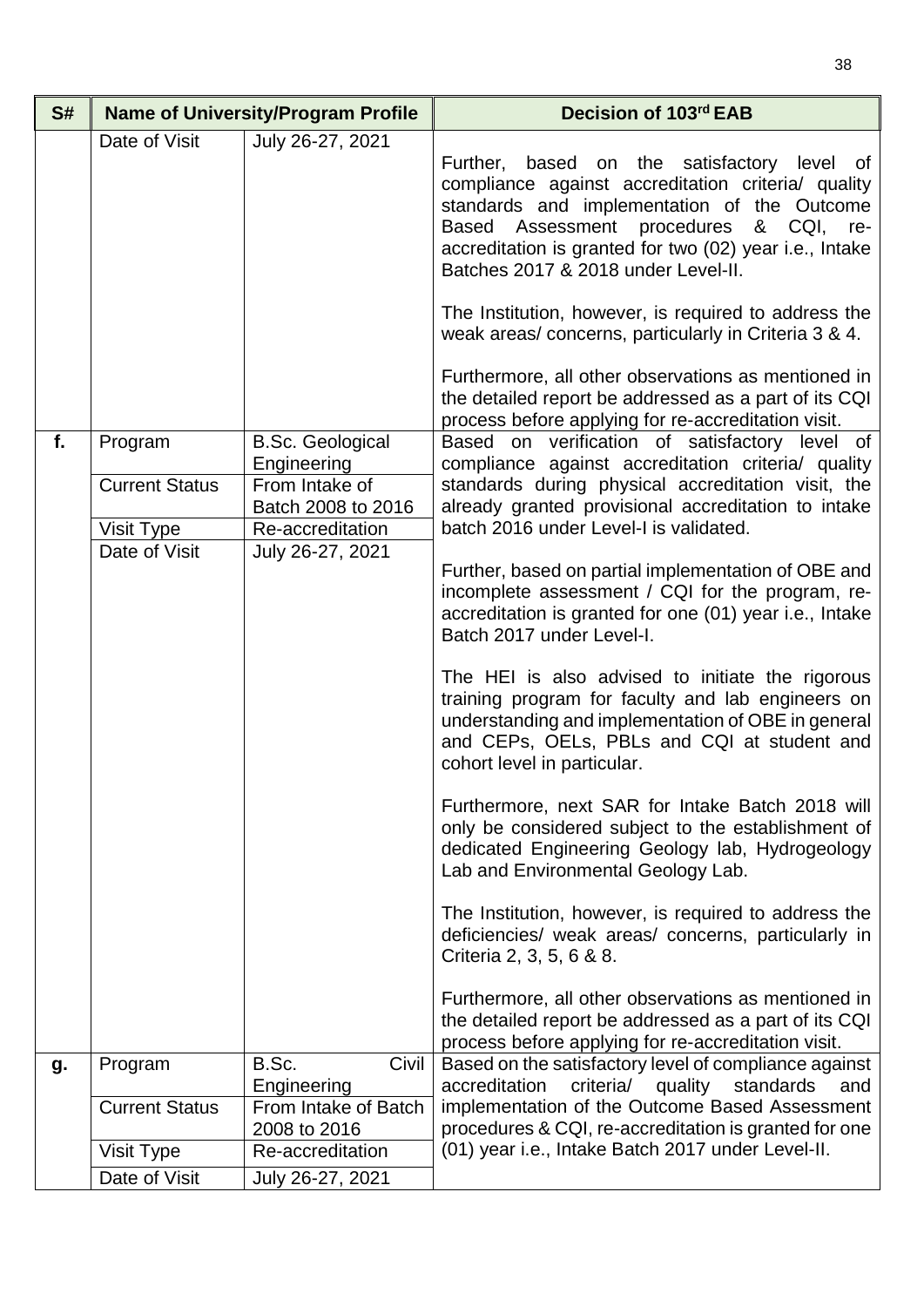| S# |                       | <b>Name of University/Program Profile</b> | Decision of 103rd EAB                                                                                                                                                                                                                     |
|----|-----------------------|-------------------------------------------|-------------------------------------------------------------------------------------------------------------------------------------------------------------------------------------------------------------------------------------------|
|    |                       |                                           | The Institution, however, is required to address the<br>weak areas/concerns, particularly in Criteria 1, 2, 3,<br>6 & 8.                                                                                                                  |
|    |                       |                                           | Furthermore, all other observations as mentioned in<br>the detailed report be addressed as a part of its CQI<br>process before applying for re-accreditation visit.                                                                       |
| e. | Program               | Software<br>B.Sc.<br>Engineering          | Based on partial implementation of OBE and<br>incomplete assessment / CQI for the program, re-                                                                                                                                            |
|    | <b>Current Status</b> | From Intake of Batch<br>2012 to 2016      | accreditation is granted for one (01) year i.e., Intake<br>Batch 2017 under Level-I.                                                                                                                                                      |
|    | Visit Type            | Re-accreditation                          | Further, re-accreditation is also recommended for                                                                                                                                                                                         |
|    | Date of Visit         | September<br>$20 - 21$ ,<br>2021          | intake batch 2018 under Level-II subject to the<br>submission of satisfactory compliance report on the<br>following:                                                                                                                      |
|    |                       |                                           | i. Implementation of OBE framework in<br>true<br>essence with respect to PEOs revision<br>and<br>mapping of courses to PLOs. Evidence of<br>attainment of CLO's/ PLO's at appropriate<br>taxonomy levels for intake Batch 2018 & onwards. |
|    |                       |                                           | ii. Faculty training for proper understanding and<br>implementation of OBE.                                                                                                                                                               |
|    |                       |                                           | iii. Revision of curriculum to cover the depth and<br>breadth contents in light of latest trends in<br>Software Engineering with more emphasis on the<br>lab work/ skill development.                                                     |
|    |                       |                                           | iv. Evidence for implementation of PBL, Open-ended<br>Labs and CEPs as per the guidelines of PEC<br><b>Accreditation Manual 2019.</b>                                                                                                     |
|    |                       |                                           | v. Revision and mapping of lab rubrics to appropriate<br>learning domains i.e., cognitive, affective or<br>psychomotor along with justifiable taxonomy level.                                                                             |
|    |                       |                                           | vi. CQI process needs to be well-defined<br>and<br>institutionalized<br>with<br>evidence<br>clear<br>0f<br>corrective actions taken.                                                                                                      |
|    |                       |                                           | The Institution, however, is required to address the<br>weak areas/concerns, particularly in Criteria 1, 2, 3,<br>5 & 8.                                                                                                                  |
|    |                       |                                           | Furthermore, all other observations as mentioned in<br>the detailed report be addressed as a part of its CQI<br>process before applying for re-accreditation visit.                                                                       |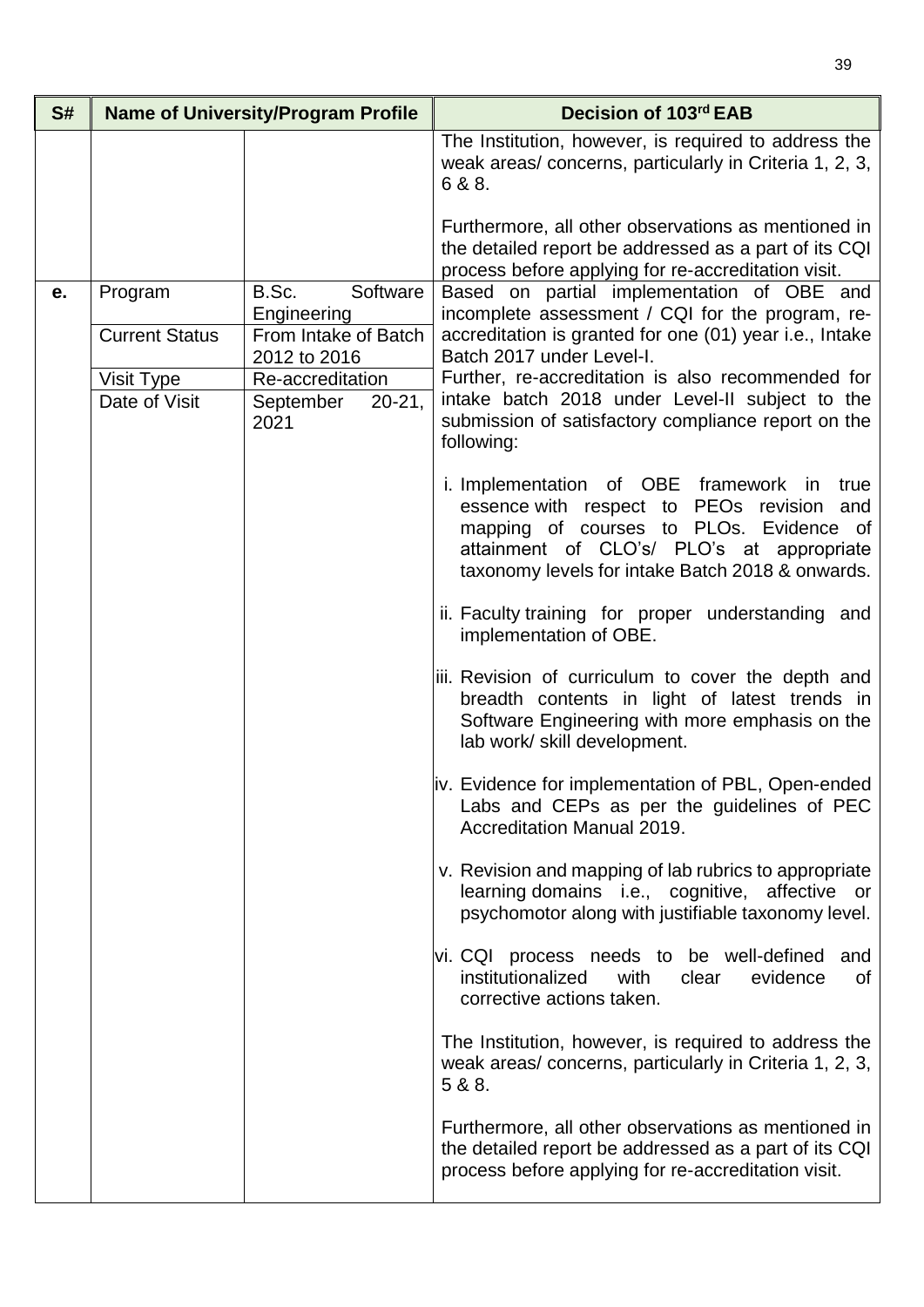| S# |                                                                        | <b>Name of University/Program Profile</b>                                                                                      | Decision of 103rd EAB                                                                                                                                                                                                                                                                                                                                                                                                                                                                                                                                                                               |
|----|------------------------------------------------------------------------|--------------------------------------------------------------------------------------------------------------------------------|-----------------------------------------------------------------------------------------------------------------------------------------------------------------------------------------------------------------------------------------------------------------------------------------------------------------------------------------------------------------------------------------------------------------------------------------------------------------------------------------------------------------------------------------------------------------------------------------------------|
| f. | Program<br><b>Current Status</b><br><b>Visit Type</b><br>Date of Visit | <b>B.Sc. Electrical</b><br>Engineering<br>From Intake of<br>Batch 2012 to 2016<br>Re-accreditation<br>September 20-21,<br>2021 | Based on the satisfactory level of compliance against<br>criteria/ quality standards<br>accreditation<br>and<br>implementation of the Outcome Based Assessment<br>procedures & CQI, re-accreditation is granted for one<br>(01) year i.e., Intake Batch 2017 under Level-II.<br>Moreover, re-accreditation is also recommended for                                                                                                                                                                                                                                                                  |
|    |                                                                        |                                                                                                                                | intake batch 2018 under Level-II subject to<br>verification of compliance on followings observations<br>through a confirmatory visit:                                                                                                                                                                                                                                                                                                                                                                                                                                                               |
|    |                                                                        |                                                                                                                                | Implementation of well-defined mechanism of<br>i.<br>rubrics<br>and<br>comprehensive<br>standard<br>operating procedures (SoPs) for FYDP to<br>ensure the attainment of GAs.<br>ii.<br>Evidence of CQI loop completion and<br>implementation of proper corrective actions at<br>Course level, Program level and Student<br>level.<br>iii.<br>Effective implementation of EHS policy<br>Course file should be maintained as per<br>iv.<br><b>Accreditation Manual-2019</b><br>Addressal of all weaknesses / concerns<br>V.<br>mentioned in visit report, particularly in<br>Criteria 2, 3, 4, 5 & 8. |
| g. | Program                                                                | B.Sc.<br>Telecommunication<br>Engineering                                                                                      | Based on verification of satisfactory level of<br>compliance against accreditation criteria/ quality<br>standards during physical accreditation visit, the                                                                                                                                                                                                                                                                                                                                                                                                                                          |
|    | <b>Current Status</b>                                                  | From Intake of Batch<br>2005 to 2016                                                                                           | already granted provisional accreditation to intake<br>batch 2016 under Level-I is validated.                                                                                                                                                                                                                                                                                                                                                                                                                                                                                                       |
|    | Visit Type<br>Date of Visit                                            | Re-accreditation<br>$20 - 21$ ,<br>September<br>2021                                                                           | Further, based on the satisfactory level of<br>compliance against accreditation criteria/ quality<br>standards and implementation of the Outcome<br>Assessment procedures<br><b>Based</b><br>&<br>CQI,<br>re-<br>accreditation is granted for two (02) years i.e., Intake<br>Batches 2017 & 2018 under Level-II.                                                                                                                                                                                                                                                                                    |
|    |                                                                        |                                                                                                                                | The Institution, however, is required to address the<br>weak areas/ concerns, particularly in Criteria 1, 2 &<br>8.                                                                                                                                                                                                                                                                                                                                                                                                                                                                                 |
|    |                                                                        |                                                                                                                                | Furthermore, all other observations as mentioned in<br>the detailed report be addressed as a part of its CQI<br>process before applying for re-accreditation visit.                                                                                                                                                                                                                                                                                                                                                                                                                                 |
| h. | Program                                                                | <b>B.Sc. Computer</b>                                                                                                          | Based on verification of satisfactory level of                                                                                                                                                                                                                                                                                                                                                                                                                                                                                                                                                      |
|    | <b>Current Status</b>                                                  | Engineering<br>From Intake of<br>Batch 2002 to 2016                                                                            | compliance against accreditation criteria/ quality<br>standards during physical accreditation visit, the<br>already granted provisional accreditation to intake                                                                                                                                                                                                                                                                                                                                                                                                                                     |
|    | Visit Type                                                             | Re-accreditation                                                                                                               | batch 2016 under Level-I is validated.                                                                                                                                                                                                                                                                                                                                                                                                                                                                                                                                                              |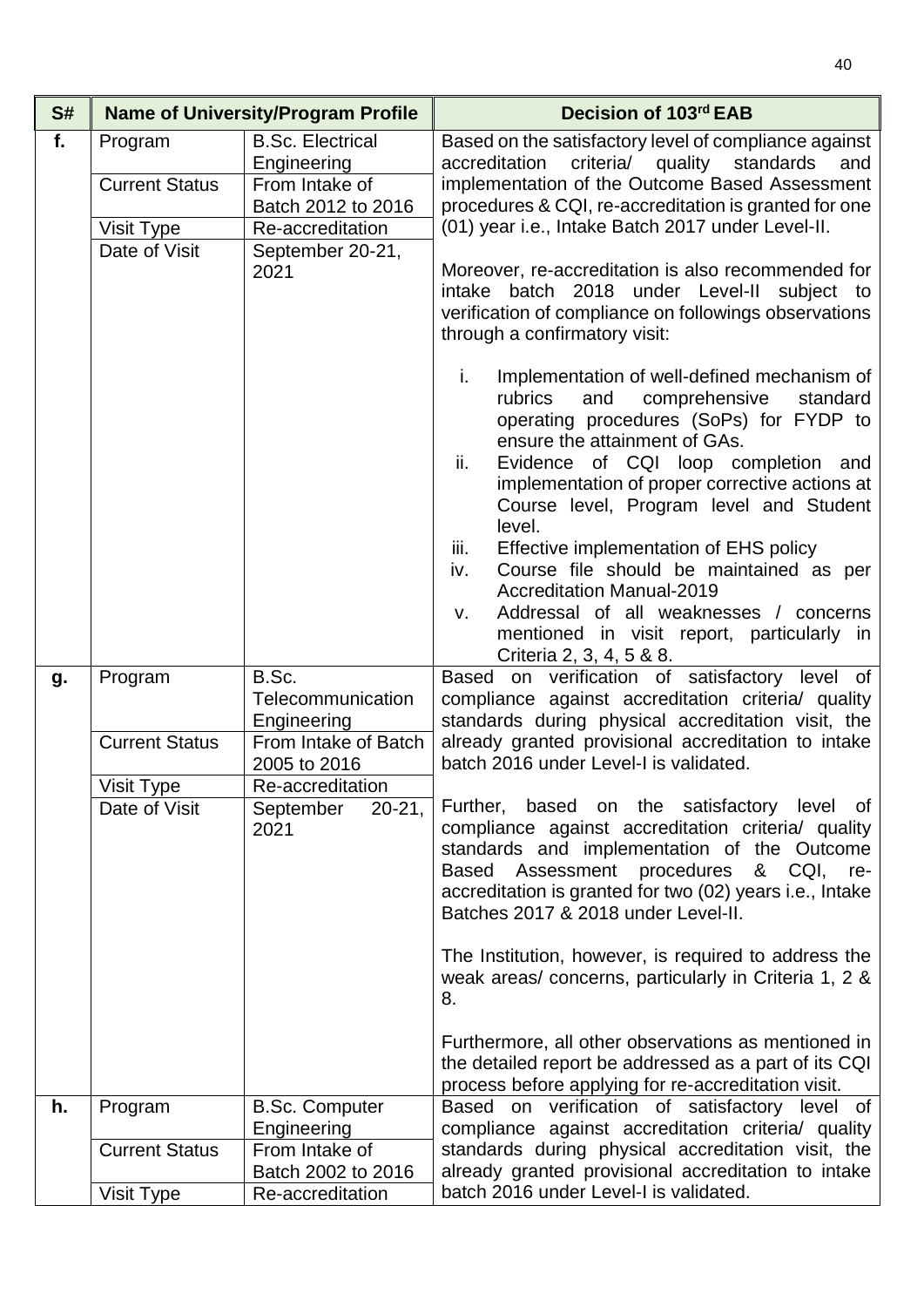| S# |                                                                 | <b>Name of University/Program Profile</b>                                                                                       | Decision of 103rd EAB                                                                                                                                                                                                                                                                                                                                                                                                                                                                                                                                                                                                                                                                                                                                                                                                                                                                                                                                                                                                                                                                                                   |
|----|-----------------------------------------------------------------|---------------------------------------------------------------------------------------------------------------------------------|-------------------------------------------------------------------------------------------------------------------------------------------------------------------------------------------------------------------------------------------------------------------------------------------------------------------------------------------------------------------------------------------------------------------------------------------------------------------------------------------------------------------------------------------------------------------------------------------------------------------------------------------------------------------------------------------------------------------------------------------------------------------------------------------------------------------------------------------------------------------------------------------------------------------------------------------------------------------------------------------------------------------------------------------------------------------------------------------------------------------------|
|    | Date of Visit                                                   | September 20-21,<br>2021                                                                                                        | Further, based on partial implementation of OBE and<br>incomplete assessment / CQI for the program, re-<br>accreditation is recommended for one (01) year i.e.,<br>Intake Batch 2017 under Level-I subject to hiring of<br>atleast two (02) more MS engineering qualified<br>faculty from core discipline for fulfillment of minimum<br>eight (08) MFS requirement for one section as per<br>PEC Accreditation Manual - 2019.<br>The HEI is also advised to initiate the rigorous<br>training program for faculty and lab engineers on<br>understanding and implementation of OBE in general<br>and CEPs, OELs, PBLs and CQI at student and<br>cohort level in particular<br>Furthermore, next SAR for Intake Batch 2018 will<br>only be considered subject to submission of<br>satisfactory compliance report on the establishment<br>of dedicated labs.<br>The Institution, however, is required to address the<br>deficiencies/ weak areas/ concerns, particularly in<br>Criteria 1, 2, 3, 4, 5 & 8.<br>Furthermore, all other observations as mentioned in<br>the detailed report be addressed as a part of its CQI |
| i. | Program<br><b>Current Status</b><br>Visit Type<br>Date of Visit | <b>B.Sc. Electronics</b><br>Engineering<br>From Intake of<br>Batch 2003 to 2016<br>Re-accreditation<br>September 20-21,<br>2021 | process before applying for re-accreditation visit.<br>Based on the satisfactory level of compliance against<br>standards<br>accreditation<br>criteria/<br>quality<br>and<br>implementation of the Outcome Based Assessment<br>procedures & CQI, re-accreditation is granted for one<br>(01) year i.e., Intake Batch 2017 under Level-II.<br>Further, re-accreditation is also recommended for<br>intake batch 2018 under Level-II subject to the<br>submission of satisfactory compliance report on the<br>following:<br>i. Revision of entire CQI process, lab rubrics and<br>survey forms alongwith their approval from<br>relevant statutory bodies<br>ii. Adoption of total six (06) credit hours of FYDP in<br>time table of $7th$ and $8th$ semester alongwith their<br>approval from relevant statutory bodies<br>The Institution, however, is required to address the<br>deficiencies/ weak areas/ concerns, particularly in<br>Criteria 2, 3, 5 & 8.                                                                                                                                                          |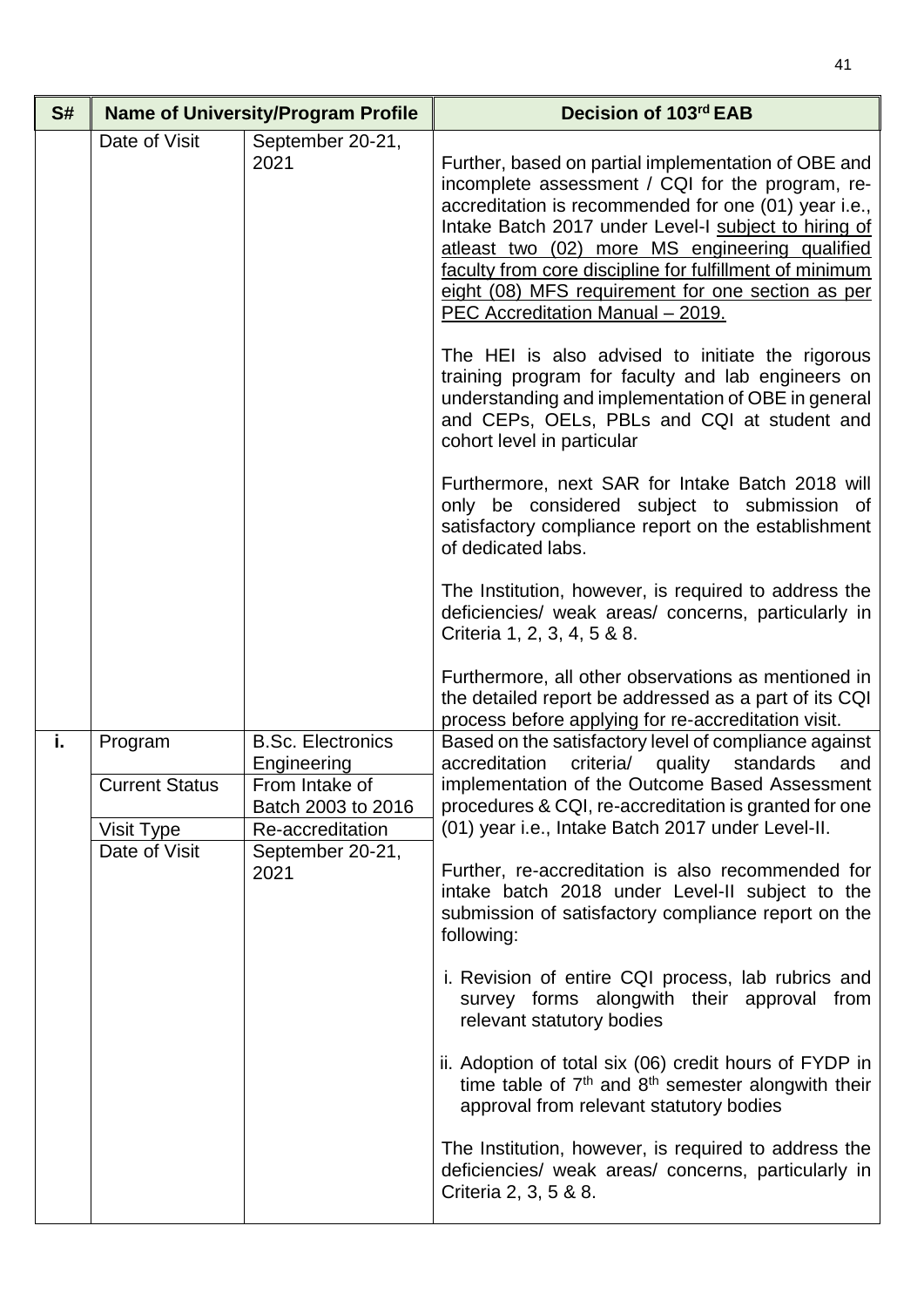| S#                                                                                                        |                                                                                                       | <b>Name of University/Program Profile</b>                                                                                                                                                                                                                                                                                                                                                                                                                                                                                                     | Decision of 103rd EAB                                                                                                                                                                                                                                                                                                                                                                                                                                                                                                                                          |
|-----------------------------------------------------------------------------------------------------------|-------------------------------------------------------------------------------------------------------|-----------------------------------------------------------------------------------------------------------------------------------------------------------------------------------------------------------------------------------------------------------------------------------------------------------------------------------------------------------------------------------------------------------------------------------------------------------------------------------------------------------------------------------------------|----------------------------------------------------------------------------------------------------------------------------------------------------------------------------------------------------------------------------------------------------------------------------------------------------------------------------------------------------------------------------------------------------------------------------------------------------------------------------------------------------------------------------------------------------------------|
|                                                                                                           |                                                                                                       |                                                                                                                                                                                                                                                                                                                                                                                                                                                                                                                                               | Furthermore, all other observations as mentioned in<br>the detailed report be addressed as a part of its CQI<br>process before applying for re-accreditation visit.                                                                                                                                                                                                                                                                                                                                                                                            |
| 02.                                                                                                       |                                                                                                       |                                                                                                                                                                                                                                                                                                                                                                                                                                                                                                                                               | Mehran University of Engineering and Technology, Jamshoro                                                                                                                                                                                                                                                                                                                                                                                                                                                                                                      |
| a.                                                                                                        | Program<br><b>Current Status</b><br>Visit Type<br>Date of Visit                                       | <b>B.E. Environmental</b><br>Engineering &<br>Management<br>From Intake of<br>Batch 2009 to F-<br>2016<br>Re-accreditation<br>July 15-16, 2021                                                                                                                                                                                                                                                                                                                                                                                                | Based on the satisfactory level of compliance against<br>accreditation criteria/ quality<br>standards<br>and<br>implementation of the Outcome Based Assessment<br>procedures & CQI, re-accreditation is granted for two<br>(02) years i.e., Intake Batches 2017 & 2018 under<br>Level-II.<br>The Institution, however, is required to address the<br>weak areas/ concerns, particularly in Criteria 2, 3 &<br>4.<br>Furthermore, all other observations as mentioned in<br>the detailed report be addressed as a part of its CQI                               |
| B.E. Metallurgy and<br>b.<br>Program<br><b>Materials</b><br><b>Current Status</b><br>Till Intake of Batch | process before applying for re-accreditation visit.<br>Based on verification of satisfactory level of |                                                                                                                                                                                                                                                                                                                                                                                                                                                                                                                                               |                                                                                                                                                                                                                                                                                                                                                                                                                                                                                                                                                                |
|                                                                                                           |                                                                                                       | $F-2016$                                                                                                                                                                                                                                                                                                                                                                                                                                                                                                                                      | compliance against accreditation criteria/ quality<br>standards during physical accreditation visit, the<br>already granted provisional accreditation to intake                                                                                                                                                                                                                                                                                                                                                                                                |
|                                                                                                           | Visit Type                                                                                            | Re-accreditation                                                                                                                                                                                                                                                                                                                                                                                                                                                                                                                              | batch F-2016 under Level-I is validated.                                                                                                                                                                                                                                                                                                                                                                                                                                                                                                                       |
| Date of Visit                                                                                             | July 15-16, 2021                                                                                      | Further, based on the satisfactory level of<br>compliance against accreditation criteria/ quality<br>standards and implementation of the Outcome<br>Based Assessment procedures & CQI,<br>re-<br>accreditation is granted for one (01) year i.e., Intake<br>Batch 2017 under Level-II.<br>Further; re-accreditation for intake batch 2018 is also<br>recommended<br>under<br>Level-II<br>subject<br>to<br>a<br>confirmatory visit to verify the compliance on<br>following observations:<br>Implementation of well-defined mechanism of<br>i. |                                                                                                                                                                                                                                                                                                                                                                                                                                                                                                                                                                |
|                                                                                                           |                                                                                                       |                                                                                                                                                                                                                                                                                                                                                                                                                                                                                                                                               | and<br>comprehensive<br>rubrics<br>standard<br>operating procedures (SoPs) for FYDP to<br>ensure the attainment of GAs.<br>ii.<br>Evidence of CQI loop completion and<br>implementation of proper corrective actions at<br>Course level, Program level and Student level<br>Maintenance of course files as per PEC<br>iii.<br>Accreditation Manual - 2019 guidelines.<br>Redefining of current KPI threshold for PLO<br>iv.<br>attainment.<br>Addressal of all weaknesses / concerns<br>V.<br>mentioned in visit report, particularly in<br>Criteria 2, 3 & 5. |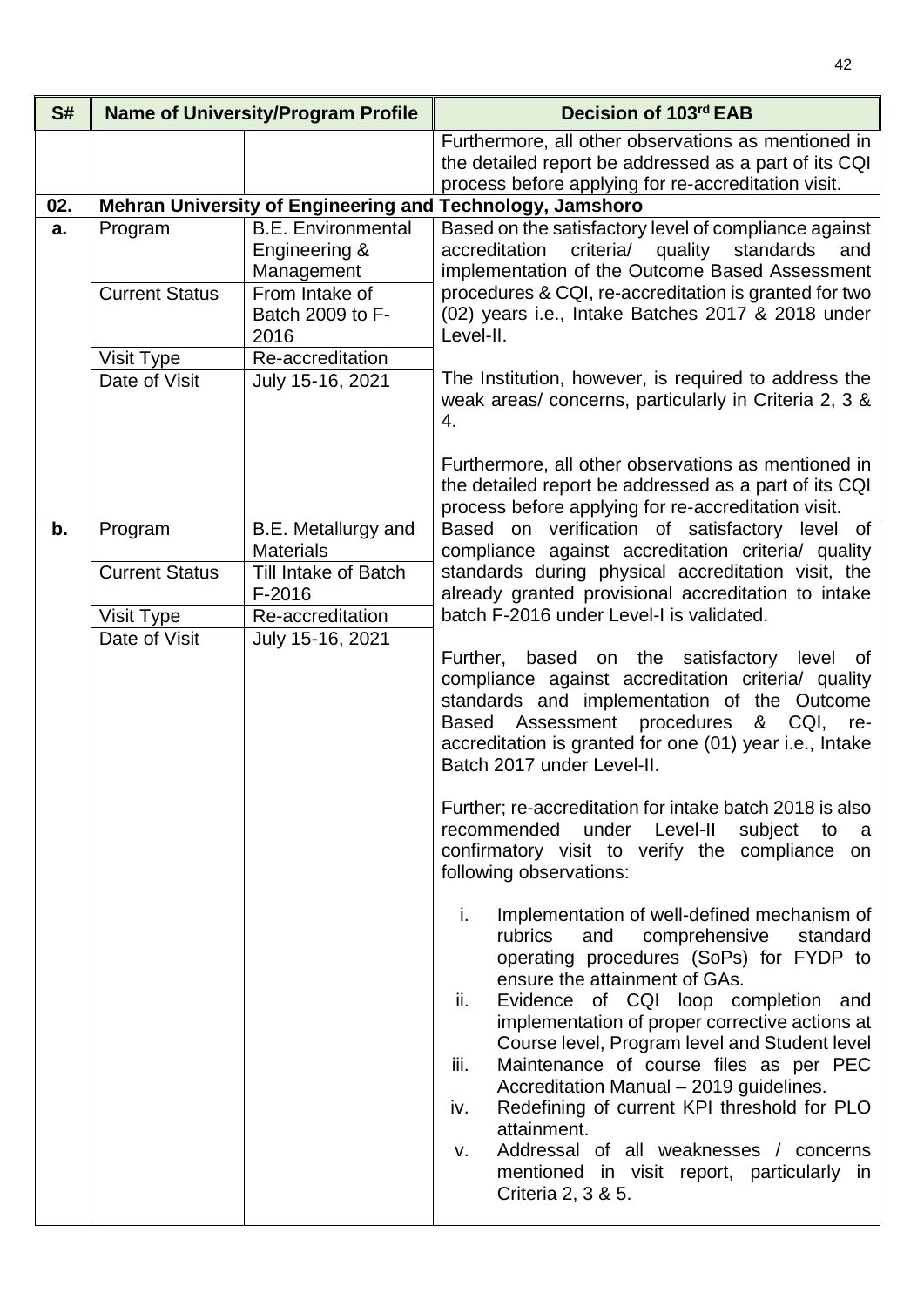| S# |                                                                 | <b>Name of University/Program Profile</b>                                                                      | Decision of 103rd EAB                                                                                                                                                                                                                                                                                                                                                                                                                                                                                                                                                                                                                                                                                                                                                                                                                                                                                                                                                                                                                             |
|----|-----------------------------------------------------------------|----------------------------------------------------------------------------------------------------------------|---------------------------------------------------------------------------------------------------------------------------------------------------------------------------------------------------------------------------------------------------------------------------------------------------------------------------------------------------------------------------------------------------------------------------------------------------------------------------------------------------------------------------------------------------------------------------------------------------------------------------------------------------------------------------------------------------------------------------------------------------------------------------------------------------------------------------------------------------------------------------------------------------------------------------------------------------------------------------------------------------------------------------------------------------|
| C. | Program<br><b>Current Status</b><br>Visit Type<br>Date of Visit | B.E.<br>Telecommunication<br>From Intake of Batch<br>2001 to Fall-2016<br>Re-accreditation<br>July 15-16, 2021 | Based on the satisfactory level of compliance against<br>criteria/ quality<br>accreditation<br>standards<br>and<br>implementation of the Outcome Based Assessment<br>procedures & CQI, re-accreditation is granted for<br>three (03) years i.e., Intake Batches 2017, 2018 &<br>2019 under Level-II.<br>The Institution, however, is required to address the<br>weak areas/ concerns, particularly in Criteria 2 & 5.                                                                                                                                                                                                                                                                                                                                                                                                                                                                                                                                                                                                                             |
|    |                                                                 |                                                                                                                | Furthermore, all other observations as mentioned in<br>the detailed report be addressed as a part of its CQI<br>process before applying for re-accreditation visit.                                                                                                                                                                                                                                                                                                                                                                                                                                                                                                                                                                                                                                                                                                                                                                                                                                                                               |
| d. | Program<br><b>Current Status</b><br>Visit Type<br>Date of Visit | <b>B.E. Textile</b><br>From Intake of Batch<br>1993 to 2016-F<br>Re-accreditation<br>July 15-16, 2021          | Based on the satisfactory level of compliance against<br>criteria/ quality<br>standards<br>accreditation<br>and<br>implementation of the Outcome Based Assessment<br>procedures & CQI, re-accreditation is granted for<br>three (03) years i.e., Intake Batches 2017, 2018 &<br>2019 under Level-II.<br>The Institution, however, is required to address the<br>weak areas/concerns, particularly in Criteria 5.                                                                                                                                                                                                                                                                                                                                                                                                                                                                                                                                                                                                                                  |
|    |                                                                 |                                                                                                                | Furthermore, all other observations as mentioned in<br>the detailed report be addressed as a part of its CQI<br>process before applying for re-accreditation visit.                                                                                                                                                                                                                                                                                                                                                                                                                                                                                                                                                                                                                                                                                                                                                                                                                                                                               |
| е. | Program<br><b>Current Status</b><br>Visit Type<br>Date of Visit | <b>B.E. Electrical</b><br>Till Intake of Batch F-<br>2016<br>Re-accreditation<br>July 15-16, 2021              | Based on the satisfactory level of compliance against<br>criteria/ quality<br>standards<br>accreditation<br>and<br>implementation of the Outcome Based Assessment<br>procedures & CQI, re-accreditation is granted for one<br>(01) year i.e., Intake Batch 2017 under Level-II.<br>Moreover; re-accreditation for intake batch 2018 &<br>2019 is also recommended under Level-II subject to<br>the compliance of PEC Allowed Intake for Batch<br>2021 & onwards failing to which further intake will be<br>stopped.<br>Violation pertaining to admitting more students than<br>allowed in intake Fall-2019 & Fall-2020 shall be dealt<br>in accordance with Article-8 of PEC Regulations of<br>Engineering Education in Pakistan for imposition of<br>penalty.<br>The Institution, however, is required to address the<br>weak areas/concerns, particularly in Criteria 4.<br>Furthermore, all other observations as mentioned in<br>the detailed report be addressed as a part of its CQI<br>process before applying for re-accreditation visit. |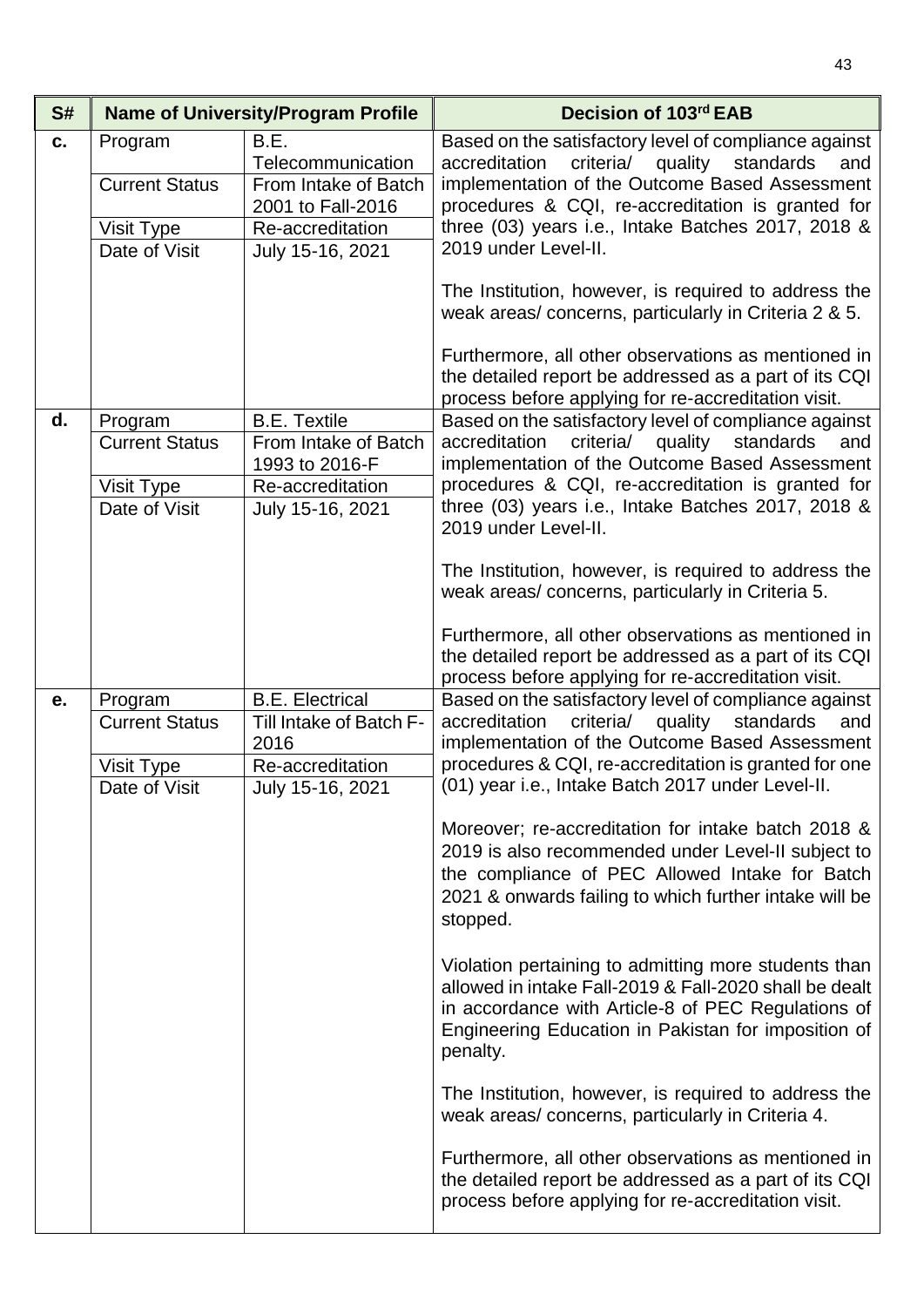| S#  |                                                                 | <b>Name of University/Program Profile</b>                                                                | Decision of 103rd EAB                                                                                                                                                                                                                                                                    |
|-----|-----------------------------------------------------------------|----------------------------------------------------------------------------------------------------------|------------------------------------------------------------------------------------------------------------------------------------------------------------------------------------------------------------------------------------------------------------------------------------------|
| f.  | Program<br><b>Current Status</b>                                | B.E. Mining<br>Till Intake of Batch F-<br>2016                                                           | Based on verification of satisfactory level of<br>compliance against accreditation criteria/ quality<br>standards during physical accreditation visit, the                                                                                                                               |
|     | Visit Type<br>Date of Visit                                     | Re-accreditation<br>July 15-16, 2021                                                                     | already granted provisional accreditation to intake<br>batch F-2016 under Level-I is validated.                                                                                                                                                                                          |
|     |                                                                 |                                                                                                          | Further, based on partial implementation of OBE and<br>incomplete assessment / CQI for the program, re-<br>accreditation is granted for one (01) year i.e., Intake<br>Batch 2017 under Level-I.                                                                                          |
|     |                                                                 |                                                                                                          | However, based on the satisfactory level of<br>compliance against accreditation criteria/ quality<br>standards and implementation of the Outcome<br>Based Assessment procedures & CQI for Intake<br>Batch 2018, re-accreditation is also granted to Intake<br>Batch 2018 under Level-II. |
|     |                                                                 |                                                                                                          | The Institution, however, is required to address the<br>weak areas/ concerns, particularly in Criteria 3, 4, 5<br>& 6.                                                                                                                                                                   |
|     |                                                                 |                                                                                                          | Furthermore, all other observations as mentioned in<br>the detailed report be addressed as a part of its CQI<br>process before applying for re-accreditation visit.                                                                                                                      |
| 03. | <b>Khairpur Mirs'</b>                                           |                                                                                                          | Mehran University of Engineering and Technology, Shaheed Zulfiqar Ali Bhutto, Campus                                                                                                                                                                                                     |
| a.  | Program<br><b>Current Status</b><br>Visit Type<br>Date of Visit | <b>B.E. Mechanical</b><br>From Intake of Batch<br>2010 to F-2016<br>Re-accreditation<br>July 29-30, 2021 | Based on verification of satisfactory level of<br>compliance against accreditation criteria/ quality<br>standards during physical accreditation visit, the<br>already granted provisional accreditation to intake<br>batch F-2016 under Level-I is validated.                            |
|     |                                                                 |                                                                                                          | Further, based on partial implementation of OBE and<br>incomplete assessment / CQI for the program, re-<br>accreditation is granted for one (01) year i.e., Intake<br>Batch 2017 under Level-I.                                                                                          |
|     |                                                                 |                                                                                                          | The HEI is also advised to initiate the rigorous<br>training program for faculty and lab engineers on<br>understanding and implementation of OBE in general<br>and CEPs, OELs, PBLs and CQI at student and<br>cohort level in particular.                                                |
|     |                                                                 |                                                                                                          | The Institution, however, is required to address the<br>weak areas/ concerns, particularly in Criteria 1, 2, 3,<br>4, 6, 8 & 9.                                                                                                                                                          |
|     |                                                                 |                                                                                                          | Furthermore, all other observations as mentioned in<br>the detailed report be addressed as a part of its CQI<br>process before applying for re-accreditation visit.                                                                                                                      |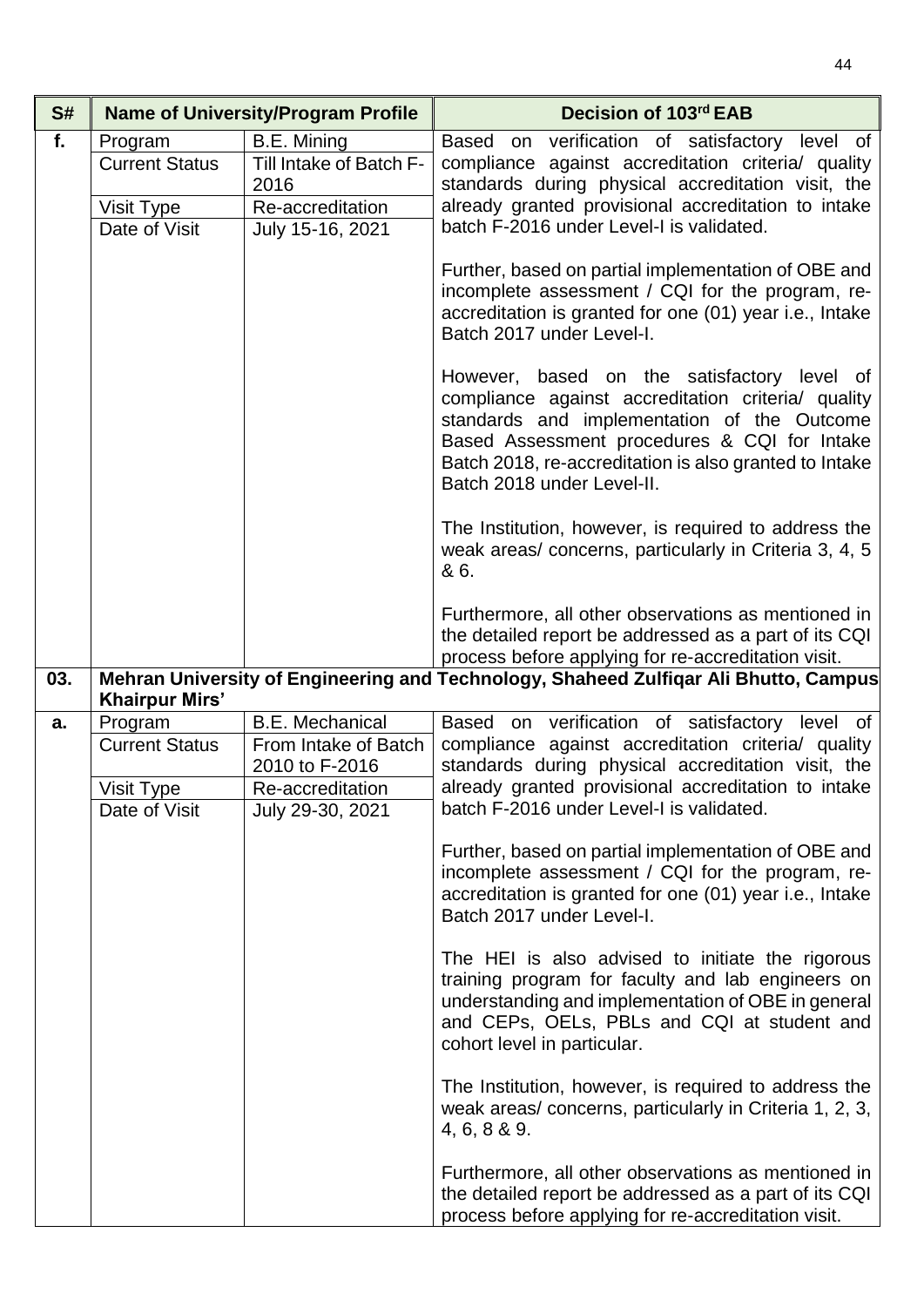| S# |                                  | <b>Name of University/Program Profile</b>                                          | Decision of 103rd EAB                                                                                                                                                                                                                                                                                                                                                                        |
|----|----------------------------------|------------------------------------------------------------------------------------|----------------------------------------------------------------------------------------------------------------------------------------------------------------------------------------------------------------------------------------------------------------------------------------------------------------------------------------------------------------------------------------------|
| b. | Program<br><b>Current Status</b> | B.E. Petroleum and<br><b>Natural Gas</b><br>From Intake of Batch<br>2010 to F-2016 | Based on verification of satisfactory level of<br>compliance against accreditation criteria/ quality<br>standards during physical accreditation visit, the<br>already granted provisional accreditation to intake                                                                                                                                                                            |
|    | Visit Type<br>Date of Visit      | Re-accreditation                                                                   | batch F-2016 under Level-I is validated.                                                                                                                                                                                                                                                                                                                                                     |
|    |                                  | July 29-30, 2021                                                                   | Further, based on partial implementation of OBE and<br>incomplete assessment / CQI for the program, re-<br>accreditation is granted for one (01) year i.e., Intake<br>Batch 2017 under Level-I.                                                                                                                                                                                              |
|    |                                  |                                                                                    | The HEI is also advised to initiate the rigorous<br>training program for faculty and lab engineers on<br>understanding and implementation of OBE in general<br>and CEPs, OELs, PBLs and CQI at student and<br>cohort level in particular.                                                                                                                                                    |
|    |                                  |                                                                                    | The Institution, however, is required to address the<br>weak areas/concerns, particularly in Criteria 2, 3, 5,<br>6 & 8.                                                                                                                                                                                                                                                                     |
|    |                                  |                                                                                    | Furthermore, all other observations as mentioned in<br>the detailed report be addressed as a part of its CQI<br>process before applying for re-accreditation visit.                                                                                                                                                                                                                          |
| c. | Program<br><b>Current Status</b> | <b>B.E. Electrical</b><br>From Intake of Batch<br>2010 to F-2016                   | Based on verification of satisfactory level of<br>compliance against accreditation criteria/ quality<br>standards during physical accreditation visit, the<br>already granted provisional accreditation to intake                                                                                                                                                                            |
|    | Visit Type<br>Date of Visit      | Re-accreditation<br>July 29-30, 2021                                               | batch F-2016 under Level-I is validated.                                                                                                                                                                                                                                                                                                                                                     |
|    |                                  |                                                                                    | Further,<br>based on the satisfactory<br>level<br>of<br>compliance against accreditation criteria/ quality<br>standards and implementation of the Outcome<br>Based Assessment procedures & CQI, re-<br>accreditation is granted for one (01) year i.e., Intake<br>Batch 2017 under Level-II.                                                                                                 |
|    |                                  |                                                                                    | Further, re-accreditation for intake batch 2018 is also<br>under Level-II<br>recommended<br>subject<br>to<br>a a<br>confirmatory visit to verify the compliance on<br>following observations:                                                                                                                                                                                                |
|    |                                  |                                                                                    | Implementation of well-defined mechanism of<br>L.<br>rubrics and comprehensive standard operating<br>procedures (SoPs) for FYDP to ensure the<br>attainment of GAs.<br>of CQI loop<br>ii. Evidence<br>completion<br>and<br>implementation of proper corrective actions at<br>Course level, Program level and Student level<br>iii. Curriculum should be in line with HEC/ PEC<br>guidelines. |

45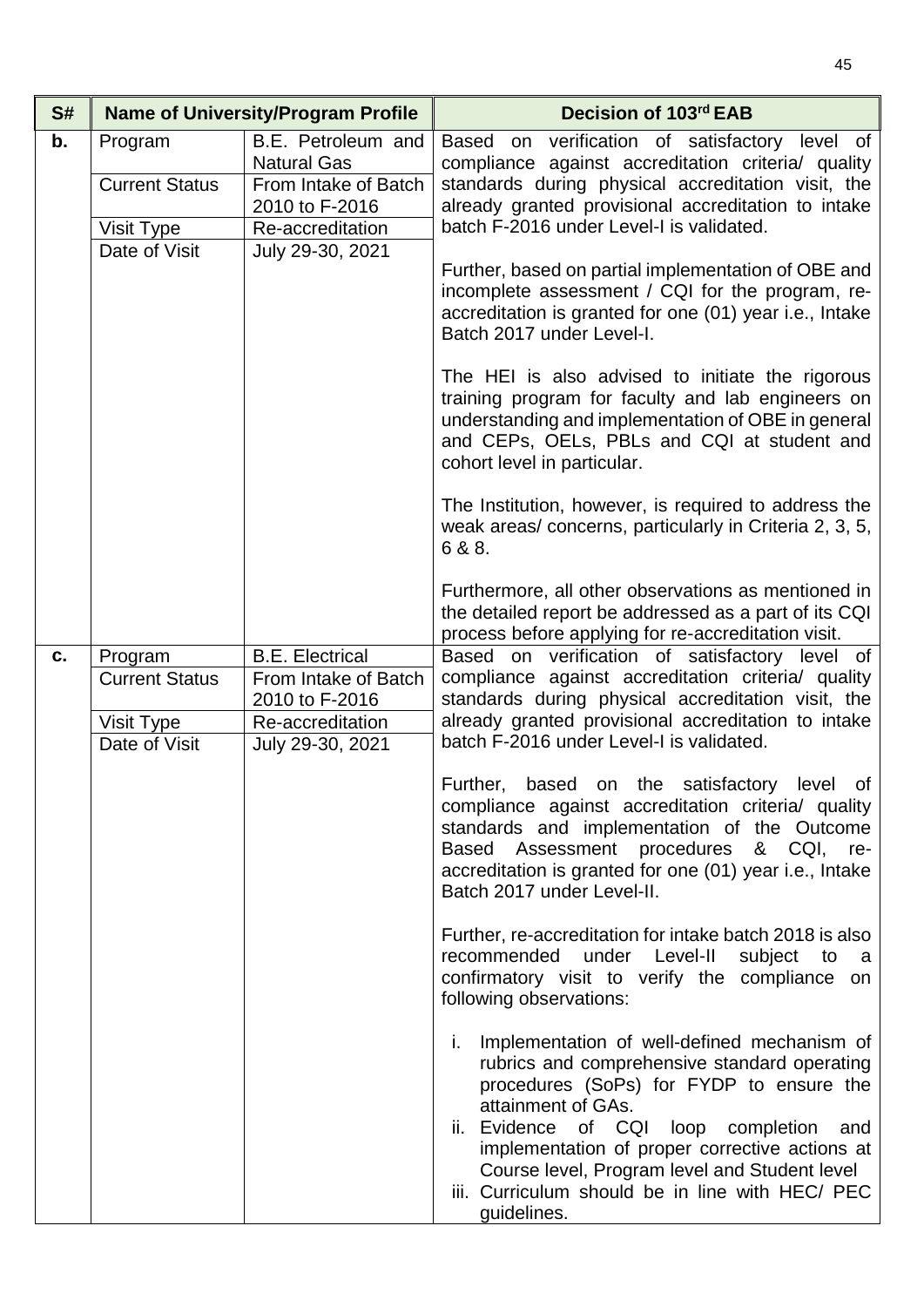| S# |                                                                 | <b>Name of University/Program Profile</b>                                                         | Decision of 103rd EAB                                                                                                                                                                                                                                                                                                                                                                                                                                                                                                                                                                                                                                                                                                                                                                                                                                                                                                                                                                                              |
|----|-----------------------------------------------------------------|---------------------------------------------------------------------------------------------------|--------------------------------------------------------------------------------------------------------------------------------------------------------------------------------------------------------------------------------------------------------------------------------------------------------------------------------------------------------------------------------------------------------------------------------------------------------------------------------------------------------------------------------------------------------------------------------------------------------------------------------------------------------------------------------------------------------------------------------------------------------------------------------------------------------------------------------------------------------------------------------------------------------------------------------------------------------------------------------------------------------------------|
| d. | Program<br><b>Current Status</b><br>Visit Type<br>Date of Visit | <b>B.E. Civil</b><br>From Intake of Batch<br>2010 to 2016<br>Re-accreditation<br>June 10-11, 2021 | iv. Maintenance of course files as per PEC<br>Accreditation Manual - 2019 guidelines.<br>v. Redefining of current KPI threshold for PLO<br>attainment.<br>vi. Addressal of all weaknesses /<br>concerns<br>mentioned in visit report, particularly in Criteria 2,<br>3, 4, 5, 7, 8 & 9.<br>Based on verification of satisfactory level of<br>compliance against accreditation criteria/ quality<br>standards during physical accreditation visit, the<br>already granted provisional accreditation to intake<br>batch 2016 under Level-I is validated.<br>Further, based on partial implementation of OBE and<br>incomplete assessment / CQI for the program, re-<br>accreditation is granted for two (02) years i.e., Intake<br>Batches 2016-F & 2017 under Level-I.<br>The HEI is also advised to initiate the rigorous<br>training program for faculty and lab engineers on<br>understanding and implementation of OBE in general<br>and CEPs, OELs, PBLs and CQI at student and<br>cohort level in particular. |
|    |                                                                 |                                                                                                   | Further, next SAR for Intake Batch 2018 will only be<br>considered subject to submission of satisfactory<br>compliance report alongwith tangible evidences on<br>all deficiencies and weaknesses mentioned in visit<br>report.                                                                                                                                                                                                                                                                                                                                                                                                                                                                                                                                                                                                                                                                                                                                                                                     |
|    |                                                                 |                                                                                                   | Violation pertaining to admitting more students than<br>allowed in intake Fall-2019 shall be dealt in<br>accordance with Article-8 of PEC Regulations of<br>Engineering Education in Pakistan for imposition of<br>penalty.                                                                                                                                                                                                                                                                                                                                                                                                                                                                                                                                                                                                                                                                                                                                                                                        |
|    |                                                                 |                                                                                                   | The Institution, however, is required to address the<br>deficiencies/ weak areas/ concerns, particularly in<br>Criteria 1, 2, 3, 5, 7 & 8.                                                                                                                                                                                                                                                                                                                                                                                                                                                                                                                                                                                                                                                                                                                                                                                                                                                                         |
|    |                                                                 |                                                                                                   | Furthermore, all other observations as mentioned in<br>the detailed report be addressed as a part of its CQI<br>process before applying for re-accreditation visit.                                                                                                                                                                                                                                                                                                                                                                                                                                                                                                                                                                                                                                                                                                                                                                                                                                                |
| е. | Program                                                         | <b>B.E. Electronics</b>                                                                           | Based on verification of satisfactory level of                                                                                                                                                                                                                                                                                                                                                                                                                                                                                                                                                                                                                                                                                                                                                                                                                                                                                                                                                                     |
|    | <b>Current Status</b>                                           | Intake of Batch 2016                                                                              | compliance against accreditation criteria/ quality                                                                                                                                                                                                                                                                                                                                                                                                                                                                                                                                                                                                                                                                                                                                                                                                                                                                                                                                                                 |
|    |                                                                 | only                                                                                              | standards during physical accreditation visit, the                                                                                                                                                                                                                                                                                                                                                                                                                                                                                                                                                                                                                                                                                                                                                                                                                                                                                                                                                                 |
|    | Visit Type<br>Date of Visit                                     | Re-accreditation<br>June 10-11, 2021                                                              | already granted provisional accreditation to intake<br>batch 2016 under Level-I is validated.                                                                                                                                                                                                                                                                                                                                                                                                                                                                                                                                                                                                                                                                                                                                                                                                                                                                                                                      |
|    |                                                                 |                                                                                                   |                                                                                                                                                                                                                                                                                                                                                                                                                                                                                                                                                                                                                                                                                                                                                                                                                                                                                                                                                                                                                    |
|    |                                                                 |                                                                                                   | Further, based on partial implementation of OBE and<br>incomplete assessment / CQI for the program, re-                                                                                                                                                                                                                                                                                                                                                                                                                                                                                                                                                                                                                                                                                                                                                                                                                                                                                                            |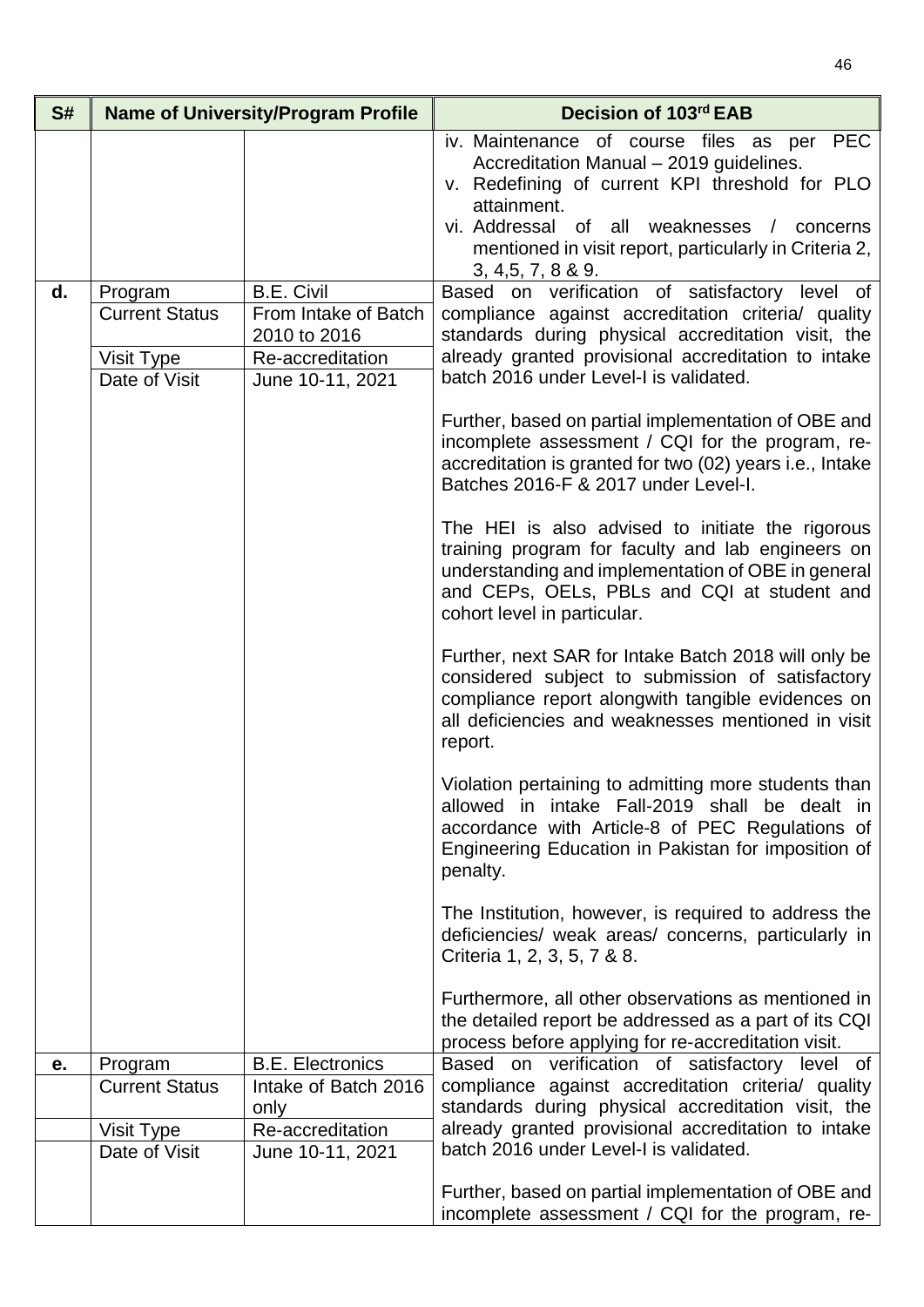| S# |                       | <b>Name of University/Program Profile</b> | Decision of 103rd EAB                                                                                                                                                                                              |
|----|-----------------------|-------------------------------------------|--------------------------------------------------------------------------------------------------------------------------------------------------------------------------------------------------------------------|
|    |                       |                                           | accreditation is granted for one (01) year i.e., Intake<br>Batch 2016-F under Level-I.                                                                                                                             |
|    |                       |                                           | Further, re-accreditation for intake batch 2017 is also<br>under Level-II<br>subject<br>recommended<br>to<br>a a<br>confirmatory visit to verify the compliance on<br>following observations:                      |
|    |                       |                                           | i. Assessment and evaluation of attainment of PLOs<br>in all courses of batch-17 to be properly entered in<br>the QOBE system. PLO assessment results of<br>2017 batch showing all subjects should be<br>provided. |
|    |                       |                                           | ii. Rubric based evaluation in all three domains<br>(KSA) of the FYDP (Part-I) for Intake Batch 2017                                                                                                               |
|    |                       |                                           | iii. Redefining of current KPI threshold for PLO<br>attainment as per PEC Accreditation Manual -<br>2019 guidelines.                                                                                               |
|    |                       |                                           | iv. Implementation of well-defined mechanism of<br>rubrics and comprehensive standard operating<br>procedures (SoPs) for FYDP to ensure the<br>attainment of GAs.                                                  |
|    |                       |                                           | of CQI<br>loop<br>completion<br>v. Evidence<br>and<br>implementation of proper corrective actions at<br>Course level, Program level and Student level                                                              |
|    |                       |                                           | vi. Maintenance of course files as per PEC<br>Accreditation Manual - 2019 guidelines.                                                                                                                              |
|    |                       |                                           | vii. Addressal of all weaknesses / concerns mentioned<br>in visit report, particularly in Criteria 1, 3, 5, 6 & 8.                                                                                                 |
| f. | Program               | <b>B.E. Software</b>                      | Based on major weaknesses and concerns in most                                                                                                                                                                     |
|    | <b>Current Status</b> | Intake of Batch 2016                      | of the criteria and partial implementation of OBE, re-                                                                                                                                                             |
|    | Visit Type            | only<br>Re-accreditation                  | accreditation is granted for one (01) year i.e., Intake<br>Batch 2016-F under Level-I.                                                                                                                             |
|    | Date of Visit         | June 10-11, 2021                          |                                                                                                                                                                                                                    |
|    |                       |                                           | Further, re-accreditation is also recommended for<br>intake batch 2017 under Level-II subject to<br>verification of following through a confirmatory visit:                                                        |
|    |                       |                                           | i. Assessment and evaluation of attainment of PLOs<br>in all courses of batch-17 to be properly entered in<br>the QOBE system. PLO assessment results of<br>2017 batch showing all subjects should be<br>provided. |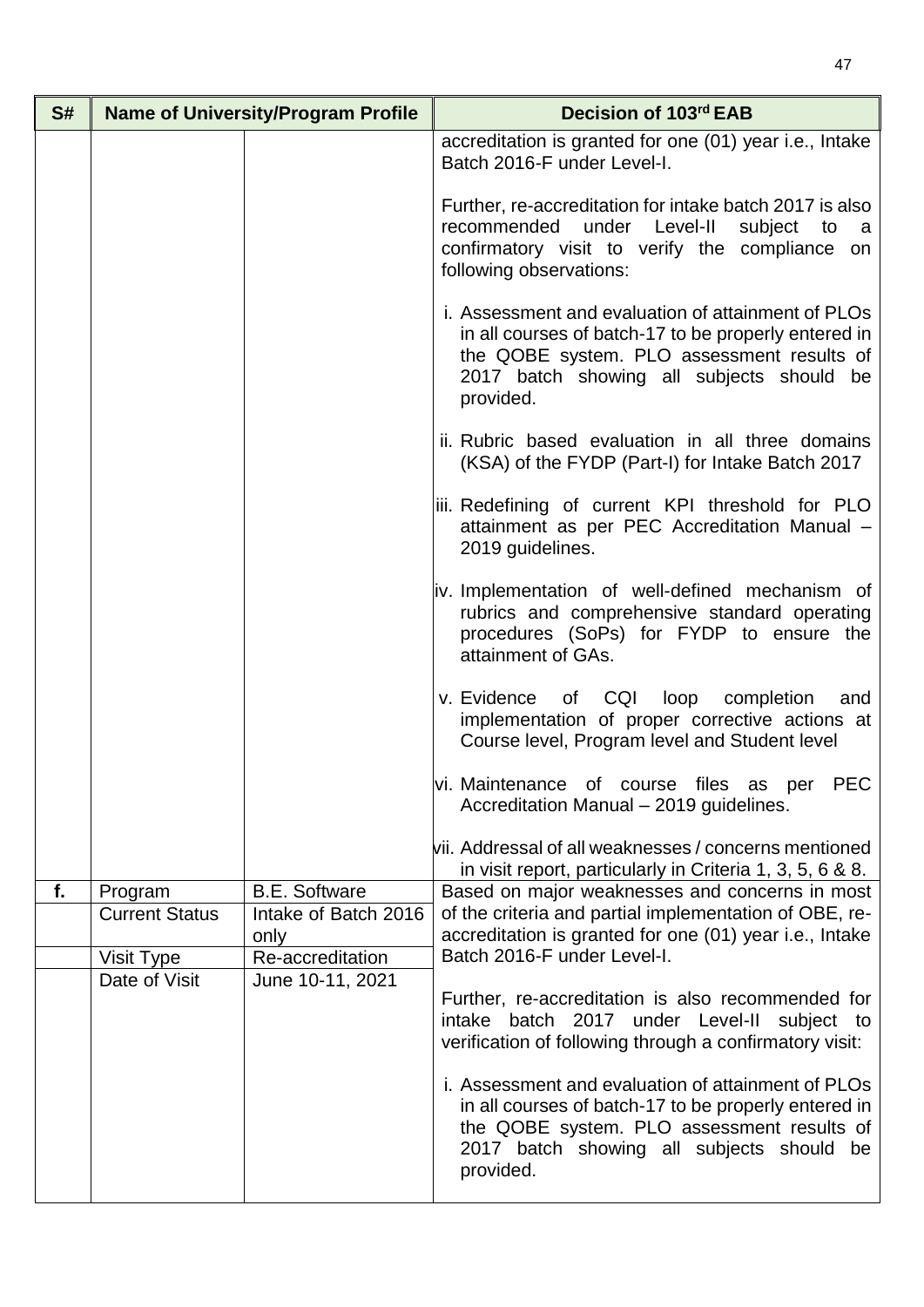| S#  |                       | <b>Name of University/Program Profile</b>             | Decision of 103rd EAB                                                                                                                                                                                                                                                                                                                                                                       |
|-----|-----------------------|-------------------------------------------------------|---------------------------------------------------------------------------------------------------------------------------------------------------------------------------------------------------------------------------------------------------------------------------------------------------------------------------------------------------------------------------------------------|
|     |                       |                                                       | ii. Rubric based evaluation in all three domains<br>(KSA) of the FYDP (Part-I) for Intake Batch 2017                                                                                                                                                                                                                                                                                        |
|     |                       |                                                       | iii. Addressal of all weak areas & concerns as<br>mentioned in visit report.                                                                                                                                                                                                                                                                                                                |
|     |                       |                                                       | The Institution, however, is required to address the<br>weak areas/concerns, particularly in Criteria 1, 3, 5,<br>6 & 8.                                                                                                                                                                                                                                                                    |
|     |                       |                                                       | Furthermore, all other observations as mentioned in<br>the detailed report be addressed as a part of its CQI<br>process before applying for re-accreditation visit.                                                                                                                                                                                                                         |
| 04. |                       | NED University of Engineering and Technology, Karachi |                                                                                                                                                                                                                                                                                                                                                                                             |
| a.  | Program               | B.E. Urban                                            | Based on verification of satisfactory level of                                                                                                                                                                                                                                                                                                                                              |
|     | <b>Current Status</b> | From Intake of Batch                                  | compliance against accreditation criteria/ quality                                                                                                                                                                                                                                                                                                                                          |
|     |                       | 2001-02 to 2016-17                                    | standards during physical accreditation visit, the                                                                                                                                                                                                                                                                                                                                          |
|     | Visit Type            | Re-accreditation                                      | already granted provisional accreditation to intake                                                                                                                                                                                                                                                                                                                                         |
|     | Date of Visit         | June 21-22, 2021                                      | batch 2016-17 under Level-II is validated.                                                                                                                                                                                                                                                                                                                                                  |
|     |                       |                                                       | Further, based on the satisfactory level of<br>compliance against accreditation criteria/ quality<br>standards and implementation of the Outcome<br>Based Assessment procedures & CQI, re-<br>accreditation is granted for one (01) year i.e., Intake<br>Batch 2017 under Level-II subject to the submission<br>of satisfactory compliance report as per 100 <sup>th</sup> EAB<br>decision. |
|     |                       |                                                       | Further, re-accreditation is also recommended for<br>intake batch 2018 under Level-II subject to the<br>submission of satisfactory compliance report as per<br>100 <sup>th</sup> EAB decision and further on the following<br>observations:                                                                                                                                                 |
|     |                       |                                                       | Addressal of observations on FYDPs as per<br>T.<br>visitation report.<br>ii. CLOs of all the elective depth courses to be<br>developed and mapped to relevant PLOs.<br>iii. Addressal of all other observations on weak<br>areas/ concerns of visitation report, particularly in<br>Criteria 3, 6 & 8.                                                                                      |
| 05. |                       |                                                       | Quaid-e-Awam University of Engineering, Science and Technology, Nawabshah                                                                                                                                                                                                                                                                                                                   |
| a.  | Program               | <b>B.E. Civil</b>                                     | Based on partial implementation of OBE and                                                                                                                                                                                                                                                                                                                                                  |
|     | <b>Current Status</b> | Till Intake of Batch                                  | incomplete assessment / CQI for the program, re-                                                                                                                                                                                                                                                                                                                                            |
|     |                       | 2016                                                  | accreditation is granted for one (01) year i.e., Intake                                                                                                                                                                                                                                                                                                                                     |
|     | Visit Type            | Re-accreditation                                      | Batch 2017 under Level-I.                                                                                                                                                                                                                                                                                                                                                                   |
|     | Date of Visit         | July 15-16, 2021                                      | The HEI is also advised to initiate the rigorous                                                                                                                                                                                                                                                                                                                                            |
|     |                       |                                                       | training program for faculty and lab engineers on<br>understanding and implementation of OBE in general                                                                                                                                                                                                                                                                                     |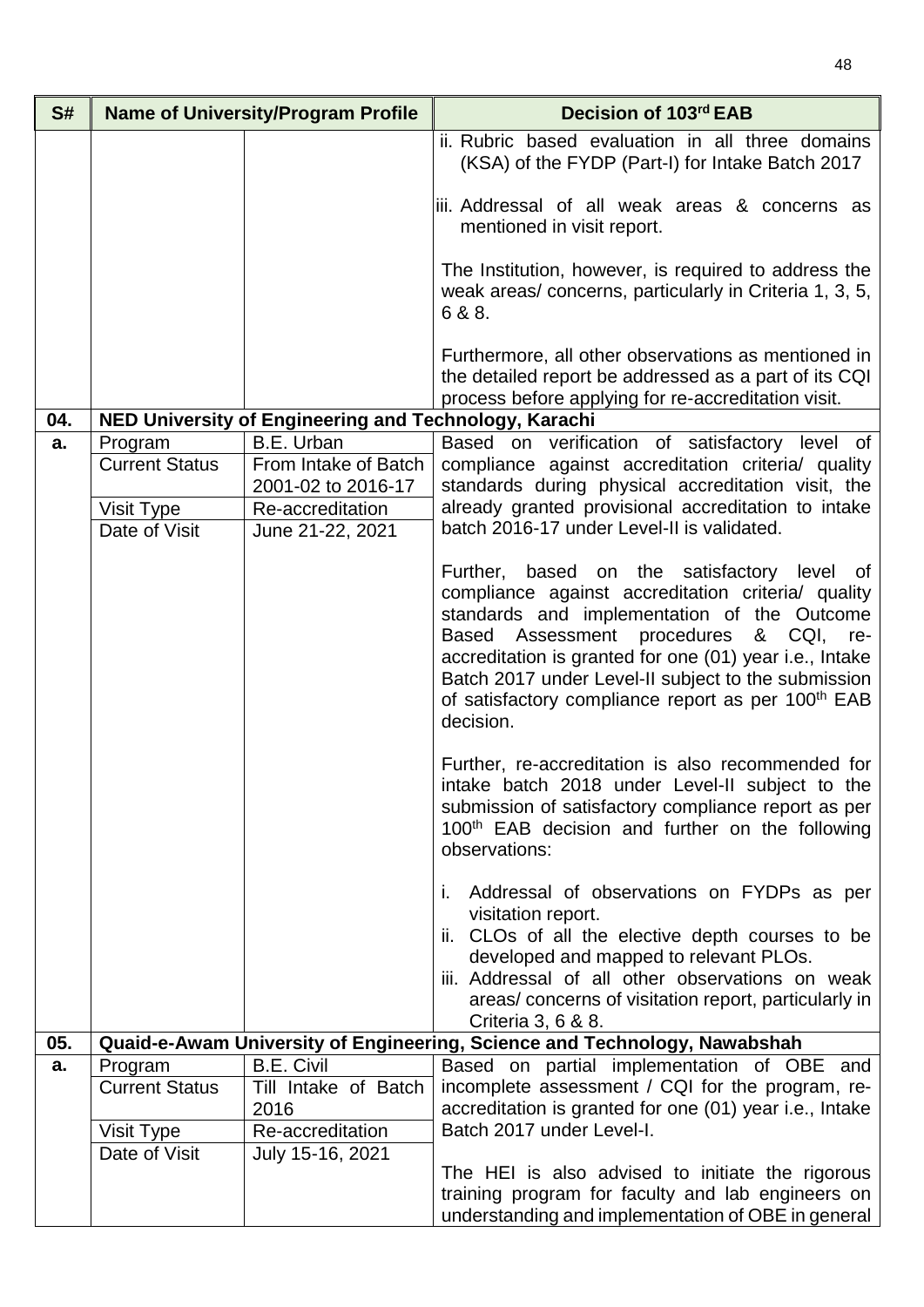| S# |                                  | <b>Name of University/Program Profile</b>                 | Decision of 103rd EAB                                                                                                                                                                                                                     |
|----|----------------------------------|-----------------------------------------------------------|-------------------------------------------------------------------------------------------------------------------------------------------------------------------------------------------------------------------------------------------|
|    |                                  |                                                           | and CEPs, OELs, PBLs and CQI at student and<br>cohort level in particular.                                                                                                                                                                |
|    |                                  |                                                           | The Institution, however, is required to address the<br>deficiencies/ weak areas/ concerns, particularly in<br>Criteria 1, 2, 3, 4, 8 & 9.                                                                                                |
|    |                                  |                                                           | Furthermore, all other observations as mentioned in<br>the detailed report be addressed as a part of its CQI<br>process before applying for re-accreditation visit.                                                                       |
| b. | Program                          | B.E.<br>Computer                                          | Based on partial implementation of OBE and<br>incomplete assessment / CQI for the program, re-                                                                                                                                            |
|    | <b>Current Status</b>            | <b>Systems</b><br>From Intake of Batch<br>1997 to 2016    | accreditation is granted for one (01) year i.e., Intake<br>Batch 2017 under Level-I.                                                                                                                                                      |
|    | Visit Type                       | Re-accreditation                                          |                                                                                                                                                                                                                                           |
|    | Date of Visit                    | July 15-16, 2021                                          | The HEI is also advised to initiate the rigorous<br>training program for faculty and lab engineers on<br>understanding and implementation of OBE in general<br>and CEPs, OELs, PBLs and CQI at student and<br>cohort level in particular. |
|    |                                  |                                                           | The Institution, however, is required to address the<br>deficiencies/ weak areas/ concerns, particularly in<br>Criteria 1, 2, 3, 4, 5 & 6.                                                                                                |
|    |                                  |                                                           | Furthermore, all other observations as mentioned in<br>the detailed report be addressed as a part of its CQI<br>process before applying for re-accreditation visit.                                                                       |
| c. | Program<br><b>Current Status</b> | <b>B.E. Electrical</b><br>Till Intake of Batch            | Based on partial implementation of OBE and<br>incomplete assessment / CQI for the program, re-                                                                                                                                            |
|    |                                  | 2016                                                      | accreditation is granted for one (01) year i.e., Intake                                                                                                                                                                                   |
|    | Visit Type<br>Date of Visit      | Re-accreditation<br>July 15-16, 2021                      | Batch 2017 under Level-I.                                                                                                                                                                                                                 |
|    |                                  |                                                           | The HEI is also advised to initiate the rigorous<br>training program for faculty and lab engineers on<br>understanding and implementation of OBE in general<br>and CEPs, OELs, PBLs and CQI at student and<br>cohort level in particular. |
|    |                                  |                                                           | The Institution, however, is required to address the<br>deficiencies/ weak areas/ concerns, particularly in<br>Criteria 2, 3, 5, 8 & 9.                                                                                                   |
|    |                                  |                                                           | Furthermore, all other observations as mentioned in<br>the detailed report be addressed as a part of its CQI<br>process before applying for re-accreditation visit.                                                                       |
| d. | Program                          | B.E.                                                      | Based on verification of satisfactory level of                                                                                                                                                                                            |
|    | <b>Current Status</b>            | Telecommunication<br>From Intake of Batch<br>2014 to 2016 | compliance against accreditation criteria/ quality<br>standards during physical accreditation visit, the<br>already granted provisional accreditation to intake                                                                           |
|    | Visit Type                       | Re-accreditation                                          | batch 2016 under Level-I is validated.                                                                                                                                                                                                    |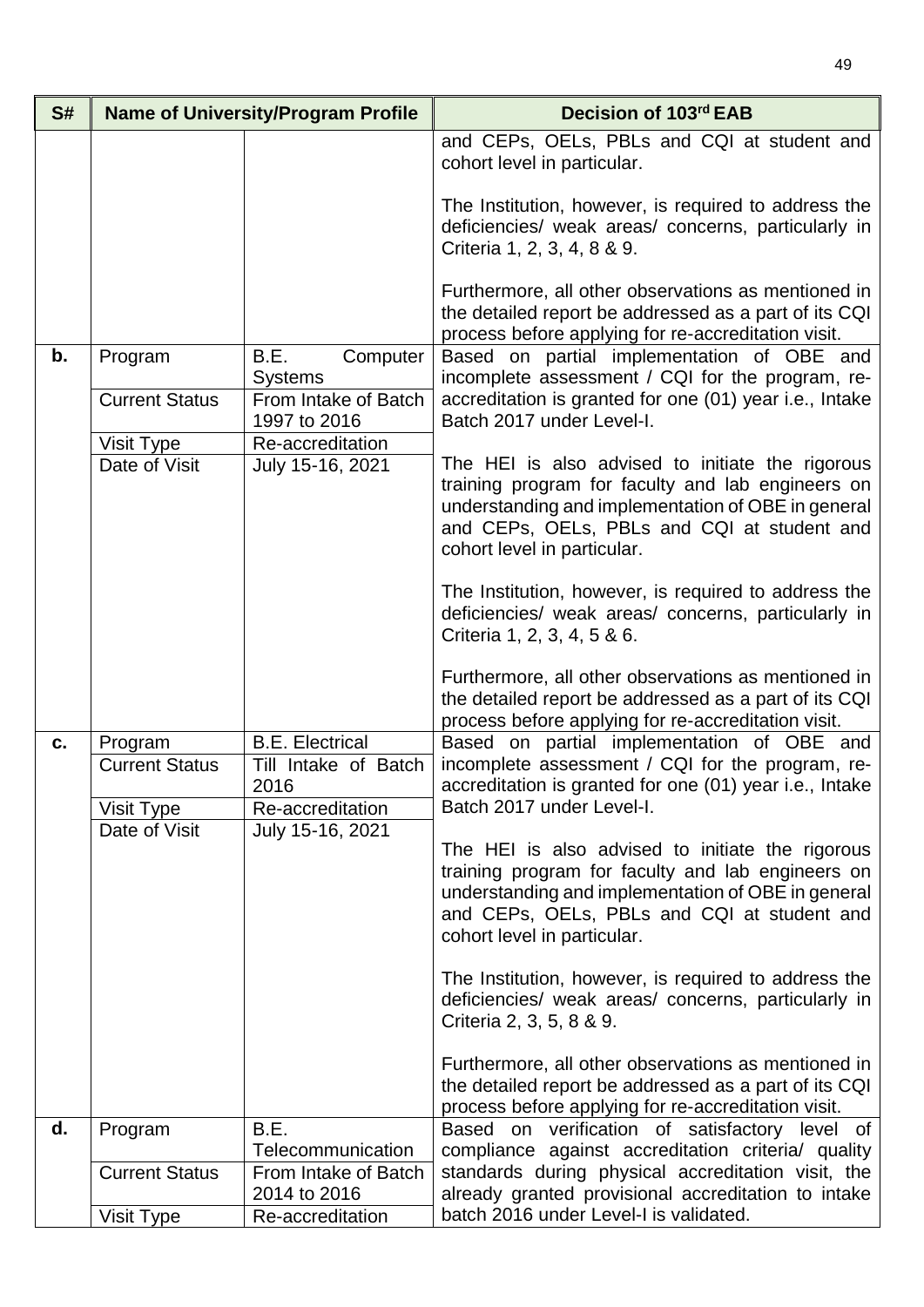| S#                                                                                                                                                                            |                                                                                                                                                                                                                                                             | <b>Name of University/Program Profile</b> | Decision of 103rd EAB                                                                                                                                                                                                                     |
|-------------------------------------------------------------------------------------------------------------------------------------------------------------------------------|-------------------------------------------------------------------------------------------------------------------------------------------------------------------------------------------------------------------------------------------------------------|-------------------------------------------|-------------------------------------------------------------------------------------------------------------------------------------------------------------------------------------------------------------------------------------------|
|                                                                                                                                                                               | Date of Visit                                                                                                                                                                                                                                               | July 15-16, 2021                          | Further, based on partial implementation of OBE and<br>incomplete assessment / CQI for the program, re-<br>accreditation is granted for one (01) year i.e., Intake<br>Batch 2017 under Level-I.                                           |
|                                                                                                                                                                               |                                                                                                                                                                                                                                                             |                                           | The HEI is also advised to initiate the rigorous<br>training program for faculty and lab engineers on<br>understanding and implementation of OBE in general<br>and CEPs, OELs, PBLs and CQI at student and<br>cohort level in particular. |
|                                                                                                                                                                               |                                                                                                                                                                                                                                                             |                                           | The Institution, however, is required to address the<br>deficiencies/ weak areas/ concerns, particularly in<br>Criteria 3, 6 & 8.                                                                                                         |
|                                                                                                                                                                               |                                                                                                                                                                                                                                                             |                                           | Furthermore, all other observations as mentioned in<br>the detailed report be addressed as a part of its CQI<br>process before applying for re-accreditation visit.                                                                       |
| <b>B.E. Chemical</b><br>Program<br>е.<br><b>Current Status</b><br>From Intake of Batch<br>2014 to 2016<br>Re-accreditation<br>Visit Type<br>Date of Visit<br>July 15-16, 2021 | Based on verification of satisfactory level of<br>compliance against accreditation criteria/ quality<br>standards during physical accreditation visit, the<br>already granted provisional accreditation to intake<br>batch 2016 under Level-I is validated. |                                           |                                                                                                                                                                                                                                           |
|                                                                                                                                                                               |                                                                                                                                                                                                                                                             |                                           | Further, based on partial implementation of OBE and<br>incomplete assessment / CQI for the program, re-<br>accreditation is granted for one (01) year i.e., Intake<br>Batch 2017 under Level-I.                                           |
|                                                                                                                                                                               |                                                                                                                                                                                                                                                             |                                           | The HEI is also advised to initiate the rigorous<br>training program for faculty and lab engineers on<br>understanding and implementation of OBE in general<br>and CEPs, OELs, PBLs and CQI at student and<br>cohort level in particular. |
|                                                                                                                                                                               |                                                                                                                                                                                                                                                             |                                           | Furthermore, next SAR for Intake Batch 2018 will<br>only be considered subject to submission of<br>satisfactory compliance report alongwith tangible<br>evidences on all deficiencies and weaknesses<br>mentioned in visit report.        |
|                                                                                                                                                                               |                                                                                                                                                                                                                                                             |                                           | The Institution, however, is required to address the<br>deficiencies/ weak areas/ concerns, particularly in<br>Criteria 1, 2, 3, 4, 5, 6 & 9.                                                                                             |
|                                                                                                                                                                               |                                                                                                                                                                                                                                                             |                                           | Furthermore, all other observations as mentioned in<br>the detailed report be addressed as a part of its CQI<br>process before applying for re-accreditation visit.                                                                       |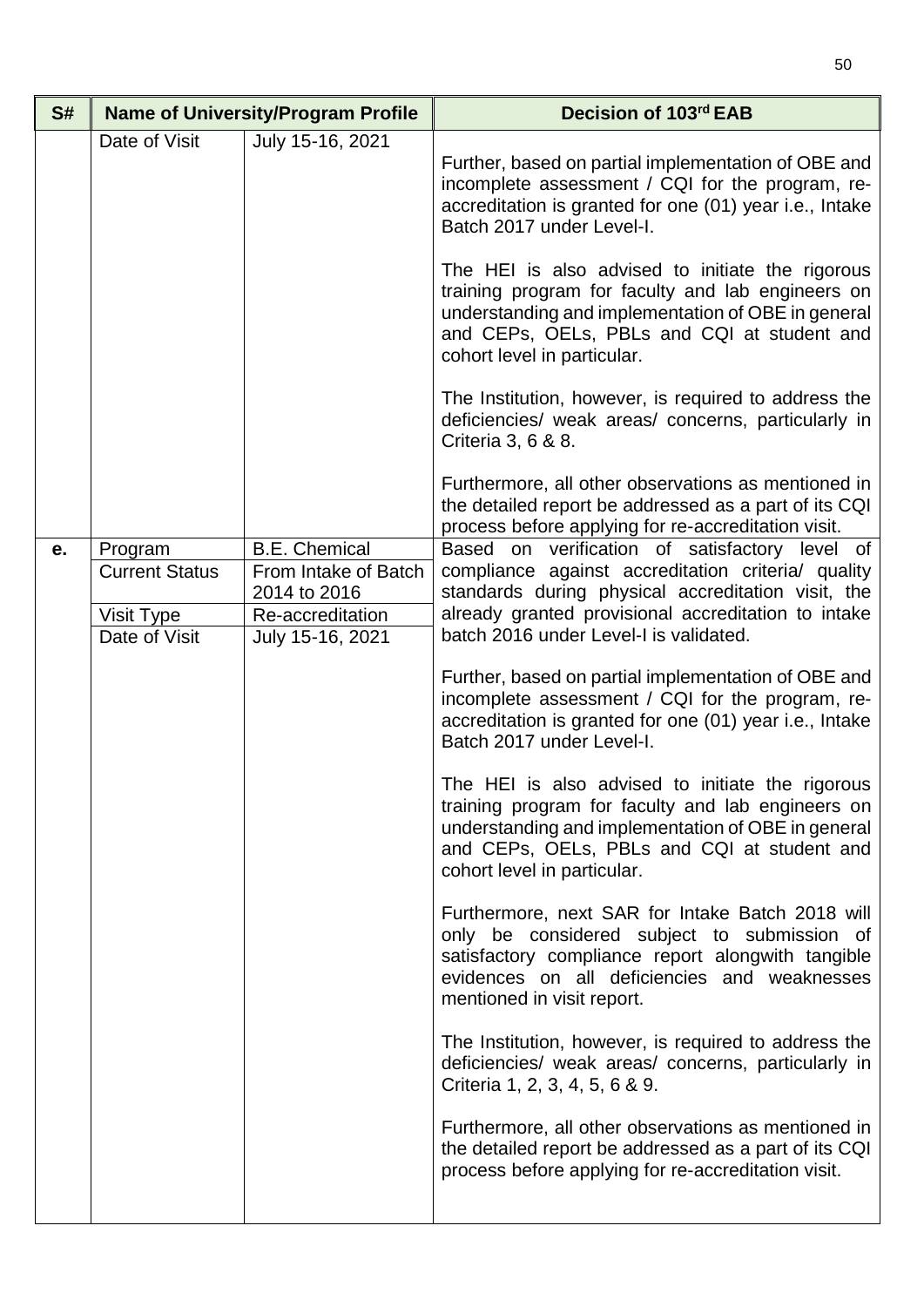| S#  |                                                | <b>Name of University/Program Profile</b>                                                                                                                                                                                                 | Decision of 103rd EAB                                                                                                                                                                                                                     |
|-----|------------------------------------------------|-------------------------------------------------------------------------------------------------------------------------------------------------------------------------------------------------------------------------------------------|-------------------------------------------------------------------------------------------------------------------------------------------------------------------------------------------------------------------------------------------|
| f.  | Program<br><b>Current Status</b><br>Visit Type | <b>B.E. Electronics</b><br>From Intake of Batch<br>2005 to 2016<br>Re-accreditation                                                                                                                                                       | Based on partial implementation of OBE and<br>incomplete assessment / CQI for the program, re-<br>accreditation is granted for one (01) year i.e., Intake<br>Batch 2017 under Level-I.                                                    |
|     | Date of Visit                                  | July 15-16, 2021                                                                                                                                                                                                                          | The HEI is also advised to initiate the rigorous<br>training program for faculty and lab engineers on<br>understanding and implementation of OBE in general<br>and CEPs, OELs, PBLs and CQI at student and<br>cohort level in particular. |
|     |                                                |                                                                                                                                                                                                                                           | The Institution, however, is required to address the<br>deficiencies/ weak areas/ concerns, particularly in<br>Criteria 1, 3, 4, 6 & 8.                                                                                                   |
|     |                                                |                                                                                                                                                                                                                                           | Furthermore, all other observations as mentioned in<br>the detailed report be addressed as a part of its CQI<br>process before applying for re-accreditation visit.                                                                       |
| 06. |                                                |                                                                                                                                                                                                                                           | Quaid-e-Awam University of Engineering, Science and Technology, Larkana Campus                                                                                                                                                            |
| a.  | Program<br><b>Current Status</b>               | <b>B.E. Civil</b><br>From Intake of Batch<br>2010 to 2016                                                                                                                                                                                 | Based on partial implementation of OBE and<br>incomplete assessment / CQI for the program, re-<br>accreditation is granted for one (01) year i.e., Intake                                                                                 |
|     | Visit Type                                     | Re-accreditation                                                                                                                                                                                                                          | Batch 2017 under Level-I.                                                                                                                                                                                                                 |
|     | Date of Visit                                  | June 24-25, 2021                                                                                                                                                                                                                          | The HEI is also advised to initiate the rigorous<br>training program for faculty and lab engineers on<br>understanding and implementation of OBE in general<br>and CEPs, OELs, PBLs and CQI at student and<br>cohort level in particular. |
|     |                                                |                                                                                                                                                                                                                                           | The Institution, however, is required to address the<br>deficiencies/ weak areas/ concerns, particularly in<br>Criteria 3, 4, 5, 6, 7 & 9.                                                                                                |
|     |                                                |                                                                                                                                                                                                                                           | Furthermore, all other observations as mentioned in<br>the detailed report be addressed as a part of its CQI<br>process before applying for re-accreditation visit.                                                                       |
| b.  | Program                                        | <b>B.E. Electronics</b>                                                                                                                                                                                                                   | Based on partial implementation of OBE and                                                                                                                                                                                                |
|     | <b>Current Status</b>                          | From Intake of Batch<br>2010 to 2015                                                                                                                                                                                                      | incomplete assessment / CQI for the program, re-<br>accreditation is granted for two (02) years i.e., Intake                                                                                                                              |
|     | Visit Type                                     | Re-accreditation                                                                                                                                                                                                                          | Batches 2016 & 2017 under Level-I.                                                                                                                                                                                                        |
|     | Date of Visit<br>June 24-25, 2021              | The HEI is also advised to initiate the rigorous<br>training program for faculty and lab engineers on<br>understanding and implementation of OBE in general<br>and CEPs, OELs, PBLs and CQI at student and<br>cohort level in particular. |                                                                                                                                                                                                                                           |
|     |                                                |                                                                                                                                                                                                                                           | The Institution, however, is required to address the<br>deficiencies/ weak areas/ concerns in all Criteria.                                                                                                                               |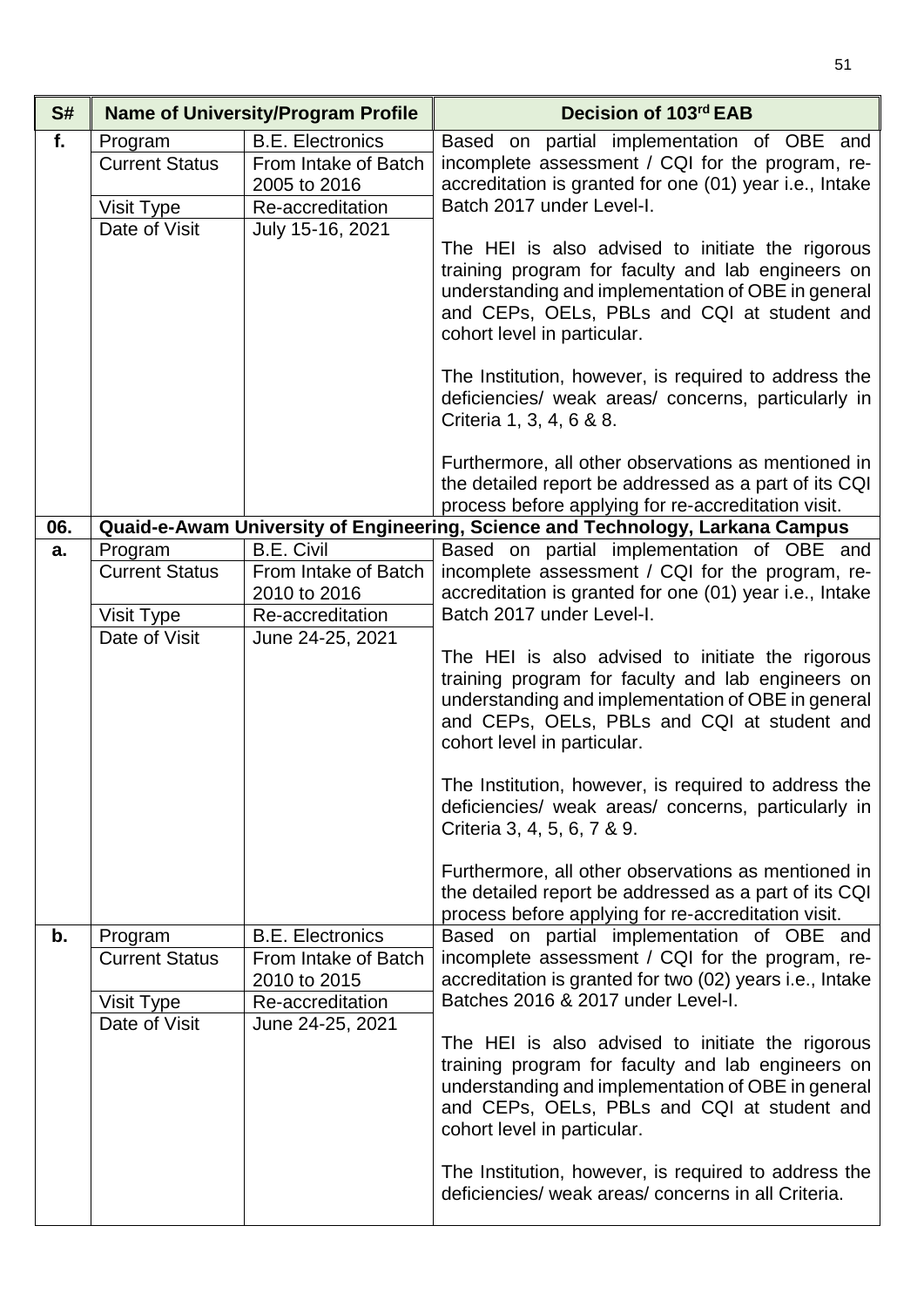| S#  |                                                                 | <b>Name of University/Program Profile</b>                                                              | Decision of 103rd EAB                                                                                                                                                                                                                                                                                                                                                                                                                                                                                                                                                                                                                          |
|-----|-----------------------------------------------------------------|--------------------------------------------------------------------------------------------------------|------------------------------------------------------------------------------------------------------------------------------------------------------------------------------------------------------------------------------------------------------------------------------------------------------------------------------------------------------------------------------------------------------------------------------------------------------------------------------------------------------------------------------------------------------------------------------------------------------------------------------------------------|
|     |                                                                 |                                                                                                        | Furthermore, all other observations as mentioned in<br>the detailed report be addressed as a part of its CQI<br>process before applying for re-accreditation visit.                                                                                                                                                                                                                                                                                                                                                                                                                                                                            |
| c.  | Program<br><b>Current Status</b><br>Visit Type<br>Date of Visit | <b>B.E. Mechanical</b><br>From Intake of Batch<br>2010 to 2015<br>Re-accreditation<br>June 24-25, 2021 | Based on partial implementation of OBE and<br>incomplete assessment / CQI for the program, re-<br>accreditation is granted for two (02) years i.e., Intake<br>Batches 2016 & 2017 under Level-I subject to hiring<br>of atleast one (01) more PhD engineering qualified<br>faculty from core/ relevant disciplines for fulfilment of<br>two (02) PhD faculty requirement for one (01)<br>section.<br>The HEI is also advised to initiate the rigorous<br>training program for faculty and lab engineers on<br>understanding and implementation of OBE in general<br>and CEPs, OELs, PBLs and CQI at student and<br>cohort level in particular. |
|     |                                                                 |                                                                                                        | The Institution, however, is required to address the<br>deficiencies/ weak areas/ concerns in all Criteria.<br>Furthermore, all other observations as mentioned in<br>the detailed report be addressed as a part of its CQI<br>process before applying for re-accreditation visit.                                                                                                                                                                                                                                                                                                                                                             |
| d.  | Program<br><b>Current Status</b><br>Visit Type<br>Date of Visit | <b>B.E. Electrical</b><br>From Intake of Batch<br>2010 to 2015<br>Re-accreditation<br>June 24-25, 2021 | Based on partial implementation of OBE and<br>incomplete assessment / CQI for the program, re-<br>accreditation is granted for two (02) years i.e., Intake<br>Batches 2016 & 2017 under Level-I.                                                                                                                                                                                                                                                                                                                                                                                                                                               |
|     |                                                                 |                                                                                                        | The HEI is also advised to initiate the rigorous<br>training program for faculty and lab engineers on<br>understanding and implementation of OBE in general<br>and CEPs, OELs, PBLs and CQI at student and<br>cohort level in particular.<br>The Institution, however, is required to address the                                                                                                                                                                                                                                                                                                                                              |
|     |                                                                 |                                                                                                        | deficiencies/ weak areas/ concerns in all Criteria.<br>Furthermore, all other observations as mentioned in<br>the detailed report be addressed as a part of its CQI<br>process before applying for re-accreditation visit.                                                                                                                                                                                                                                                                                                                                                                                                                     |
| 07. |                                                                 |                                                                                                        | Sir Syed University of Engineering and Technology, Karachi                                                                                                                                                                                                                                                                                                                                                                                                                                                                                                                                                                                     |
| a.  | Program<br><b>Current Status</b>                                | B.S.<br>Civil<br>Engineering<br>Till Intake of Batch<br>2016                                           | Based on verification of satisfactory level of<br>compliance against accreditation criteria/ quality<br>standards during physical accreditation visit, the<br>already granted provisional accreditation to intake                                                                                                                                                                                                                                                                                                                                                                                                                              |
|     | Visit Type                                                      | Re-accreditation                                                                                       | batch 2016 under Level-I is validated.                                                                                                                                                                                                                                                                                                                                                                                                                                                                                                                                                                                                         |
|     | Date of Visit                                                   | July 26-27, 2021                                                                                       | Further,<br>based on the satisfactory level of<br>compliance against accreditation criteria/ quality<br>standards and implementation of the Outcome                                                                                                                                                                                                                                                                                                                                                                                                                                                                                            |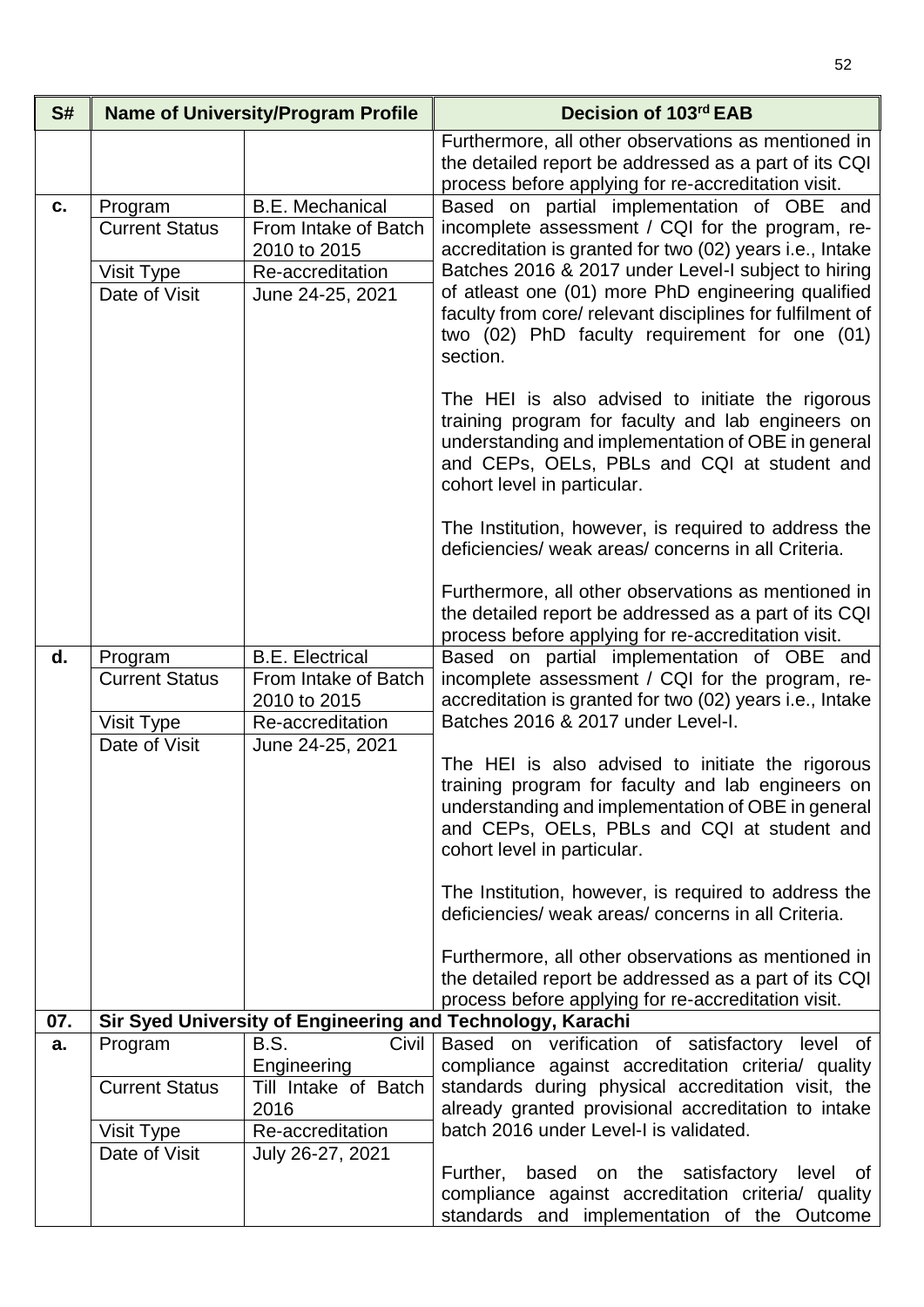| S# |                       | <b>Name of University/Program Profile</b> | Decision of 103rd EAB                                                                                                                                                                                                                                                                                                                                                                                                        |
|----|-----------------------|-------------------------------------------|------------------------------------------------------------------------------------------------------------------------------------------------------------------------------------------------------------------------------------------------------------------------------------------------------------------------------------------------------------------------------------------------------------------------------|
|    |                       |                                           | procedures & CQI,<br>Based<br>Assessment<br>re-<br>accreditation is granted for two (02) years i.e., Intake<br>Batches 2017 & 2018 under Level-II.                                                                                                                                                                                                                                                                           |
|    |                       |                                           | Moreover, re-accreditation for intake batch 2019 is<br>also recommended under Level-II subject to<br>submission of satisfactory compliance report<br>alongwith evidences on the weaknesses<br>as<br>highlighted in the visit report.                                                                                                                                                                                         |
|    |                       |                                           | The Institution, however, is required to address the<br>weak areas/ concerns, particularly in Criteria 2, 3 &<br>6.                                                                                                                                                                                                                                                                                                          |
|    |                       |                                           | Furthermore, all other observations as mentioned in<br>the detailed report be addressed as a part of its CQI<br>process before applying for re-accreditation visit.                                                                                                                                                                                                                                                          |
| b. | Program               | <b>Biomedical</b><br>B.S.<br>Engineering  | Based on verification of satisfactory level of<br>compliance against accreditation criteria/ quality                                                                                                                                                                                                                                                                                                                         |
|    | <b>Current Status</b> | Till Intake of Batch<br>2016              | standards during physical accreditation visit, the<br>already granted provisional accreditation to intake                                                                                                                                                                                                                                                                                                                    |
|    | Visit Type            | Re-accreditation                          | batch 2016 under Level-I is validated.                                                                                                                                                                                                                                                                                                                                                                                       |
|    | Date of Visit         | July 26-27, 2021                          | Further, based on the satisfactory level of<br>compliance against accreditation criteria/ quality<br>standards and implementation of the Outcome<br>Assessment procedures<br>& CQI,<br>Based<br>re-<br>accreditation is granted for two (02) years i.e., Intake<br>Batches 2017 & 2018 under Level-II.<br>The Institution, however, is required to address the<br>weak areas/ concerns, particularly in Criteria 3 & 5.      |
|    |                       |                                           | Furthermore, all other observations as mentioned in<br>the detailed report be addressed as a part of its CQI<br>process before applying for re-accreditation visit.                                                                                                                                                                                                                                                          |
| C. | Program               | B.S.<br>Computer<br>Engineering           | Based on verification of satisfactory level of<br>compliance against accreditation criteria/ quality                                                                                                                                                                                                                                                                                                                         |
|    | <b>Current Status</b> | Till Intake of Batch<br>2016              | standards during physical accreditation visit, the<br>already granted provisional accreditation to intake                                                                                                                                                                                                                                                                                                                    |
|    | Visit Type            | Re-accreditation                          | batch 2016 under Level-I is validated.                                                                                                                                                                                                                                                                                                                                                                                       |
|    | Date of Visit         | July 26-27, 2021                          | Further, based on partial implementation of OBE and<br>incomplete assessment / CQI for the program, re-<br>accreditation is granted for one (01) year i.e., Intake<br>Batch 2017 under Level-I subject to hiring of atleast<br>three (03) more PhD engineering qualified faculty<br>from core/ relevant disciplines for fulfilment of eight<br>(08) PhD faculty requirement for four (04) sections (2)<br>PhDs per section). |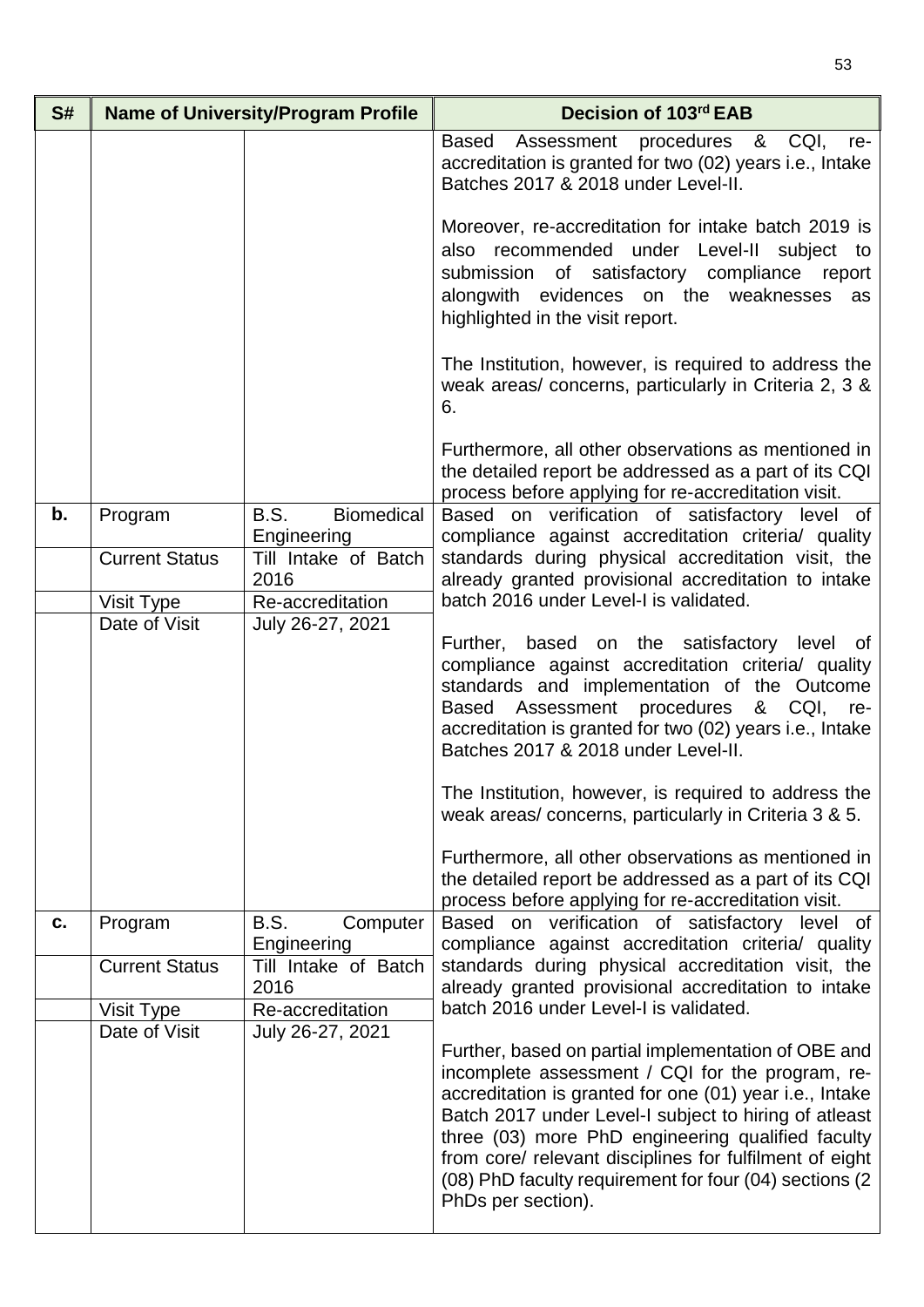| S#  | <b>Name of University/Program Profile</b> |                                                                                       | Decision of 103rd EAB                                                                                                                                                                                                                                                                         |
|-----|-------------------------------------------|---------------------------------------------------------------------------------------|-----------------------------------------------------------------------------------------------------------------------------------------------------------------------------------------------------------------------------------------------------------------------------------------------|
|     |                                           |                                                                                       | In case, the HEI does not want to increase the PhD<br>faculty then a formal application be submitted to EAD<br>for reduction of student intake inline with available<br>PhD faculty members.                                                                                                  |
|     |                                           |                                                                                       | Moreover, re-accreditation for intake batch 2018 is<br>recommended under Level-II subject to<br>also<br>submission of satisfactory compliance<br>report<br>alongwith evidences on the weaknesses<br>as<br>highlighted in the visit report.                                                    |
|     |                                           |                                                                                       | The Institution, however, is required to address the<br>weak areas/concerns, particularly in Criteria 1, 2, 3<br>& 5.                                                                                                                                                                         |
|     |                                           |                                                                                       | Furthermore, all other observations as mentioned in<br>the detailed report be addressed as a part of its CQI<br>process before applying for re-accreditation visit.                                                                                                                           |
| d.  | Program                                   | B.S.<br>Telecommunication<br>Engineering                                              | Based on verification of satisfactory level of<br>compliance against accreditation criteria/ quality<br>standards during physical accreditation visit, the                                                                                                                                    |
|     | <b>Current Status</b>                     | From Intake of Batch<br>2008 to 2016                                                  | already granted provisional accreditation to intake<br>batch 2016 under Level-I is validated.                                                                                                                                                                                                 |
|     | Visit Type                                | Re-accreditation                                                                      |                                                                                                                                                                                                                                                                                               |
|     | Date of Visit                             | July 26-27, 2021                                                                      | Further, based on the satisfactory level of<br>compliance against accreditation criteria/ quality<br>standards and implementation of the Outcome<br>Based Assessment procedures & CQI, re-<br>accreditation is granted for two (02) years i.e., Intake<br>Batches 2017 & 2018 under Level-II. |
|     |                                           |                                                                                       | The Institution, however, is required to address the<br>weak areas/concerns, particularly in Criteria 2 & 3.                                                                                                                                                                                  |
|     |                                           |                                                                                       | Furthermore, all other observations as mentioned in<br>the detailed report be addressed as a part of its CQI<br>process before applying for re-accreditation visit.                                                                                                                           |
| 08. | Habib University, Karachi                 |                                                                                       |                                                                                                                                                                                                                                                                                               |
| a.  | Program                                   | <b>Bachelor of Science</b><br>Electrical<br>ın<br>Engineering<br>From Intake of Batch | Based on verification of satisfactory level of<br>compliance against accreditation criteria/ quality<br>standards during physical accreditation visit, the                                                                                                                                    |
|     | <b>Current Status</b>                     | 2014 to 2016                                                                          | already granted provisional accreditation to intake<br>batch 2016 under Level-II is validated.                                                                                                                                                                                                |
|     | Visit Type                                | Re-accreditation                                                                      |                                                                                                                                                                                                                                                                                               |
|     | Date of Visit                             | September<br>$17-18,$<br>2021                                                         | Further, based on the satisfactory level of<br>compliance against accreditation criteria/ quality<br>standards and implementation of the Outcome<br>Based Assessment procedures & CQI, re-<br>accreditation is granted for one (01) year i.e., Intake<br>Batch 2017 under Level-II.           |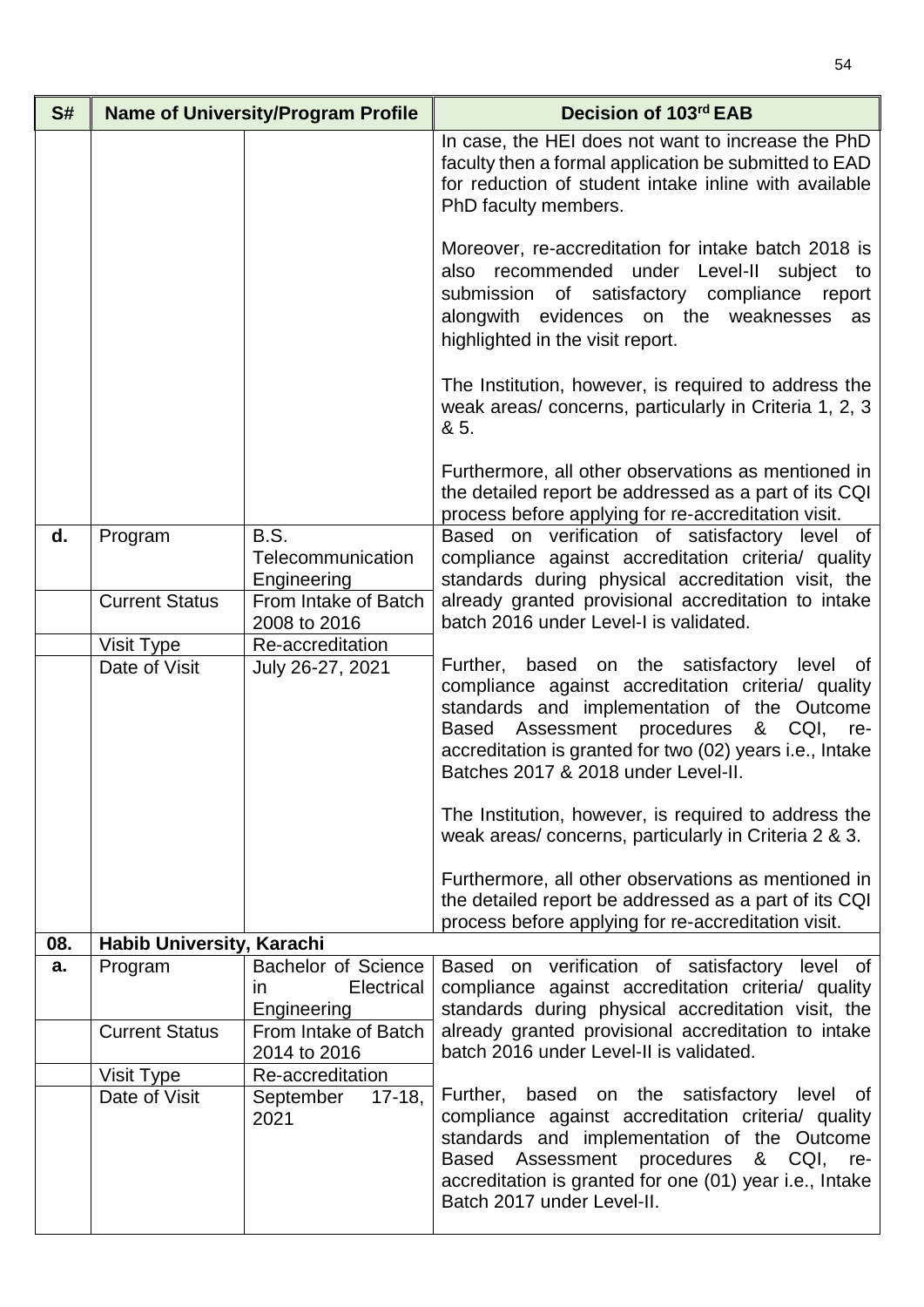| S#  |                                                                 | <b>Name of University/Program Profile</b>                                                                                                                        | Decision of 103rd EAB                                                                                                                                                                                                                                                                                                                                                                                                                                                                                                                                                                                                                                                               |
|-----|-----------------------------------------------------------------|------------------------------------------------------------------------------------------------------------------------------------------------------------------|-------------------------------------------------------------------------------------------------------------------------------------------------------------------------------------------------------------------------------------------------------------------------------------------------------------------------------------------------------------------------------------------------------------------------------------------------------------------------------------------------------------------------------------------------------------------------------------------------------------------------------------------------------------------------------------|
|     |                                                                 |                                                                                                                                                                  | Further, re-accreditation for intake batch 2018 is also<br>recommended<br>under Level-II<br>subject<br>to<br>a a<br>confirmatory visit to verify the compliance<br>on<br>following observations:                                                                                                                                                                                                                                                                                                                                                                                                                                                                                    |
|     |                                                                 |                                                                                                                                                                  | i.<br>Implementation of well-defined mechanism of<br>and<br>rubrics<br>comprehensive<br>standard<br>operating procedures (SoPs) for FYDP to<br>ensure the attainment of GAs.<br>ii.<br>Evidence of CQI loop completion and<br>implementation of proper corrective actions at<br>Course level, Program level and Student<br>level.<br>iii.<br>Maintenance of course files as per PEC<br>Accreditation Manual - 2019 guidelines.<br>Redefining of current KPI threshold for PLO<br>iv.<br>attainment as per PEC Accreditation Manual<br>$-2019$ guidelines.<br>Addressal of all weaknesses / concerns<br>v.<br>mentioned in visit report, particularly in<br>Criteria 3, 4, 5, 7 & 9. |
| 09. |                                                                 |                                                                                                                                                                  | National University of Computer and Emerging Sciences, Islamabad (Karachi Campus)                                                                                                                                                                                                                                                                                                                                                                                                                                                                                                                                                                                                   |
|     | Program<br><b>Current Status</b><br>Visit Type<br>Date of Visit | <b>Bachelor of Science</b><br>Electrical<br>in.<br>Engineering<br>From Intake of Batch<br>Fall-2003 to 2016<br>Re-accreditation<br>September<br>$07-08,$<br>2021 | Based on verification of satisfactory level of<br>compliance against accreditation criteria/ quality<br>standards during physical accreditation visit, the<br>already granted provisional accreditation to intake<br>batch 2016 under Level-I is validated.<br>Further, based on partial implementation of OBE and<br>incomplete assessment / CQI for the program, re-<br>accreditation is granted for one (01) year i.e., Intake<br>Batch 2017 under Level-I.<br>The HEI is also advised to initiate the rigorous<br>training program for faculty and lab engineers on                                                                                                             |
|     |                                                                 |                                                                                                                                                                  | understanding and implementation of OBE in general<br>and CEPs, OELs, PBLs and CQI at student and<br>cohort level in particular.<br>Further, next SAR for Intake Batch 2018 will only be<br>considered subject to submission of satisfactory<br>compliance report alongwith tangible evidences on<br>all deficiencies and weaknesses mentioned in visit<br>report.<br>The Institution, however, is required to address the<br>deficiencies/ weak areas/ concerns, particularly in<br>Criteria 2, 3, 5 & 8.                                                                                                                                                                          |
|     |                                                                 |                                                                                                                                                                  |                                                                                                                                                                                                                                                                                                                                                                                                                                                                                                                                                                                                                                                                                     |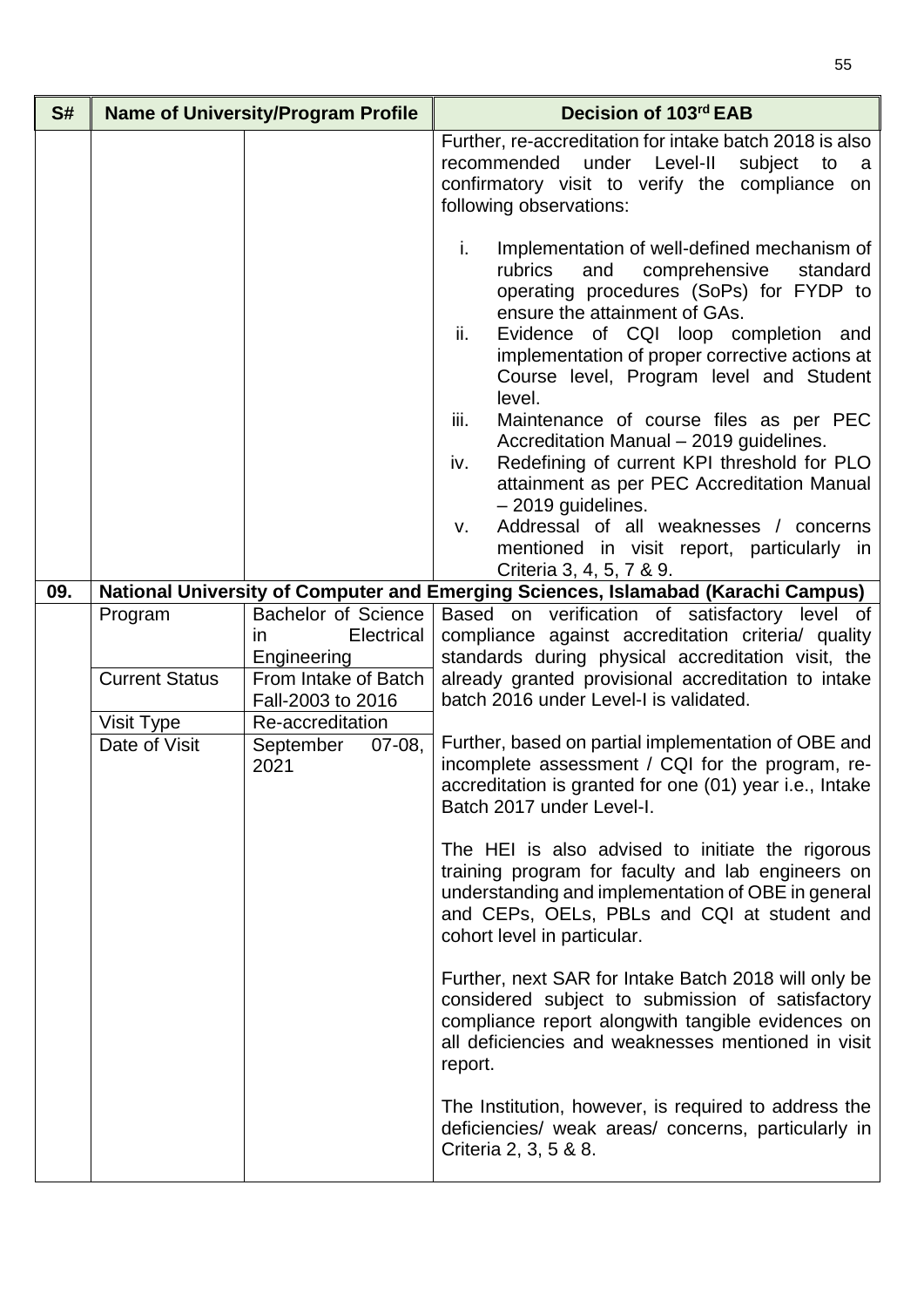| S#  | <b>Name of University/Program Profile</b> |                                                   | Decision of 103rd EAB                                                                                                                                                                                                                                                                                                                                              |
|-----|-------------------------------------------|---------------------------------------------------|--------------------------------------------------------------------------------------------------------------------------------------------------------------------------------------------------------------------------------------------------------------------------------------------------------------------------------------------------------------------|
|     |                                           |                                                   | Furthermore, all other observations as mentioned in<br>the detailed report be addressed as a part of its CQI<br>process before applying for re-accreditation visit.                                                                                                                                                                                                |
| 10. | Ziauddin University, Karachi              |                                                   |                                                                                                                                                                                                                                                                                                                                                                    |
| a.  | Program                                   | <b>B.E. Civil</b>                                 | Based on the satisfactory level of compliance against                                                                                                                                                                                                                                                                                                              |
|     | <b>Current Status</b>                     | <b>First Accreditation</b>                        | criteria/<br>accreditation<br>quality<br>standards<br>and                                                                                                                                                                                                                                                                                                          |
|     | Visit Type                                | Accreditation                                     | implementation of the Outcome Based Assessment                                                                                                                                                                                                                                                                                                                     |
|     | Date of Visit                             | $01 - 02$ ,<br>September<br>2021                  | procedures & CQI, accreditation is granted for two<br>(02) years i.e., Intake Batches 2017 & 2018 under<br>Level-II.                                                                                                                                                                                                                                               |
|     |                                           |                                                   | Further, next SAR for Intake Batch 2019 will only be<br>considered subject to the fulfillment of minimum 130<br>credit hours in scheme of studies for Intake Batch<br>2019 & onwards.                                                                                                                                                                              |
|     |                                           |                                                   | The Institution, however, is required to address the<br>weak areas/ concerns, particularly in Criteria 2, 3, 5<br>& 8.                                                                                                                                                                                                                                             |
|     |                                           |                                                   | Furthermore, all other observations as mentioned in<br>the detailed report be addressed as a part of its CQI<br>process before applying for re-accreditation visit.                                                                                                                                                                                                |
| b.  | Program                                   | <b>B.E. Electrical</b>                            | Based on the satisfactory level of compliance against                                                                                                                                                                                                                                                                                                              |
|     | <b>Current Status</b>                     | <b>First Accreditation</b>                        | criteria/ quality standards<br>accreditation<br>and<br>implementation of the Outcome Based Assessment                                                                                                                                                                                                                                                              |
|     | Visit Type<br>Date of Visit               | Accreditation<br>September<br>$01 - 02$ ,<br>2021 | procedures & CQI, accreditation is recommended for<br>two (02) years i.e., Intake Batches 2017 & 2018<br>under Level-II subject to hiring of atleast one (01)<br>more MS engineering qualified faculty from core<br>discipline for fulfillment of minimum eight (08) MFS<br>requirement for one section<br><b>PEC</b><br>as<br>per<br>Accreditation Manual - 2019. |
|     |                                           |                                                   | The Institution, however, is required to address the<br>weak areas/ concerns, particularly in Criteria 3, 4 &<br>6.                                                                                                                                                                                                                                                |
|     |                                           |                                                   | Furthermore, all other observations as mentioned in<br>the detailed report be addressed as a part of its CQI<br>process before applying for re-accreditation visit.                                                                                                                                                                                                |
| 11. | Hamdard University, Karachi               |                                                   |                                                                                                                                                                                                                                                                                                                                                                    |
| a.  | Program                                   | <b>B.E. Biomedical</b>                            | Based on partial implementation of OBE and                                                                                                                                                                                                                                                                                                                         |
|     | <b>Current Status</b>                     | From Intake of Batch<br>2009 to 2015              | incomplete assessment / CQI for the program, re-<br>accreditation is recommended for one (01) year i.e.,                                                                                                                                                                                                                                                           |
|     | Visit Type                                | Re-accreditation                                  | Intake Batch 2017 under Level-I subject to hiring of                                                                                                                                                                                                                                                                                                               |
|     | Date of Visit                             | June 03-04, 2021                                  | atleast one (01) more PhD engineering qualified<br>faculty from core/ relevant disciplines for fulfilment of<br>two (02) PhD faculty requirement for one (01)<br>section.                                                                                                                                                                                          |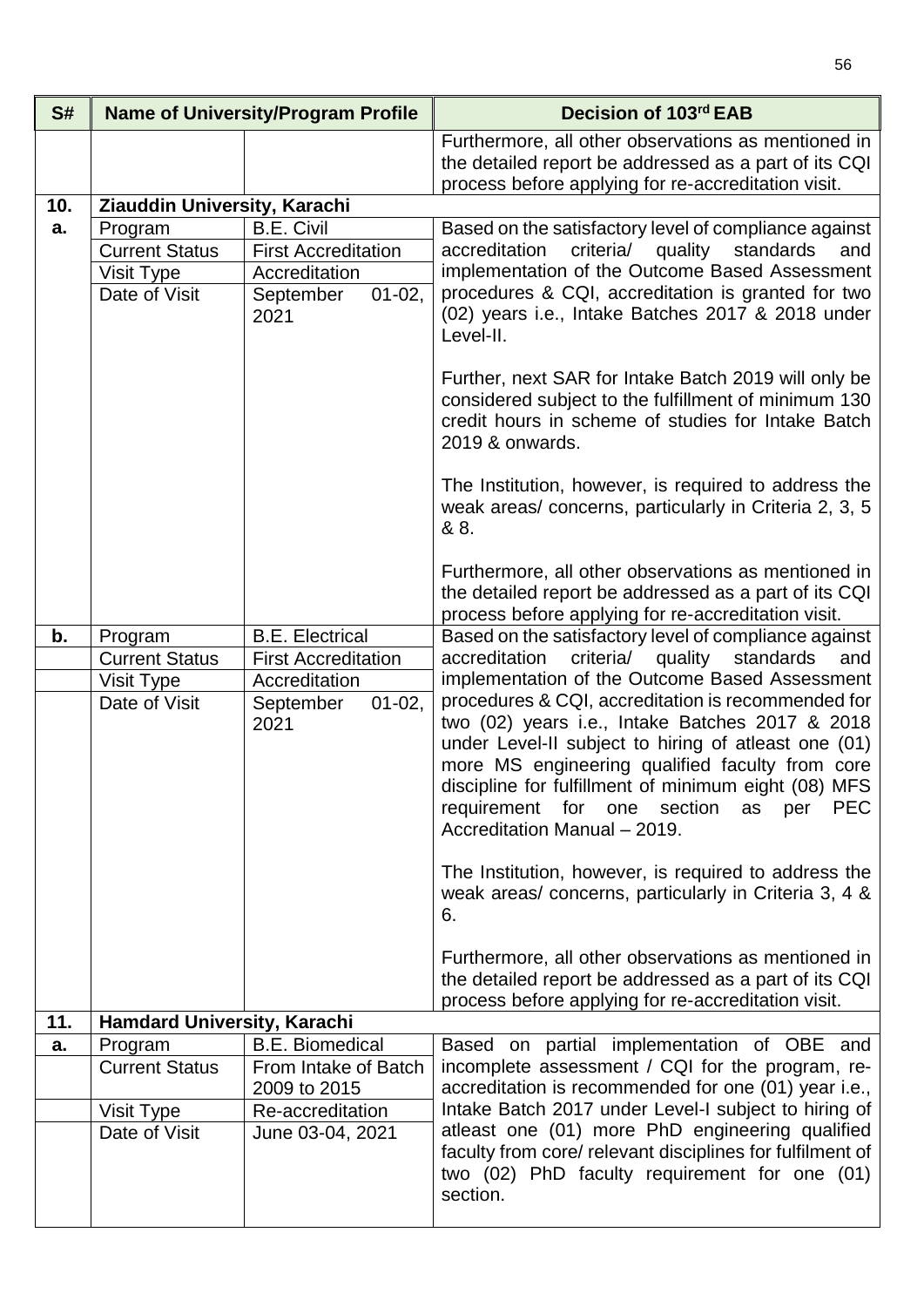| S#  | <b>Name of University/Program Profile</b>      |                                                                            | Decision of 103rd EAB                                                                                                                                                                                                                                                         |
|-----|------------------------------------------------|----------------------------------------------------------------------------|-------------------------------------------------------------------------------------------------------------------------------------------------------------------------------------------------------------------------------------------------------------------------------|
|     |                                                |                                                                            | The HEI is also advised to initiate the rigorous<br>training program for faculty and lab engineers on<br>understanding and implementation of OBE in general<br>and CEPs, OELs, PBLs and CQI at student and<br>cohort level in particular.                                     |
|     |                                                |                                                                            | Further, next SAR for Intake Batch 2018 will only be<br>considered subject to submission of satisfactory<br>compliance report alongwith tangible evidences on<br>all deficiencies and weaknesses mentioned in visit<br>report.                                                |
|     |                                                |                                                                            | The Institution, however, is required to address the<br>deficiencies/ weak areas/ concerns, particularly in<br>Criteria 2, 3, 6 & 8.                                                                                                                                          |
|     |                                                |                                                                            | Furthermore, all other observations as mentioned in<br>the detailed report be addressed as a part of its CQI<br>process before applying for re-accreditation visit.                                                                                                           |
| 12. |                                                | Nazeer Hussain University, Karachi                                         |                                                                                                                                                                                                                                                                               |
| a.  | Program<br><b>Current Status</b><br>Visit Type | <b>B.E. Electrical</b><br>Intake of Batch 2014<br>only<br>Re-accreditation | Based on partial implementation of OBE and<br>incomplete assessment / CQI for the program, re-<br>accreditation is granted for two (02) years i.e., Intake<br>Batches 2015 & 2016 under Level-I.                                                                              |
|     | Date of Visit                                  | June 18-19, 2021                                                           | The HEI is also advised to initiate the rigorous<br>training program for faculty and lab engineers on<br>understanding and implementation of OBE in general<br>and CEPs, OELs, PBLs and CQI at student and<br>cohort level in particular.                                     |
|     |                                                |                                                                            | There is no intake for 2017 & 2018, therefore, next<br>SAR for Intake Batch 2019 will only be considered<br>subject to submission of satisfactory compliance<br>report alongwith tangible evidences<br>on<br>all<br>deficiencies and weaknesses mentioned in visit<br>report. |
|     |                                                |                                                                            | The Institution, however, is required to address the<br>deficiencies/ weak areas/ concerns, particularly in<br>Criteria 1, 2, 3, 6 & 9.                                                                                                                                       |
|     |                                                |                                                                            | Furthermore, all other observations as mentioned in<br>the detailed report be addressed as a part of its CQI<br>process before applying for re-accreditation visit.                                                                                                           |
| b.  | Program                                        | <b>B.E. Mechanical</b>                                                     | Based on partial implementation of OBE and                                                                                                                                                                                                                                    |
|     | <b>Current Status</b>                          | Intake of Batch 2014                                                       | incomplete assessment / CQI for the program, re-                                                                                                                                                                                                                              |
|     |                                                | only                                                                       | accreditation is granted for two (02) years i.e., Intake                                                                                                                                                                                                                      |
|     | Visit Type<br>Date of Visit                    | Re-accreditation<br>June 18-19, 2021                                       | Batches 2015 & 2016 under Level-I.                                                                                                                                                                                                                                            |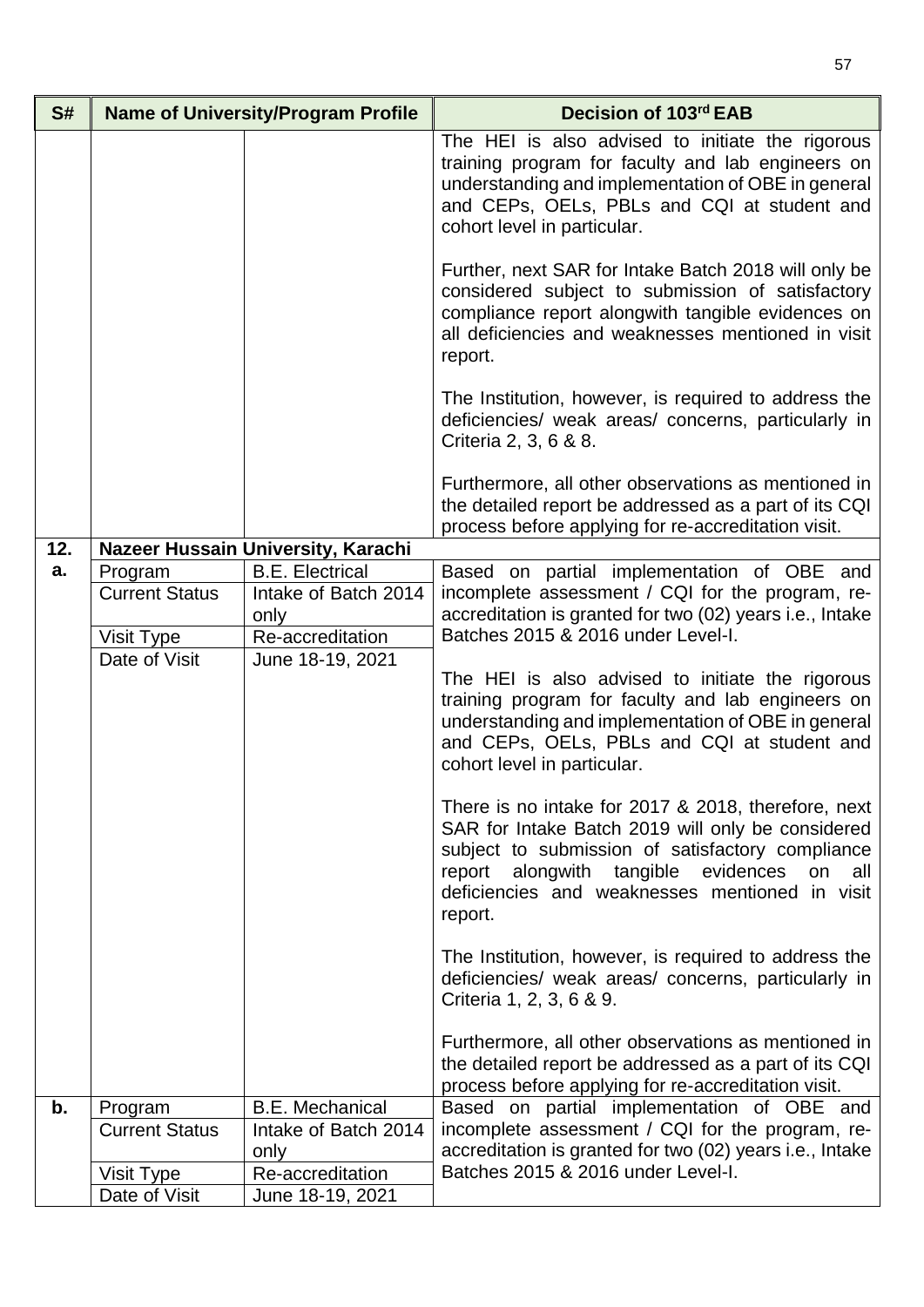| S#  | <b>Name of University/Program Profile</b> |                                  | Decision of 103rd EAB                                                                                                                                                                                                                                                                  |
|-----|-------------------------------------------|----------------------------------|----------------------------------------------------------------------------------------------------------------------------------------------------------------------------------------------------------------------------------------------------------------------------------------|
|     |                                           |                                  | The HEI is also advised to initiate the rigorous<br>training program for faculty and lab engineers on<br>understanding and implementation of OBE in general<br>and CEPs, OELs, PBLs and CQI at student and<br>cohort level in particular.                                              |
|     |                                           |                                  | There is no intake for 2017 & 2018, therefore, next<br>SAR for Intake Batch 2019 will only be considered<br>subject to submission of satisfactory compliance<br>evidences<br>report<br>alongwith<br>tangible<br>on<br>all<br>deficiencies and weaknesses mentioned in visit<br>report. |
|     |                                           |                                  | The Institution, however, is required to address the<br>deficiencies/ weak areas/ concerns, particularly in<br>Criteria 2, 3, 5, 8 & 9.                                                                                                                                                |
|     |                                           |                                  | Furthermore, all other observations as mentioned in<br>the detailed report be addressed as a part of its CQI<br>process before applying for re-accreditation visit.                                                                                                                    |
| 13. |                                           |                                  | PAF- Karachi Institute of Economics and Technology, Karachi                                                                                                                                                                                                                            |
| a.  | Program                                   | <b>B.E.</b> Avionics             | Based on the satisfactory level of compliance against                                                                                                                                                                                                                                  |
|     | <b>Current Status</b>                     | From Intake of Batch             | accreditation<br>criteria/<br>quality<br>standards<br>and                                                                                                                                                                                                                              |
|     |                                           | 2014 to 2016                     | implementation of the Outcome Based Assessment                                                                                                                                                                                                                                         |
|     | Visit Type                                | Re-accreditation                 | procedures & CQI, re-accreditation is granted for two<br>(02) years i.e., Intake Batches 2017 & 2018 under                                                                                                                                                                             |
|     | Date of Visit                             | October 01-02, 2021              | Level-II.                                                                                                                                                                                                                                                                              |
|     |                                           |                                  | The Institution, however, is required to address the<br>deficiencies/ weak areas/ concerns, particularly in<br>Criteria 1, 2 & 3.                                                                                                                                                      |
|     |                                           |                                  | Furthermore, all other observations as mentioned in<br>the detailed report be addressed as a part of its CQI<br>process before applying for re-accreditation visit.                                                                                                                    |
| b.  | Program                                   | <b>B.E. Electrical</b>           | Based on partial implementation of OBE and                                                                                                                                                                                                                                             |
|     | <b>Current Status</b>                     | From Intake of Batch             | incomplete assessment / CQI for the program, re-                                                                                                                                                                                                                                       |
|     |                                           | 2003 to 2016<br>Re-accreditation | accreditation is recommended for one (01) year i.e.,<br>Intake Batch 2017 under Level-I.                                                                                                                                                                                               |
|     | Visit Type<br>Date of Visit               | October 01-02, 2021              |                                                                                                                                                                                                                                                                                        |
|     |                                           |                                  | The HEI is also advised to initiate the rigorous<br>training program for faculty and lab engineers on<br>understanding and implementation of OBE in general<br>and CEPs, OELs, PBLs and CQI at student and<br>cohort level in particular.                                              |
|     |                                           |                                  | The Institution, however, is required to address the<br>deficiencies/ weak areas/ concerns, particularly in<br>Criteria 1, 2, 3, 5 & 6.                                                                                                                                                |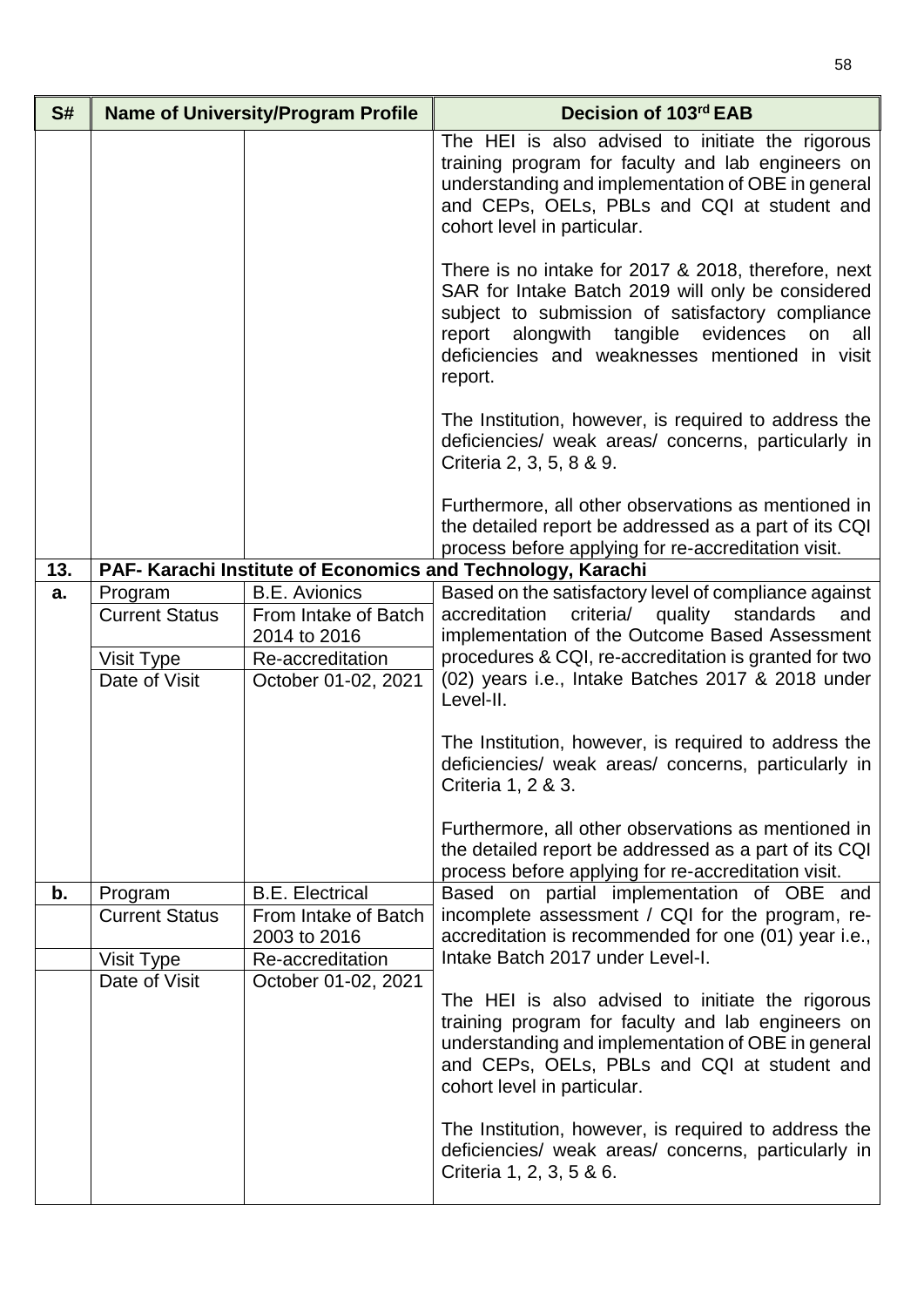| S# | <b>Name of University/Program Profile</b> |                                      | Decision of 103rd EAB                                                                                                                                               |
|----|-------------------------------------------|--------------------------------------|---------------------------------------------------------------------------------------------------------------------------------------------------------------------|
|    |                                           |                                      | Furthermore, all other observations as mentioned in<br>the detailed report be addressed as a part of its CQI<br>process before applying for re-accreditation visit. |
| C. | Program                                   | <b>B.E. Mechatronics</b>             | Based on the satisfactory level of compliance against                                                                                                               |
|    | <b>Current Status</b>                     | From Intake of Batch<br>2014 to 2016 | accreditation criteria/ quality standards<br>and<br>implementation of the Outcome Based Assessment                                                                  |
|    | Visit Type                                | Re-accreditation                     | procedures & CQI, re-accreditation is granted for two                                                                                                               |
|    | Date of Visit                             | October 01-02, 2021                  | (02) years i.e., Intake Batches 2017 & 2018 under<br>Level-II.                                                                                                      |
|    |                                           |                                      | The Institution, however, is required to address the<br>deficiencies/ weak areas/ concerns, particularly in<br>Criteria 2, 3, 6 & 9.                                |
|    |                                           |                                      | Furthermore, all other observations as mentioned in<br>the detailed report be addressed as a part of its CQI<br>process before applying for re-accreditation visit. |

## **Zone-III**

| S# |                       | <b>Name of University/Program Profile</b>    | Decision of 103rd EAB                                                                                                                                                                      |
|----|-----------------------|----------------------------------------------|--------------------------------------------------------------------------------------------------------------------------------------------------------------------------------------------|
| 1. |                       | The University of Poonch, Rawalakot          |                                                                                                                                                                                            |
|    | Program               | <b>B.Sc. Electrical</b><br>Engineering       | Based on the satisfactory level of compliance<br>against accreditation criteria / quality standards and                                                                                    |
|    | <b>Current Status</b> | From Intake of<br>Batch Fall-2015 to<br>2016 | implementation of the Outcome Based Assessment<br>procedures & CQI, re-accreditation is granted for<br>one (01) year i.e., for intake batch 2017 under Level-                              |
|    | Visit Type            | Re-accreditation                             | Ш.                                                                                                                                                                                         |
|    | Date of Visit         | October 14-15,<br>2021                       | Further, re-accreditation is also recommended for<br>intake batch 2018 under Level-II subject to<br>verification of compliance on followings observations<br>through a confirmatory visit: |
|    |                       |                                              | Implementation of CEPs, PBLs & OELs in<br>theory/lab courses.                                                                                                                              |
|    |                       |                                              | Implementation of well-defined mechanism of<br>ii.<br>rubrics and comprehensive standard operating<br>procedures (SoPs) for FYDP to ensure the<br>attainment of GAs.                       |
|    |                       |                                              | Addressal of all weaknesses / concerns<br>iii.<br>mentioned in visit report, particularly in Criteria<br>3, 8 & 9.                                                                         |
| 2. | Islamabad)            |                                              | Islamic International Engineering College, Islamabad (Riphah International University,                                                                                                     |
| a. | Program               | <b>Bio-Medical</b><br>B.Sc.<br>Engineering   | Based on verification of satisfactory level of<br>compliance against accreditation criteria/ quality                                                                                       |

--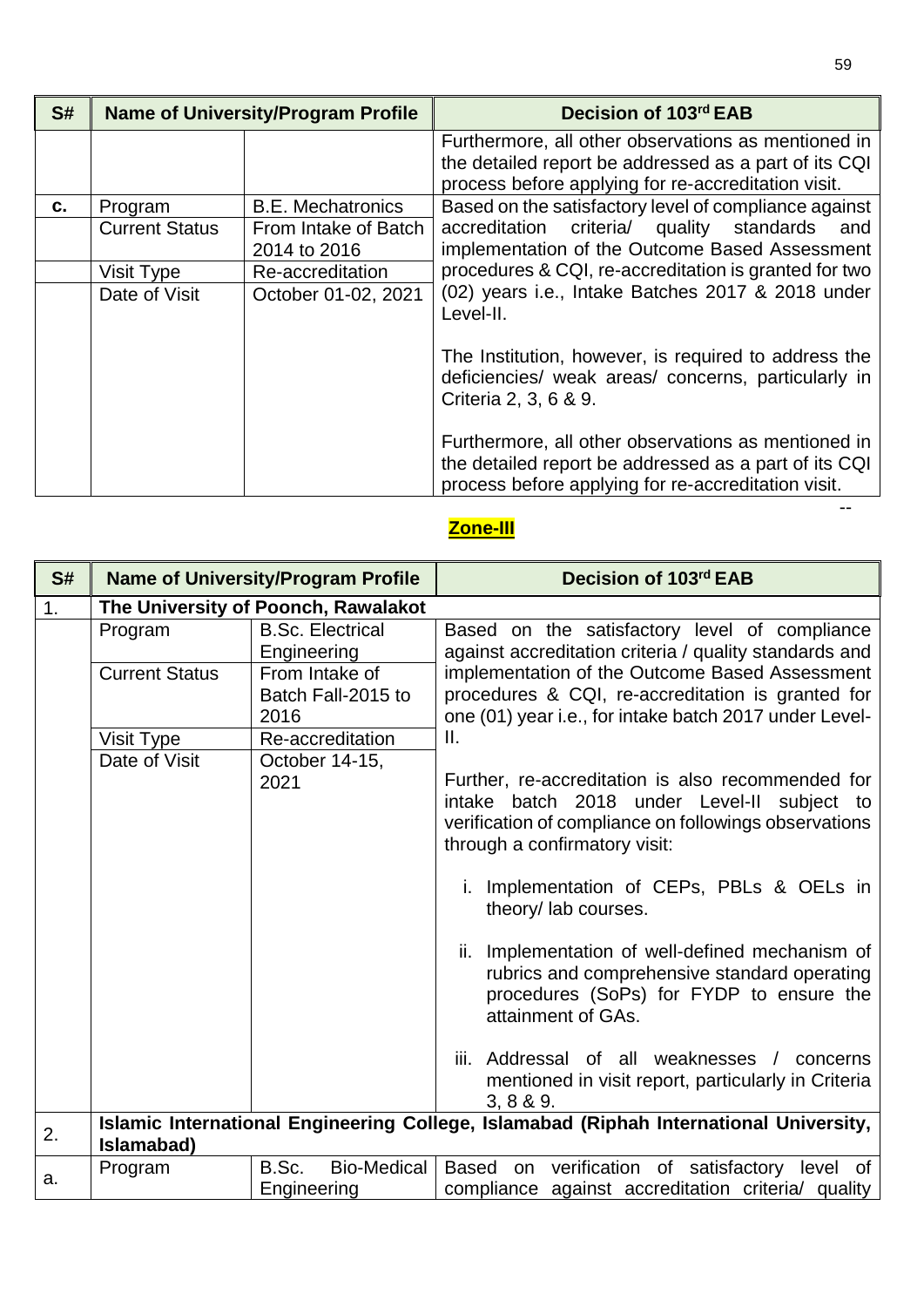| S# | <b>Name of University/Program Profile</b>            |                                                                                            | Decision of 103rd EAB                                                                                                                                                                                                                                                                                 |
|----|------------------------------------------------------|--------------------------------------------------------------------------------------------|-------------------------------------------------------------------------------------------------------------------------------------------------------------------------------------------------------------------------------------------------------------------------------------------------------|
|    | <b>Current Status</b><br>Visit Type<br>Date of Visit | <b>From</b><br>Intake<br>0f<br>Batch 2014 to 2016<br>Re-accreditation<br>April 12-13, 2021 | standards during physical accreditation visit, the<br>already granted provisional accreditation to intake<br>batch 2016 under Level-II is validated.                                                                                                                                                  |
|    |                                                      |                                                                                            | Further, based on the satisfactory level of<br>compliance against accreditation criteria / quality<br>standards and implementation of the Outcome<br>Based Assessment procedures<br>& CQI, re-<br>accreditation is granted for two (02) years i.e., for<br>intake batches 2017 & 2018 under Level-II. |
|    |                                                      |                                                                                            | The Institution, however, is required to address all<br>weaknesses / concerns, particularly in Criteria 2, 3,<br>6, 8 & 9.                                                                                                                                                                            |
|    |                                                      |                                                                                            | Furthermore, all other observations as mentioned in<br>the detailed report be addressed as a part of its CQI<br>process before applying for re-accreditation visit.                                                                                                                                   |
| 3. |                                                      | <b>Capital University of Science and Technology, Islamabad</b>                             |                                                                                                                                                                                                                                                                                                       |
| a. | Program                                              | <b>B.Sc. Electrical</b>                                                                    | Based on the satisfactory level of compliance                                                                                                                                                                                                                                                         |
|    |                                                      | Engineering                                                                                | against accreditation criteria / quality standards and                                                                                                                                                                                                                                                |
|    | <b>Current Status</b>                                | From Intake of                                                                             | implementation of the Outcome Based Assessment                                                                                                                                                                                                                                                        |
|    |                                                      | Batch 2014 upto<br>2016                                                                    | procedures & CQI, re-accreditation is granted for<br>three (03) years i.e., for intake batches 2017, 2018                                                                                                                                                                                             |
|    | Visit Type                                           | Re-accreditation                                                                           | & 2019 under Level-II.                                                                                                                                                                                                                                                                                |
|    | Date of Visit                                        | September 9-10,                                                                            |                                                                                                                                                                                                                                                                                                       |
|    |                                                      | 2021                                                                                       | The Institution, however, is required to address all<br>weaknesses / concerns, particularly in Criteria 3 & 8.                                                                                                                                                                                        |
|    |                                                      |                                                                                            | Furthermore, all other observations as mentioned in<br>the detailed report be addressed as a part of its CQI<br>process before applying for re-accreditation visit.                                                                                                                                   |
| b. | Program                                              | <b>B.Sc. Mechanical</b>                                                                    | Based on the satisfactory level of compliance                                                                                                                                                                                                                                                         |
|    |                                                      | Engineering                                                                                | against accreditation criteria / quality standards and                                                                                                                                                                                                                                                |
|    | <b>Current Status</b>                                | From Intake of<br>Batch 2014 to 2016                                                       | implementation of the Outcome Based Assessment<br>procedures & CQI, re-accreditation is granted for                                                                                                                                                                                                   |
|    | Visit Type                                           | Re-accreditation                                                                           | three (03) years i.e., for intake batches 2017, 2018                                                                                                                                                                                                                                                  |
|    | Date of Visit                                        | September 9-10,                                                                            | & 2019 under Level-II.                                                                                                                                                                                                                                                                                |
|    |                                                      | 2021                                                                                       |                                                                                                                                                                                                                                                                                                       |
|    |                                                      |                                                                                            | The Institution, however, is required to address all<br>weaknesses / concerns, particularly in Criteria 3 & 8.                                                                                                                                                                                        |
|    |                                                      |                                                                                            | Furthermore, all other observations as mentioned in<br>the detailed report be addressed as a part of its CQI<br>process before applying for re-accreditation visit.                                                                                                                                   |
| C. | Program                                              | <b>B.Sc. Civil</b>                                                                         | Based on the satisfactory level of compliance                                                                                                                                                                                                                                                         |
|    |                                                      | Engineering                                                                                | against accreditation criteria / quality standards and                                                                                                                                                                                                                                                |
|    | <b>Current Status</b>                                | From Intake of                                                                             | implementation of the Outcome Based Assessment                                                                                                                                                                                                                                                        |
|    |                                                      | Batch 2014 to 2016                                                                         | procedures & CQI, re-accreditation is granted for                                                                                                                                                                                                                                                     |
|    | Visit Type                                           | Re-accreditation                                                                           |                                                                                                                                                                                                                                                                                                       |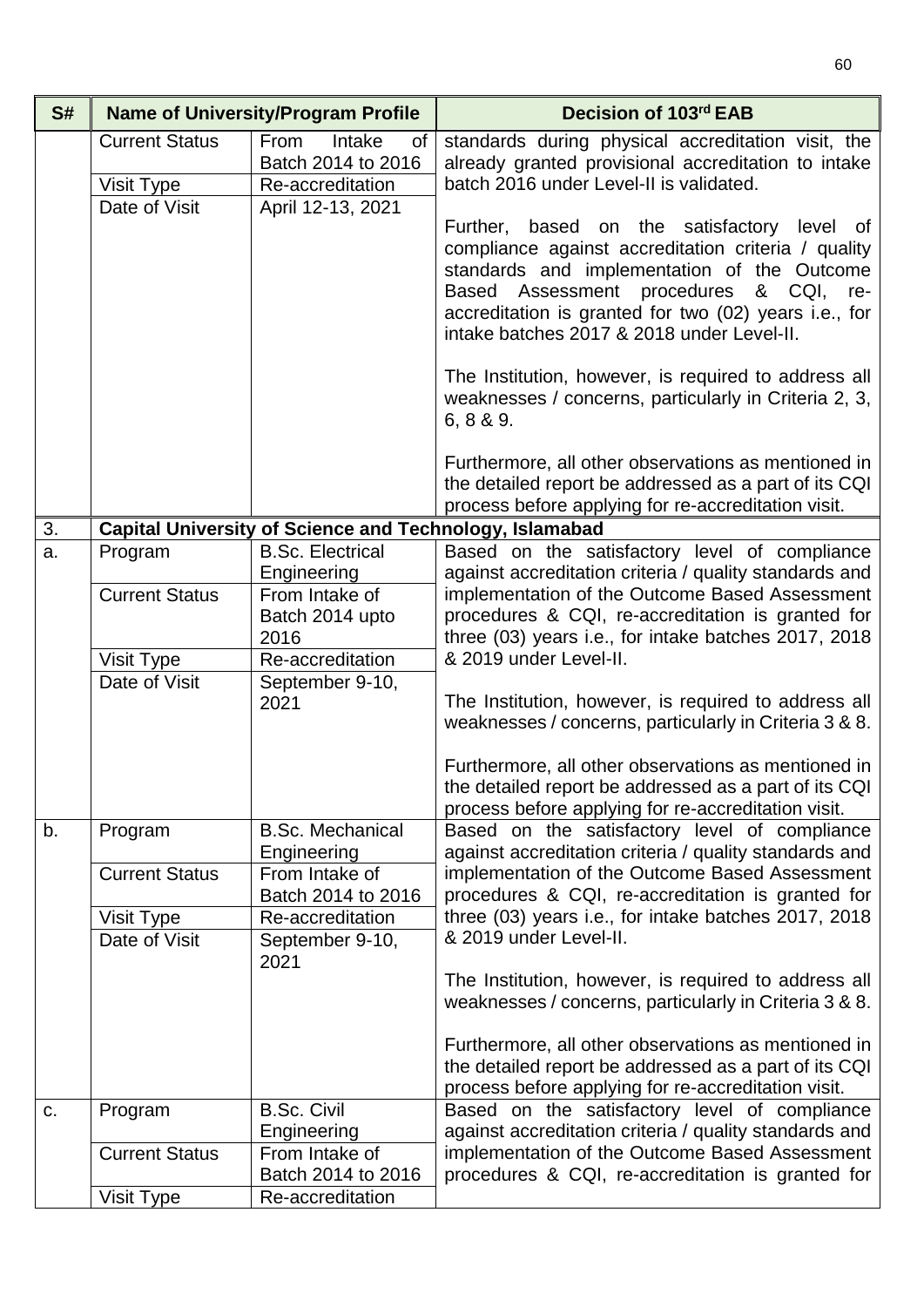| S# | <b>Name of University/Program Profile</b> |                                           | Decision of 103rd EAB                                                                                                                                                                                                                                                                                                                                                                                                                       |
|----|-------------------------------------------|-------------------------------------------|---------------------------------------------------------------------------------------------------------------------------------------------------------------------------------------------------------------------------------------------------------------------------------------------------------------------------------------------------------------------------------------------------------------------------------------------|
|    | Date of Visit                             | September 9-10,<br>2021                   | three (03) years i.e., for intake batches 2017, 2018<br>& 2019 under Level-II.                                                                                                                                                                                                                                                                                                                                                              |
|    |                                           |                                           | The HEI is advised to hire two (02) more PhD<br>engineering qualified faculty from core/ relevant<br>disciplines for fulfilment of six (06) PhD faculty<br>requirement for three (03) sections (2 PhDs per<br>section). In case, the HEI does not want to increase<br>the PhD faculty then a formal application be<br>submitted to EAD for reduction of student intake<br>inline with available PhD faculty members.                        |
|    |                                           |                                           | The Institution, however, is required to address all<br>weaknesses / concerns, particularly in Criteria 3 & 8.                                                                                                                                                                                                                                                                                                                              |
|    |                                           |                                           | Furthermore, all other observations as mentioned in<br>the detailed report be addressed as a part of its CQI<br>process before applying for re-accreditation visit.                                                                                                                                                                                                                                                                         |
| 4. |                                           | <b>Muslim Youth University, Islamabad</b> |                                                                                                                                                                                                                                                                                                                                                                                                                                             |
| a. | Program                                   | <b>B.S. Civil</b><br>Engineering          | Based on partial implementation of OBE and<br>incomplete assessment / CQI for the program, re-                                                                                                                                                                                                                                                                                                                                              |
|    | <b>Current Status</b>                     | Intake of Batch<br>2015 only              | accreditation is granted for two (02) years i.e., for<br>intake batches 2016 & 2017 under Level-I.                                                                                                                                                                                                                                                                                                                                          |
|    | Visit Type                                | Re-accreditation                          |                                                                                                                                                                                                                                                                                                                                                                                                                                             |
|    | Date of Visit                             | September 24-25,<br>2021                  | Further, based on the satisfactory level of<br>compliance against observations identified by PEC<br>for regularization of intake batch 2019<br>and<br>of formal<br>submission<br>undertaking<br>by<br>the<br>Chairperson, Board of Governors<br>Vice<br>and<br>Chancellor Muslim Youth University, Islamabad for<br>not violating PEC decisions and policies in future,<br>the regularization for intake batch 2019 is hereby<br>confirmed. |
|    |                                           |                                           | The HEI is also advised to initiate the rigorous<br>training program for faculty and lab engineers on<br>understanding and implementation of OBE in<br>general and CEPs, OELs, PBLs and CQI at student<br>and cohort level in particular.                                                                                                                                                                                                   |
|    |                                           |                                           | The Institution, however, is required to address all<br>weaknesses / concerns, particularly in Criteria 1, 2,<br>3, 4, 5, 7 & 88.                                                                                                                                                                                                                                                                                                           |
|    |                                           |                                           | Furthermore, all other observations as mentioned in<br>the detailed report be addressed as a part of its CQI<br>process before applying for re-accreditation visit.                                                                                                                                                                                                                                                                         |
| b. | Program                                   | <b>B.S. Electrical</b><br>Engineering     | The already granted provisional accreditation to<br>intake batch 2016 under Level-I is validated.                                                                                                                                                                                                                                                                                                                                           |
|    | <b>Current Status</b>                     | Intake of Batch<br>2016 only              |                                                                                                                                                                                                                                                                                                                                                                                                                                             |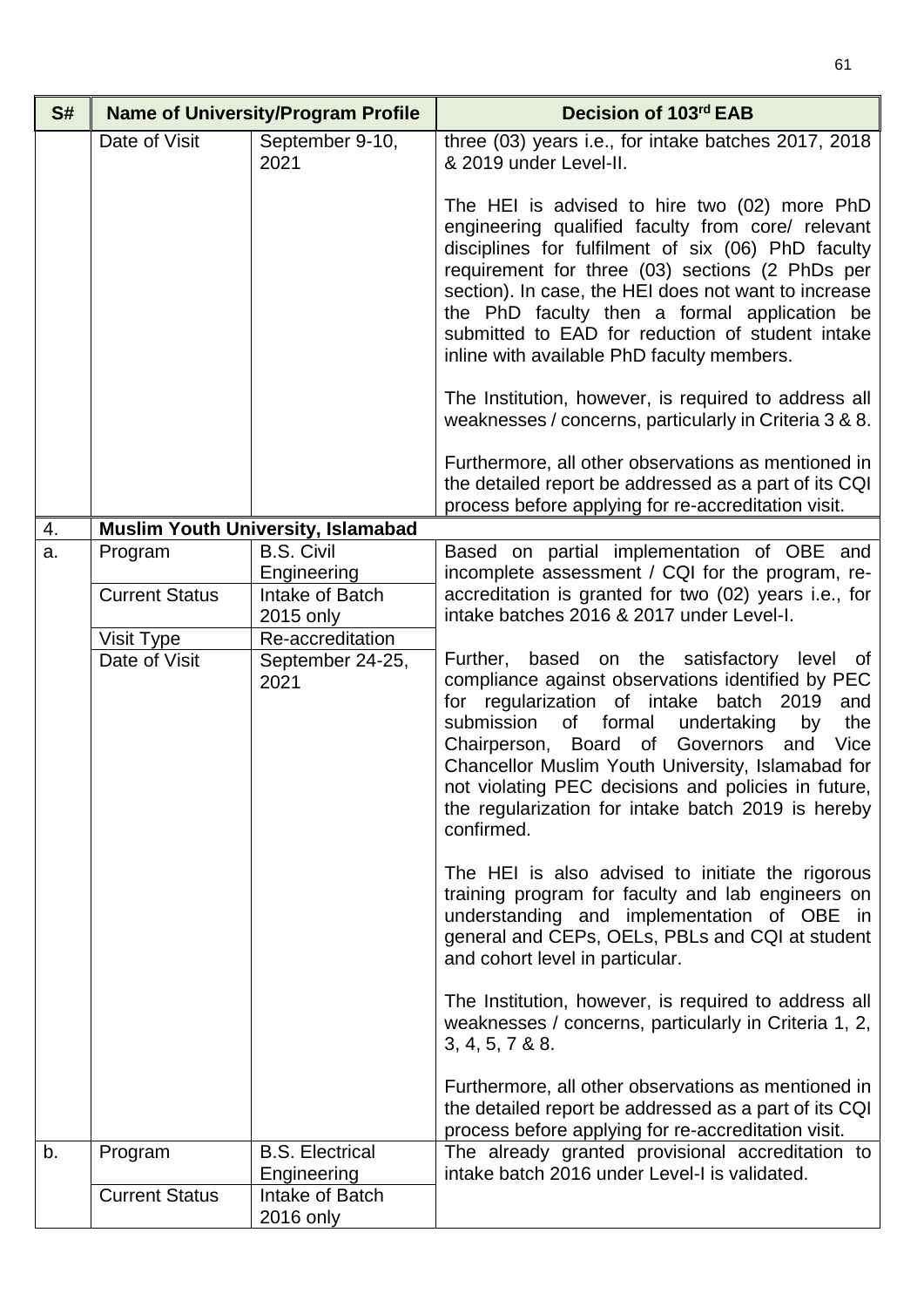| S# | <b>Name of University/Program Profile</b> |                                                    | Decision of 103rd EAB                                                                                                                                                                                                                                                                                                                                                                                                                 |
|----|-------------------------------------------|----------------------------------------------------|---------------------------------------------------------------------------------------------------------------------------------------------------------------------------------------------------------------------------------------------------------------------------------------------------------------------------------------------------------------------------------------------------------------------------------------|
|    | Visit Type<br>Date of Visit               | Re-accreditation<br>September 24-25,<br>2021       | Based on partial implementation of OBE and<br>incomplete assessment / CQI for the program, re-<br>accreditation is granted for one (01) year i.e., for<br>intake batch 2017 under Level-I.                                                                                                                                                                                                                                            |
|    |                                           |                                                    | Further, based on the satisfactory level of<br>compliance against observations identified by PEC<br>for regularization of intake batch 2019<br>and<br>submission of formal undertaking<br>by<br>the<br>Chairperson, Board of Governors<br>Vice<br>and<br>Chancellor Muslim Youth University, Islamabad for<br>not violating PEC decisions and policies in future,<br>the regularization for intake batch 2019 is hereby<br>confirmed. |
|    |                                           |                                                    | The HEI is also advised to initiate the rigorous<br>training program for faculty and lab engineers on<br>understanding and implementation of OBE in<br>general and CEPs, OELs, PBLs and CQI at student<br>and cohort level in particular.                                                                                                                                                                                             |
|    |                                           |                                                    | The Institution, however, is required to address all<br>weaknesses / concerns, particularly in Criteria 3, 4,<br>6, 7 & 8 & 8.                                                                                                                                                                                                                                                                                                        |
|    |                                           |                                                    | Furthermore, all other observations as mentioned in<br>the detailed report be addressed as a part of its CQI<br>process before applying for re-accreditation visit.                                                                                                                                                                                                                                                                   |
| 5. |                                           | National University of Modern Languages, Islamabad |                                                                                                                                                                                                                                                                                                                                                                                                                                       |
| a. | Program                                   | <b>BE Electrical</b><br>) from intake batch        | The already granted provisional accreditation to<br>(Telecommunication   intake batch 2016 under Level-I is validated.                                                                                                                                                                                                                                                                                                                |
|    |                                           | Fall-2013 to 2017<br>and                           | Further, based on partial implementation of OBE and<br>incomplete assessment / CQI for the program, re-<br>accreditation is granted for one year i.e., for intake                                                                                                                                                                                                                                                                     |
|    |                                           |                                                    | batch 2017 under Level-I.                                                                                                                                                                                                                                                                                                                                                                                                             |
|    |                                           | <b>BE Electrical</b><br>from intake batch          | The HEI is advised to initiate the rigorous training                                                                                                                                                                                                                                                                                                                                                                                  |
|    |                                           | 2018 and onwards                                   | program for faculty<br>and lab engineers<br>on                                                                                                                                                                                                                                                                                                                                                                                        |
|    | <b>Current Status</b>                     | From Intake of                                     | understanding and implementation of OBE in                                                                                                                                                                                                                                                                                                                                                                                            |
|    |                                           | Batch Fall-2013 to<br>2016                         | general and CEPs, OELs, PBLs and CQI at student<br>and cohort level in particular.                                                                                                                                                                                                                                                                                                                                                    |
|    | Visit Type                                | Re-accreditation                                   |                                                                                                                                                                                                                                                                                                                                                                                                                                       |
|    | Date of Visit                             | September 17-18,<br>2021                           | The Institution, however, is required to address all<br>deficiencies, weaknesses and concerns, particularly<br>in Criteria 2, 3, 5, 6, 8 & 9.                                                                                                                                                                                                                                                                                         |
|    |                                           |                                                    | Furthermore, all other observations as mentioned in<br>the detailed report be addressed as a part of its CQI<br>process before applying for re-accreditation visit.                                                                                                                                                                                                                                                                   |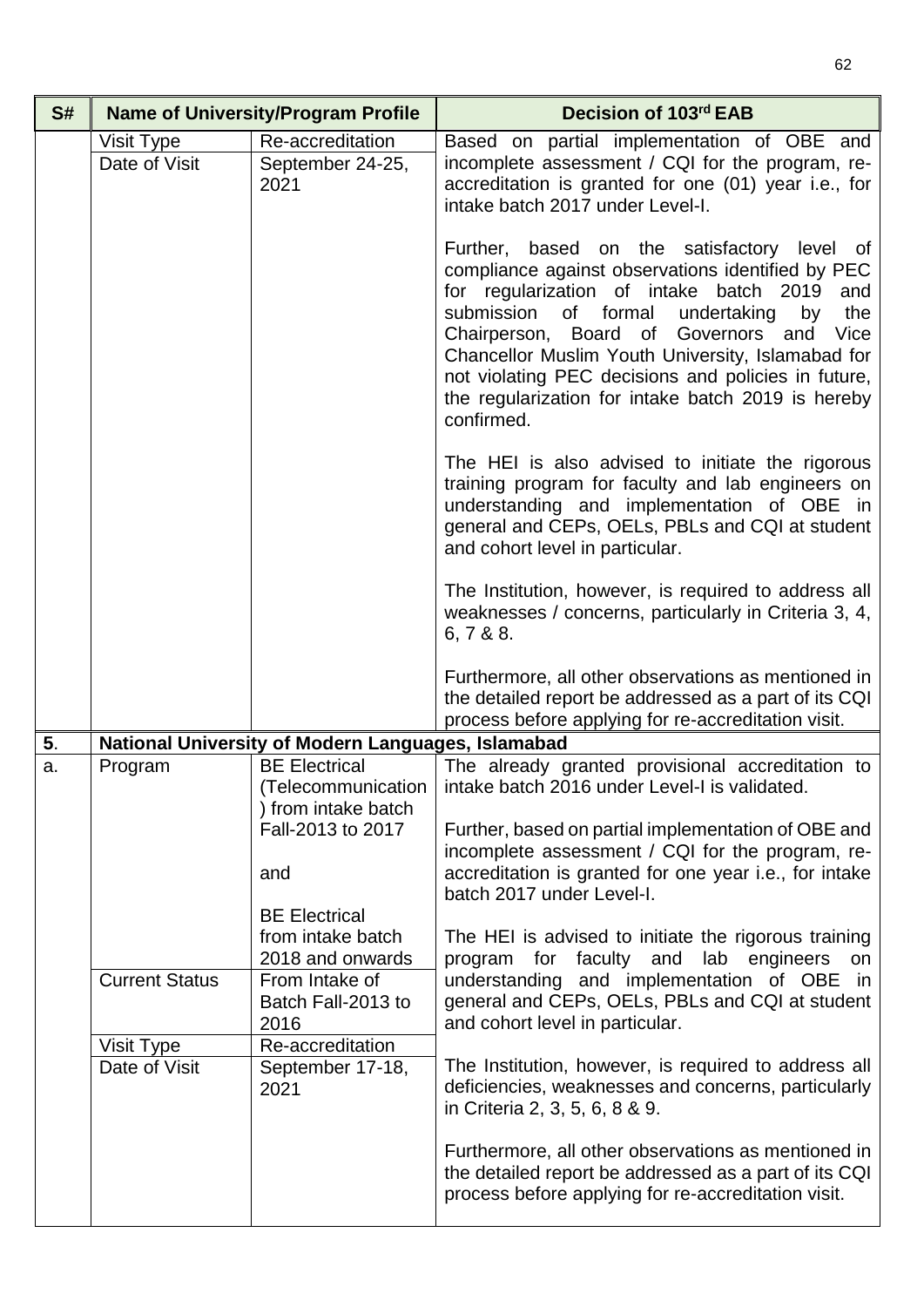| S#                                                                                                                                                   |                                                                                                                                                                                                                                                              | <b>Name of University/Program Profile</b>                                                                                        | Decision of 103rd EAB                                                                                                                                                                                                                                                                                                                                                                                                                                                                                                                                                                                                                                                                                                                                                                                               |
|------------------------------------------------------------------------------------------------------------------------------------------------------|--------------------------------------------------------------------------------------------------------------------------------------------------------------------------------------------------------------------------------------------------------------|----------------------------------------------------------------------------------------------------------------------------------|---------------------------------------------------------------------------------------------------------------------------------------------------------------------------------------------------------------------------------------------------------------------------------------------------------------------------------------------------------------------------------------------------------------------------------------------------------------------------------------------------------------------------------------------------------------------------------------------------------------------------------------------------------------------------------------------------------------------------------------------------------------------------------------------------------------------|
| 6.                                                                                                                                                   |                                                                                                                                                                                                                                                              | <b>ISRA University, Hyderabad (Islamabad Campus)</b>                                                                             |                                                                                                                                                                                                                                                                                                                                                                                                                                                                                                                                                                                                                                                                                                                                                                                                                     |
| a.                                                                                                                                                   | Program<br><b>Current Status</b>                                                                                                                                                                                                                             | <b>BE Electrical</b><br>From Intake of<br>Batch 2013 to 2016<br>(excluding Intake of<br>Batch 2015, which<br>was not inducted by | The already granted provisional accreditation to<br>intake batch 2016 under Level-I is validated.<br>Further, based on partial implementation of OBE<br>and incomplete assessment/ CQI for the program,<br>re-accreditation is granted for one year i.e., for                                                                                                                                                                                                                                                                                                                                                                                                                                                                                                                                                       |
|                                                                                                                                                      | Visit Type<br>Date of Visit                                                                                                                                                                                                                                  | the university).<br>Re-accreditation<br>July 16-17, 2021                                                                         | intake batch 2017 under Level-I.<br>Re-accreditation is also recommended for intake<br>batch 2018 (last intake) under Level-I subject to<br>submission of satisfactory compliance on coverage<br>of courses/ labs along with retention of requisite<br>faculty (till completion of 8 <sup>th</sup> Semester).<br>Further the official statement by the Vice Chancellor/<br>Head of Institution regarding closure of Electrical<br>Engineering program at Islamabad Campus is also<br>required as program has been phased out and there<br>is no further intake 2019 onwards.<br>In case, the HEI intends to restart the same program<br>in future, then a fresh Zero visit request will be                                                                                                                          |
|                                                                                                                                                      |                                                                                                                                                                                                                                                              |                                                                                                                                  | required as per PEC policy / criteria.                                                                                                                                                                                                                                                                                                                                                                                                                                                                                                                                                                                                                                                                                                                                                                              |
| 7.                                                                                                                                                   |                                                                                                                                                                                                                                                              | Abasyn University, Peshawar (Islamabad Campus)                                                                                   |                                                                                                                                                                                                                                                                                                                                                                                                                                                                                                                                                                                                                                                                                                                                                                                                                     |
| <b>BE Civil</b><br>Program<br>a.<br><b>Current Status</b><br>From Intake of<br>Batch 2014 to 2016<br>Visit Type<br>Re-accreditation<br>Date of Visit | Based on verification of satisfactory level of<br>compliance against accreditation criteria/ quality<br>standards during physical accreditation visit, the<br>already granted provisional accreditation to intake<br>batch 2016 under Level-II is validated. |                                                                                                                                  |                                                                                                                                                                                                                                                                                                                                                                                                                                                                                                                                                                                                                                                                                                                                                                                                                     |
|                                                                                                                                                      |                                                                                                                                                                                                                                                              | September 24-25,<br>2021                                                                                                         | Further, based on the satisfactory level of<br>compliance against accreditation criteria / quality<br>standards and implementation of the Outcome<br>Based Assessment procedures & CQI, re-<br>accreditation is granted for one (01) year i.e., for<br>intake batch 2017 under Level-II.<br>Moreover, re-accreditation is also recommended for<br>intake batch 2018 under Level-II subject to<br>verification of following observations through a<br>confirmatory visit:<br>Allocation of dedicated infrastructure/ lab<br>i.<br>space for Fluid-1 & Fluid-2 and Hydrology &<br>irrigation labs, which are currently housed in<br>one room.<br>Enhancement of lab sizes for core engineering<br>ii.<br>labs as per PEC criteria.<br>Increase in number of work stations as<br>iii.<br>mentioned in detailed report. |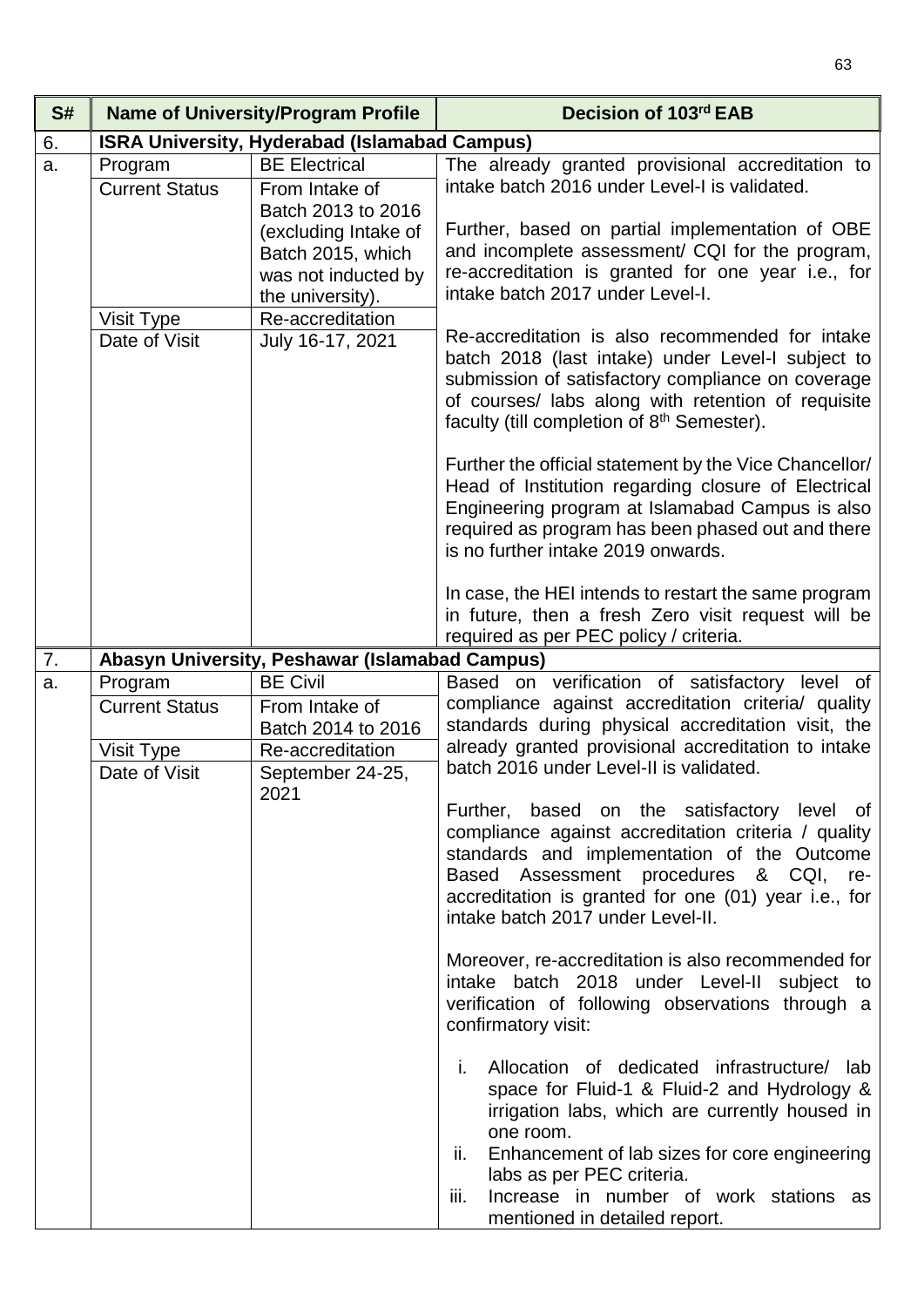| S# | <b>Name of University/Program Profile</b>                       |                                                                                                              | Decision of 103rd EAB                                                                                                                                                                                                                                                                                                                                                                                                                                                                                                                                                                                       |
|----|-----------------------------------------------------------------|--------------------------------------------------------------------------------------------------------------|-------------------------------------------------------------------------------------------------------------------------------------------------------------------------------------------------------------------------------------------------------------------------------------------------------------------------------------------------------------------------------------------------------------------------------------------------------------------------------------------------------------------------------------------------------------------------------------------------------------|
|    |                                                                 |                                                                                                              | Effective implementation of EHS policy.<br>iv.<br>Implementation of well-defined mechanism of<br>V.<br>rubrics and comprehensive standard operating<br>procedures (SoPs) for FYDP to ensure the<br>attainment of GAs.<br>Improvement of CEPs, PBLs & OELs<br>vi.<br>taxonomy level in theory / lab courses even<br>through rigorous training.<br>Addressal of all weaknesses / concerns<br>vii.<br>mentioned in visit report, particularly in Criteria<br>3, 6 & 8.8<br>A PhD qualified faculty member in Structural                                                                                        |
|    |                                                                 |                                                                                                              | Engineering specialization may preferably be hired.                                                                                                                                                                                                                                                                                                                                                                                                                                                                                                                                                         |
| b. | Program<br><b>Current Status</b><br>Visit Type<br>Date of Visit | <b>BE Electrical</b><br>From Intake of<br>Batch 2012 to 2016<br>Re-accreditation<br>September 24-25,<br>2021 | Based on the satisfactory level of compliance<br>against accreditation criteria / quality standards and<br>implementation of the Outcome Based Assessment<br>procedures & CQI, re-accreditation is granted for<br>two (02) years i.e., for intake batches 2017 and 2018<br>under Level-II.                                                                                                                                                                                                                                                                                                                  |
|    |                                                                 |                                                                                                              | The Institution, however, is required to address all<br>weaknesses / concerns, particularly in Criteria 1, 3,<br>6 & 8.                                                                                                                                                                                                                                                                                                                                                                                                                                                                                     |
|    |                                                                 |                                                                                                              | Furthermore, all other observations as mentioned in<br>the detailed report be addressed as a part of its CQI<br>process before applying for re-accreditation visit.                                                                                                                                                                                                                                                                                                                                                                                                                                         |
| 8. |                                                                 |                                                                                                              | Federal Urdu University of Arts, Science and Technology, Islamabad (Main Campus)                                                                                                                                                                                                                                                                                                                                                                                                                                                                                                                            |
| a. | Program                                                         | <b>B.Sc. Electrical</b><br>Engineering<br>(Electronics)                                                      | The already granted provisional accreditation to<br>intake batch 2016 under Level-I is validated.                                                                                                                                                                                                                                                                                                                                                                                                                                                                                                           |
|    | <b>Current Status</b>                                           | From Intake of<br>Batch 2004 to 2016                                                                         | Further, based on partial implementation of OBE<br>and incomplete assessment/ CQI for the program,                                                                                                                                                                                                                                                                                                                                                                                                                                                                                                          |
|    | Visit Type                                                      | Re-accreditation                                                                                             | re-accreditation is granted for one (01) year i.e., for                                                                                                                                                                                                                                                                                                                                                                                                                                                                                                                                                     |
|    | Date of Visit                                                   | September 27-28,<br>2021                                                                                     | intake batch 2017 under Level-I.<br>The HEI is advised to initiate the rigorous training<br>for faculty<br>and<br>lab engineers<br>program<br>on<br>understanding and implementation of OBE in<br>general and CEPs, OELs, PBLs and CQI at student<br>and cohort level in particular.<br>Next SAR for intake Fall-2018 and onwards will only<br>considered<br>subject<br>submission<br>to<br>0f<br>be<br>compliance<br>comprehensive<br>report<br>along-with<br>tangible evidences on observations pertaining to the<br>deficiencies, weaknesses & concerns mentioned in<br>detailed report in all Criteria. |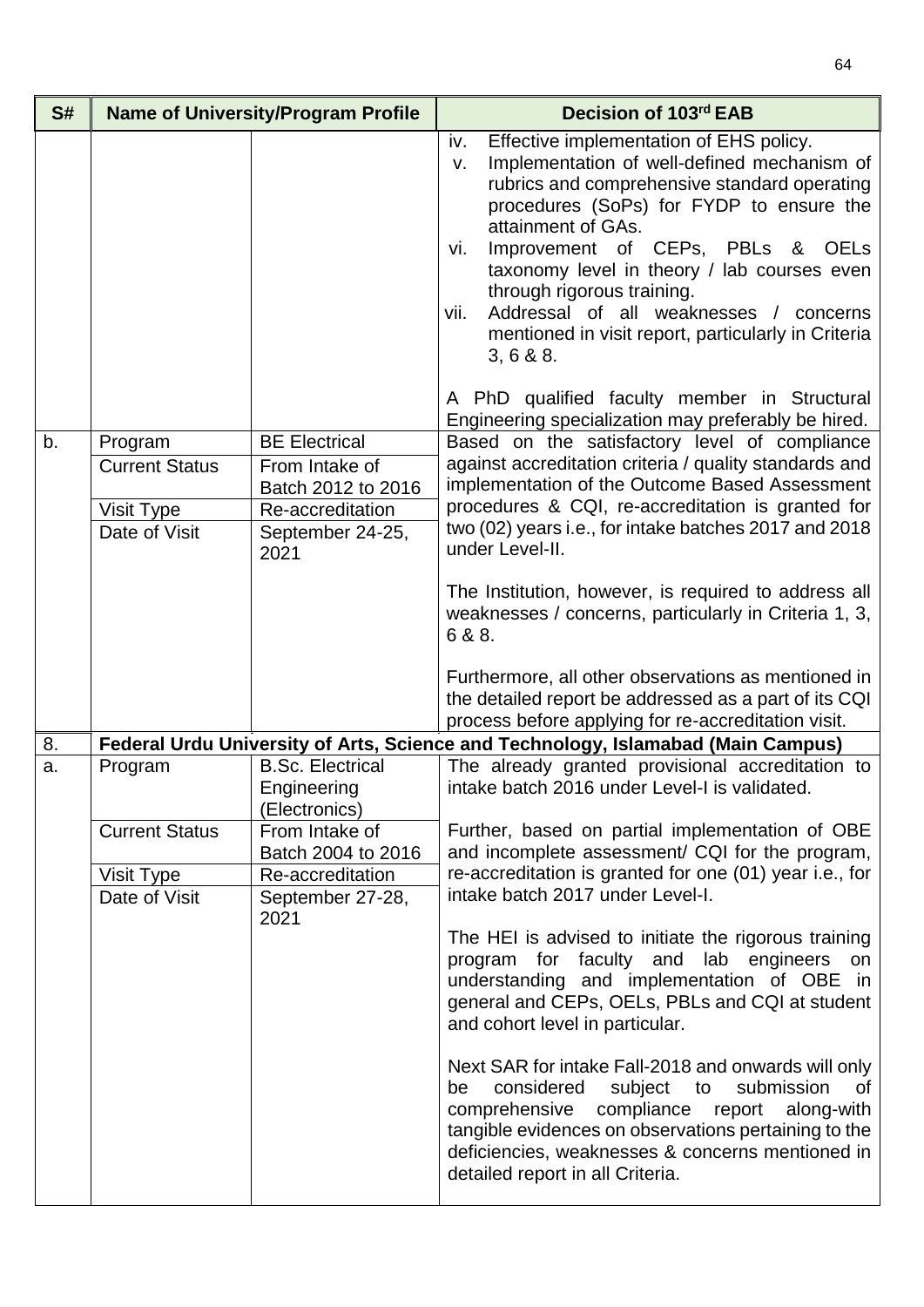| S#  |                                                                 | <b>Name of University/Program Profile</b>                                                                                                                                                                                                                         | Decision of 103rd EAB                                                                                                                                                                                                                                                                                                                                                                                                                                                                                                                                                             |
|-----|-----------------------------------------------------------------|-------------------------------------------------------------------------------------------------------------------------------------------------------------------------------------------------------------------------------------------------------------------|-----------------------------------------------------------------------------------------------------------------------------------------------------------------------------------------------------------------------------------------------------------------------------------------------------------------------------------------------------------------------------------------------------------------------------------------------------------------------------------------------------------------------------------------------------------------------------------|
| 9.  |                                                                 |                                                                                                                                                                                                                                                                   | Grafton College, Islamabad (Affiliated with National University of Modern Languages,                                                                                                                                                                                                                                                                                                                                                                                                                                                                                              |
|     | Islamabad)<br>Program<br><b>Current Status</b><br>Visit Type    | <b>BE Electrical</b><br>(Telecommunication)<br>Affiliated with NUML,<br><b>Islamabad from intake</b><br>batch 2014 to 2018<br>and<br>Affiliated with UET,<br>Lahore from intake<br>batch 2019 onwards<br>From Intake of<br>Batch 2014 to 2016<br>Re-accreditation | Already granted provisional accreditation to intake<br>batch 2016 under Level-I is validated.<br>The HEI has no admissions in intake batch 2017.<br>Further, based on the satisfactory level of<br>compliance in most of accreditation criterion / quality<br>standards and implementation of the Outcome<br>procedures<br>Based Assessment<br>& CQI, re-<br>accreditation is recommended for one (01) year i.e.,<br>for intake batch 2018 under Level-II subject to<br>verification<br>of<br>compliance<br>followings<br>on<br>observations through a confirmatory visit:        |
|     | Date of Visit                                                   | October 1-2, 2021                                                                                                                                                                                                                                                 | Implementation of CEPs, PBLs & OELs in<br>theory/ lab courses.<br>ii. Implementation of well-defined mechanism of<br>rubrics and comprehensive standard operating<br>procedures (SoPs) for FYDP to ensure the<br>attainment of GAs.<br>iii. Addressal of all weaknesses/ concerns<br>mentioned in visit report, particularly in Criteria<br>2, 3 & 8.8                                                                                                                                                                                                                            |
| 10. |                                                                 | <b>Institute of Space Technology, Islamabad</b>                                                                                                                                                                                                                   |                                                                                                                                                                                                                                                                                                                                                                                                                                                                                                                                                                                   |
| a.  | Program<br><b>Current Status</b><br>Visit Type<br>Date of Visit | <b>B.S.</b> in Electrical<br>Engineering<br>From Intake of Batch<br>2011 upto 2016<br>Re-accreditation<br>October 4-5, 2021                                                                                                                                       | Based on the satisfactory level of compliance against<br>accreditation criteria / quality standards and<br>implementation of the Outcome Based Assessment<br>procedures & CQI, re-accreditation is granted for two<br>(02) years i.e., for intake batches 2017 and 2018<br>under Level-II.                                                                                                                                                                                                                                                                                        |
|     |                                                                 |                                                                                                                                                                                                                                                                   | Further, re-accreditation for intake batch 2019 is also<br>recommended under Level-II subject to submission<br>of satisfactory compliance report along-with tangible<br>evidences on all weaknesses/ concerns mentioned<br>in visit report, particularly in Criteria 1, 3 & 8.                                                                                                                                                                                                                                                                                                    |
| b.  | Program<br><b>Current Status</b><br>Visit Type<br>Date of Visit | <b>B.S.</b> in Materials<br>Science &<br>Engineering<br>From intake of Batch<br>2008 upto 2016.<br>Re-accreditation<br>October 4-5, 2021                                                                                                                          | Based on the satisfactory level of compliance against<br>accreditation criteria / quality standards and<br>implementation of the Outcome Based Assessment<br>procedures & CQI, re-accreditation is granted for<br>three (03) years i.e., for intake batches 2017, 2018<br>and 2019 under Level-II.<br>Further, re-accreditation for intake batch 2020 is also<br>recommended under Level-II subject to submission<br>of satisfactory compliance report along-with tangible<br>evidences on all weaknesses/ concerns mentioned<br>in visit report, particularly in Criteria 3 & 8. |

65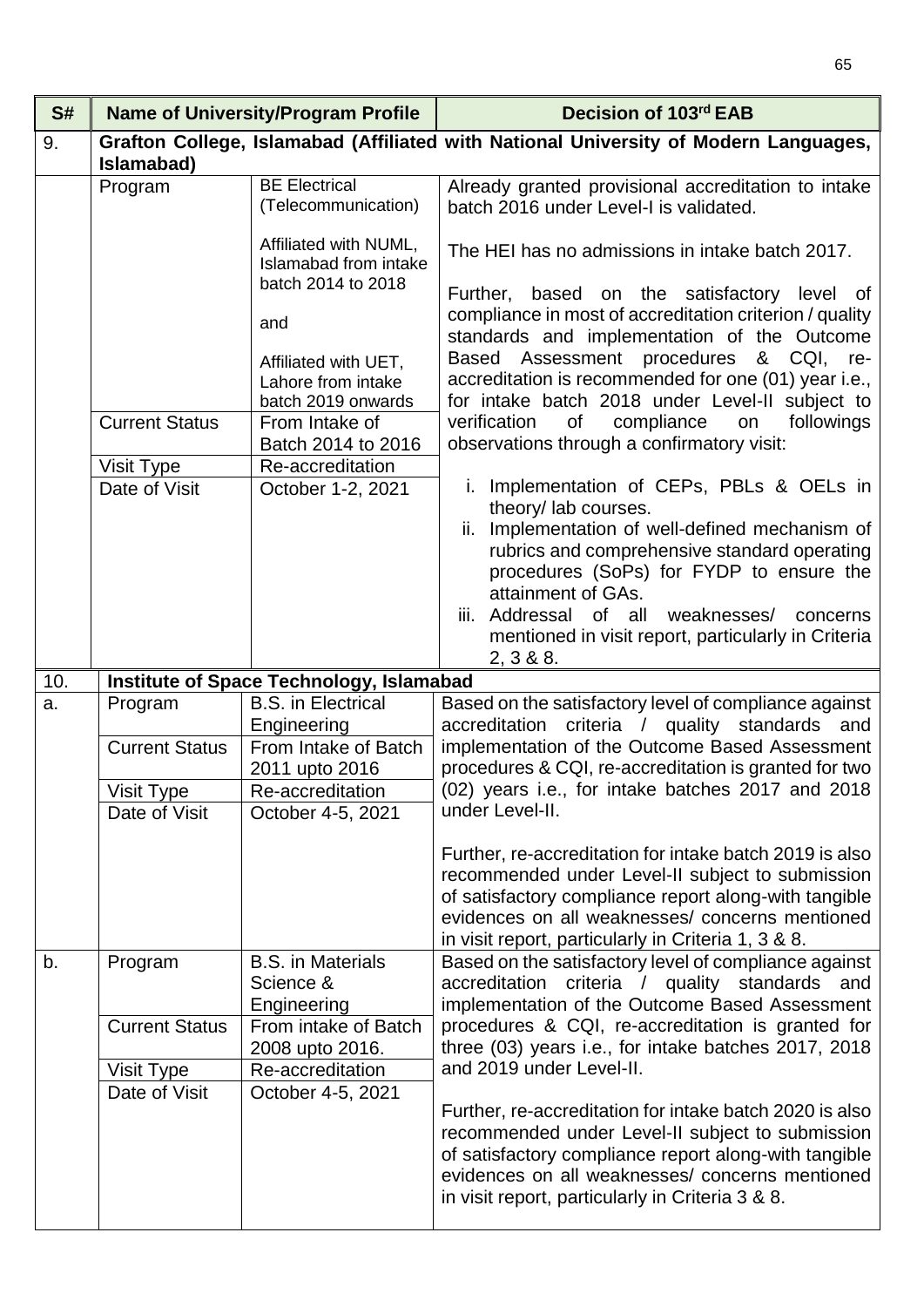| S#  | <b>Name of University/Program Profile</b> |                                                          | Decision of 103rd EAB                                                                                                                                                                                                                                                                                    |
|-----|-------------------------------------------|----------------------------------------------------------|----------------------------------------------------------------------------------------------------------------------------------------------------------------------------------------------------------------------------------------------------------------------------------------------------------|
| 11. |                                           | <b>International Islamic University, Islamabad</b>       |                                                                                                                                                                                                                                                                                                          |
|     | Program<br><b>Current Status</b>          | <b>B.S. Civil</b><br>Engineering<br>From Intake of Batch | Based on the satisfactory level of compliance against<br>accreditation criteria / quality standards and<br>implementation of the Outcome Based Assessment                                                                                                                                                |
|     |                                           | 2014 to 2016                                             | procedures & CQI, re-accreditation is granted for one                                                                                                                                                                                                                                                    |
|     | Visit Type                                | Re-accreditation                                         | (01) year i.e., for intake batch 2017 under Level-II.                                                                                                                                                                                                                                                    |
|     | Date of Visit                             | September 30 &<br>October 1, 2021                        | Further, re-accreditation is also recommended for<br>intake batch 2018 under Level-II subject to<br>verification of following observations through a<br>confirmatory visit:                                                                                                                              |
|     |                                           |                                                          | i. Shifting of the Civil Engineering Department to<br>the new dedicated building as per the defined<br>plan.                                                                                                                                                                                             |
|     |                                           |                                                          | ii. Faculty workload must be limited to Engineering                                                                                                                                                                                                                                                      |
|     |                                           |                                                          | program only.<br>iii. Hiring of at least one lecturer specialized in<br><b>Environmental Engineering.</b>                                                                                                                                                                                                |
|     |                                           |                                                          | iv. Hiring of at least two more lab engineers and<br>lab staff.                                                                                                                                                                                                                                          |
|     |                                           |                                                          | v. Addressal of all weaknesses / concerns                                                                                                                                                                                                                                                                |
|     |                                           |                                                          | mentioned in visit report, particularly in Criteria                                                                                                                                                                                                                                                      |
|     |                                           |                                                          | $3, 4, 5 & 88$ .                                                                                                                                                                                                                                                                                         |
| 12. |                                           |                                                          | City University of Science and Information Technology, Peshawar                                                                                                                                                                                                                                          |
| a.  | Program                                   | <b>B.Sc. Civil</b>                                       | Already granted provisional accreditation to intake                                                                                                                                                                                                                                                      |
|     |                                           | Engineering                                              | batch 2016 under Level-I is validated.                                                                                                                                                                                                                                                                   |
|     | <b>Current Status</b>                     | From Intake of<br>Batch 2014 to 2016                     | Further,<br>level                                                                                                                                                                                                                                                                                        |
|     | <b>Visit Type</b><br>Date of Visit        | Re-accreditation<br>September 10-11,<br>2021             | based on the satisfactory<br>of<br>compliance against accreditation criteria / quality<br>standards and implementation of the Outcome<br>& CQI,<br><b>Based</b><br>Assessment procedures<br>re-<br>accreditation is granted for two (02) years i.e., for<br>intake batches 2017 and 2018 under Level-II. |
|     |                                           |                                                          | The HEI is advised to adhere the faculty pyramid<br>requirement as per PEC/HEC policy guidelines and<br>submit the compliance report to PEC before<br>submission of next SAR for re-accreditation of<br>subsequent batches.                                                                              |
|     |                                           |                                                          | The HEI is also advised to initiate the rigorous<br>training program for faculty and lab engineers on<br>understanding and implementation of OBE in general<br>and CEPs, OELs, PBLs and CQI at student and<br>cohort level in particular.                                                                |
|     |                                           |                                                          | The Institution, however, is required to address all<br>observations/<br>weaknesses<br>and<br>concerns,<br>particularly in Criteria 3, 4, 5 & 8.                                                                                                                                                         |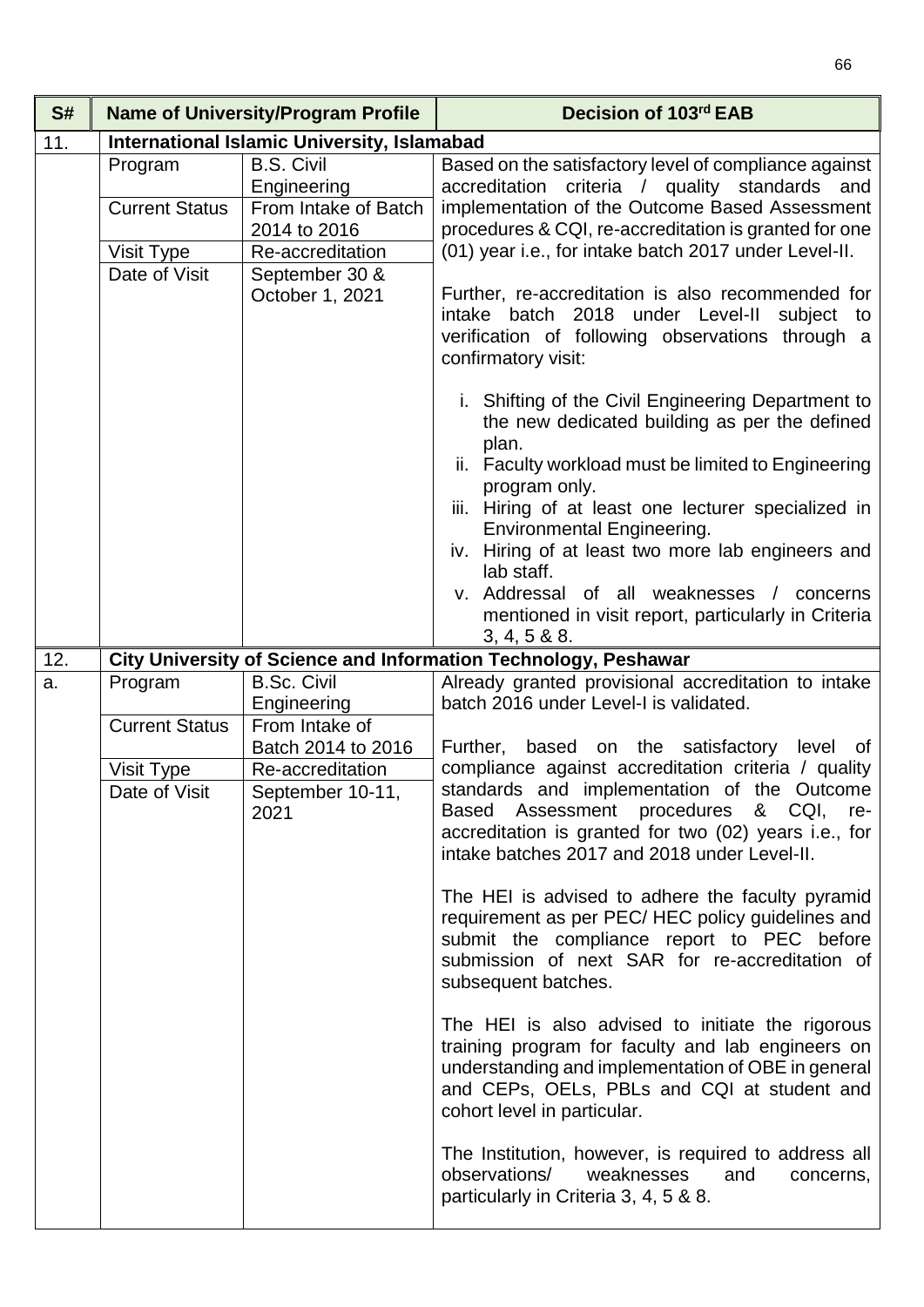| S#  | <b>Name of University/Program Profile</b> |                                                                              | Decision of 103rd EAB                                                                                                                                                                                                                     |
|-----|-------------------------------------------|------------------------------------------------------------------------------|-------------------------------------------------------------------------------------------------------------------------------------------------------------------------------------------------------------------------------------------|
|     |                                           |                                                                              | Furthermore, all other observations as mentioned in<br>the detailed report be addressed as a part of its CQI<br>process before applying for re-accreditation visit.                                                                       |
| b.  | Program                                   | <b>B.Sc. Electrical</b><br>Engineering<br>(Telecommunication                 | Already granted provisional accreditation to intake<br>batch 2016 under Level-I is validated.                                                                                                                                             |
|     | <b>Current Status</b>                     | / Power)<br>From Intake of                                                   | Further, based on the satisfactory level of<br>compliance against accreditation criteria / quality                                                                                                                                        |
|     | Visit Type<br>Date of Visit               | Batch 2013 to 2016<br>Re-accreditation<br>September 10-11,<br>2021           | standards and implementation of the Outcome<br>Assessment procedures<br>Based<br>& CQI, re-<br>accreditation is granted for two (02) years i.e., for<br>intake batches 2017 and 2018 under Level-II.                                      |
|     |                                           |                                                                              | The HEI is advised to adhere the faculty pyramid<br>requirement as per PEC/HEC policy guidelines and<br>submit the compliance report to PEC before<br>submission of next SAR for re-accreditation of<br>subsequent batches.               |
|     |                                           |                                                                              | The HEI is also advised to initiate the rigorous<br>training program for faculty and lab engineers on<br>understanding and implementation of OBE in general<br>and CEPs, OELs, PBLs and CQI at student and<br>cohort level in particular. |
|     |                                           |                                                                              | The Institution, however, is required to address all<br>observations/<br>weaknesses<br>and<br>concerns,<br>particularly in Criteria 2, 3, 4 & 8.                                                                                          |
|     |                                           |                                                                              | Furthermore, all other observations as mentioned in<br>the detailed report be addressed as a part of its CQI<br>process before applying for re-accreditation visit.                                                                       |
| 13. |                                           |                                                                              | Ghulam Ishaq Khan Institute of Engineering Sciences and Technology, Topi - Swabi                                                                                                                                                          |
| a.  | Program<br><b>Current Status</b>          | <b>B.Sc. Chemical</b><br>Engineering<br>From Intake of<br>Batch 2012 to 2016 | Based on the satisfactory level of compliance against<br>accreditation criteria / quality standards and<br>implementation of the Outcome Based Assessment<br>procedures & CQI, re-accreditation is granted for                            |
|     | Visit Type<br>Date of Visit               | Re-accreditation<br>August 12-13, 2021                                       | three (03) years i.e., for intake batches 2017, 2018 &<br>2019 under Level-II.                                                                                                                                                            |
|     |                                           |                                                                              | The Institution, however, is required to address all<br>observations/<br>weaknesses<br>and<br>concerns,<br>particularly in Criteria 3 & 8.                                                                                                |
|     |                                           |                                                                              | Furthermore, all other observations as mentioned in<br>the detailed report be addressed as a part of its CQI<br>process before applying for re-accreditation visit<br>under OBA.                                                          |
| b.  | Program                                   | <b>B.Sc. Engineering</b><br><b>Sciences</b>                                  | Based on the satisfactory level of compliance against<br>accreditation criteria / quality standards<br>and                                                                                                                                |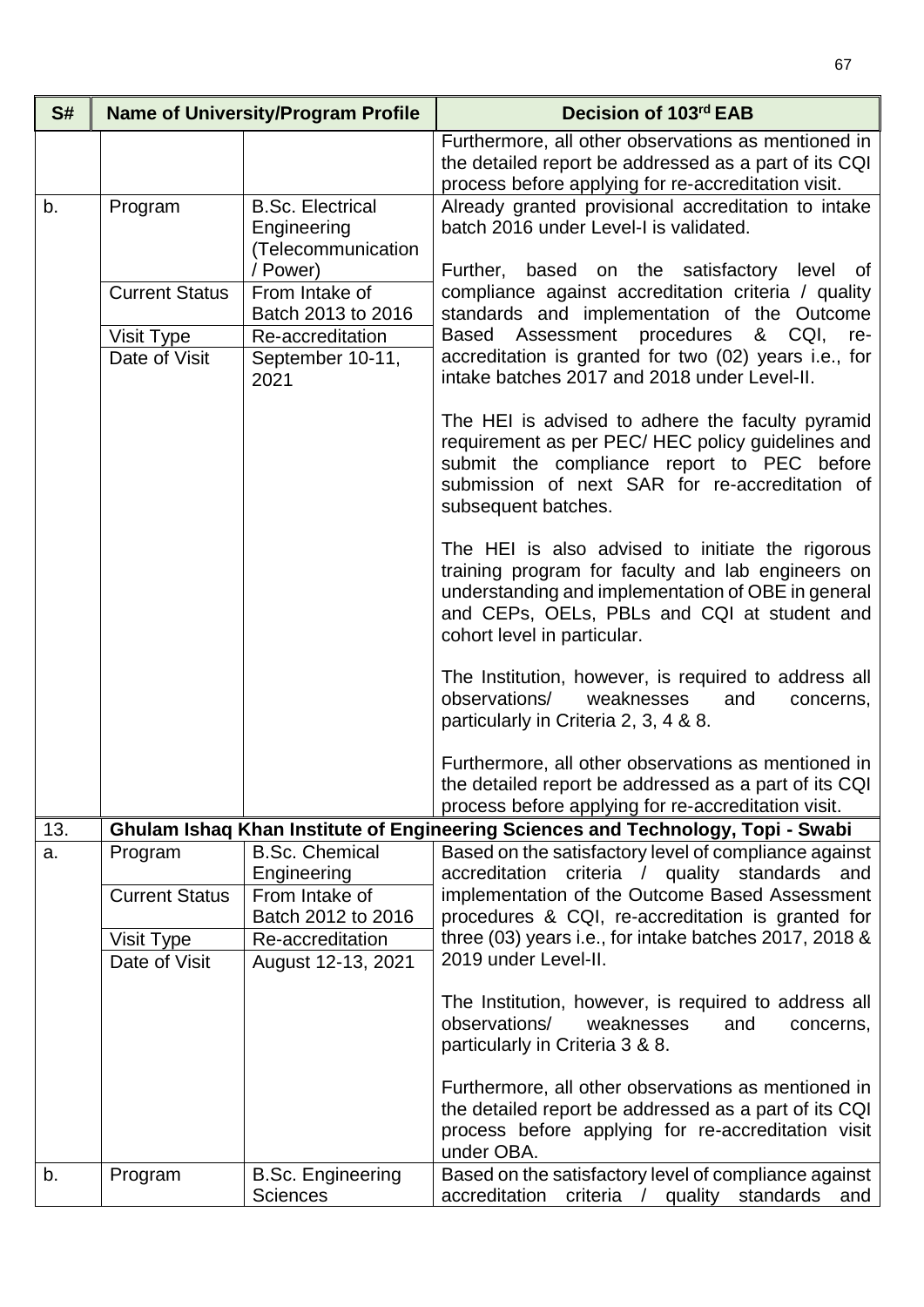| S#  |                                                      | <b>Name of University/Program Profile</b>                              | Decision of 103rd EAB                                                                                                                                                                                                                                      |
|-----|------------------------------------------------------|------------------------------------------------------------------------|------------------------------------------------------------------------------------------------------------------------------------------------------------------------------------------------------------------------------------------------------------|
|     | <b>Current Status</b><br>Visit Type<br>Date of Visit | Till Intake of Batch<br>2016<br>Re-accreditation<br>August 12-13, 2021 | implementation of the Outcome Based Assessment<br>procedures & CQI, re-accreditation is granted for<br>three (03) years i.e., for intake batches 2017, 2018 &<br>2019 under Level-II.                                                                      |
|     |                                                      |                                                                        | The Institution, however, is required to address all<br>observations/<br>weaknesses<br>and<br>concerns,<br>particularly in Criteria 3 & 8.<br>Furthermore, all other observations as mentioned in<br>the detailed report be addressed as a part of its CQI |
| C.  | Program                                              | <b>B.Sc. Materials</b>                                                 | process before applying for re-accreditation visit.<br>Based on the satisfactory level of compliance against                                                                                                                                               |
|     |                                                      | Engineering                                                            | accreditation criteria / quality standards and                                                                                                                                                                                                             |
|     | <b>Current Status</b><br>Visit Type                  | From Intake of<br>Batch 2007 to 2016<br>Re-accreditation               | implementation of the Outcome Based Assessment<br>procedures & CQI, re-accreditation is granted for four<br>(04) years i.e., for intake batches 2017, 2018, 2019                                                                                           |
|     | Date of Visit                                        | August 12-13, 2021                                                     | & 2020 under Level-II.                                                                                                                                                                                                                                     |
|     |                                                      |                                                                        | The Institution, however, is required to address all<br>observations/<br>weaknesses<br>and<br>concerns,<br>particularly in Criteria 4 & 8.                                                                                                                 |
|     |                                                      |                                                                        | Furthermore, all other observations as mentioned in<br>the detailed report be addressed as a part of its CQI<br>process before applying for re-accreditation visit.                                                                                        |
| d.  | Program                                              | <b>B.Sc. Electrical</b><br>Engineering                                 | Based on the satisfactory level of compliance against<br>accreditation criteria / quality standards and                                                                                                                                                    |
|     | <b>Current Status</b>                                | From Intake of<br>Batch 2015 to 2016.                                  | implementation of the Outcome Based Assessment<br>procedures & CQI, re-accreditation is granted for two                                                                                                                                                    |
|     | Visit Type<br>Date of Visit                          | Re-accreditation<br>August 12-13, 2021                                 | (02) years i.e., for intake batches 2017 & 2018 under<br>Level-II.                                                                                                                                                                                         |
|     |                                                      |                                                                        | Further, re-accreditation is also recommended for<br>intake batch 2019 subject to verification of following<br>observations through a confirmatory visit:                                                                                                  |
|     |                                                      |                                                                        | i. Complete<br>implementation<br>Complex<br>of<br>Engineering Problems (CEPs), Open Ended labs<br>& Problem Based Learning (PBL) in theory/ lab<br>courses.                                                                                                |
|     |                                                      |                                                                        | ii. Evaluation of FYDPs on a rigorous OBE system<br>well-defined<br>with<br>appropriate<br>rubrics<br>for<br>attainment of GAs.                                                                                                                            |
|     |                                                      |                                                                        | iii. Addressal of all observations/ weaknesses and<br>mentioned<br>detailed<br>concerns<br>in<br>report,                                                                                                                                                   |
|     |                                                      |                                                                        | particularly in Criteria 3 & 8.                                                                                                                                                                                                                            |
| 14. |                                                      |                                                                        | University of Engineering and Technology, Peshawar (Abbottabad Campus)                                                                                                                                                                                     |
| a.  | Program                                              | <b>B.Sc. Electronics</b><br>Engineering                                | Based on major deficiencies, weaknesses and<br>concerns in most of the criteria and partial                                                                                                                                                                |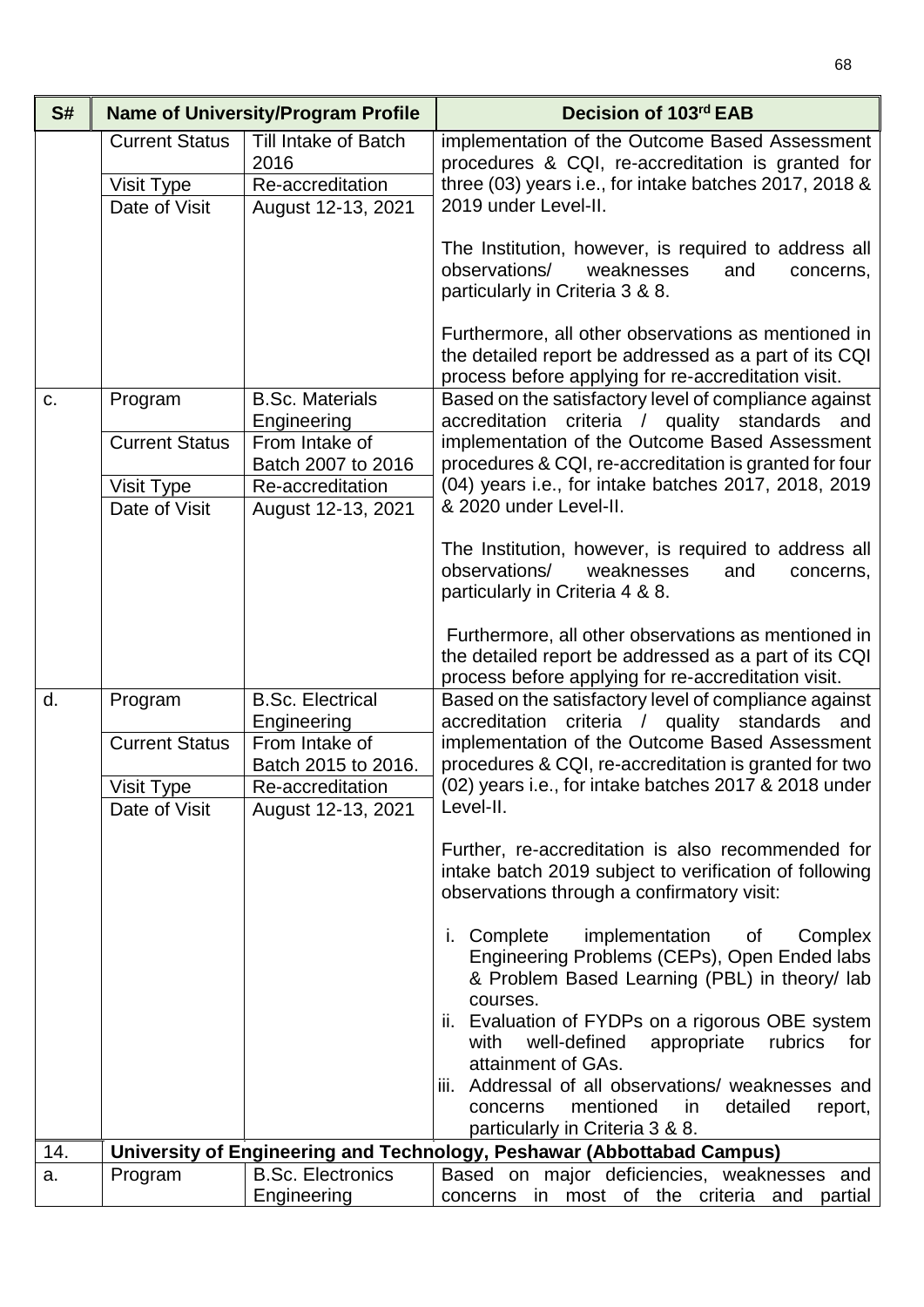| S#  |                                                      | <b>Name of University/Program Profile</b>                                       | Decision of 103rd EAB                                                                                                                                                                                                                                                                                                                                                                                                                                                                                                                                                                                                                                                                                                                                                                             |
|-----|------------------------------------------------------|---------------------------------------------------------------------------------|---------------------------------------------------------------------------------------------------------------------------------------------------------------------------------------------------------------------------------------------------------------------------------------------------------------------------------------------------------------------------------------------------------------------------------------------------------------------------------------------------------------------------------------------------------------------------------------------------------------------------------------------------------------------------------------------------------------------------------------------------------------------------------------------------|
|     | <b>Current Status</b><br>Visit Type<br>Date of Visit | From Intake of<br>Batch 2004 to 2016.<br>Re-accreditation<br>August 12-13, 2021 | implementation of OBE, the current accreditation<br>level of the program is downgraded from Level-II to<br>Level-I, and therefore the already granted provisional<br>accreditation for intake batch 2016 is validated under<br>Level-I.                                                                                                                                                                                                                                                                                                                                                                                                                                                                                                                                                           |
|     |                                                      |                                                                                 | Further, based on major observations in most of the<br>criteria (particularly in criteria 2, 3, 6, 7 & 8) and<br>partial implementation of OBE, re-accreditation is<br>granted for one (01) year i.e., for intake batch 2017<br>under Level-I.                                                                                                                                                                                                                                                                                                                                                                                                                                                                                                                                                    |
|     |                                                      |                                                                                 | Moreover, the HEI is advised to submit the<br>comprehensive<br>compliance<br>report<br>along-with<br>tangible evidences on following observations before<br>submission of subsequent re-accreditation visit<br>request/ SAR:                                                                                                                                                                                                                                                                                                                                                                                                                                                                                                                                                                      |
|     |                                                      |                                                                                 | i. Establishment of missing core labs for the<br>program as per the visitation report.<br>ii. Complete analysis of OBE assessment and<br>PLOs attainment data for intake batches 2018<br>and onward (upto Spring-2021 semesters)<br>including closure of CQI loop for CLOs and<br>PLOs at student and cohort level.<br>Revision of PEOs from respective statutory<br>iii.<br>$form(s)$ .<br>iv. Final exam papers showing comprehensive<br>coverage of course contents.<br>v. Initiation of the rigorous training program for<br>faculty and lab engineers on understanding and<br>implementation of OBE in general and CEPs,<br>OELs, PBLs and CQI at student and cohort level<br>in particular.<br>vi. Addressal of all observations/ deficiencies,<br>weaknesses and concerns, particularly in |
| 15. |                                                      |                                                                                 | Criteria 2, 3, 6, 7 & 8.<br>University of Engineering and Technology, Peshawar (Bannu Campus)                                                                                                                                                                                                                                                                                                                                                                                                                                                                                                                                                                                                                                                                                                     |
| a.  | Program                                              | <b>B.Sc. Civil</b>                                                              | Based on the satisfactory level of compliance against                                                                                                                                                                                                                                                                                                                                                                                                                                                                                                                                                                                                                                                                                                                                             |
|     | <b>Current Status</b>                                | Engineering<br>From Intake of<br>Batch 2002 to 2016.                            | accreditation<br>criteria/ quality<br>standards<br>and<br>implementation of the Outcome Based Assessment<br>procedures & CQI, re-accreditation is granted for one                                                                                                                                                                                                                                                                                                                                                                                                                                                                                                                                                                                                                                 |
|     | Visit Type                                           | Re-accreditation                                                                | (01) year i.e., for intake batch 2017 under Level-II.                                                                                                                                                                                                                                                                                                                                                                                                                                                                                                                                                                                                                                                                                                                                             |
|     | Date of Visit                                        | September 10-11,<br>2021                                                        | Further, the HEI is advised to submit the<br>compliance report<br>comprehensive<br>along-with<br>tangible evidences on identified deficiency, all<br>weaknesses and concerns, particularly regarding lab<br>experiments of Fluid Mechanics-II, Mechanics of<br>Solids-II, equipment and infrastructure as highlighted                                                                                                                                                                                                                                                                                                                                                                                                                                                                             |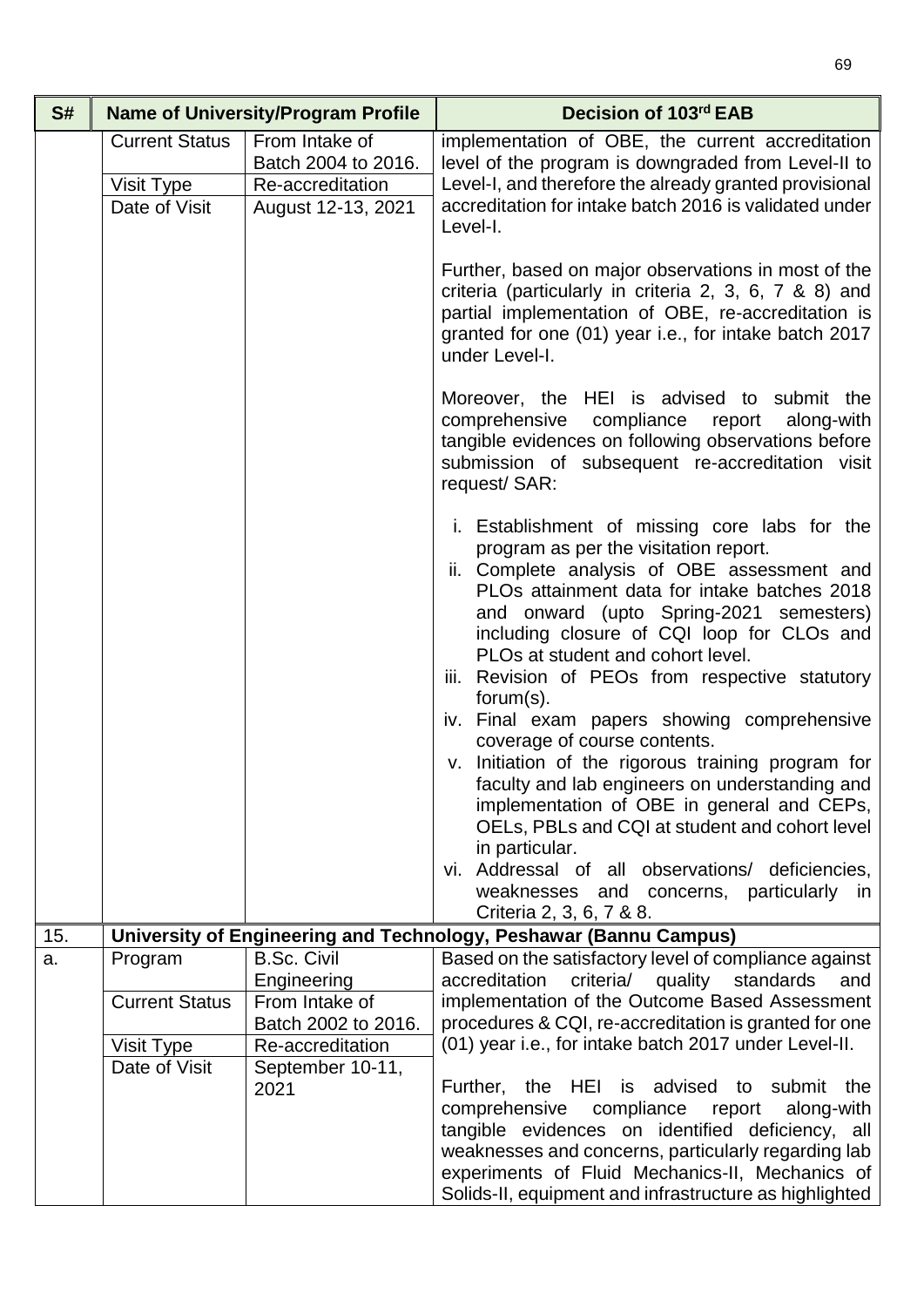| S#  |                                  | <b>Name of University/Program Profile</b>                    | Decision of 103rd EAB                                                                                                                                                                                                                                                                                                                                                                                                                                                                            |
|-----|----------------------------------|--------------------------------------------------------------|--------------------------------------------------------------------------------------------------------------------------------------------------------------------------------------------------------------------------------------------------------------------------------------------------------------------------------------------------------------------------------------------------------------------------------------------------------------------------------------------------|
|     |                                  |                                                              | in detailed visit report/ worksheet before submission<br>of next accreditation visit request/ SAR.                                                                                                                                                                                                                                                                                                                                                                                               |
|     |                                  |                                                              | The HEI is also required to address all weaknesses /<br>concerns, particularly in Criteria 2, 3, 4, 5, 6, 7 & 8.                                                                                                                                                                                                                                                                                                                                                                                 |
|     |                                  |                                                              | Furthermore, all other observations as mentioned in<br>the detailed report be addressed as a part of its CQI<br>process before applying for re-accreditation visit.                                                                                                                                                                                                                                                                                                                              |
| 16. | Abasyn University, Peshawar      |                                                              |                                                                                                                                                                                                                                                                                                                                                                                                                                                                                                  |
| a.  | Program<br><b>Current Status</b> | <b>B.S. Electrical</b><br>Engineering<br>From Intake of      | Based on the satisfactory level of compliance against<br>accreditation criteria / quality standards and                                                                                                                                                                                                                                                                                                                                                                                          |
|     |                                  | Batch 2010 to 2016.                                          | implementation of the Outcome Based Assessment<br>procedures & CQI, re-accreditation is granted for two                                                                                                                                                                                                                                                                                                                                                                                          |
|     | Visit Type<br>Date of Visit      | Re-accreditation<br>October 11-12,<br>2021                   | (02) years i.e., for intake batches 2017 and 2018<br>under Level-II.                                                                                                                                                                                                                                                                                                                                                                                                                             |
|     |                                  |                                                              | The Institution, however, is required to address all<br>weaknesses/concerns, particularly in Criteria 3, 4 &<br>8.                                                                                                                                                                                                                                                                                                                                                                               |
|     |                                  |                                                              | Furthermore, all other observations as mentioned in<br>the detailed report be addressed as a part of its CQI<br>process before applying for re-accreditation visit.                                                                                                                                                                                                                                                                                                                              |
| 17. |                                  |                                                              | Institute of Engineering and Technology, Gomal University, Dera Ismail Khan                                                                                                                                                                                                                                                                                                                                                                                                                      |
| a.  | Program                          | <b>B.Sc. Electrical</b><br>(Telecommunication<br>Engineering | Already granted provisional accreditation to intake<br>batch 2016 under Level-I is validated.                                                                                                                                                                                                                                                                                                                                                                                                    |
|     | <b>Current Status</b>            | From Intake of<br>Batch 2011 to 2016                         | based on the satisfactory<br>Further,<br>level<br>0f<br>compliance against accreditation criteria / quality                                                                                                                                                                                                                                                                                                                                                                                      |
|     | Visit Type<br>Date of Visit      | Re-accreditation<br>September 24-25,<br>2021                 | standards and implementation of the Outcome<br>Assessment procedures<br>& CQI,<br><b>Based</b><br>re-<br>accreditation is granted for one (01) year i.e., for<br>intake batch 2017 under Level-II.                                                                                                                                                                                                                                                                                               |
|     |                                  |                                                              | Moreover, re-accreditation for intake batch 2018 is<br>also recommended under Level-II<br>subject to<br>verification of following observations through a<br>confirmatory visit:                                                                                                                                                                                                                                                                                                                  |
|     |                                  |                                                              | i. Redefining of current KPI threshold of 45% for<br>PLO attainment to atleast 50% (even to begin<br>with) as per PEC Accreditation Manual - 2019<br>guidelines.<br>ii. Evidence of CQI loop completion<br>and<br>implementation of proper corrective actions at<br>Course level, Program level and Student level.<br>Implementation of CEPs, PBLs & OELs in<br>iii.<br>theory / lab courses.<br>iv. Implementation of well-defined mechanism of<br>rubrics and comprehensive standard operating |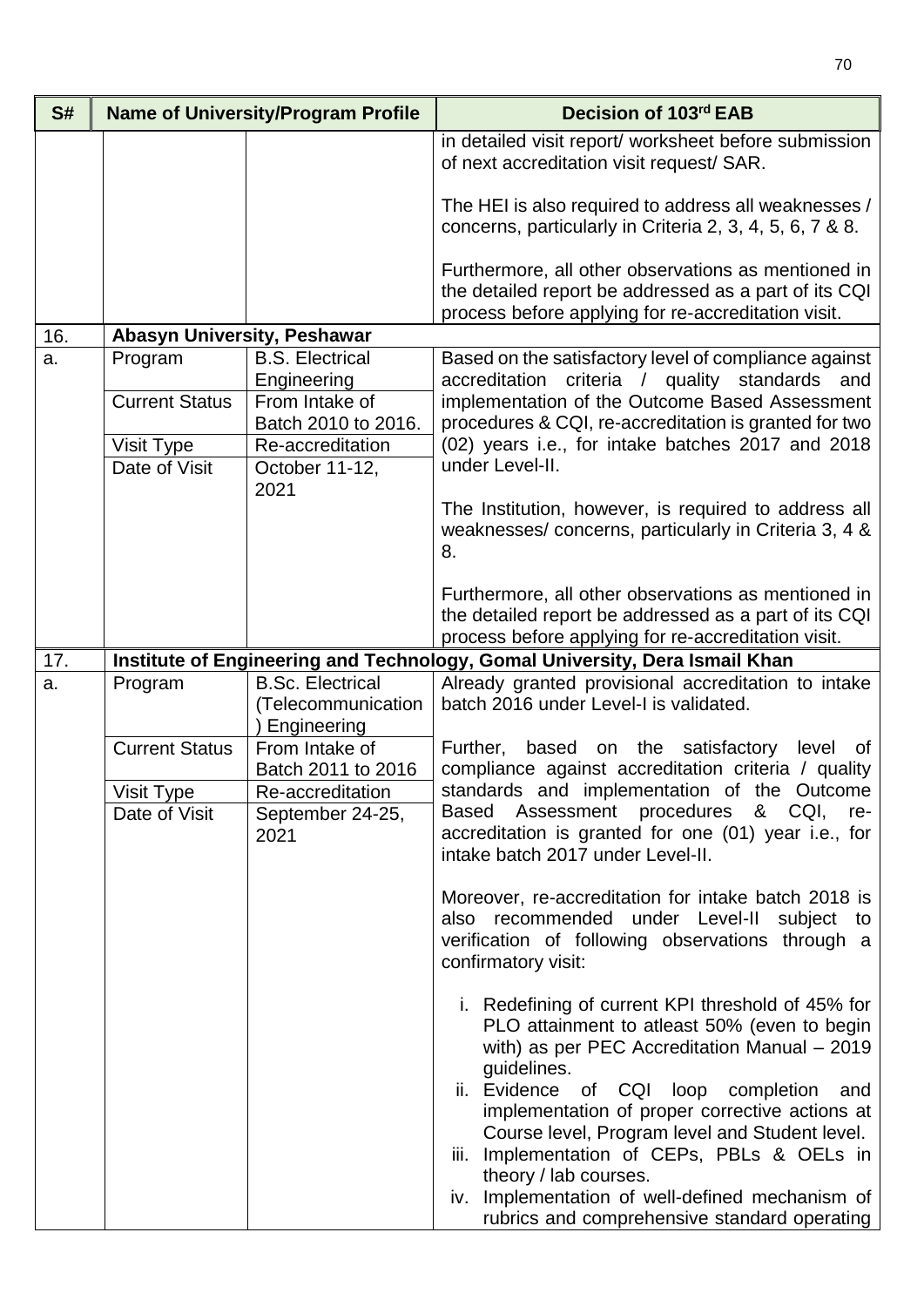| S#  | <b>Name of University/Program Profile</b>            |                                                                                              | Decision of 103rd EAB                                                                                                                                                                                                                                                                                                                                                                                                                                                                                                                                                                                                                                                                                                                                                                                                                                                |
|-----|------------------------------------------------------|----------------------------------------------------------------------------------------------|----------------------------------------------------------------------------------------------------------------------------------------------------------------------------------------------------------------------------------------------------------------------------------------------------------------------------------------------------------------------------------------------------------------------------------------------------------------------------------------------------------------------------------------------------------------------------------------------------------------------------------------------------------------------------------------------------------------------------------------------------------------------------------------------------------------------------------------------------------------------|
| 18. |                                                      |                                                                                              | procedures (SoPs) for FYDP to ensure the<br>attainment of GAs.<br>v. Maintenance of course files as per PEC<br>Accreditation Manual - 2019 guidelines.<br>vi. Approval and effective implementation of EHS<br>policy.<br>vii. Collaboration with Industry, at least joint<br>supervisions of FYDPs must be demonstrated.<br>viii. Addressal of deficiency and all weaknesses /<br>concerns mentioned in visit report in all Criteria.<br>Qurtuba University of Science and Information Technology, D.I. Khan                                                                                                                                                                                                                                                                                                                                                         |
| a.  | Program                                              | <b>B.Sc. Civil</b>                                                                           | The already granted provisional accreditation to                                                                                                                                                                                                                                                                                                                                                                                                                                                                                                                                                                                                                                                                                                                                                                                                                     |
|     | <b>Current Status</b><br>Visit Type<br>Date of Visit | Engineering<br>From Intake of<br>Batch 2015 to 2016<br>Re-accreditation<br>October 8-9, 2021 | intake batch 2016 under Level-I is validated.<br>Further, based on partial implementation of OBE and<br>incomplete assessment / CQI for the program, re-<br>accreditation is granted for one (01) year i.e., for<br>intake batch 2017 under Level-I.                                                                                                                                                                                                                                                                                                                                                                                                                                                                                                                                                                                                                 |
|     |                                                      |                                                                                              | The HEI is advised to initiate the rigorous training<br>program for faculty and lab engineers on<br>understanding and implementation of OBE in general<br>and CEPs, OELs, PBLs and CQI at student and<br>cohort level in particular.<br>Next SAR for intake Fall-2018 will only be considered<br>subject to submission of satisfactory compliance<br>report along-with tangible evidences on following<br>observations:<br>i. Establishment of Hydrology & Hydraulics Lab.<br>ii.<br>Ensuring compressive test machine to be fully<br>operational / upgraded in Concrete Lab.<br>iii.<br>Implementation of CQI process for CLOs,<br>PLOs & PEOs at student as well as cohort<br>level.<br>Implementation of CEPs, PBLs & OELs in<br>iv.<br>theory/ lab courses.<br>Implementation of well-defined mechanism of<br>v.<br>rubrics and comprehensive standard operating |
|     |                                                      |                                                                                              | procedures (SoPs) for FYDP to ensure the<br>attainment of GAs.<br>Addressal of all deficiencies, weaknesses &<br>Vİ.<br>concerns mentioned in visit report in all<br>Criteria.                                                                                                                                                                                                                                                                                                                                                                                                                                                                                                                                                                                                                                                                                       |
| b.  | Program                                              | <b>B.Sc. Electrical</b><br>Engineering                                                       | The already granted provisional accreditation to<br>intake batch 2016 under Level-I is validated.                                                                                                                                                                                                                                                                                                                                                                                                                                                                                                                                                                                                                                                                                                                                                                    |
|     | <b>Current Status</b>                                | Fromn Intake of<br>Batch 2015 to 2016                                                        | Further, based on partial implementation of OBE and                                                                                                                                                                                                                                                                                                                                                                                                                                                                                                                                                                                                                                                                                                                                                                                                                  |
|     | Visit Type                                           | Re-accreditation                                                                             | incomplete assessment / CQI for the program, re-                                                                                                                                                                                                                                                                                                                                                                                                                                                                                                                                                                                                                                                                                                                                                                                                                     |
|     | Date of Visit                                        | October 8-9, 2021                                                                            |                                                                                                                                                                                                                                                                                                                                                                                                                                                                                                                                                                                                                                                                                                                                                                                                                                                                      |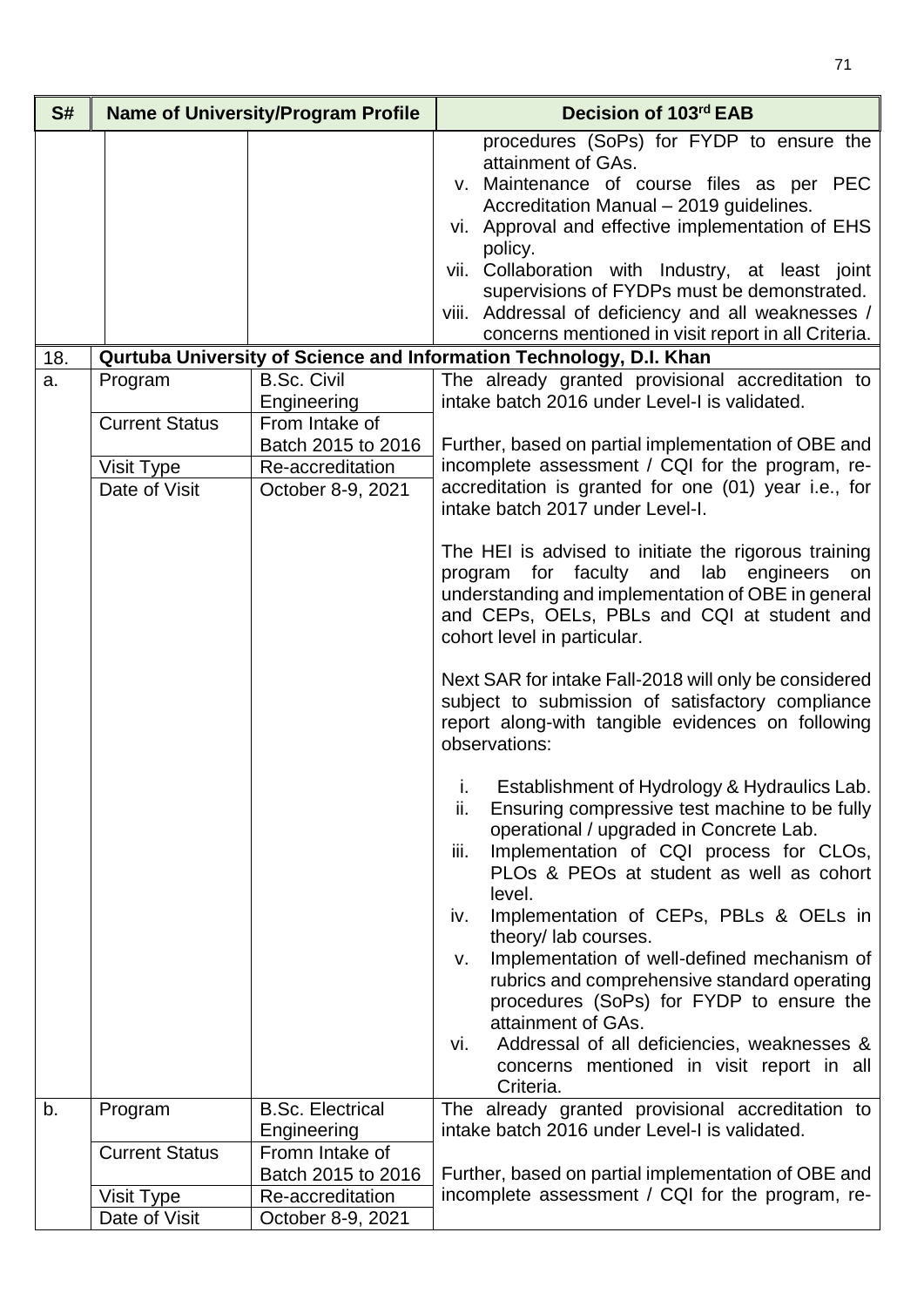| S#  | <b>Name of University/Program Profile</b> |                                                                            | Decision of 103rd EAB                                                                                                                                                                                                                                                                              |
|-----|-------------------------------------------|----------------------------------------------------------------------------|----------------------------------------------------------------------------------------------------------------------------------------------------------------------------------------------------------------------------------------------------------------------------------------------------|
|     |                                           |                                                                            | accreditation is granted for one (01) year i.e., for<br>intake batch 2017 under Level-I.                                                                                                                                                                                                           |
|     |                                           |                                                                            | The HEI is advised to initiate the rigorous training<br>program for faculty and<br>lab engineers<br>on<br>understanding and implementation of OBE in general<br>and CEPs, OELs, PBLs and CQI at student and<br>cohort level in particular.                                                         |
|     |                                           |                                                                            | Next SAR for intake Fall-2018 will only be considered<br>subject to submission of satisfactory compliance<br>report along-with tangible evidences on following<br>observations:                                                                                                                    |
|     |                                           |                                                                            | Implementation of CQI process for CLOs,<br>i.<br>PLOs & PEOs at student as well as cohort<br>level.<br>Implementation of CEPs, PBLs & OELs in<br>ii.<br>theory/ lab courses.                                                                                                                       |
|     |                                           |                                                                            | Implementation of well-defined mechanism of<br>iii.<br>rubrics and comprehensive standard operating<br>procedures (SoPs) for FYDP to ensure the<br>attainment of GAs.                                                                                                                              |
|     |                                           |                                                                            | Addressal of all deficiencies, weaknesses &<br>iv.<br>concerns mentioned in visit report in all<br>Criteria.                                                                                                                                                                                       |
| 19. |                                           |                                                                            | University of Engineering and Technology, Peshawar (Jalozai Campus)                                                                                                                                                                                                                                |
| a.  | Program<br><b>Current Status</b>          | <b>B.Sc. Civil</b><br>Engineering<br>From Intake of<br>Batch 2015 to Fall- | Based on the satisfactory level of compliance<br>against accreditation criteria / quality standards and<br>implementation of the Outcome Based Assessment<br>procedures & CQI, re-accreditation is granted for                                                                                     |
|     |                                           | 2016.                                                                      | one (01) year i.e., for intake batch 2017 under Level-                                                                                                                                                                                                                                             |
|     | Visit Type<br>Date of Visit               | Re-accreditation<br>October 11-12,                                         | Ⅱ.                                                                                                                                                                                                                                                                                                 |
|     |                                           | 2021                                                                       | Further, re-accreditation is also recommended for<br>intake batch 2018 under Level-II subject to<br>verification of following observations through a<br>confirmatory visit:                                                                                                                        |
|     |                                           |                                                                            | i.<br>Installation and commissioning of all labs/<br>equipment arrived in HEI on October 9, 2021.<br>Installation and commissioning of UTM in<br>ii.<br>Civil Engineering department on its arrival.<br>iii.<br>Removal of lab assessment weaknesses in<br>psychomotor domain i.e., for laboratory |
|     |                                           |                                                                            | experiments in all breadth and depth courses<br>for intake batch 2018, which were missed due<br>to non-availability of equipment.<br>Implementation of well-defined mechanism of<br>iv.<br>rubrics<br>and<br>comprehensive<br>standard<br>operating procedures (SoPs) for FYDP to                  |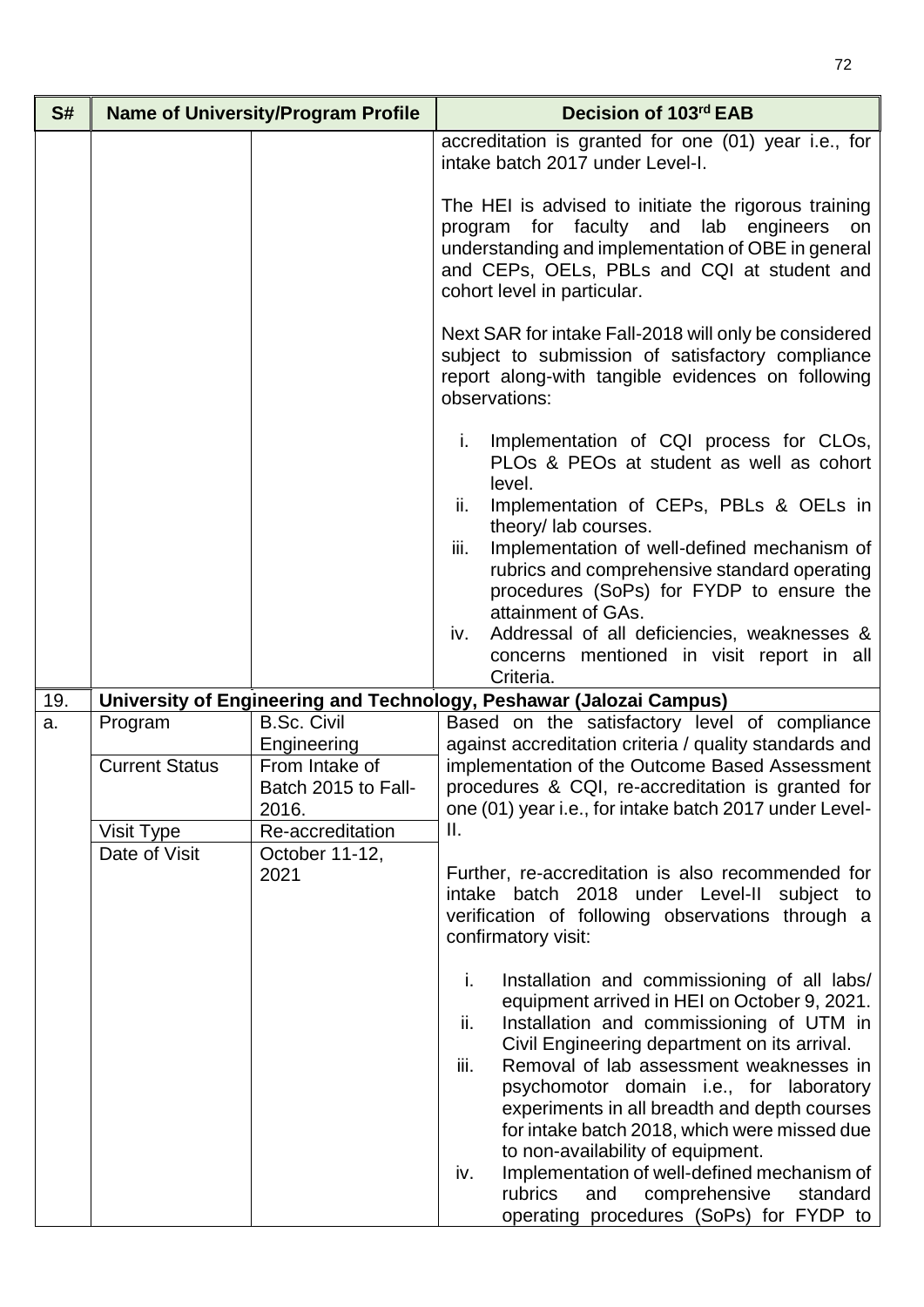| S#  |                                  | <b>Name of University/Program Profile</b>                    | Decision of 103rd EAB                                                                                                                                                                                                                                                                                                                                                                                                              |
|-----|----------------------------------|--------------------------------------------------------------|------------------------------------------------------------------------------------------------------------------------------------------------------------------------------------------------------------------------------------------------------------------------------------------------------------------------------------------------------------------------------------------------------------------------------------|
|     |                                  |                                                              | attainment<br><b>GAs</b><br>the<br>of<br>and<br>ensure<br>encompassing EHS & SDGs.                                                                                                                                                                                                                                                                                                                                                 |
| b.  | Program                          | <b>B.Sc. Electrical</b>                                      | Industrial advisory board role should be<br>v.<br>pronounced particularly in matters related to<br>curriculum and learning process.<br>The already procured OBE software be<br>vi.<br>operationalized instead of using the excel<br>sheets.<br>Addressal of all observations/ weaknesses<br>vii.<br>and concerns mentioned in visit report,<br>particularly in Criteria 3, 4 & 8.<br>Based on the satisfactory level of compliance |
|     | <b>Current Status</b>            | Engineering<br>From Intake of<br>Batch 2015 to Fall-<br>2016 | against accreditation criteria / quality standards and<br>implementation of the Outcome Based Assessment<br>procedures & CQI, re-accreditation is granted for<br>one (01) year i.e., for intake batch 2017 under Level-                                                                                                                                                                                                            |
|     | Visit Type                       | Re-accreditation                                             | Ⅱ.                                                                                                                                                                                                                                                                                                                                                                                                                                 |
|     | Date of Visit                    | October 11-12,<br>2021                                       | Further, re-accreditation is also recommended for<br>intake batch 2018 under Level-II subject to<br>verification of following observations through a<br>confirmatory visit:                                                                                                                                                                                                                                                        |
|     |                                  |                                                              | i.<br>Conduct of all physical Labs and proper<br>rubric based assessment data for the labs<br>missed/conducted online during the Spring-<br>2020, Fall-2020 and Spring-2021 semesters<br>for the intake batches 2018 and onward.<br>ii.<br>Addressal of all observations/ weaknesses<br>and concerns mentioned in visit report,<br>particularly in Criteria 3 & 8.                                                                 |
| C.  | Program<br><b>Current Status</b> | <b>B.Sc. Mechanical</b><br>Engineering<br>From Intake of     | Based on the satisfactory level of compliance<br>against accreditation criteria / quality standards and<br>implementation of the Outcome Based Assessment                                                                                                                                                                                                                                                                          |
|     |                                  | Batch 2015 to 2016.                                          | procedures & CQI, re-accreditation is granted for                                                                                                                                                                                                                                                                                                                                                                                  |
|     | Visit Type<br>Date of Visit      | Re-accreditation<br>October 11-12,<br>2021                   | one (01) year i.e., for intake batch 2017 under Level-<br>II.                                                                                                                                                                                                                                                                                                                                                                      |
|     |                                  |                                                              | Further, re-accreditation for intake batch 2018 is<br>also recommended under Level-II subject to<br>verification on compliance of all observations/<br>weaknesses and concerns mentioned in visit report,<br>through a confirmatory visit, particularly in Criteria 2,<br>3, 4, 6 & 8.8.                                                                                                                                           |
| 20. |                                  | <b>College of Aeronautical Engineering, Risalpur</b>         |                                                                                                                                                                                                                                                                                                                                                                                                                                    |
| a.  | Program<br><b>Current Status</b> | <b>B.E.</b> Avionics<br><b>Till Intake of Batch</b>          | Based on the satisfactory level of compliance<br>against accreditation criteria / quality standards and                                                                                                                                                                                                                                                                                                                            |
|     |                                  | 2016.                                                        | implementation of the Outcome Based Assessment                                                                                                                                                                                                                                                                                                                                                                                     |
|     | Visit Type                       | Re-accreditation                                             | procedures & CQI, re-accreditation is granted for                                                                                                                                                                                                                                                                                                                                                                                  |
|     | Date of Visit                    | April 1-2, 2021                                              |                                                                                                                                                                                                                                                                                                                                                                                                                                    |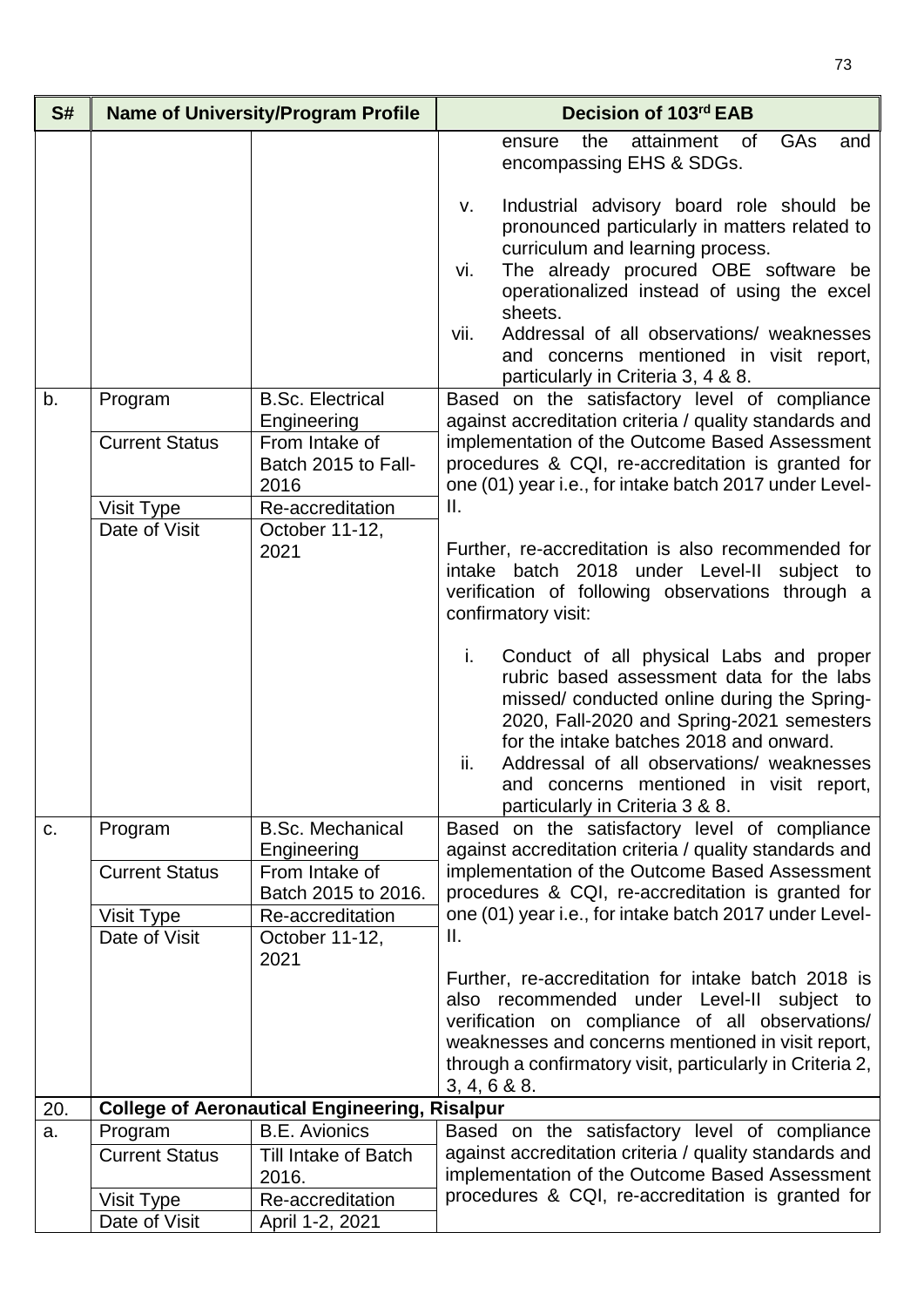| S#                                                | <b>Name of University/Program Profile</b>                                                                                                                                                                                                                                                                                                                                                                                                                                                                                                                                                                                                                  |                                                      | Decision of 103rd EAB                                                                                                                                                                                                                                                                                                                                                    |
|---------------------------------------------------|------------------------------------------------------------------------------------------------------------------------------------------------------------------------------------------------------------------------------------------------------------------------------------------------------------------------------------------------------------------------------------------------------------------------------------------------------------------------------------------------------------------------------------------------------------------------------------------------------------------------------------------------------------|------------------------------------------------------|--------------------------------------------------------------------------------------------------------------------------------------------------------------------------------------------------------------------------------------------------------------------------------------------------------------------------------------------------------------------------|
|                                                   |                                                                                                                                                                                                                                                                                                                                                                                                                                                                                                                                                                                                                                                            |                                                      | one (01) year i.e., for intake batch 2017 (Spring &<br>Fall) under Level-II.                                                                                                                                                                                                                                                                                             |
|                                                   |                                                                                                                                                                                                                                                                                                                                                                                                                                                                                                                                                                                                                                                            |                                                      | Further, re-accreditation is also recommended for<br>intake batch 2018 (Spring & Fall) under Level-II<br>subject to verification of following observations<br>through a confirmatory visit:                                                                                                                                                                              |
| i.<br>ii.<br>iii.<br>iv.<br>v.<br>vi.<br>concerns | Improvement in assessment of Graduate<br>Attributes for attainment of PLOs in KSA<br>domains at student and cohort level.<br>Improvement in the quality of CEPs, PBLs &<br>OELs in theory / lab courses.<br>Improvement in FYDP/ Lab rubrics and<br>comprehensive<br>standard<br>operating<br>procedures (SoPs) for FYDP to ensure the<br>attainment of Gas/ SDGs<br>Removal of lab assessment weaknesses in<br>psychomotor domain.<br>Maintenance of Course Files as per PEC<br>Accreditation Manual - 2019 guidelines.<br>Addressal of all deficiencies, weaknesses &<br>mentioned<br>in<br>visit<br>report,<br>particularly in Criteria 1, 2, 3, 5 & 8. |                                                      |                                                                                                                                                                                                                                                                                                                                                                          |
| b.                                                | Program<br><b>Current Status</b>                                                                                                                                                                                                                                                                                                                                                                                                                                                                                                                                                                                                                           | <b>B.E. Aerospace</b><br><b>Till Intake of Batch</b> | Based on the satisfactory level of compliance<br>against accreditation criteria / quality standards and                                                                                                                                                                                                                                                                  |
|                                                   |                                                                                                                                                                                                                                                                                                                                                                                                                                                                                                                                                                                                                                                            | 2016                                                 | implementation of the Outcome Based Assessment                                                                                                                                                                                                                                                                                                                           |
|                                                   | Visit Type<br>Date of Visit                                                                                                                                                                                                                                                                                                                                                                                                                                                                                                                                                                                                                                | Re-accreditation<br>April 1-2, 2021                  | procedures & CQI, re-accreditation is granted for<br>one (01) year i.e., for intake batch 2017 under Level-<br>$\mathbf{II}$ .                                                                                                                                                                                                                                           |
|                                                   |                                                                                                                                                                                                                                                                                                                                                                                                                                                                                                                                                                                                                                                            |                                                      | Further, re-accreditation is also recommended for<br>intake batch 2018 under Level-II subject to<br>verification of compliance on followings observations<br>through a confirmatory visit:                                                                                                                                                                               |
|                                                   |                                                                                                                                                                                                                                                                                                                                                                                                                                                                                                                                                                                                                                                            |                                                      | Improvement in the quality of CEPs, PBLs &<br>i.<br>OELs in theory / lab courses.<br>Improvement in FYDP/ Lab rubrics and<br>ii.<br>comprehensive<br>standard<br>operating<br>procedures (SoPs) for FYDP to ensure the<br>attainment of Gas/ SDGs.<br>iii.<br>Addressal of all weaknesses / concerns<br>mentioned in visit report, particularly in<br>Criteria 1, 3 & 8. |

---

*to the Minutes of 103rd EAB/ held on October 18, 2021 at PEC HQ, Islamabad.*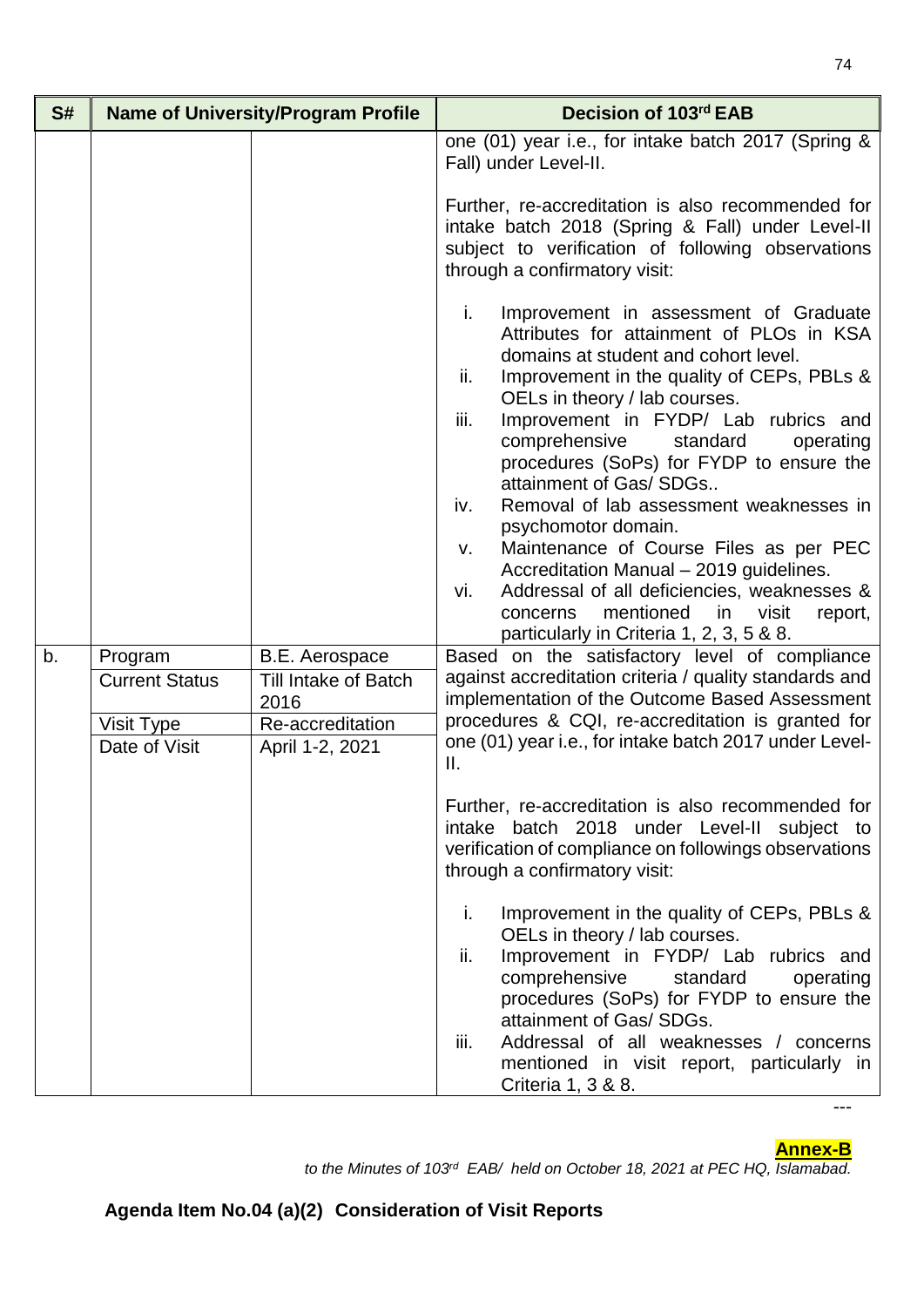## [Interim/Change of Scopes]

## **Zone-I (Punjab)**

| S# |                                  | <b>Name of University/Program Profile</b>                                  | Decision of 103rd EAB                                                                                                                                                                                                                 |
|----|----------------------------------|----------------------------------------------------------------------------|---------------------------------------------------------------------------------------------------------------------------------------------------------------------------------------------------------------------------------------|
| 01 | <b>HITEC University, Taxila</b>  |                                                                            |                                                                                                                                                                                                                                       |
|    | Program<br><b>Current Status</b> | <b>Bachelor of Science</b><br>in Civil Engineering<br><b>Under Process</b> | Based on physical assessment and evaluation of the<br>program, permission is granted to continue the<br>program.                                                                                                                      |
|    |                                  | Interim                                                                    |                                                                                                                                                                                                                                       |
|    | Visit Type<br>Date of Visit      | September 26, 2021                                                         | However, the HEI is advised to comply the following<br>observations before the accreditation visit and submit<br>a comprehensive compliance report along-with<br>tangible evidences for assessment / verification during<br>visit:    |
|    |                                  |                                                                            | Implementation of CEPs, PBLs & OELs in theory<br>i.<br>/ lab courses.                                                                                                                                                                 |
|    |                                  |                                                                            | ii.<br>Implementation of well-defined mechanism of<br>rubrics and comprehensive standard operating<br>procedures (SoPs) for FYDP to ensure the<br>attainment of Gas mapped to FYDP.                                                   |
|    |                                  |                                                                            | The Institution, however, is required to address all<br>other observations as mentioned in the detailed report<br>as part of CQI process for verification during                                                                      |
|    |                                  |                                                                            | accreditation visit.                                                                                                                                                                                                                  |
| 02 | <b>Yar Khan</b>                  |                                                                            | Khwaja Fareed University of Engineering and Information Technology (KFUEIT), Rahim                                                                                                                                                    |
|    | Program                          | <b>B.S. Computer</b><br>Engineering                                        | Based on physical assessment and evaluation of the<br>program, permission is granted to continue the                                                                                                                                  |
|    | <b>Current Status</b>            | <b>Under Process</b>                                                       | program.                                                                                                                                                                                                                              |
|    | Visit Type<br>Date of Visit      | Interim<br>September 02, 2021                                              | However, the HEI is advised to comply the following<br>observations before the accreditation visit and submit<br>comprehensive compliance report along-with<br>a<br>tangible evidences for assessment / verification during<br>visit: |
|    |                                  |                                                                            | Implementation of CEPs, PBLs & OELs in<br>i.<br>theory / lab courses.                                                                                                                                                                 |
|    |                                  |                                                                            | ii.<br>Implementation of well-defined mechanism of<br>rubrics and comprehensive standard operating<br>procedures (SoPs) for FYDP to ensure the<br>attainment of Gas mapped to FYDP.                                                   |
|    |                                  |                                                                            | The Institution, however, is required to address all<br>other observations as mentioned in the detailed report                                                                                                                        |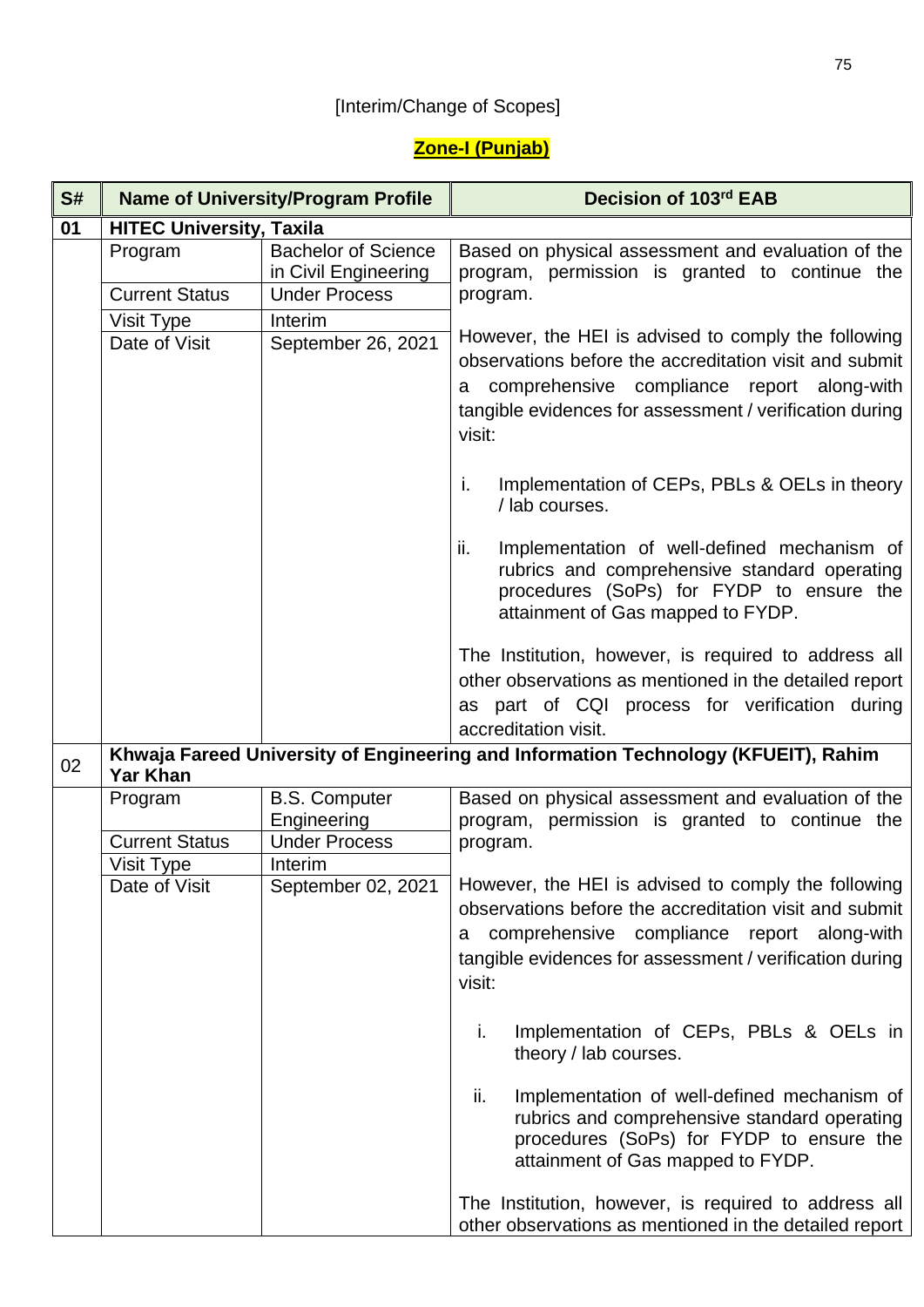| S# |                                                              | <b>Name of University/Program Profile</b>                                                                                                                                                                                             | Decision of 103rd EAB                                                                                                                                                                                                                 |  |
|----|--------------------------------------------------------------|---------------------------------------------------------------------------------------------------------------------------------------------------------------------------------------------------------------------------------------|---------------------------------------------------------------------------------------------------------------------------------------------------------------------------------------------------------------------------------------|--|
|    |                                                              |                                                                                                                                                                                                                                       | part of CQI process for verification during<br>as                                                                                                                                                                                     |  |
|    | Program<br><b>Current Status</b>                             | <b>B.S Civil</b><br>Engineering<br><b>Under Process</b>                                                                                                                                                                               | accreditation visit.<br>Based on the satisfactory compliance, Green Signal is<br>granted to launch B.Sc. Civil Engineering program<br>w.e.f Fall-2017 onwards.                                                                        |  |
|    | Visit Type<br>Date of Visit                                  | Confirmatory of Zero<br><b>Visit</b><br>September 02, 2021                                                                                                                                                                            | However, the HEI is advised to comply the following<br>observations before the accreditation visit and submit<br>comprehensive compliance report along-with<br>a<br>tangible evidences for assessment / verification during<br>visit: |  |
| b. |                                                              |                                                                                                                                                                                                                                       | i.<br>Implementation of CEPs, PBLs & OELs in<br>theory / lab courses.                                                                                                                                                                 |  |
|    |                                                              |                                                                                                                                                                                                                                       | Implementation of well-defined mechanism of<br>ii.<br>rubrics and comprehensive standard operating<br>procedures (SoPs) for FYDP to ensure the<br>attainment of Gas mapped to FYDP.                                                   |  |
|    |                                                              |                                                                                                                                                                                                                                       | The Institution, however, is required to address all<br>other observations as mentioned in the detailed report<br>as part of CQI process for verification during<br>accreditation visit.                                              |  |
|    | Program<br><b>Current Status</b>                             | <b>B.S Civil</b><br>Engineering<br><b>Under Process</b>                                                                                                                                                                               | Based on physical assessment and evaluation of the<br>program, permission is granted to continue the<br>program.                                                                                                                      |  |
|    | Visit Type<br>Interim<br>September 02, 2021<br>Date of Visit | However, the HEI is advised to comply the following<br>observations before the accreditation visit and submit<br>comprehensive compliance report along-with<br>a<br>tangible evidences for assessment / verification during<br>visit: |                                                                                                                                                                                                                                       |  |
| c. |                                                              |                                                                                                                                                                                                                                       | Implementation of CEPs, PBLs & OELs in theory /<br>i.<br>lab courses.                                                                                                                                                                 |  |
|    |                                                              |                                                                                                                                                                                                                                       | Implementation of well-defined mechanism of<br>lii.<br>rubrics and comprehensive standard operating<br>procedures (SoPs) for FYDP to ensure the<br>attainment of Gas mapped to FYDP.                                                  |  |
|    |                                                              |                                                                                                                                                                                                                                       | The Institution, however, is required to address all<br>other observations as mentioned in the detailed report<br>as part of CQI process for verification during<br>accreditation visit.                                              |  |
| 03 | University of Engineering & Technology, Lahore (KSK Campus)  |                                                                                                                                                                                                                                       |                                                                                                                                                                                                                                       |  |
|    | Program                                                      | <b>B.Sc. Bio-Medical</b><br>Engineering                                                                                                                                                                                               |                                                                                                                                                                                                                                       |  |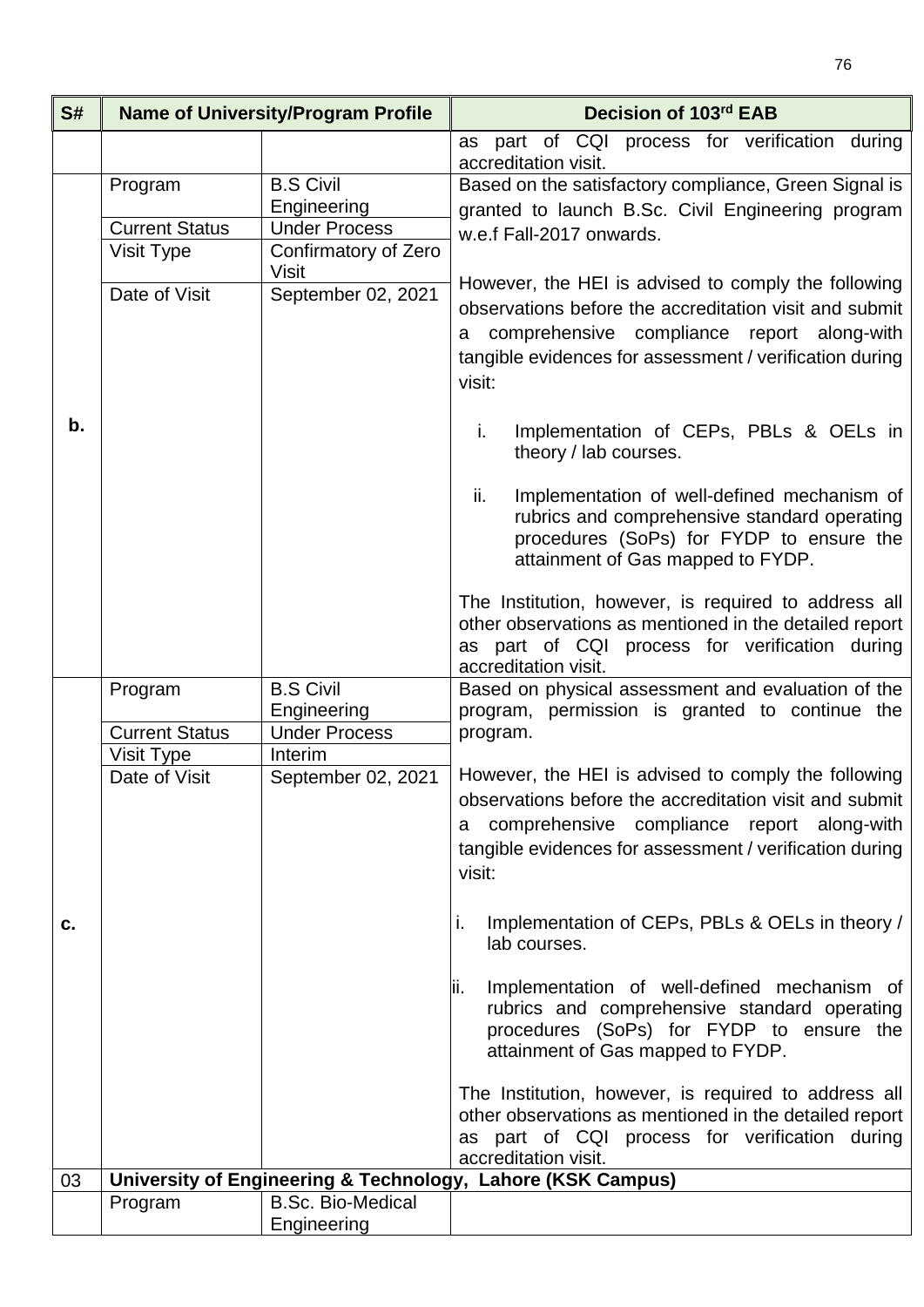| S# | <b>Name of University/Program Profile</b>                                                                |                                            | Decision of 103rd EAB                                                                                          |
|----|----------------------------------------------------------------------------------------------------------|--------------------------------------------|----------------------------------------------------------------------------------------------------------------|
|    | <b>Current Status</b>                                                                                    |                                            | Permission is not granted to increase in Intake from                                                           |
|    | Visit Type                                                                                               | <b>Change of Scope</b>                     | 100 150 due to non-availability of dedicated Labs                                                              |
|    | Date of Visit                                                                                            | September 02, 2021                         |                                                                                                                |
|    |                                                                                                          |                                            | The Institution, however, is required to address all                                                           |
|    |                                                                                                          |                                            | other observations as mentioned in the detailed report                                                         |
|    |                                                                                                          |                                            | as part of CQI process for verification during                                                                 |
|    |                                                                                                          |                                            | accreditation visit.                                                                                           |
| 04 | University College of Engineering and Technology, Islamia University of Bahawalpur,<br><b>Bahawalpur</b> |                                            |                                                                                                                |
|    | Program                                                                                                  | Change in                                  | Based on the information provided in the visit report,                                                         |
|    |                                                                                                          | Nomenclature from                          | permission is not be granted to change the                                                                     |
|    |                                                                                                          | B.Sc.                                      | nomenclature due to missing of essential core labs                                                             |
|    |                                                                                                          | Telecommunication                          | required for Electrical Engineering program. However,                                                          |
|    |                                                                                                          | to B.Sc. Electrical                        | the nomenclature may be changed to B.Sc.                                                                       |
|    | <b>Current Status</b>                                                                                    | (Communication)<br>From Intake of          | <b>Electronics Engineering</b>                                                                                 |
|    |                                                                                                          | Batch 2008 to 2016                         |                                                                                                                |
|    |                                                                                                          |                                            | The Institution, however, is required to address all<br>other observations as mentioned in the detailed report |
|    | Visit Type<br>Date of Visit                                                                              | <b>Change of Scope</b><br>October 08, 2021 | as part of CQI process for verification during                                                                 |
|    |                                                                                                          |                                            | accreditation visit.                                                                                           |
| 05 | University of Wah, Wah Cantt.,                                                                           |                                            |                                                                                                                |
|    | Program                                                                                                  | <b>B.Sc. Civil</b>                         | Increase in intake from 50 to 80 students per year (2)                                                         |
|    |                                                                                                          | Engineering                                | sections of 40 students each) is recommended w.e.f.                                                            |
|    | <b>Current Status</b>                                                                                    | From Intake of                             | Fall-2021 subject to hiring of one more PhD                                                                    |
|    |                                                                                                          | Batch 2008 to 2016                         | engineering qualified faculty from relevant discipline.                                                        |
| a. | Visit Type                                                                                               | Change of Scope                            |                                                                                                                |
|    |                                                                                                          | (Increase in Intake)                       | The Institution, however, is required to address all                                                           |
|    | Date of Visit                                                                                            | July 16-17, 2021                           | other observations as mentioned in the detailed report                                                         |
|    |                                                                                                          |                                            | as part of CQI process for verification during                                                                 |
|    |                                                                                                          |                                            | accreditation visit.                                                                                           |
|    | Program                                                                                                  | <b>B.Sc. Mechanical</b>                    | Permission is granted to increase the intake from 80 to                                                        |
|    |                                                                                                          | Engineering                                | 100 students per year (2 sections of 50 students each)                                                         |
|    | <b>Current Status</b>                                                                                    | From Intake of                             | w.e.f. Fall-2021.                                                                                              |
| b. |                                                                                                          | Batch 2010 to 2016                         |                                                                                                                |
|    | Visit Type                                                                                               | Change of Scope                            | The Institution, however, is required to address all                                                           |
|    |                                                                                                          | (Increase in Intake)                       | other observations as mentioned in the detailed report                                                         |
|    | Date of Visit                                                                                            | July 16-17, 2021                           | as part of CQI process for verification during<br>accreditation visit.                                         |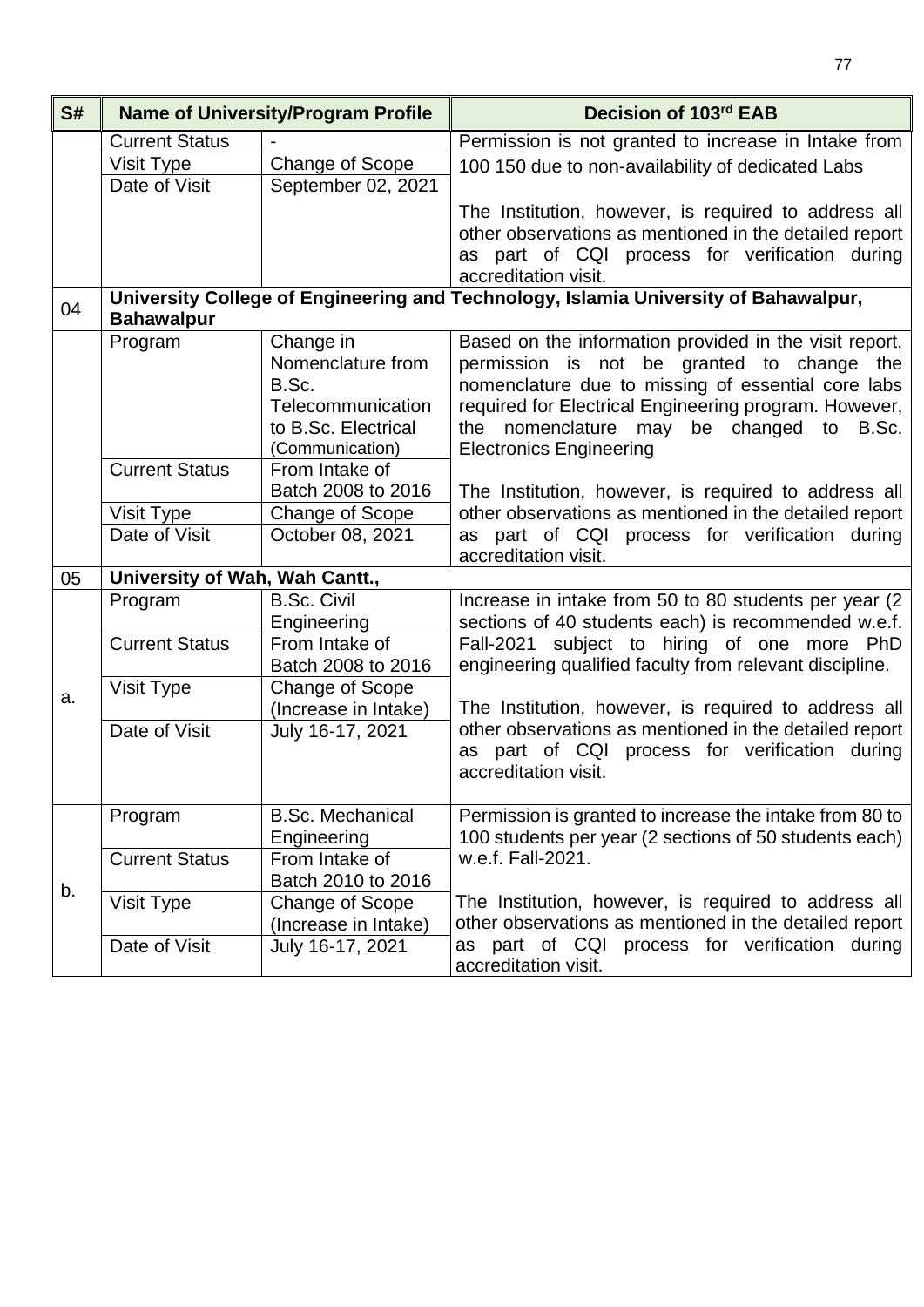## **Zone-III**

| S# |                                                                                                                                                                     | <b>Name of University/Program Profile</b>             | Decision of 103rd EAB                                                                                                                                                                                                                                                                         |
|----|---------------------------------------------------------------------------------------------------------------------------------------------------------------------|-------------------------------------------------------|-----------------------------------------------------------------------------------------------------------------------------------------------------------------------------------------------------------------------------------------------------------------------------------------------|
| 1. |                                                                                                                                                                     | National University of Technology (NUTECH), Islamabad |                                                                                                                                                                                                                                                                                               |
| a. | Bachelor of<br>Program<br>Engineering<br>(Electrical)<br><b>Under Process</b><br><b>Current Status</b><br>Visit Type<br>Interim<br>October 2, 2021<br>Date of Visit |                                                       | Permission is granted to continue the program.<br>However, the HEI is advised to comply the<br>following observations before the accreditation<br>visit and submit a comprehensive compliance<br>along-with tangible<br>evidences<br>report<br>for<br>assessment / verification during visit: |
|    |                                                                                                                                                                     |                                                       | iii.<br>Improvement of equipment for Power<br>Electronics, Electronic Measurement &<br>Instrumentation, Digital Signal Processing<br>and Communication Systems lab courses.                                                                                                                   |
|    |                                                                                                                                                                     |                                                       | Rigorous training of faculty and lab<br>iv.<br>engineers<br>understanding<br>on<br>and<br>implementation of OBE in general and<br>implementation of CEPs, OELs, PBLs and<br>CQI at student and cohort level in specific.                                                                      |
|    |                                                                                                                                                                     |                                                       | Implementation of CEPs, PBLs & OELs in<br>$V_{\star}$<br>theory / lab courses.                                                                                                                                                                                                                |
|    |                                                                                                                                                                     |                                                       | well-defined<br>Implementation<br>of<br>vi.<br>mechanism of rubrics and comprehensive<br>standard operating procedures (SoPs) for<br>FYDP to ensure the attainment of GAs.                                                                                                                    |
|    |                                                                                                                                                                     |                                                       | Revision of the experiment titles of Linear<br>vii.<br>Circuit Analysis, Electronics Devices &<br>Circuits and Control Systems lab courses.                                                                                                                                                   |
|    |                                                                                                                                                                     |                                                       | The Institution, however, is required to address all<br>other observations as mentioned in the detailed<br>report as part of CQI process for verification<br>during accreditation visit.                                                                                                      |
| b. | Program                                                                                                                                                             | Bachelor of<br>Engineering<br>(Mechanical)            | Permission is granted to continue the program.<br>However, the HEI is advised to comply the<br>following observations before the accreditation                                                                                                                                                |
|    | <b>Current Status</b>                                                                                                                                               | <b>Under Process</b>                                  | visit and submit a comprehensive compliance                                                                                                                                                                                                                                                   |
|    | <b>Visit Type</b><br>Date of Visit                                                                                                                                  | Interim<br>October 1, 2021                            | along-with<br>tangible<br>evidences<br>for<br>report<br>assessment / verification during visit:                                                                                                                                                                                               |
|    |                                                                                                                                                                     |                                                       | i.<br>Rigorous training of faculty and<br>lab<br>understanding<br>engineers<br>on<br>and<br>implementation of OBE in general and<br>implementation of CEPs, OELs, PBLs and<br>CQI at student and cohort level in specific.                                                                    |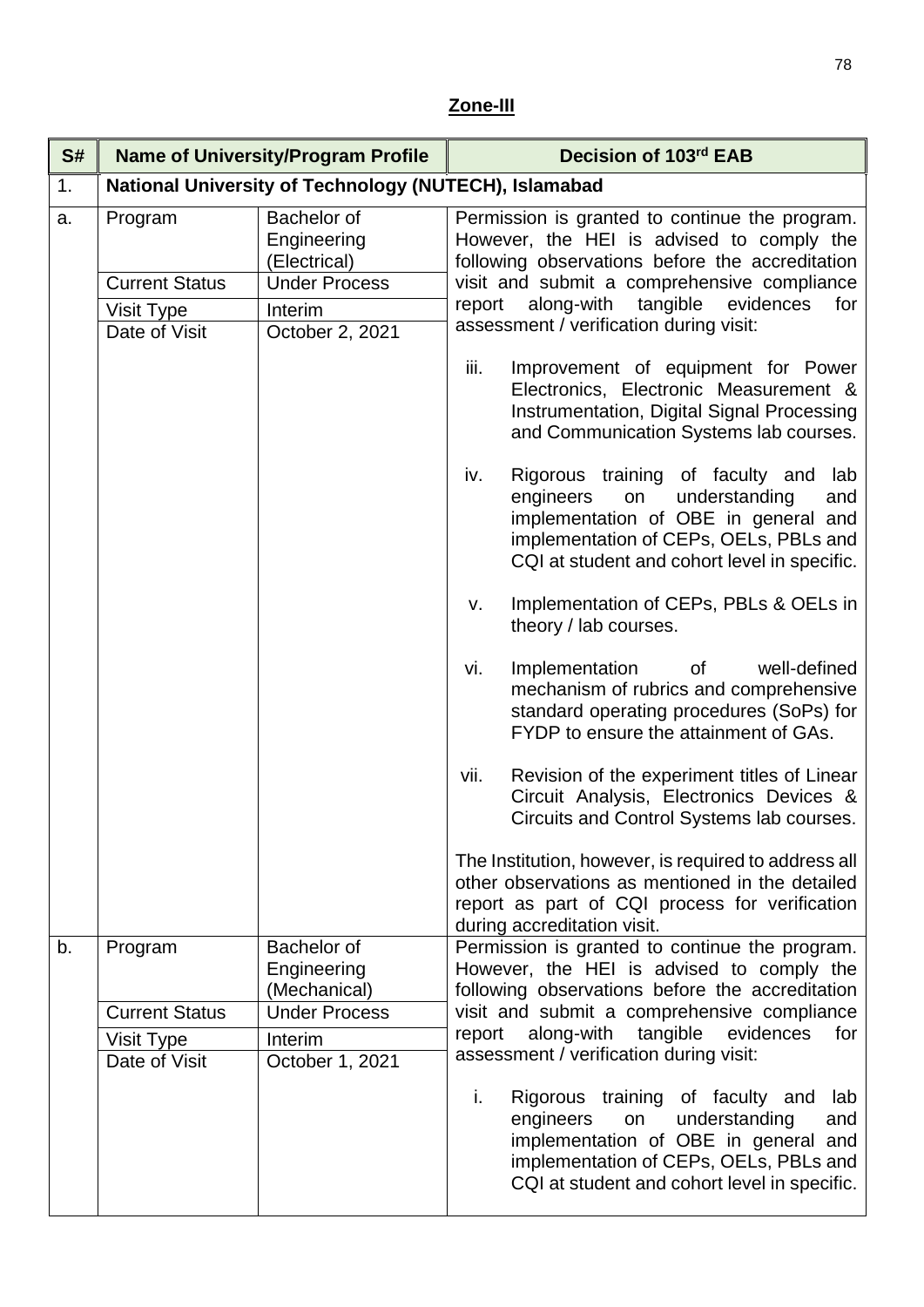| S# |                       | <b>Name of University/Program Profile</b>   | Decision of 103rd EAB                                                                                                                                                                                                                            |
|----|-----------------------|---------------------------------------------|--------------------------------------------------------------------------------------------------------------------------------------------------------------------------------------------------------------------------------------------------|
|    |                       |                                             | ii.<br>Implementation of CEPs, PBLs & OELs in<br>theory / lab courses.                                                                                                                                                                           |
|    |                       |                                             | iii.<br>Implementation<br>of<br>well-defined<br>mechanism of rubrics and comprehensive<br>standard operating procedures (SoPs) for<br>FYDP to ensure the attainment of GAs.                                                                      |
|    |                       |                                             | The Institution, however, is required to address all<br>other observations as mentioned in the detailed<br>report as part of CQI process for verification<br>during accreditation visit.                                                         |
| C. | Program               | Bachelor of                                 | Permission is granted to continue the program.<br>However, the HEI is advised to comply the                                                                                                                                                      |
|    | <b>Current Status</b> | Engineering (Civil)<br><b>Under Process</b> | following observations before the accreditation                                                                                                                                                                                                  |
|    | Visit Type            | Interim                                     | visit and submit a comprehensive compliance                                                                                                                                                                                                      |
|    | Date of Visit         | October 2, 2021                             | tangible<br>evidences<br>along-with<br>report<br>for<br>assessment / verification during visit:                                                                                                                                                  |
|    |                       |                                             | Inclusion of Occupational Health and<br>i.<br>Safety course (covering the contents of<br>Hazard & Disaster Management) in the<br>with PEC-ECRDC<br>curriculum,<br>inline<br>guidelines<br>designed<br>various<br>for<br>engineering disciplines. |
|    |                       |                                             | ii.<br>Rigorous training of faculty and lab<br>engineers<br>on<br>understanding<br>and<br>implementation of OBE in general and<br>implementation of CEPs, OELs, PBLs and<br>CQI at student and cohort level in specific.                         |
|    |                       |                                             | iii.<br>Implementation of CEPs, PBLs & OELs in<br>theory / lab courses.                                                                                                                                                                          |
|    |                       |                                             | iv.<br>Implementation of<br>well-defined<br>mechanism of rubrics and comprehensive<br>standard operating procedures (SoPs) for<br>FYDP to ensure the attainment of GAs.                                                                          |
|    |                       |                                             | The Institution, however, is required to address all<br>other observations as mentioned in the detailed<br>report as part of CQI process for verification<br>during accreditation visit.                                                         |
| d. | Program               | Bachelor of<br>Engineering<br>(Computer)    | Permission is granted to continue the program.<br>However, the HEI is advised to comply the<br>following observations before the accreditation                                                                                                   |
|    | <b>Current Status</b> | <b>Under Process</b>                        | visit and submit a comprehensive compliance                                                                                                                                                                                                      |
|    | Visit Type            | Interim                                     | along-with tangible evidences<br>report<br>for<br>assessment / verification during visit:                                                                                                                                                        |
|    | Date of Visit         | October 1, 2021                             |                                                                                                                                                                                                                                                  |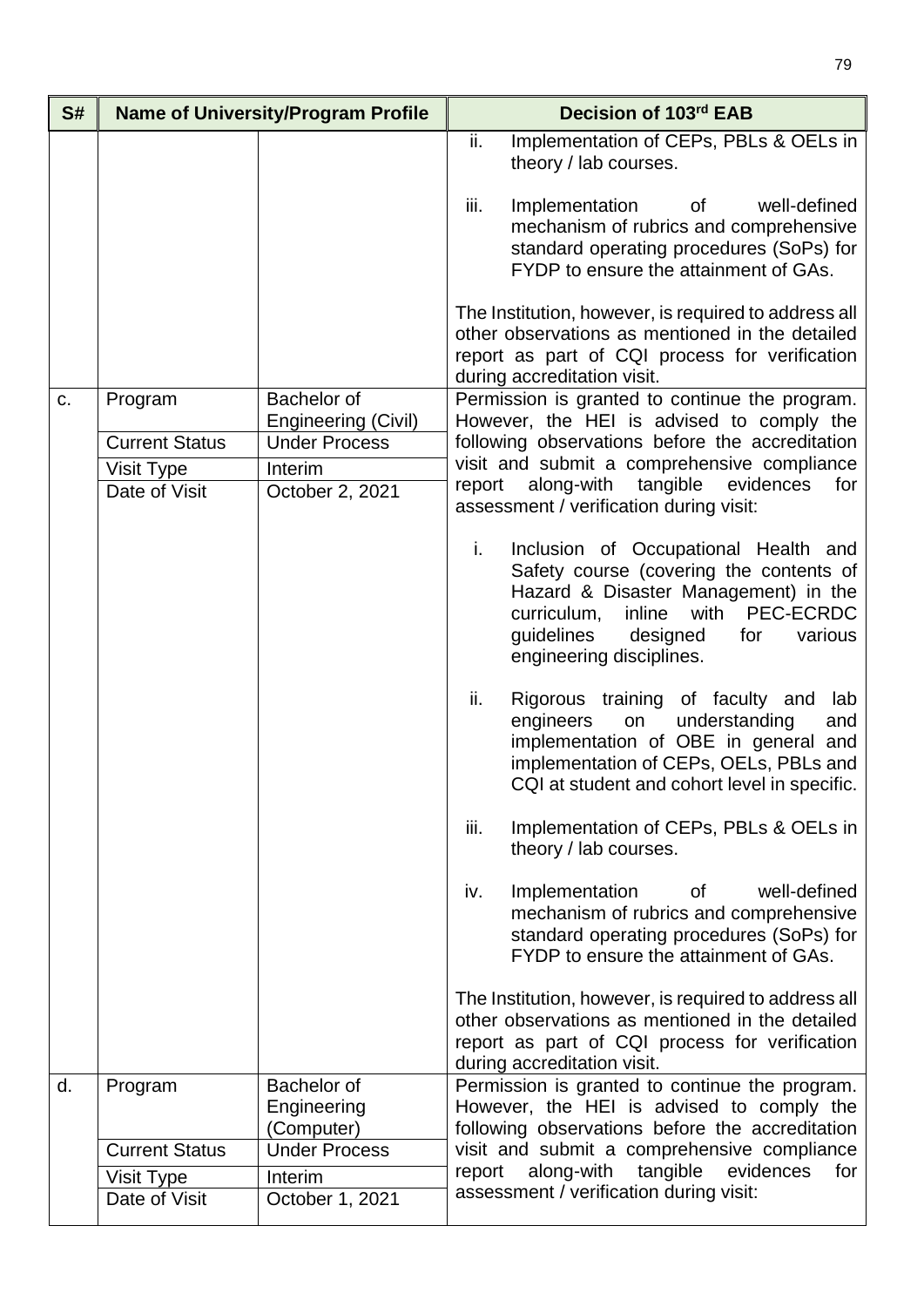| S# | <b>Name of University/Program Profile</b>                                                            |                                                 | Decision of 103rd EAB                                                                                                                                                                                                         |
|----|------------------------------------------------------------------------------------------------------|-------------------------------------------------|-------------------------------------------------------------------------------------------------------------------------------------------------------------------------------------------------------------------------------|
|    |                                                                                                      |                                                 | Rigorous training of faculty and<br>i.<br>lab<br>understanding<br>engineers<br>on<br>and<br>implementation of OBE in general and<br>implementation of CEPs, OELs, PBLs and<br>CQI at student and cohort level in specific.    |
|    |                                                                                                      |                                                 | Implementation of CEPs, PBLs & OELs in<br>ii.<br>theory / lab courses.                                                                                                                                                        |
|    |                                                                                                      |                                                 | iii.<br>Implementation<br>of<br>well-defined<br>mechanism of rubrics and comprehensive<br>standard operating procedures (SoPs) for<br>FYDP to ensure the attainment of GAs.                                                   |
|    |                                                                                                      |                                                 | The Institution, however, is required to address all<br>other observations as mentioned in the detailed<br>report as part of CQI process for verification<br>during accreditation visit.                                      |
| 2. | Air University, Islamabad                                                                            |                                                 |                                                                                                                                                                                                                               |
| a. | Program                                                                                              | Bachelor of<br><b>Biomedical</b><br>Engineering | Permission is granted to continue the program<br>subject to appointment of at-least one (01) more<br>MS Engineering qualified faculty member from                                                                             |
|    | <b>Current Status</b>                                                                                | <b>Under Process</b>                            | core discipline.                                                                                                                                                                                                              |
|    | Visit Type                                                                                           | Interim                                         |                                                                                                                                                                                                                               |
|    | Date of Visit                                                                                        | June 25, 2021                                   | The institution, however, is required to address all<br>the observations/ weaknesses & concerns as<br>mentioned in the detailed report as a part of its<br>CQI process before applying for subsequent<br>accreditation visit. |
| 3. | Islamic International Engineering College, Islamabad (Riphah International University,<br>Islamabad) |                                                 |                                                                                                                                                                                                                               |
| a. | Program                                                                                              | <b>B.Sc. Bio-Medical</b><br>Engineering         | Permission is granted to increase the intake from<br>50 to 100 students (02 Sections) w.e.f. intake                                                                                                                           |
|    | <b>Current Status</b>                                                                                |                                                 | Fall-2021.                                                                                                                                                                                                                    |
|    | Visit Type                                                                                           | <b>Change of Scope</b><br>(Increase in Intake)  | However, the Weaknesses/ Concerns mentioned                                                                                                                                                                                   |
|    | Date of Visit                                                                                        | April 12-13, 2021                               | in the visit report must be addressed and<br>compliance/ progress report be submitted before<br>subsequent visit request.                                                                                                     |
| 4. |                                                                                                      | <b>Institute of Space Technology, Islamabad</b> |                                                                                                                                                                                                                               |
| a. | Program                                                                                              | <b>B.S.</b> in Avionics                         | Increase the intake from 40 to 80 students (02                                                                                                                                                                                |
|    |                                                                                                      | Engineering                                     | Sections) is recommended w.e.f., intake Fall-                                                                                                                                                                                 |
|    | <b>Current Status</b>                                                                                |                                                 | 2021 subject to submission of formal approval(s)                                                                                                                                                                              |
|    | Visit Type                                                                                           | Change of Scope<br>(Increase in Intake)         | of respective statutory forum(s) for increase in<br>intake for Avionics Engineering program.                                                                                                                                  |
|    | Date of Visit                                                                                        | July 12-13, 2021                                | However, the Weaknesses/ Concerns mentioned<br>in the visit report must be addressed and<br>compliance/ progress report be submitted before<br>subsequent visit request.                                                      |

80